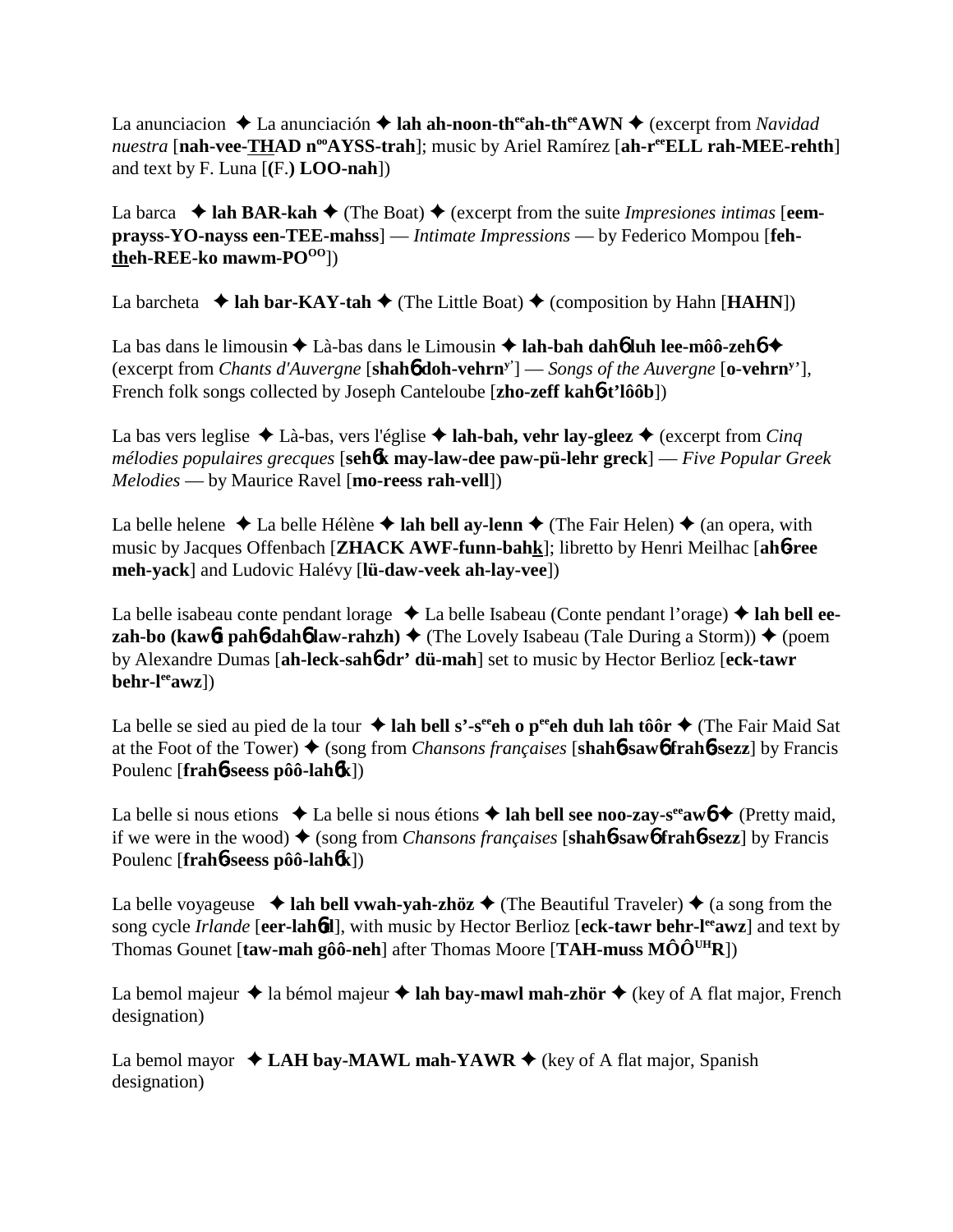La bemol menor  $\triangleleft$  LAH bay-MAWL may-NAWR  $\triangleq$  (key of *a* flat minor, Spanish designation)

La bemol mineur  $\triangleq$  la bémol mineur  $\triangleq$  lah bay-mawl mee-nör  $\triangleq$  (key of *a* flat minor, French designation)

La bemolle maggiore  $\triangle$  la bemolle maggiore  $\triangle$  **LAH bay-MOHL-lay mahd-JO-ray**  $\triangle$  (key of A flat major, Italian designation)

La bemolle minore  $\triangle$  la bemolle minore  $\triangle$  **LAH bay-MOHL-lay mee-NO-ray**  $\triangle$  (key of *a* flat minor, Italian designation)

La bergere  $\triangle$  La bergère  $\triangle$  lah behr-zhehr  $\triangle$  (The easy chair)  $\triangle$  (character in the opera *L'enfant et les sortileges* [**lah**6**-fah**6 **ay leh sawr-tee-lehzh**] — *The Child and the Fantasies*; music by Maurice Ravel [**mo-reess rah-vell**] and libretto by Sidonie Gabrielle Gauthiers-Villars  $[\mathbf{see}\text{-}\mathbf{daw}\text{-}\mathbf{nee}\text{-}\mathbf{gah}\text{-}\mathbf{br}^{\text{ee}}$ ell go-t<br/>eel-y-veel-lar])

La biondina in gondoleta  $\triangle$  lah b<sup>ee</sup>ohn-DEE-nah een gohn-doh-LAY-tah  $\triangle$  (The Blonde Girl in the Gondola)  $\triangle$  (composition by Hahn)

La boheme  $\triangle$  La bohème  $\triangle$  lah baw-emm  $\triangle$  (*Bohemian Life* — an opera, with music by Giacomo Puccini [JAH-ko-mo poo-CHEE-nee]; libretto by Luigi Illica [l<sup>oo</sup>EE-jee eel-LEE-kah] and Giuseppe Giacosa [**joo-ZAYP-pay jah-KO-zah**] after Henri Murger [**ah**6**-ree mür-zhay**])

La boiteuse  $\triangleleft$  lah bwah-töz  $\triangleleft$  (The Lame Woman)  $\triangleleft$  (excerpt from the *Suite en ré majeur* [**sü eet ah**6 **ray mah-zhör**] *— Suite in D Major* — by Jean-Philippe Rameau [**zhah**6**-fee-leep rahmo**])

La bonne chanson  $\triangle$  La bonne chanson  $\triangle$  luh bawn shah**6**-saw $\phi$   $\triangle$  (The Good Song)  $\triangle$  (poem by Paul Verlaine [**pohl vehr-lenn**] set to music by Reynaldo Hahn [**ray-NAHL-doh HAHN**]) (poem by Paul Verlaine [**pohl vehr-lenn**] set to music by Gabriel Fauré [**gah-breeell fo-ray**])

La borde Jean-Benjamin de la Borde **zhah**6**-bah**6**-zhah-meh**6 **duh lah bawrd** (known also as Jean-Benjamin-François de la Borde [**zhah**6**-bah**6**-zhah-meh**6**-frah**6**-swah duh lah bawrd**])  $\blacklozenge$  (the last name is also spelled Laborde)

La caccia  $\triangle$  La caccia  $\triangle$  **lah KAH-chah**  $\triangle$  (The Hunt)  $\triangle$  (allegro [**ahl-LAY-gro**] number in *L'autunno* [ $\text{lab}^{\text{oo}}\text{-} \text{TOON-nol}$  — *Autumn*)  $\blacklozenge$  (from *Le quattro stagioni* [ $\text{lay } k^{\text{oo}}\text{AHT-tro stah-}$ ] **JO-nee**] — *The Four Seasons* — by Antonio Vivaldi [ahn-TAW-n<sup>ee</sup>o vee-VAHL-dee])

La cage aux folles  $\triangleleft$  lah kahzh o fawl  $\triangleleft$  (Broadway show with music by Jerry Herman [**JEHR-ree HUR-munn**])

La calma  $\triangle$  lah KAHL-mah  $\triangle$  (Calm)  $\triangle$  (excerpt from *Colectici intim* [ko-leck-TEE-see **EEN-teem**] — *Personal Collection* — by Vicente Ascencio [**vee-SENN-teh ahss-SENN-s<sup>ee</sup>o**])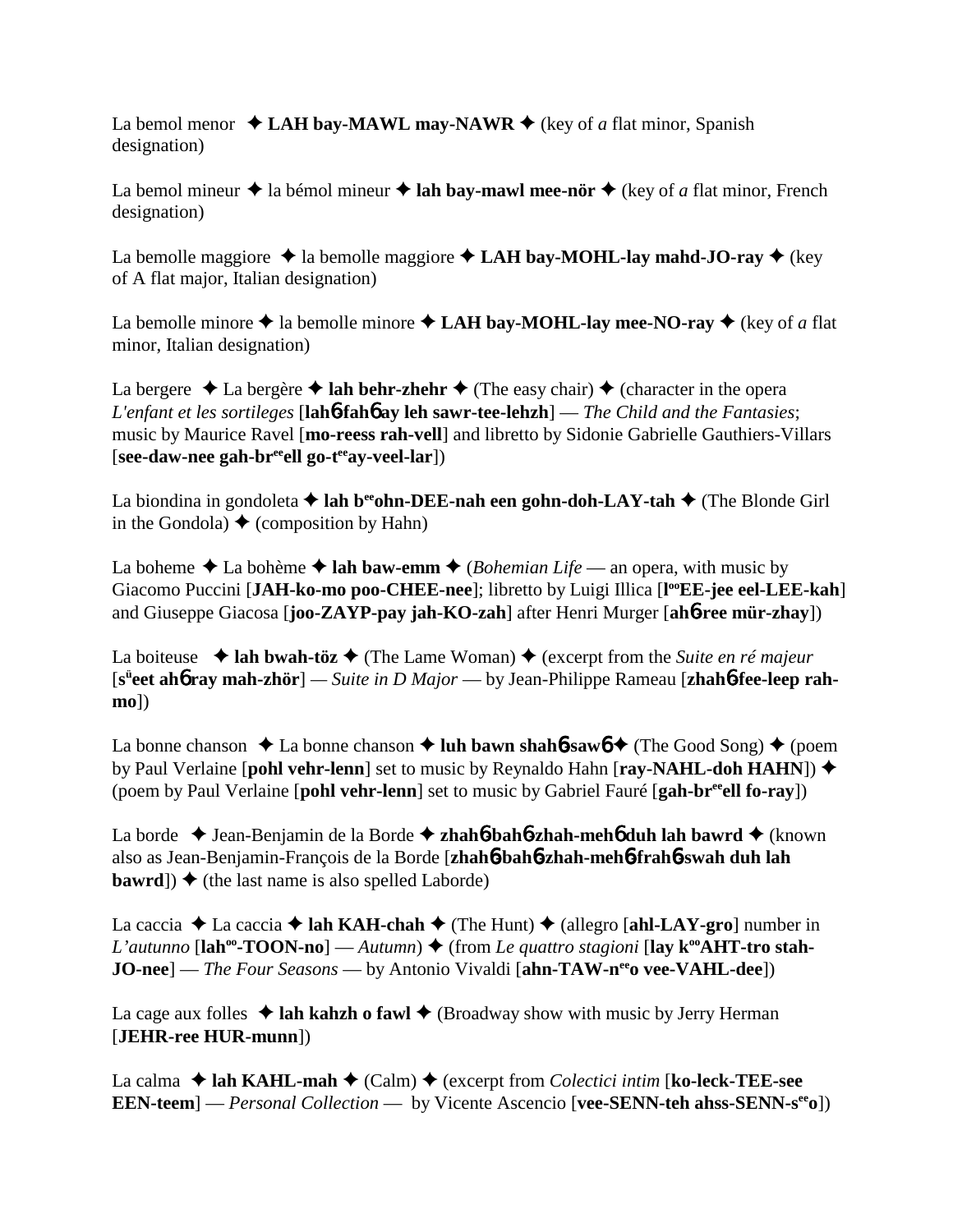La calunnia  $\triangleq$  lah kah-LOON-n<sup>ee</sup>ah  $\triangleq$  (Slander)  $\triangleq$  (aria from the opera *Il barbiere di Siviglia* [**eel bar-beeAY-ray dee see-VEE-leeah**] — *The Barber of Seville* [**suh-VILL**]; music by Gioachino Rossini [**j**<sup>oh</sup>ah-KEE-no rohss-SEE-nee]; libretto by Cesare Sterbini [chay-ZAH-ray **stayr-BEE-nee**] after Pierre-Augustin Caron de Beaumarchais [**peeehr-o-güss-teh**6 **kah-raw**6 **duh bo-mar-sheh**] and Giuseppe Petrosellini [**joo-ZAYP-pay pay-tro-zayl-LEE-nee**])

La calunnia e un venticello **↓** La calunnia è un venticello **→ lah kah-LOON-n<sup>ee</sup>ah ay oon vayn-tee-CHAY-lo**  $\blacklozenge$  (Slander Is a Little Breeze)  $\blacklozenge$  (aria from the opera *Il barbiere di Siviglia* [**eel bar-beeAY-ray dee see-VEE-leeah**] — *The Barber of Seville* [**suh-VILL**]; music by Gioachino Rossini [**j**<sup>oh</sup>ah-KEE-no rohss-SEE-nee]; libretto by Cesare Sterbini [chay-ZAH-ray **stayr-BEE-nee**] after Pierre-Augustin Caron de Beaumarchais [**peeehr-o-güss-teh**6 **kah-raw**6 **duh bo-mar-sheh**] and Giuseppe Petrosellini [**joo-ZAYP-pay pay-tro-zayl-LEE-nee**])

La cancion del emperador ◆ La canción del Emperador ◆ lah kahn-th<sup>ee</sup>AWN dell aym-pay**rah-THAWR ♦** (composition by Luis de Narváez [l<sup>o</sup> **EESS day nar-VAH-ehth**]

La cantata criolla  $\triangle$  La cantata criolla  $\triangle$  **lah kahn-TAH-tah kree-O-l'yah**  $\triangle$  (music by Antonio Estévez [ahn-TOH-n<sup>ee</sup>o ayss-TAY-vehth] and libretto by Alberto Arvelo Torrealba [**ahl-VEHR-toh ar-VAY-lo tohr-ray-AHL-vah**])

La cantata criolla florentino el que canto con el diablo  $\triangle$  La cantata criolla, "Florentino, el que cantó con el diablo"  $\triangleq$  lah kahn-TAH-tuh kree-O-l'yah, "flo-rayn-TEE-no, ell kay kahn-**TOH kohn ell d<sup>ee</sup>AH-vlo<sup>"</sup> ♦ (a cantata [kunn-TAH-tah], with music by Antonio Estévez [ahn-**TOH-n<sup>ee</sup>o avss-TAY-vehth] and libretto by Alberto Arvelo Torrealba [ahl-VEHR-toh ar-VAY**lo tohr-ray-AHL-vah**])

La canzone dellamore ◆ La canzone dell'amore ◆ lah kahn-TSO-nay dayl-lah-MO-ray ◆ (song by Cherubini [**kay-roo-BEE-nee**] and Bixio [**BEEK-seeo**])

La capricciosa partite diverse sopra una aria dinventione  $\triangle$  La capricciosa — partite diverse sopra una aria d'inventione  $\triangleq$  lah kah-pree-CHO-zah — par-teet dee-vehrss SO-prah OO**nah AH-r<sup>ee</sup>ah deh<sup>6</sup>-vah<sup>6</sup>-s<sup>ee</sup>awn**  $\blacklozenge$  (Diverse Variations on an Invented Air)  $\blacklozenge$  (composition by Dietrich Buxtehude [**DEE-trihh BÔÔK-stuh-hoo-duh**])

La capricieuse  $\triangle$  lah kah-pree-s<sup>ee</sup>öz  $\triangle$  (composition by Sir Edward Elgar [**ELL-gar**])

La captive  $\triangleleft$  lah kahp-teev  $\triangleleft$  (The Captive Maid (Oriental Song))  $\triangleleft$  (poem by Victor Hugo [**{VICK-tur h'YOO-go} veek-tawr ü-go**] set to music by Hector Berlioz [**eck-tawr behrl eeawz**])

La captive orientale  $\triangle$  La captive (orientale)  $\triangle$  lah kahp-teev (aw-r<sup>ee</sup>ah**6-tahl)**  $\triangle$  (The Captive Maid (Oriental Song)) ♦ (poem by Victor Hugo [**{VICK-tur h'YOO-go} veek-tawr ü-go**] set to music by Hector Berlioz [**eck-tawr behr-leeawz**])

La carpe  $\triangle$  lah karp  $\triangle$  (The carp)  $\triangle$  (excerpt from *Le bestiaire (ou le cortege d'Orphée)* [luh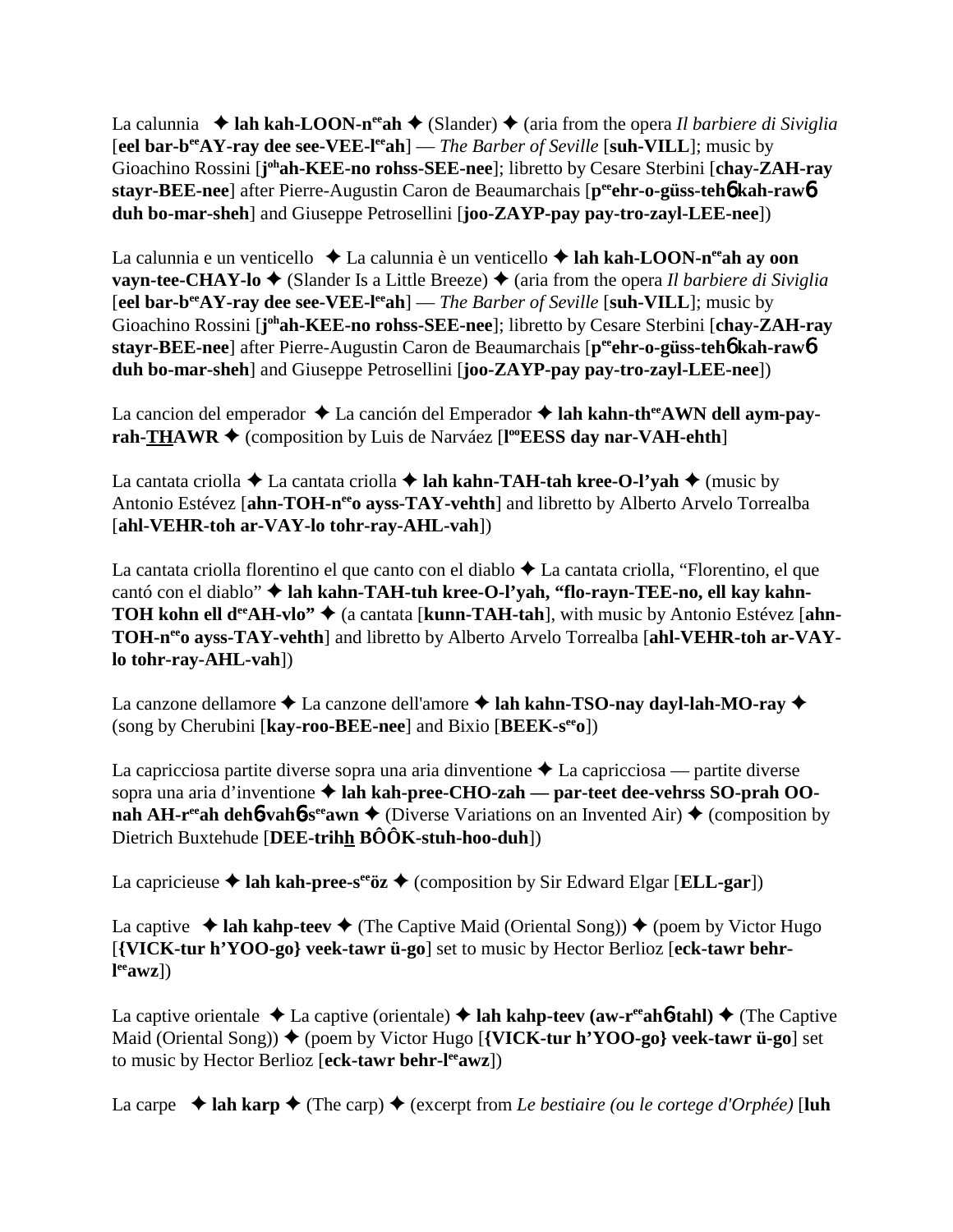**bess-teeehr (ôô luh kawr-tehzh dawr-fay)**] — *The Bestiary* [**BESS-chee-eh-ree**] *(or 'The Procession of Orpheus* [**AWR-fee-uss**]') — six songs for voice by Francis Poulenc [**frah**6**-seess**  $\hat{p}$ ôô-lah $\hat{b}$ k])

La cathedrale engloutie La cathédrale engloutie **lah kah-tay-drahl ah**6**-glôô-tee** (The Submerged Cathedral)  $\blacklozenge$  (composition by Claude Debussy [**KLOHD deh-büss-see**])

La cegueta  $\triangle$  lah seh-GHEH-tah  $\triangle$  (The Little Blind Girl)  $\triangle$  (an excerpt from the suite *Suburbis* [**soo-BÔÔR-biss**] — *Suburbs* — by Federico Mompou [**feh-theh-REE-ko mawm-POOO**])

La cenerentola  $\triangleq$  **lah chay-nay-RAYN-toh-lah**  $\triangleq$  (Cinderella)  $\triangleq$  (an opera, with music by Gioachino Rossini [j<sup>oh</sup>ah-KEE-no rohss-SEE-nee]; libretto by Jacopo Ferretti [yah-KO-po **fayr-RAYT-tee**] after Perrault [**pehr-ro**])

La cenerentola ossia la bonta in trionfo **→** La cenerentola ossia la bontà in trionfo **→ lah chaynay-RAYN-toh-lah ohss-SEE-ah lah bohn-TAH een tree-OHN-fo ♦ (Cinderella, or** 'Goodness Triumphs')  $\blacklozenge$  (an opera with music by Gioachino Rossini [j<sup>oh</sup>ah-KEE-no rohss-SEE**nee**] and libretto by Jacopo Ferretti [**yah-KO-po fayr-RAYT-tee**] after Perrault [**pehr-ro**])

La chanson deve  $\triangle$  La chanson d'Ève  $\triangle$  luh shah**6**-sawb devv  $\triangle$  (poems by Charles van Lerberghe [SHAR-luh vunn LEHR-ber-guh] set to music by Gabriel Fauré [gah-br<sup>ee</sup>ell fo**ray**])

La chanson du fou  $\triangle$  lah shah**6**-saw**6** dü fôô  $\triangle$  (Song of the Madman)  $\triangle$  (poem by Victor Hugo [**{VICK-tur h'YOO-go} veek-tawr ü-go**] set to music by Georges Bizet [**zhawrzh beezay**])

La chapelle dans les pins  $\triangle$  lah shah-pell dah**6** leh peh**6**  $\triangle$  (excerpt from *Par monts et par vaux* [**par maw**6 **ay par vo**] (compositions by Michel Leclerc [**mee-shell luh-klehr**])

La chapelle royale  $\triangle$  lah shah-pell r'wah-yahl  $\triangle$  (Parisian choreographic group)

La chatte  $\triangle$  lah shaht  $\triangle$  (The white cat)  $\triangle$  (character in the opera *L'enfant et les sortileges* [**lah**6**-fah**6 **ay leh sawr-tee-lehzh**] — *The Child and the Fantasies*; music by Maurice Ravel [**mo**reess rah-vell] and libretto by Sidonie Gabrielle Gauthiers-Villars [see-daw-nee gah-br<sup>ee</sup>ell go**t eeay-veel-lar**])

La chauve souris  $\triangle$  La chauve-souris  $\triangle$  **lah shohv-sôô-ree**  $\triangle$  (The bat)  $\triangle$  (character in the opera *L'enfant et les sortileges* [**lah**6**-fah**6 **ay leh sawr-tee-lehzh**] — *The Child and the Fantasies*; music by Maurice Ravel [**mo-reess rah-vell**] and libretto by Sidonie Gabrielle Gauthiers-Villars [see-daw-nee gah-bree-ell go-t<sup>ee</sup>ay-veel-lar])

La chaux de fonds  $\triangle$  La Chaux-de-Fonds  $\triangle$  lah sho-duh-faw $\phi$  (Swiss city)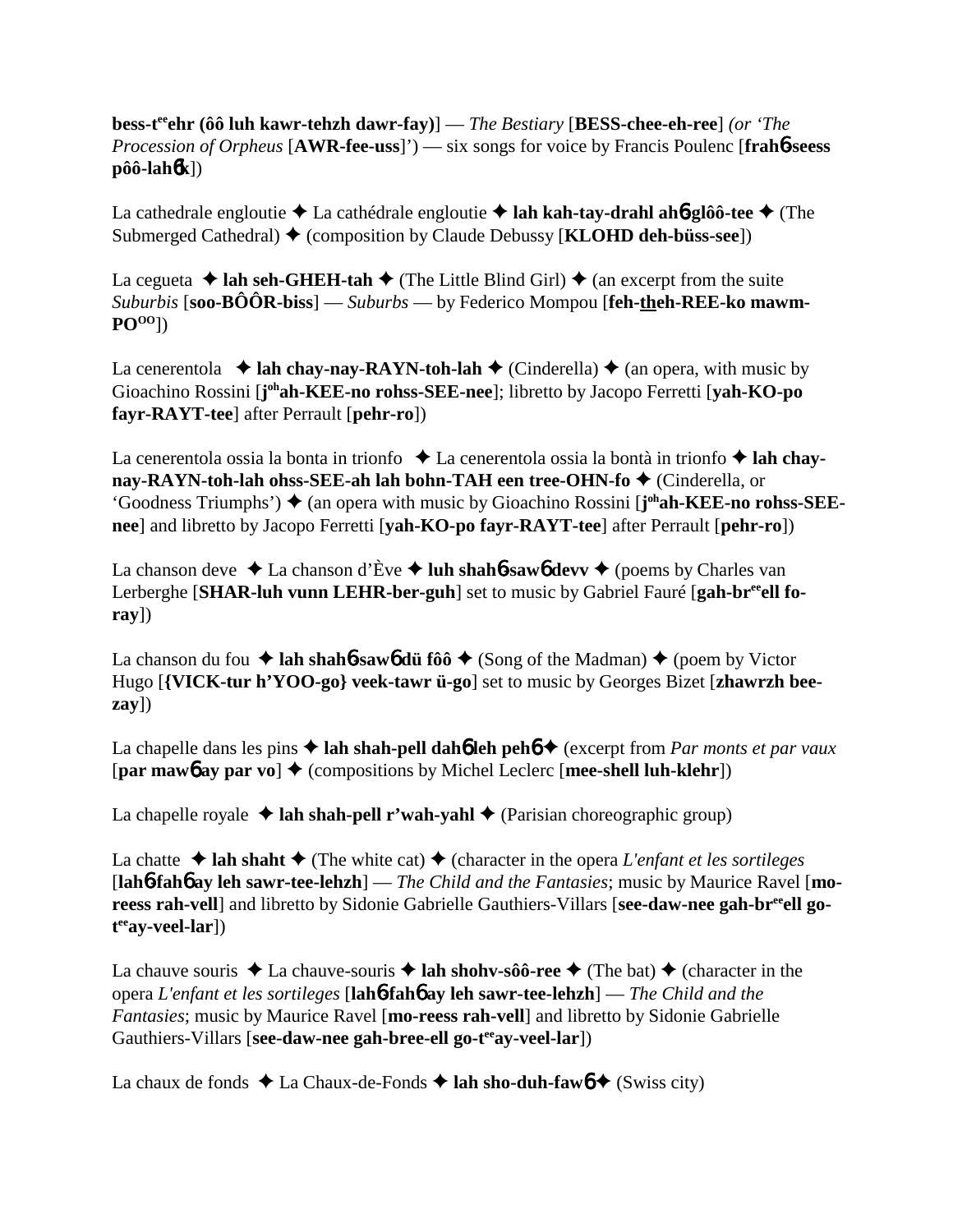La chaux de fonds suisse ◆ La Chaux-de-Fonds, Suisse ◆ lah sho-duh-faw6, s<sup>ü</sup>eess ◆ (Suisse = Switzerland)

La chere blessure  $\triangle$  La chère blessure  $\triangle$  lah shehr bless-sür  $\triangle$  (The Beloved Wound)  $\triangle$  (poem by Mme. Blanchecotte [**mah-dahm blah**6**sh-kawt**] set to music by Reynaldo Hahn [**ray-NAHLdoh HAHN**])

La chevelure  $\triangle$  La chevelure  $\triangle$  lah shuh-v'lür  $\triangle$  (excerpt from *Trois chansons de Bilitis* [ **tr'wah shah**6**-saw**6 **duh bee-lee-teess**] — *Three Songs of Bilitis* — by Claude Debussy [**klohd deh-büss-see**])

La chevre du thibet  $\triangle$  La chèvre du Thibet  $\triangle$  lah sheh-vr' dü tee-beh  $\triangle$  (The Tibetan [tih-**BEH-tunn**] Goat)  $\triangle$  (excerpt from *Le bestiaire (ou le cortege d'Orphée)* [luh bess-t<sup>ee</sup>ehr (ôô **luh kawr-tehzh dawr-fay)**] — *The Bestiary* [**BESS-chee-eh-ree**] *(or 'The Procession of Orpheus* [**AWR-fee-uss**]') — six songs for voice by Francis Poulenc [**frah**6**-seess pôô-lah**6**k**])

La chouette  $\triangleq$  lah shôô-ett  $\triangleq$  (The owl)  $\triangleq$  (character in the opera *L'enfant et les sortileges* [**lah**6**-fah**6 **ay leh sawr-tee-lehzh**] — *The Child and the Fantasies*; music by Maurice Ravel [**mo**reess rah-vell and libretto by Sidonie Gabrielle Gauthiers-Villars [see-daw-nee gah-br<sup>ee</sup>ell go**t eeay-veel-lar**])

La chulapona  $\triangle$  **lah choo-lah-PO-nah**  $\triangle$  (an opera, with music by Federico Moreno Torroba [**fay-thay-REE-ko mo-RAY-no tawr-RO-vah**]; libretto by Romero [**ro-MAY-ro**] and Fernández Shaw [**fehr-NAHN-dehth SHAW**])

La ci darem la mano  $\triangle$  Là ci darem la mano  $\triangle$  **LAH chee dah-RAYM lah MAH-no**  $\triangle$  (duet from the opera *Don Giovanni* [**dohn jo-VAHN-nee**]; music by Wolfgang Amadeus Mozart [**VAWLF-gahng ah-mah-DAY-ôôss MO-tsart**] and libretto by Lorenzo da Ponte [**lo-RAYNtso dah POHN-tay**])

**La ciesca ◆ lah CHAY-skah ◆ (character in the opera** *Gianni Schicchi* **[JAHN-nee SKEEKkee**]; music by Giacomo Puccini [**JAH-ko-mo poo-CHEE-nee**] and libretto by Giovacchino Forzano [**jo-vahk-KEE-no fohr-TSAH-no**])

La clemenza di tito  $\triangle$  La Clemenza di Tito  $\triangle$  lah klay-MAYN-tsah dee TEE-toh  $\triangle$  (*The Clemency of Titus* [T**I**-tuss])  $\triangle$  (an opera, with music by Wolfgang Amadeus Mozart [VAWLF**gahng ah-mah-DAY-ôôss MO-tsart**]; libretto by Caterino Mazzolà [**kah-tay-REE-no mahttso-LAH**] after Pietro Metastasio [**peeAY-tro may-tah-STAH-zeeo**])

La cloche a sonne  $\triangle$  La cloche a sonné  $\triangle$  lah klawsh ah saw-nay  $\triangle$  (chorus of the cigarette girls from the opera *Carmen* [**KAR-m'n**]; music by Georges Bizet [**zhawrzh bee-zay**]; libretto by Henri Meilhac [**ah**6**-ree meh-yack**] and Ludovic Halévy [**lü-daw-veek ah-lay-vee**])

La colline aux epilobes  $\triangle$  La colline aux épilobes  $\triangle$  lah kawl-leen o-zay-pee-lawb  $\triangle$  (excerpt from *Par monts et par vaux* [par mawb ay par vo]  $\triangle$  (compositions by Michel Leclerc [mee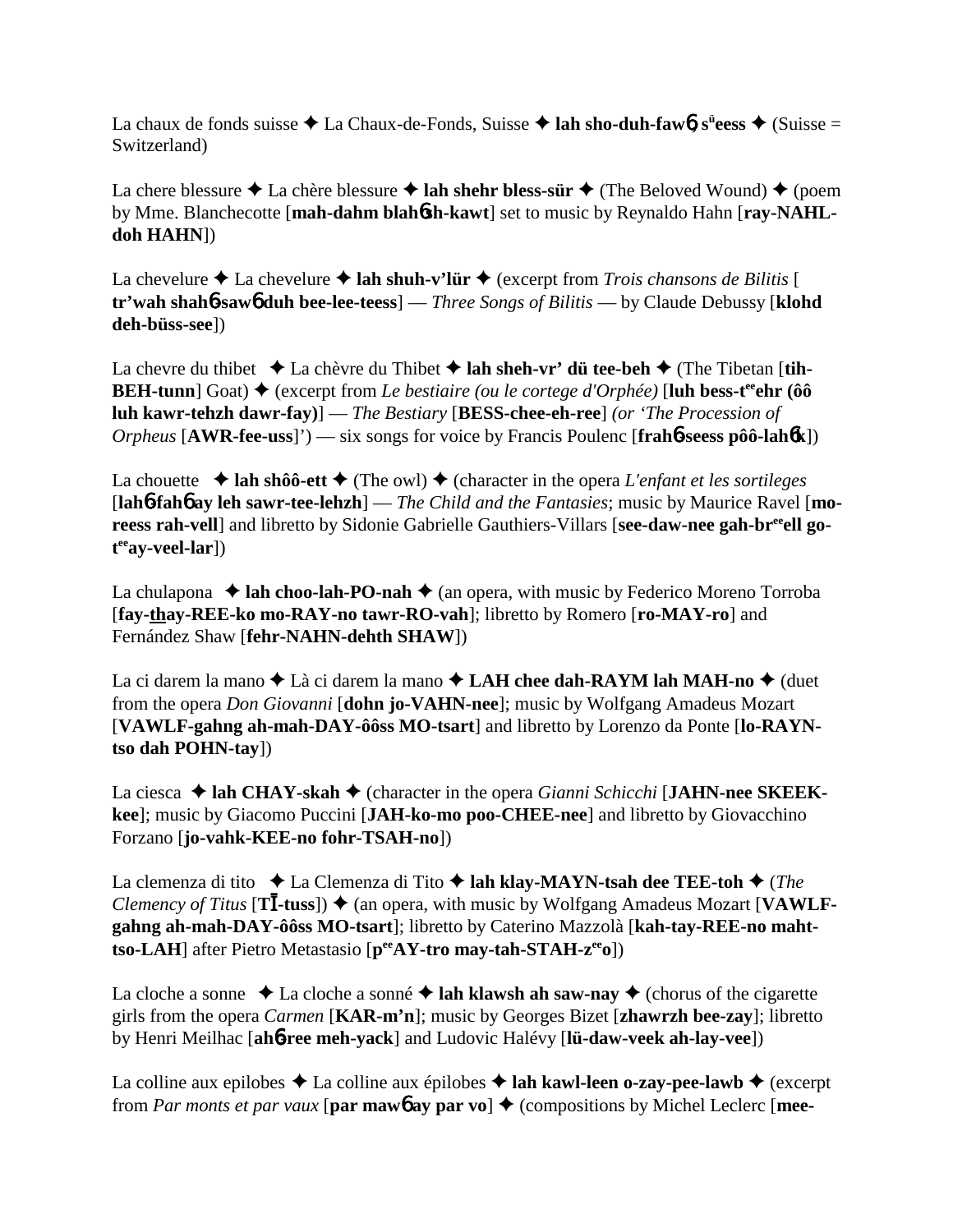**shell luh-klehr**])

La comtesse  $\triangle$  lah kawb-tess  $\triangle$  (The Countess)  $\triangle$  character in the opera *La fille du régiment* [**lah feey' dü ray-zhee-mah**6] — *The Daughter of the Regiment*; music by Gaetano Donizetti [**gahay-TAH-no doh-nee-TSAYT-tee**]; libretto by Jules-Henri Vernoy Saint-Georges [**zhül-ah**6 **ree vehr-n'wah seh**6**-zhawrzh**] and Jean-François-Alfred Bayard [**zhah**6**-frah**6**-swah-ahl-fredd bah-yar**])

La comtesse adele  $\triangle$  La Comtesse Adèle  $\triangle$  lah kawb-tess ah-dell  $\triangle$  (character in the opera *Le Comte Ory* [**luh kaw**6**t aw-ree**] — *Count Ory*; music by Gioachino Rossini [**j ohah-KEE-no rohss-SEE-nee**]; libretto by Eugène Scribe [**ö-zhenn skreeb**] and Charles-Gaspard Delestre-Poirson [**sharl-gahss-par d'less-tr'-pwar-saw**6])

La contessa dalmaviva ◆ La Contessa d'Almaviva ◆ lah kohn-TAYSS-sah dahl-mah-VEE**vah**  $\triangle$  (Contessa = Countess)  $\triangle$  (character in the opera *Le nozze di Figaro* [lay NOHT-tsay dee **FEE-gah-ro**] — *The Marriage of Figaro*; music by Wolfgang Amadeus Mozart [**VAWLFgahng ah-mah-DAY-ôôss MO-tsart**]; libretto by Lorenzo da Ponte [**lo-RAYN-tso dah POHN**tay] after Pierre-Augustin Caron de Beaumarchais [peen**-o-güss-teh6 kah-raw6 duh bo-marsheh**])

La contessa di ceprano ◆ La Contessa di Ceprano ◆ lah kohn-TAYSS-sah dee chay-PRAH**no** ♦ (character in the opera *Rigoletto* [**ree-go-LAYT-toh**]; music by Giuseppe Verdi [**joo-ZAYP-pay VAYR-dee**]; libretto by Francesco Maria Piave [**frahn-CHAY-sko mah-REE-ah peeAH-vay**] after Victor Hugo [**{VICK-tur h'YOO-go} veek-tawr ü-go**])

La coquina francesa  $\triangle$  lah ko-KEE-nah frahn-THAY-sah  $\triangle$  (excerpt from the suite *Marizápalos* [**mah-ree-THAH-pah-lawss**] by Gaspar Sanz [**gahss-PAR SAHNTH**])

La cour **→** Niels la Cour → **NEELSS lah KOO<sup>UH</sup>** 

La cuisiniere ◆ La cuisinière ◆ **lah k<sup>ü</sup>ee-zee-n<sup>ee</sup>ehr** ◆ (The cook) ◆ (character in the opera *L'amour des trois oranges* [**lah-môôr day tr'wah aw-rah**6**zh**]*— the Love for Three Oranges;* music by Serge Prokofiev [**sehr-GAY prah-KAW-fiheff**]; libretto by Prokofiev after Carlo Gozzi [**KAR-lo GOHT-tsee**])

La dame aveugle  $\triangle$  La dame aveugle  $\triangle$  lah dahm ah-vö-gl'  $\triangle$  (excerpt from *Le bal masqué* [**luh bahl mahss-kay**] — *The Masked Ball* — a secular cantata [**kunn-TAH-tuh**] by Francis Poulenc [**frah**6**-seess pôô-lah**6**k**])

La damnation de faust  $\triangle$  la damnation de Faust  $\triangle$  lah dahm-nah-s<sup>ee</sup>aw6 duh fah<sup>oo</sup>st  $\triangle$  (The Damnation of Faust [**FAH<sup>ôô</sup>ST**]) ♦ (an opera, with music by Hector Berlioz [eck-tawr behrl<sup>ee</sup>awz]; libretto by Berlioz and Almire Gandonnière [**ahl-meer gah6-dawn-n<sup>ee</sup>ehr**] after Gérard de Nerval [**zhay-rahr duh nehr-vahl**] and Johann Wolfgang von Goethe [**YO-hahn VAWLFgahng fawn GÖ-tuh**])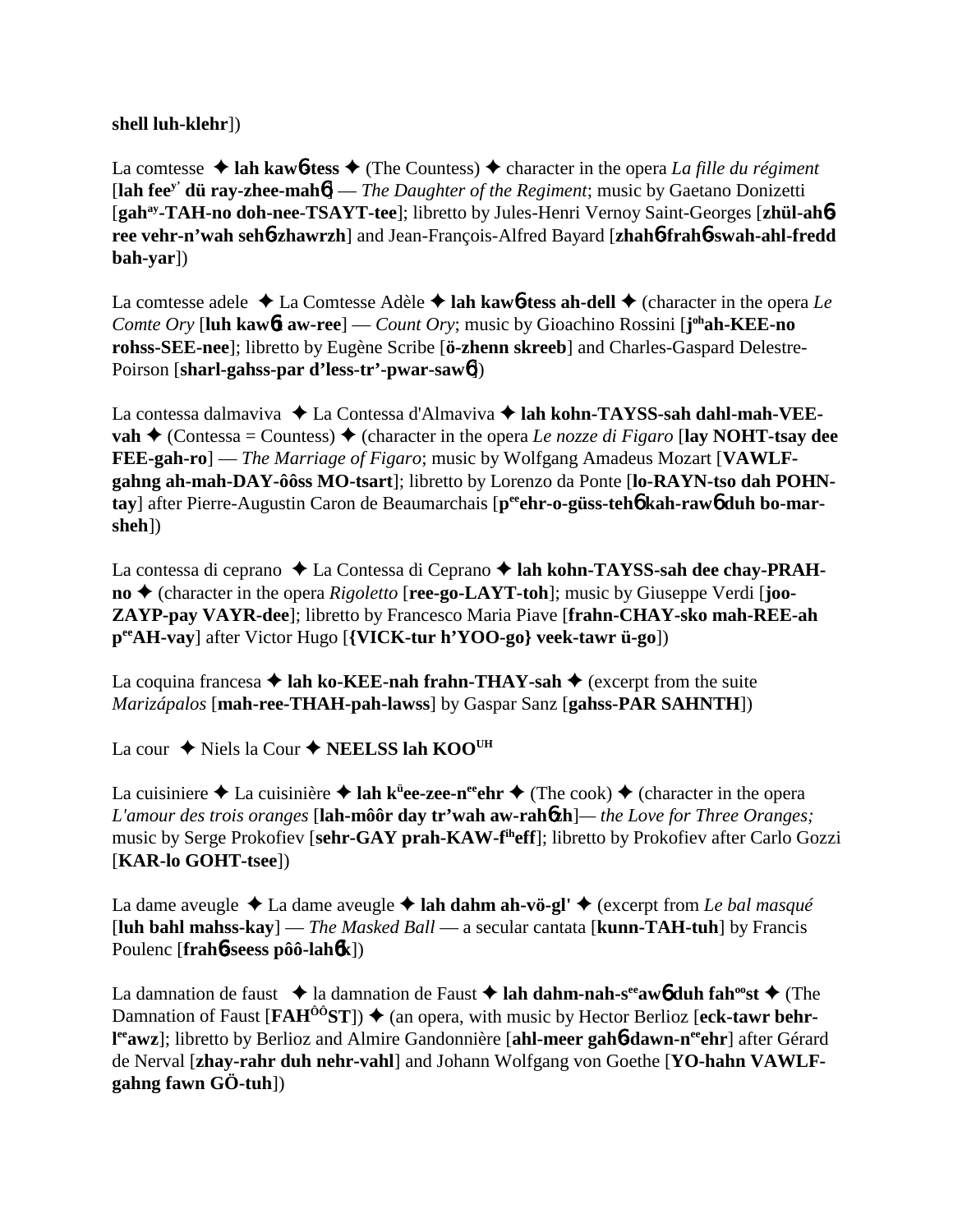La delaissado **↓** La délaïssádo **→ lah day-less-sah-doh →** (The Forsaken Shepherdess) ◆ (excerpt from *Chants d'Auvergne* [**shah**6 **doh-vehrny'**] — *Songs of the Auvergne* [**o-vehrny'**], French folk songs collected by Joseph Canteloube [**zho-zeff kah**6**-t'lôôb**])

La deploration de la mort de johannes jehan ockeghem nimphes des bois  $\triangle$  La déploration de la mort de Johannes (Jehan) Ockeghem (Nimphes des bois) **lah day-plaw-rah-seeaw**6 **duh lah mawr duh yo-HAHN-nuss (y<sup>eh</sup>ah<sup>6</sup>) O-keh-hemm (neh<sup>6</sup>f day bwah)**  $\triangle$  **(Deploration on the** Death of Johannes Ockeghem (Wood Nymphs) ♦ (compositions by Josquin Despréz [zhawss**keh**6 **day-pray**])

La dichiarazione canzonetta  $\triangle$  La dichiarazione (canzonetta)  $\triangle$  lah dee-k<sup>ee</sup>ah-rah-ts<sup>ee</sup>O-nay **(kahn-tso-NAYT-tah)** (song by Gioachino Rossini [**j ohah-KEE-no rohss-SEE-nee**])

La diese majeur  $\triangle$  la dièse majeur  $\triangle$  lah d<sup>ee</sup>ezz mah-zhör  $\triangle$  (key of A sharp major, French designation)

La diese mineur  $\triangle$  la dièse mineur  $\triangle$  lah d<sup>ee</sup>ezz mee-nör  $\triangle$  (key of *a* sharp minor, French designation)

La diesis maggiore  $\triangle$  la diesis maggiore  $\triangle$  **LAH d<sup>ee</sup>AY-zeess mahd-JO-ray**  $\triangle$  (key of A sharp major, Italian designation)

La diesis minore  $\triangle$  la diesis minore  $\triangle$  LAH d<sup>ee</sup>AY-zeess mee-NO-ray  $\triangle$  (key of *a* sharp minor, Italian designation)

La diva de lempire  $\triangle$  La diva de "l'empire"  $\triangle$  lah dee-vah duh lah**6**-peer  $\triangle$  (The Diva [DEE**vuh**] of "The Empire")  $\triangleleft$  (cafe-concert song by Erik Satie [**ay-reek sah-tee**])

La dolor de la prensesa  $\triangle$  lah doh-LAWR day lah prayn-SAY-sah  $\triangle$  (a medieval song of the Jews who were expelled from Spain in 1492 and who settled in Bulgaria)

La donna del lago  $\triangle$  La donna del lago  $\triangle$  lah DOHN-nah dayl LAH-go  $\triangle$  (The Lady of the Lake) ♦ (a melodrama, with music by Gioachino Rossini [**j**<sup>oh</sup>**ah-KEE-no rohss-SEE-nee**]; text by Andrea Leone Tottola [**ahn-DRAY-ah lay-O-nay toht-TOH-lah**] after Sir Walter Scott [**WAWL-tur SKAHT**])

La donna e mobile  $\triangle$  La donna è mobile  $\triangle$  lah DOHN-nah ay MO-bee-lay  $\triangle$  (Woman is wayward)  $\blacklozenge$  (aria from the opera *Rigoletto* [**ree-go-LAYT-toh**]; music by Giuseppe Verdi [**joo-ZAYP-pay VAYR-dee**]; libretto by Francesco Maria Piave [**frahn-CHAY-sko mah-REE-ah peeAH-vay**] after Victor Hugo [**{VICK-tur h'YOO-go} veek-tawr ü-go**])

La donna ideale **→ lah DOHN-nah ee-day-AH-lay** ◆ (song by Luciano Berio [**loo-CHAH-no BAY-reeo**])

La dousa votz  $\triangle$  lah doo-zah vawtss  $\triangle$  (12th-century composition by Bernart de Ventadorn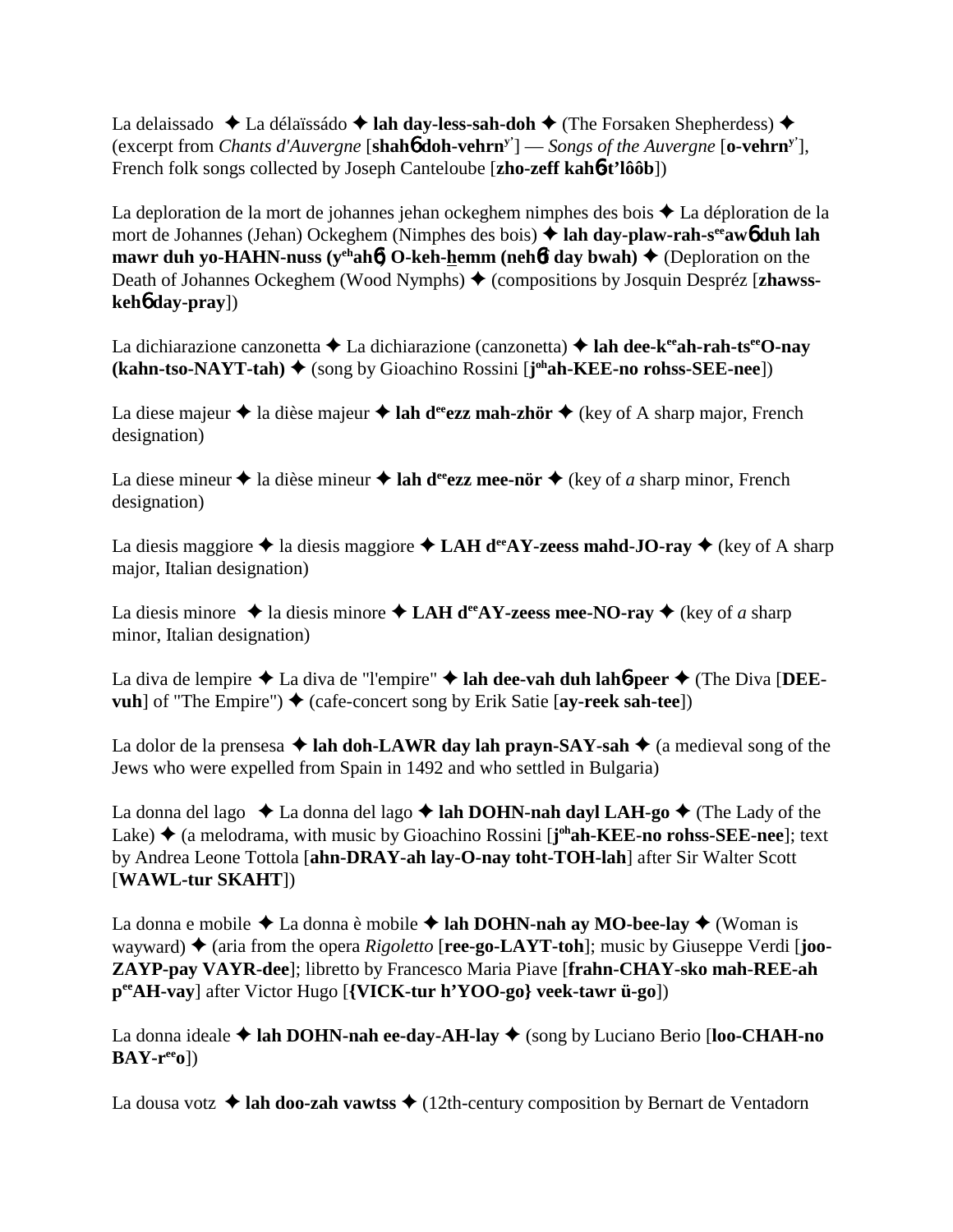## [**behr-nar duh vah**6**-tah-dawrn**])

La duchesse  $\triangle$  La duchesse  $\triangle$  **lah dü-shess**  $\triangle$  (The Duchess)  $\triangle$  (character in the opera *Les brigands* [**leh bree-gah**6] — *The Brigands* [**BRIH-gunndz**]; music by Jacques Offenbach [**ZHACK AWF-funn-bahk**]; libretto by Henri Meilhac [**ah**6**-ree meh-yack**] and Ludovic Halévy [**lü-daw-veek ah-lay-vee**])

La esfachata de napoles **→** La Esfachata de Nápoles → lah ayss-fah-KAH-tah day NAH-po**layss** (excerpt from the suite *Marizápalos* [**mah-ree-THAH-pah-lawss**] by Gaspar Sanz [**gahss-PAR SAHNTH**])

La fage ◆ Adrien de la Fage ◆ ah-dr<sup>ee</sup>ah**6** duh lah fahzh ◆ (known also as Juste-Adrien-Lenoir de la Fage [**zhüst-ah-dreeah**6**-luh-n'wahr duh lah fahzh**])

La fanciulla del west **↓** La fanciulla del West **↓ lah fahn-CHOOL-lah dell WESST ◆** (*The Girl of the West*, an opera, with music by Giacomo Puccini [**JAH-ko-mo poo-CHEE-nee**]; libretto by Guelfo Civinini [ $g^{oo}AYL$ -fo chee-vee-NEE-nee] and Carlo Zangarini [KAR-lo dzahn**gah-REE-nee**] after David Belasco [**DAY-vudd buh-LASS-ko**])

La favorita  $\triangle$  La favorita  $\triangle$  **lah fah-vo-REE-tah**  $\triangle$  (The Favored One)  $\triangle$  (an opera, with music by Gaetano Donizetti [**gahay-TAH-no doh-nee-TSAYT-tee**]; libretto by Alphonse Royer [**ahl-faw**6**ss r'wah-yay**] and Gustave Vaëz [**güss-tahv vah-ezz**], with additions by Eugene Scribe [**ö-zhenn skreeb**])

La favorite  $\triangle$  lah fah-vaw-reet  $\triangle$  (The Favored One)  $\triangle$  (an opera, with music by Gaetano Donizetti [gah<sup>ay</sup>-TAH-no doh-nee-TSAYT-tee]; libretto by Alphonse Royer [ahl-faw6ss r'wah**yay**] and Gustave Vaëz [**güss-tahv vah-ezz**], with additions by Eugene Scribe [**ö-zhenn skreeb**])

La fee aux chansons  $\triangle$  La fée aux chansons  $\triangle$  **lah fay o shahb-sawb**  $\triangle$  (The Song Fairy)  $\triangle$ (poem by Armand Silvestre [**ar-mah**6 **seel-vess-tr'**] set to music by Gabriel Fauré [**gah-breeell foray**])

La fiamma  $\triangle$  lah f<sup>ee</sup>AHM-mah  $\triangle$  (The Flame)  $\triangle$  (an opera, with music by Ottorino Respighi [oht-toh-REE-no ray-SPEE-ghee] and libretto by Claudio Guastalla [KLAH<sup>OO</sup>-d<sup>ee</sup>o g<sup>oo</sup>ah-**STAHL-lah**])

La fiancee perdue  $\triangle$  La fiancée perdue  $\triangle$  **lah-f<sup>ee</sup>ah<sup>6</sup>-say pehr-dü**  $\triangle$  (song by Olivier Messiaen [**o-lee-veeay mess-seeah**6])

La figlia del reggimento  $\triangle$  lah FEE-l<sup>ee</sup>ah dayl rayd-jee-MAYN-toh  $\triangle$  (The Daughter of the Regiment) (Italian version of the opera *La fille du régiment* [**lah feey' dü ray-zhee-mah**6]; music by Gaetano Donizetti [**gahay-TAH-no doh-nee-TSAYT-tee**]; libretto by Jules-Henri Vernoy Saint-Georges [**zhül-ah**6**-ree vehr-n'wah seh**6**-zhawrzh**] and Jean-François-Alfred Bayard [**zhah**6**-frah**6**-swah-ahl-fredd bah-yar**])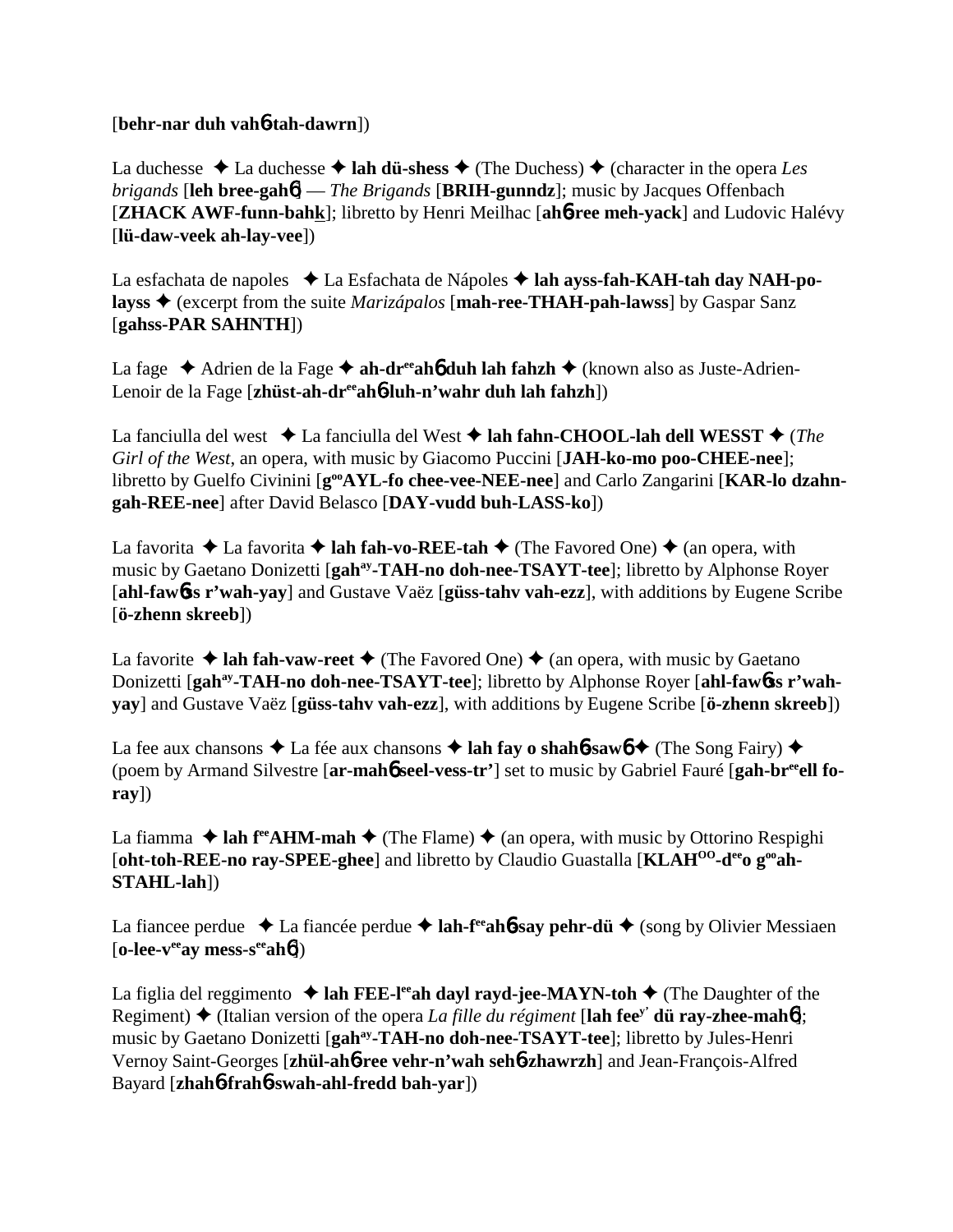La fille aux cheveux de lin  $\triangle$  lah fee<sup>y'</sup> o sh'vö duh leho  $\triangle$  (The Maid With the Flaxen Hair)  $\triangle$ (composition by Claude Debussy [**klohd deh-büss-see**])

La fille du regiment  $\triangle$  La fille du régiment  $\triangle$  lah fee<sup>y'</sup> dü ray-zhee-mahó  $\triangle$  (The Daughter of the Regiment)  $\triangleq$  (an opera, with music by Gaetano Donizetti [gah<sup>ay</sup>-TAH-no doh-nee-TSAYT**tee**]; libretto by Jules-Henri Vernoy Saint-Georges [**zhül-ah**6**-ree vehr-n'wah seh**6**-zhawrzh**] and Jean-François-Alfred Bayard [**zhah**6**-frah**6**-swah-ahl-fredd bah-yar**])

La finta giardiniera **→ lah FEEN-tah jar-dee-n<sup>ee</sup>AY-rah** → (*The Pretended Garden Girl*, an opera, with music by Wolfgang Amadeus Mozart [**VAWLF-gahng ah-mah-DAY-ôôss MO**tsart]; libretto by Ranieri Calzabigi(?) [rah-n<sup>ee</sup>AY-ree kahl-tsah-BEE-jee], revised by Marco Coltellini [**MAR-ko kohl-tayl-LEE-nee**])

La fleur des eaux  $\triangle$  lah flör day-zo  $\triangle$  (The Flower of the Waters)  $\triangle$  (composition by Ernest Chausson [**ehr-nesst shohss-saw**6])

La fleur que tu mavais jetee  $\triangle$  La fleur que tu m'avais jetée  $\triangle$  lah flör kuh tü mah-veh zheh- $\tan \diamond ($  Flower Song)  $\diamond$  (excerpt from the opera *Carmen* [**KAR-m'n**]; music by Georges Bizet [**zhawrzh bee-zay**]; libretto by Henri Meilhac [**ah**6**-ree meh-yack**] and Ludovic Halévy [**lü-dawveek ah-lay-vee**])

La flute de pan  $\triangle$  La flûte de pan  $\triangle$  lah flüt duh pah**ó**  $\triangle$  (excerpt from *Trois chansons de Bilitis* [**tr'wah shah**6**-saw**6 **duh bee-lee-teess**] — *Three Songs of Bilitis* — by Claude Debussy [**klohd deh-büss-see**])

La flute enchantee  $\triangle$  La flûte enchantée  $\triangle$  lah flüt ah**6**-shah**6**-tay  $\triangle$  (The Enchanted Flute)  $\triangle$ (excerpt from the orchestral song cycle *Shéhérazade* [**shay-hay-rah-zahd**] by Maurice Ravel [**mo-reess rah-vell**])

La flute invisible  $\triangle$  La flûte invisible  $\triangle$  lah flüt eh**6**-vee-zee-bl'  $\triangle$  (The Invisible Flute)  $\triangle$ (poem by Victor Hugo [**{VICK-tur h'YOO-go} veek-tawr ü-go**] set to music by Camille Saint-Saëns [**{kah-meel seh**6**-sah**6**ss} kah-meey' seh**6**-sah**6**ss**])

La follette rondeau  $\triangle$  La follette. Rondeau  $\triangle$  **lah fawl-lett. rawb-doh**  $\triangle$  (The Silly Girl. **Rondo [RAHN-doh]) ♦** (excerpt from the *Suite en ré majeur* [s<sup>ü</sup>eet ah**ó ray mah-zhör**] — Suite *in D Major* — by Jean-Philippe Rameau [**zhah**6**-fee-leep rah-mo**])

La forge **↓** Frank la Forge **◆ FRANGK lah FAWRJ** 

La forza del destino  $\triangle$  lah FOHR-tsah dayl day-STEE-no  $\triangle$  (The Force of Destiny)  $\triangle$  (an opera, with music by Giuseppe Verdi [**joo-ZAYP-pay VAYR-dee**]; libretto by Francesco Maria Piave [frahn-CHAY-sko mah-REE-ah perAH-vay] after Angel P. De Saavedra [ahn-HELL **(**P.**) day sah-VAY-drah**])

La francesca da rimini **←** La Francesca da Rimini ← lah frahn-CHAY-skah dah ree-MEE-nee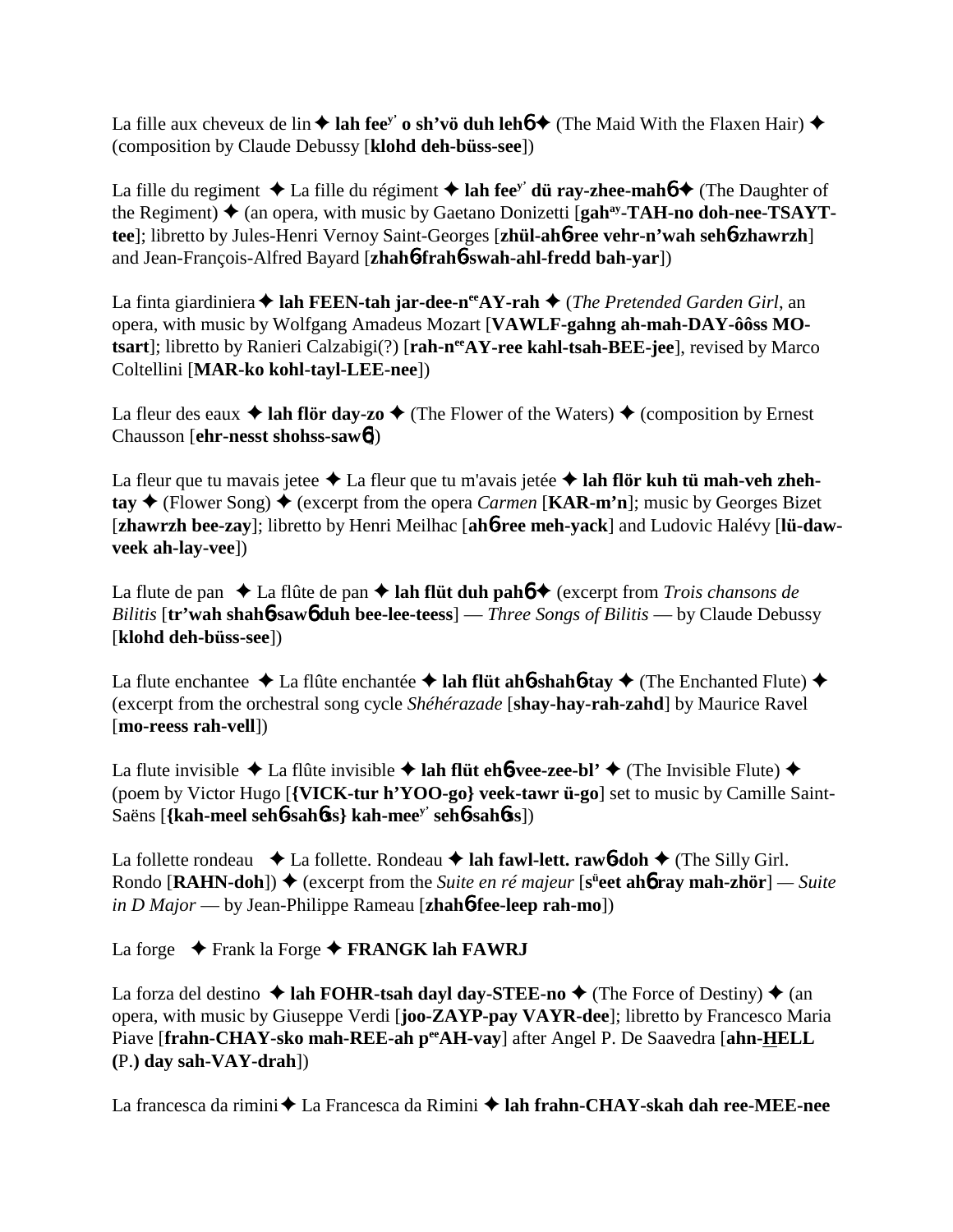(song by Gioachino Rossini [**j ohah-KEE-no rohss-SEE-nee**])

La frisanca  $\triangle$  La frisança  $\triangle$  lah free-SAHN-sah  $\triangle$  (Longing)  $\triangle$  (excerpt from *Colectici intim* [**ko-leck-TEE-see EEN-teem**] — *Personal Collection* — by Vicente Ascencio [**vee-SENN-teh ahss-SENN-seeo**])

La fuente y la campana  $\triangle$  lah f<sup>oo</sup>AYN-tay ee lah kahm-PAH-nah  $\triangle$  (The Fountain and the Bell)  $\triangle$  (excerpt from the suite *Paisajes* [pah<sup>ee</sup>-SAH-hayss] — *Landscapes* — by Federico Mompou [**feh-theh-REE-ko** mawm-PO<sup>00</sup>])

La fuite  $\triangle$  lah füeet  $\triangle$  (Flight)  $\triangle$  (poem by Théophile Gauthier [tay-aw-feel go-teeay] set to music by Henri Duparc [**ah**6**-ree dü-park**)

La gamme  $\triangle$  lah gahm  $\triangle$  (poem by Maurice Carême [**mo-reess kah-remm**] set to music by Jacques Chailley [**zhack shahee-yee**])

La garzona  $\triangle$  **lah gar-THO-nah**  $\triangle$  (The Waitress)  $\triangle$  (excerpt from the suite *Marizápalos* [**mah-ree-THAH-pah-lawss**] by Gaspar Sanz [**gahss-PAR SAHNTH**])

La gaubanca  $\triangle$  La gaubança  $\triangle$  **lah gah<sup>oo</sup>-BAHN-sah**  $\triangle$  (Rejoicing)  $\triangle$  (excerpt from *Colectici intim* [**ko-leck-TEE-see EEN-teem**] — *Personal Collection* — by Vicente Ascencio [**vee-SENN-teh ahss-SENN-s<sup>ee</sup>o**])

La gazza ladra  $\triangleleft$  **lah GAHD-tsah LAHD-rah**  $\triangleleft$  (The Thieving Magpie)  $\triangleleft$  (an opera, with music by Gioachino Rossini [**j ohah-KEE-no rohss-SEE-nee**] and libretto by Giovanni Gherardini [**jo-VAHN-nee gay-rar-DEE-nee**])

La gioconda  $\triangle$  La Gioconda  $\triangle$  **lah jo-KOHN-dah**  $\triangle$  (Variously represented in English as *The Smiling One, The Joyful Girl, and The Ballad Singer*  $\triangleleft$  (an opera, with music by Amilcare Ponchielli [ah-meel-KAH-ray pohn-k<sup>ee</sup>AYL-lee]; libretto by Arrigo Boito [ar-REE-go bo-EE**toh**] under the pseudonym Tobia Gorrio [**TAW-b<sup>ee</sup>ah GAWR-r<sup>ee</sup>o**]; also a character in the opera)

La girometta  $\triangle$  lah jee-ro-MAYT-tah  $\triangle$  (anonymous text set to music by Sibella [see-BAYL**lah**])

La gitana  $\triangle$  lah ghee-TAH-nah  $\triangle$  (The Gypsy)  $\triangle$  (composition by Fritz Kreisler [**FRITTSS KRSS-lur**])

La gloire  $\triangle$  lah gl'war  $\triangle$  (Glory)  $\triangle$  (character in the opera *Médée* [**may-day**]; music by Marc Antoine Charpentier [mark ah**6**-twahn shar-pah**6**-t<sup>ee</sup>ay] and libretto by Pierre Corneille [p<sup>ee</sup>ehr **kawr-nehy'**])

La golondrina  $\triangle$  lah go-lawn-DREE-nah  $\triangle$  (The Swallow)  $\triangle$  (song by Niceto de Zamacois [nee-THAY-toh day THAH-mah-ko<sup>ee</sup>ss] and Narciso Serradell [nar-THEE-so seh-rah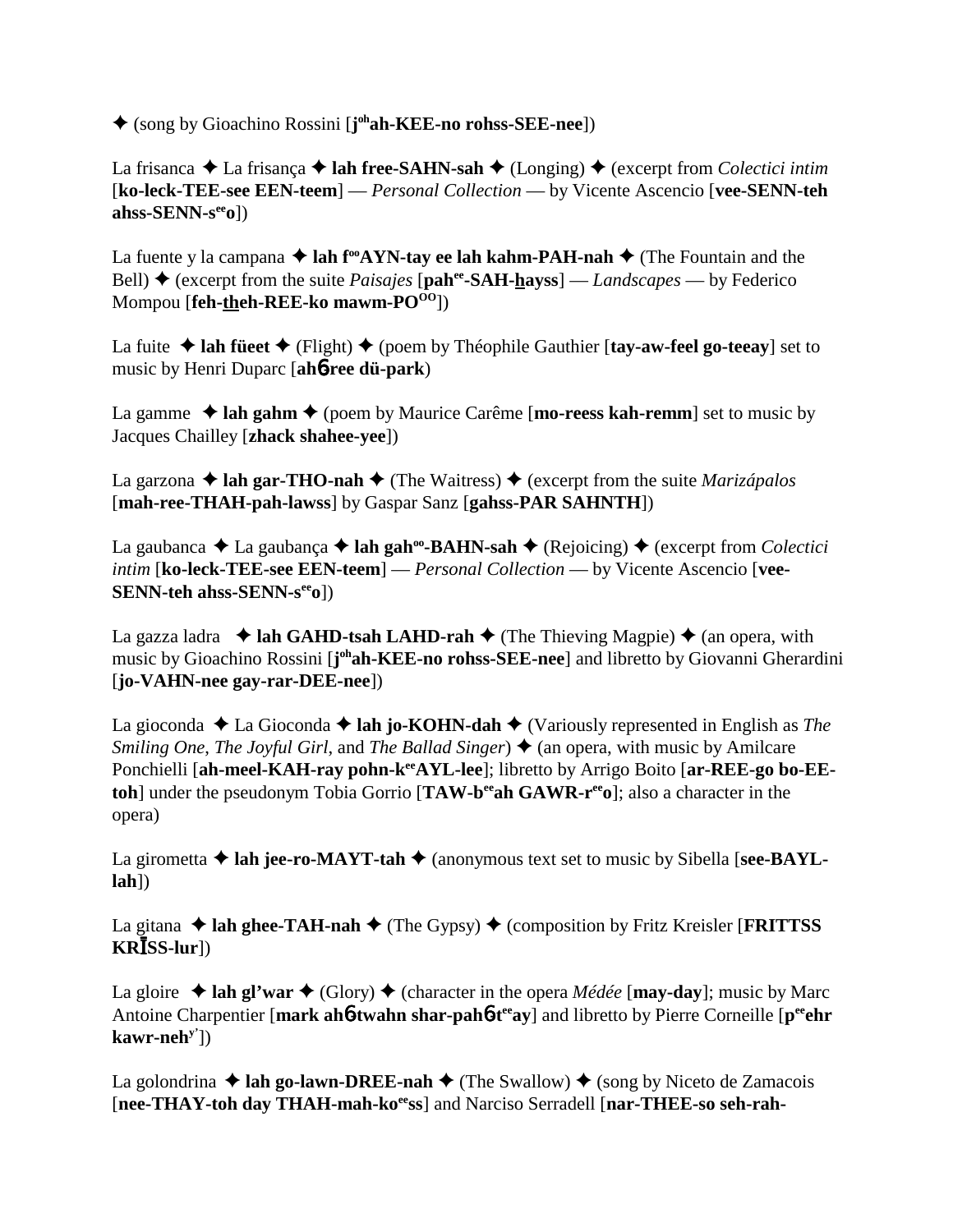**DELL**])

La grace  $\triangleleft$  lah grahss  $\triangleleft$  (march by Georg Philipp Telemann [GAY-awrk FEE-lipp TAY-luh**mahn**])

La grande coquette  $\triangleleft$  **lah grahód kaw-kett**  $\triangleleft$  (The Great Coquette)  $\triangleleft$  (poem by Emilien Pacini [eh-mee-l<sup>ee</sup>ahb pah-CHEE-nee] set to music by Gioachino Rossini [j<sup>oh</sup>ah-KEE-no rohss-**SEE-nee**])

La grange Henry-Louis de la Grange **ah**6**-ree-lôôee duh lah grah**6**zh**

La guerre Élisabeth Jacquet de la Guerre **ay-lee-zah-bett zhah-keh duh lah ghehr**

La guerre **→** Michel de la Guerre → mee-shell duh lah ghehr

La hele George de la Hèle **zhawrzh duh lah ayl**

La houssaye  $\triangle$  Pierre la Houssaye  $\triangle$  p<sup>ee</sup>ehr lah ôôss-say  $\triangle$  (known also as Pierre-Nicolas [**peeehr-nee-kaw-lah**] la Houssaye)

La jalousie  $\triangle$  **lah zhah-lôô-zee**  $\triangle$  (Jealousy)  $\triangle$  (character in the opera *Médée* [**may-day**]; music by Marc Antoine Charpentier [**mark ah**6**-twahn shar-pah**6**-teeay**] and libretto by Pierre Corneille [p<sup>ee</sup>ehr kawr-neh<sup>y'</sup>])

La joia  $\triangle$  lah JO-<sup>ee</sup>ah  $\triangle$  (Joy)  $\triangle$  (excerpt from *Colectici intim* [ko-leck-TEE-see EEN-teem] — *Personal Collection* — by Vicente Ascencio [**vee-SENN-teh ahss-SENN-seeo**])

La jongleuse ◆ lah zhaw**6-glöz** ◆ (composition by Moritz Moszkowski [MO-rittss mawstss-**KAWV-skee**])

La joyeuse rondeau  $\triangle$  La joyeuse. Rondeau  $\triangle$  **lah zh'wah-yöz. rawb-doh**  $\triangle$  (The Happy Woman. Rondo [RAHN-doh])  $\blacklozenge$  (excerpt from the *Suite en ré majeur* [s<sup>ü</sup>eet ah**6** ray mah**zhör**]*— Suite in D Major* — by Jean-Philippe Rameau [**zhah**6**-fee-leep rah-mo**])

La juive  $\triangle$  La Juive  $\triangle$  **lah zh<sup>ü</sup>eev**  $\triangle$  (The Jewess)  $\triangle$  (an opera, with music by Jacques Fromental Halévy [**zhack fraw-mah**6**-tahl ah-lay-vee**] and libretto by Eugène Scribe [**ö-zhenn skreeb**])

La lande  $\rightarrow$  Michel-Richard de la Lande  $\rightarrow$  mee-shell-ree-shar duh lah lah6**d**  $\rightarrow$  (known also as Michel-Richard Delalande [**duh-lah-lah**6**d**] and Michel-Richard Lalande [**lah-lah**6**d**])

La laurencie Lionel de la Laurencie **lee-aw-nell duh lah lo-rah**6**-see** (known also as Marie Bertrand Lionel Jules, Comte de la Laurencie [**mah-ree behr-trah**6 **lee-aw-nell zhül, kaw**6**t duh lah lo-rah**6**-see**])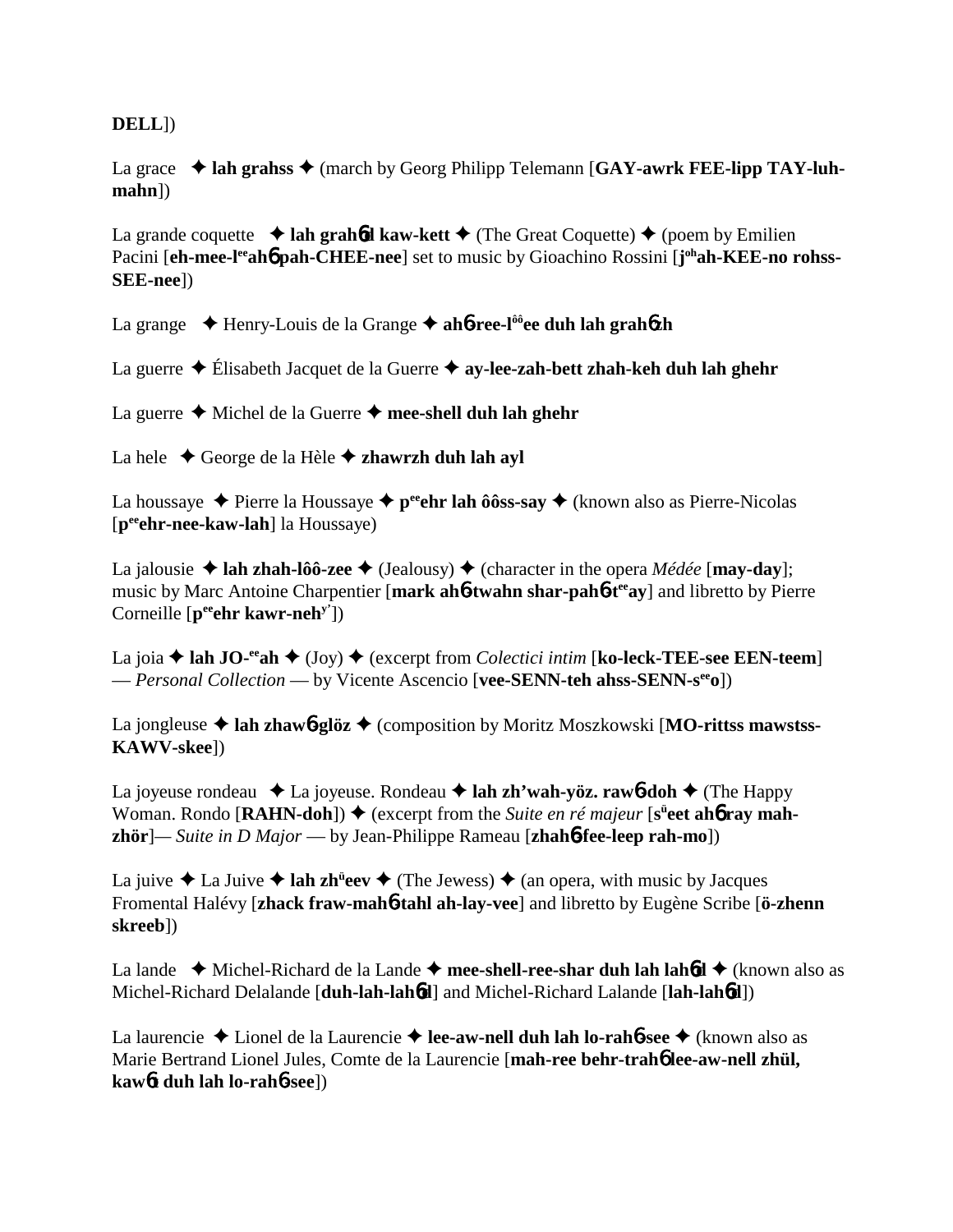La legende de marguerite  $\triangle$  La légende de Marguerite  $\triangle$  **lah lay-zhahód duh mar-gö-reet**  $\triangle$ (The Legend of Marguerite)  $\blacklozenge$  (poem by N. Cimbal  $[(N.)]$  **CHEEM-bahl**] set to music by Gioachino Rossini [**j**<sup>oh</sup>**ah-KEE-no rohss-SEE-nee**])

La leggenda del piave  $\triangle$  La leggenda del Piave  $\triangle$  lah layd-JAYN-dah dayl p<sup>ee</sup>AH-vay  $\triangle$ (song by Mario [**MAH-reeo**])

La leggierezza  $\triangleleft$  lah layd-jay-RAYT-tsah  $\triangleleft$  (composition by Franz Liszt [**FRAHNZ LISST**])

La lettera amorosa  $\triangle$  lah layt-TAY-rah ah-mo-RO-zah  $\triangle$  (The Amorous Letter)  $\triangle$ (composition by Claudio Monteverdi [**KLAHOO-deeo mohn-tay-VAYR-dee**])

La libellule  $\triangle$  lah lee-b'l-lül  $\triangle$  (The dragonfly)  $\triangle$  (character in the opera *L'enfant et les sortileges* [**lah**6**-fah**6 **ay leh sawr-tee-lehzh**] — *The Child and the Fantasies*; music by Maurice Ravel [**mo-reess rah-vell**] and libretto by Sidonie Gabrielle Gauthiers-Villars [**see-daw-nee gah**br<sup>ee</sup>ell go-t<sup>ee</sup>ay-veel-lar])

La liberazione di ruggiero ◆ La liberazione di Ruggiero ◆ lah lee-bay-rah-ts<sup>ee</sup>O-nay dee rood-**JAY-ro** (full title, *La liberazione di Ruggiero dall'Isola d'Alcina* [**lah lee-bay-rah-tseeO-nay dee rood-JAY-ro dahl-EE-zo-lah dahl-CHEE-nah**] — *The Liberation of Ruggiero* [**rood-JAY-ro**] *From the Island of Alcina* [**ahl-CHEE-nah**])  $\triangleq$  (an opera, with music by Francesca Caccini [**frahn-CHAY-skah kah-CHEE-nee**] and libretto based on *Orlando furioso* [**ohr-LAHN-doh foo-reeO-zo**] by Ludovico Ariosto [**loo-doh-VEE-ko ah-reeO-stoh**])

La liberte  $\triangle$  Alfred La Liberté  $\triangle$  ahl-fredd lah lee-behr-tay  $\triangle$  (known also as Joseph-François Alfred La Liberté [**zhaw-zeff-frah**6**-swah**] Alfred La Liberté) (the family name is also spelled Laliberté [**lah-lee-behr-tay**])

La luce langue  $\triangleleft$  lah LOO-chay LAHN-g<sup>oo</sup>ay  $\triangleleft$  (excerpt from the opera *Macbeth* (muck-**BEHTH**]*;* music by Giuseppe Verdi [**joo-ZAYP-pay VAYR-dee**]; libretto by Francesco Maria Piave [frahn-CHAY-sko mah-REE-ah p<sup>ee</sup>AH-vay] after William Shakespeare [WILL-l<sup>ih</sup>umm]  $SHAYK-spih<sup>uh</sup>r])$ 

La lucrezia **→** La Lucrezia **→ lah loo-KRAY-ts<sup>ee</sup>ah →** (cantata [**kunn-TAH-tuh**] by George Frideric Handel [**JAW-urj FRIH-duh-rick HANN-d'l**])

La lune blanche  $\triangle$  lah lün blah**6sh**  $\triangle$  (The White Moon)  $\triangle$  (poem by Paul Verlaine [pohl vehr**lenn**] set to music by Gabriel Fauré [**gah-br<sup>ee</sup>ell fo-ray**]; excerpt from *Songs with Piano* by Bernard Wagenaar [**{BUR-nurd WA-guh-nur} BEHR-nart WAH-keh-nah<sup>ah</sup>r**])

La maggiore  $\triangle$  la maggiore  $\triangle$  **LAH mahd-JO-ray**  $\triangle$  (key of A major, Italian designation)

La maja de goya  $\triangleleft$  La maja de Goya  $\triangleleft$  lah MAH-hah day GO-yah  $\triangleleft$  (song by Enrique Granados [**ayn-REE-kay grah-NAH-thawss**])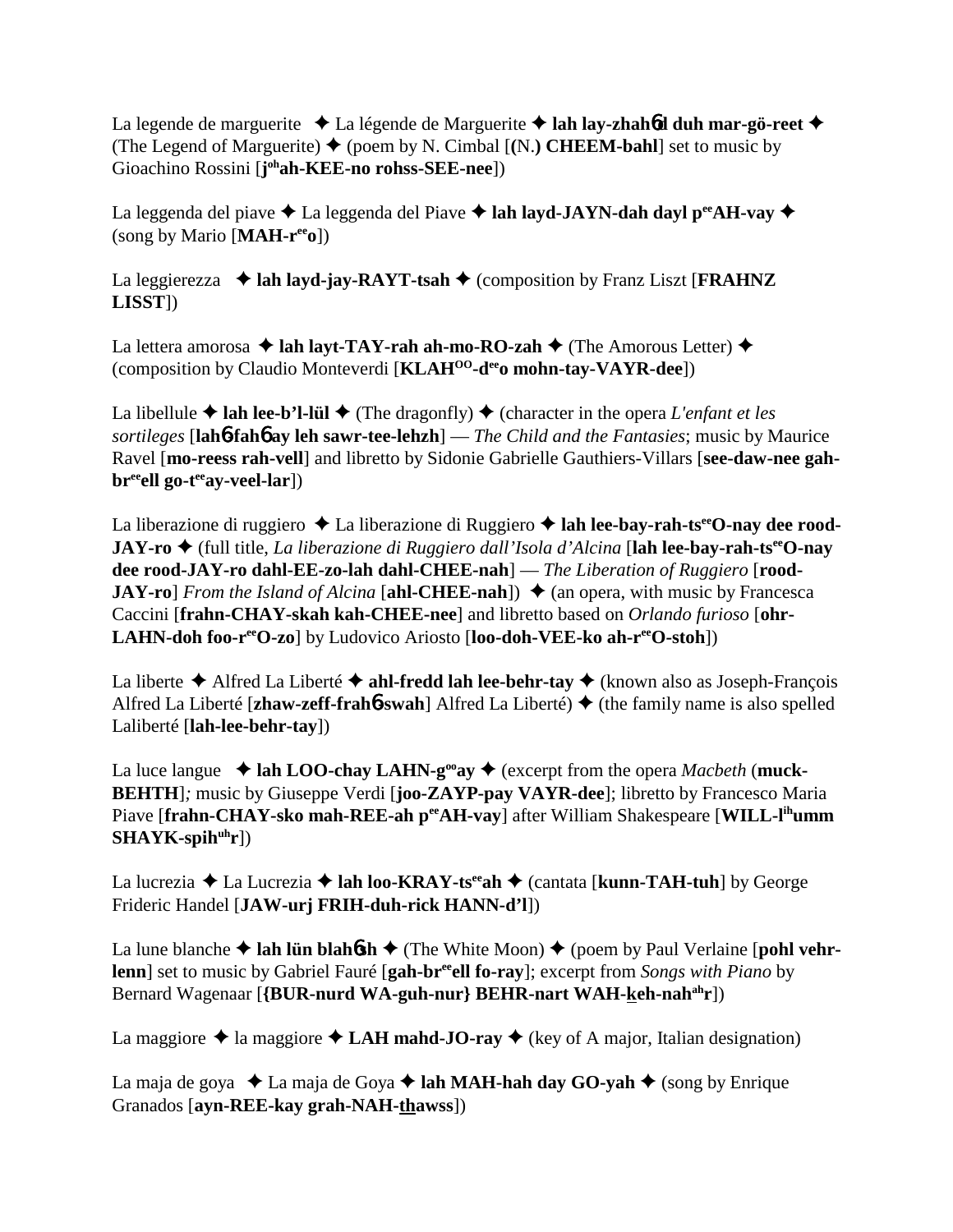La majeste  $\triangle$  La majeste  $\triangle$  **lah mah-zhesst**  $\triangle$  (march by Georg Philipp Telemann [**GAY-awrk FEE-lipp TAY-luh-mahn**])

La majeur  $\triangle$  la majeur  $\triangle$  **lah mah-zhör**  $\triangle$  (key of A major, French designation)

La mara  $\triangle$  La Mara  $\triangle$  lah MAH-rah  $\triangle$  (pen name for Marie Lipsius [mah-REE LIPP**sihôôss**])

La marquise cicinella  $\triangle$  La Marquise, Cicinella  $\triangle$  luh mar-keez, chee-chee-NAYL-lah  $\triangle$ (character in the opera *Les brigands* [**leh bree-gah**6] — *The Brigands* [**BRIH-gunndz**]; music by Jacques Offenbach [**ZHACK AWF-funn-bahk**]; libretto by Henri Meilhac [**ah**6**-ree meh-yack**] and Ludovic Halevy [**lü-daw-veek ah-lay-vee**])

La marre  $\triangleleft$  Jacques-Michel-Hurel de la Marre  $\triangleleft$  zhack-mee-shell-ü-rell duh lah mar  $\triangleleft$  (the last name is also spelled Lamare [**lah-mar**])

La marseillaise  $\triangle$  La Marseillaise  $\triangle$  lah mar-seh-yezz

La maya de goya  $\triangle$  La maya de Goya  $\triangle$  lah MAH-yah day GO-yah  $\triangle$  (composition by Enrique Granados [**ayn-REE-kay grah-NAH-thawss**])

La mayor  $\triangle$  LAH mah-YAWR  $\triangle$  (key of A major, Spanish designation)

La menor  $\triangle$  LAH may-NAWR  $\triangle$  (key of *a* minor, Spanish designation)

La mer  $\triangle$  lah mehr  $\triangle$  (The Sea)  $\triangle$  (text by Oscar Wilde [**AWSS-kur WILD**] set to music by Charles Tomlinson Griffes [**CHAH-rullz TAHM-l'n-s'n GRIFF-fuss**])

La mere dantonia **→** La mère d'Antonia → **lah mehr dah<sup>6</sup>-taw-n<sup>ee</sup>ah** → (Antonia's Mother) → (character in the opera *Les contes d'Hoffmann* [**leh kaw**6**t dawf-mahn**] — *The Tales of Hoffman;* music by Jacques Offenbach [**ZHACK AWF-funn-bahk**]; libretto by Jules Barbier [**zhül bar-beeay**] and Michel Carré [**mee-shell kar-ray**])

La mi sola laureola **↓** La mi sola, Laureola **↓ lah mee SO-lah, lah<sup>oo</sup>-ray-O-lah ◆** (My Only Laureola)  $\triangle$  (song by Juan Ponce [h<sup>oo</sup>AHN PAWN-thay] arranged by Fernando J. Obradors [**fehr-NAHN-doh (**J.**) O-VRAH-thawrss**])

La mia canzone ◆ lah MEE-ah kahn-TSO-nay ◆ (composition by Cimmino [cheem-MEE**no**] and Tosti [**TOH-stee**]

La mia canzone al vento  $\triangleleft$  lah MEE-ah kahn-TSO-nay ahl VAYN-toh  $\triangleleft$  (song by Bixio [**BEEK-seeo**] and Cherubini [**kay-roo-BEE-nee**])

La mineur  $\triangle$  la mineur  $\triangle$  lah mee-nör  $\triangle$  (key of *a* minor, French designation)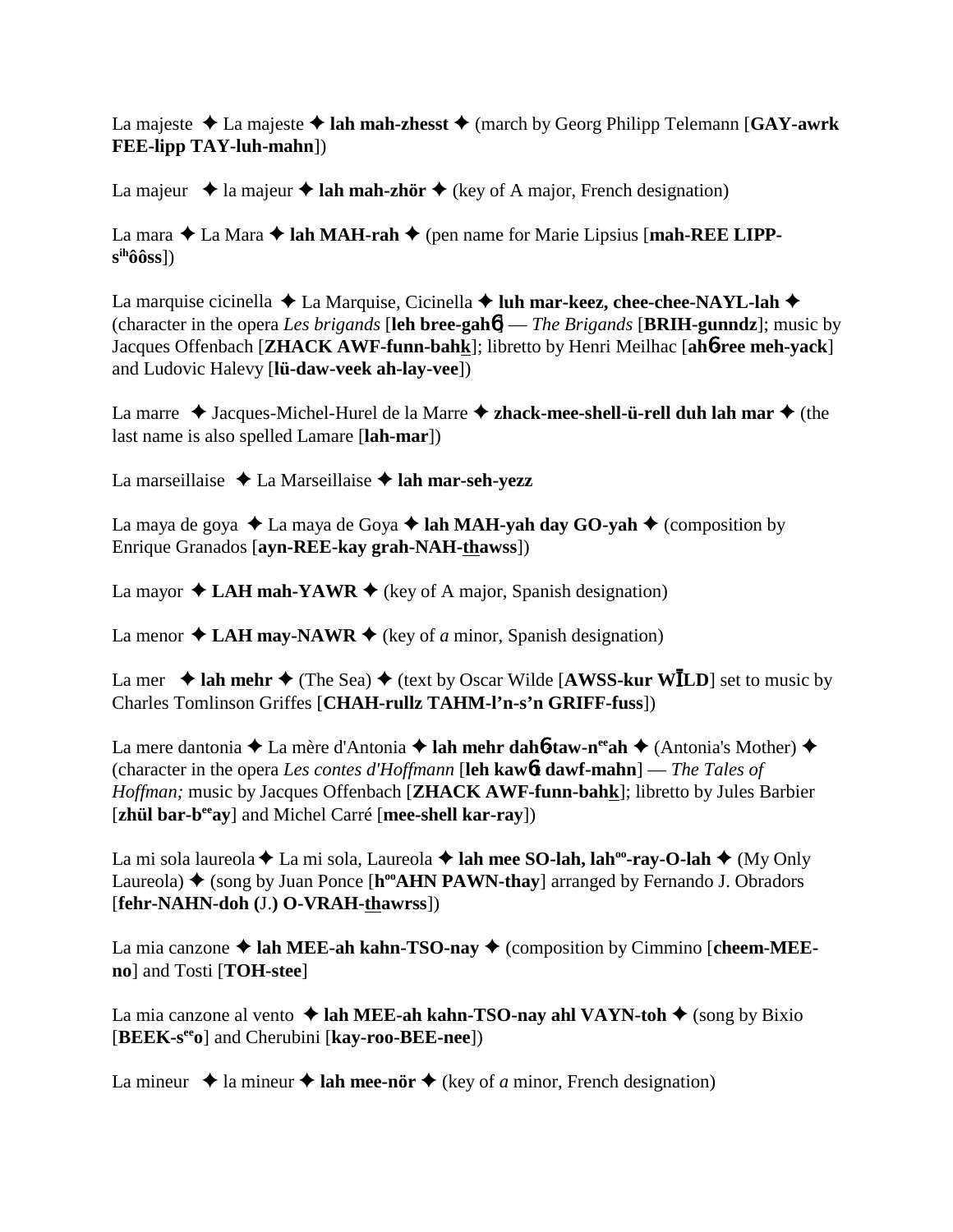La minona de cataluna **→** La miñona de Cataluña **→ lah mee-n'YO-nah day kah-tah-LOOn'vah ♦** (excerpt from the suite *Marizápalos* [**mah-ree-THAH-pah-lawss**] by Gaspar Sanz [**gahss-PAR SAHNTH**])

La minore  $\triangle$  la minore  $\triangle$  LAH mee-NO-ray  $\triangle$  (key of *a* minor, Italian designation)

La montaine  $\triangle$  John la Montaine  $\triangle$  JAHN lah mawn-TAYN

La mort de lamour  $\triangle$  La mort de l'amour  $\triangle$  lah mawr duh lah-môôr  $\triangle$  (The Death of Love)  $\triangle$ (composition by Ernest Chausson [**ehr-nesst shohss-saw**6])

La mort dophelie ◆ La mort d'Ophélie ◆ lah mawr daw-fay-lee ◆ (The Death of Ophelia [o-**FEE-l<sup>ih</sup>uh**] ♦ (poem by Ernest Legouvé [**ehr-nesst leh-gôô-vay**] after William Shakespeare [**WILL-lihumm SHAYK-spihuhr**], set to music by Hector Berlioz [**eck-tawr behr-leeawz**])

La mort on verra ca plus tard  $\triangle$  La mort? On verra ça plus tard  $\triangle$  lah mawr? aw**6** vehr-rah sah **plü tar ◆** (poem by Maurice Carême [**mo-reess kah-remm**] set to music by Jacques Chailley [**zhack shahee-yee**])

La mujer qu engana un hombre ◆ La mujer qu' engaña un hombre ◆ lah MOO-hehr kuh ayn-**GAH-n'vah oon OHM-bray**  $\blacklozenge$  (The woman who betrays a man)  $\blacklozenge$  (excerpt from *Coplas* [**KAWP-lahss**] by Mario Castelnuovo-Tedesco [**{MEH-reeo kass-t'l-nôôO-vo-tuh-DESS-ko}** MAH-r<sup>ee</sup>o kah-stayl-n<sup>oo</sup>O-vo-tay-DAY-sko])

La muse  $\triangleleft$  **lah müz**  $\triangleleft$  (character in the opera *Les contes d'Hoffmann* [**leh kaw6t dawf-mahn**] — *The Tales of Hoffmann*; music by Jacques Offenbach [**ZHACK AWF-funn-bahk**]; libretto by Jules Barbier [**zhül bar-beeay**] and Michel Carré [**mee-shell kar-ray**])

La nit de nadal  $\triangle$  La Nit de Nadal  $\triangle$  lah NEET day nah-THAHL  $\triangle$  (Christmas Eve)  $\triangle$ (Catalan [**KAH-t'-lunn**] folk song arranged by Miguel Llobet [**mee-GHELL l'yo-BETT**])

La notte  $\triangle$  lah NOHT-tay  $\triangle$  (Night)  $\triangle$  (concerto for flute, strings, and continuo [**kunn-TIHn'yuh-wo**] by Antonio Vivaldi [ahn-TAW-neeo vee-VAHL-dee])

La novia destrenza el pelo  $\triangle$  lah NO-v<sup>ee</sup>ah dayss-TRAYN-thah ell PAY-lo  $\triangle$  (a medieval song of the Jews who were expelled from Spain in 1492 and who settled in Morocco)

La novia se banaba  $\triangleleft$  La novia se bañaba  $\triangleleft$  lah NO-v<sup>ee</sup> ah say bah-n'YAH-vah  $\triangleleft$  (a medieval wedding song of the Jews who were expelled from Spain in 1492 and who settled in Morocco)

La nuit froide et sombre **↓ lah n<sup>ü</sup>ee fr'wahd ay saw6-br' ◆** (The Night, Cold and Sombre) ◆ (composition by Orlando de Lassus [**awr-lah**6**-doh duh lahss-sü**])

La paix  $\triangleleft$  lah peh $\triangleleft$  (excerpt from *Music for the Royal Fireworks* by George Frideric Handel [**JAW-urj FRIH-duh-rick HANN-d'l**])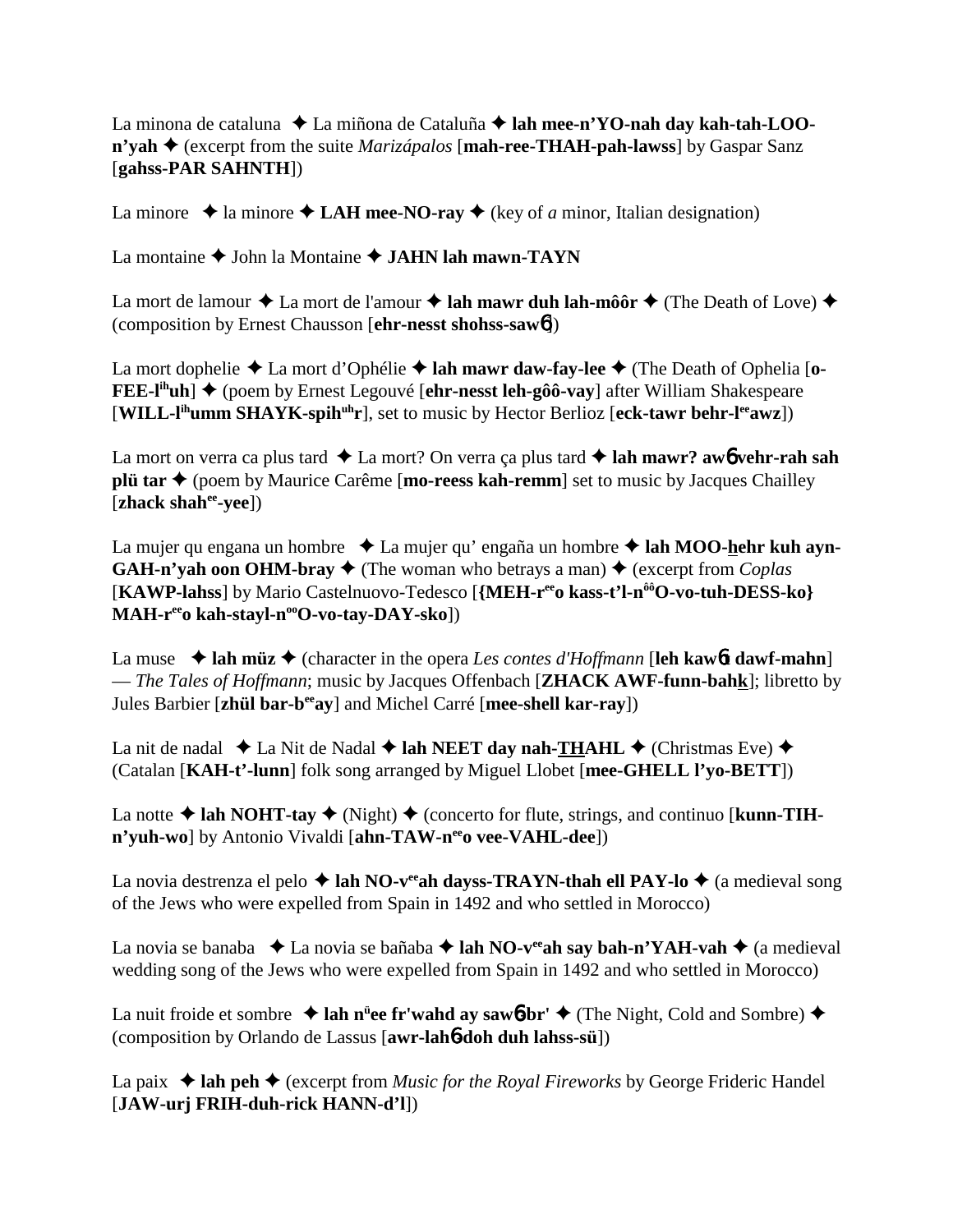La parabole du mauvais riche  $\triangle$  lah pah-rah-bawl dü mo-veh reesh  $\triangle$  (The Parable of the Sinful Rich Man) ◆ (song from *Don Quichotte à Dulcinée* [**daw6** kee-shawt ah dül-see-nay] by Maurice Ravel [**mo-reess rah-vell**])

La passion selon sade  $\triangle$  La passion selon Sade  $\triangle$  lah pahss-s<sup>ee</sup>awb suh-lawb sahd  $\triangle$ (composition by Sylvano Bussotti [**seel-VAH-no booss-SOHT-tee**])

La pastorella  $\triangle$  **lah pah-stoh-RAYL-lah**  $\triangle$  (The Shepherdess)  $\triangle$  (song, title used by various composers)

La pastoura als camps  $\rightarrow$  lah pahss-too-rah ahl kaho<sup> $\rightarrow$ </sup> (The Shepherdess in the Fields)  $\rightarrow$ (excerpt from *Chants d'Auvergne* [**shah**6 **doh-vehrny'**] *— Songs of the Auvergne* [**o-vehrny'**], French folk songs collected by Joseph Canteloube [**zho-zeff kah**6**-t'lôôb**])

La pastrouletta e lou chibalie ◆ La pastrouletta è lou chibalié ◆ lah pahss-trôô-lett-tah eh lôô **shee-bah-l<sup>ee</sup>yay**  $\triangle$  (The Shepherdess and the Cavalier)  $\triangle$  (excerpt from *Chants d'Auvergne* [**shah**6 **doh-vehrny'**] — *Songs of the Auvergne* [**o-vehrny'**], French folk songs collected by Joseph Canteloube [**zho-zeff kah**6**-t'lôôb**])

La peregrinacion  $\triangle$  La peregrinación  $\triangle$  **lah pay-ray-gree-nah-s<sup>ee</sup>AWN**  $\triangle$  (excerpt from *Navidad Nuestra* [nah-vee-THAD n<sup>oo</sup>AYSS-trah], with music by Ariel Ramírez [ah-r<sup>ee</sup>ELL **rah-MEE-rehth**] and text by F. Luna [**(**F.**) LOO-nah**])

La perla  $\triangle$  lah PAYR-lah  $\triangle$  (The Pearl)  $\triangle$  (composition by Franz Liszt [**FRAHNZ LISST**])

La petenera  $\triangleleft$  La Petenera  $\triangleleft$  lah pay-tay-NAY-rah  $\triangleleft$  (composition by Celedonio Romero [**thay-lay-THO-neeo ro-MAY-ro**])

La petite bande  $\triangle$  **lah puh-teet bah6d**  $\triangle$  (an international performing group of musicians from The Netherlands, Germany, France, and England)

La petite bohemienne  $\triangle$  La petite bohémienne  $\triangle$  **lah puh-teet baw-ay-m<sup>ee</sup>enn**  $\triangle$  (song by Gioachino Rossini [**j**<sup>oh</sup>**ah-KEE-no rohss-SEE-nee**])

La pietra del paragone  $\triangle$  La pietra del paragone  $\triangle$  lah p<sup>ee</sup>AY-trah dayl pah-rah-GO-nay  $\triangle$ (The Touchstone) ♦ (an opera, with music by Gioachino Rossini [**j**<sup>oh</sup>**ah-KEE-no rohss-SEEnee**] and libretto by Luigi Romanelli [**l ooEE-jee roh-mah-NAYL-lee**])

La pioggia  $\triangle$  lah p<sup>ee</sup>OHD-jah  $\triangle$  (Rain)  $\triangle$  (largo [LAR-go] number in *L'inverno* [leen- $VAYR-no]$  — *Winter*)  $\triangle$  (from *Le quattro stagioni* [lay  $k^{\omega}AHT$ -tro stah-JO-nee] — *The Four Seasons* — by Antonio Vivaldi [ahn-TAW-nee vee-VAHL-dee])

La plus que lente  $\triangle$  La plus que lente  $\triangle$  lah plü kuh lah*ft*  $\triangle$  (composition by Claude Debussy [**klohd deh-büss-see**])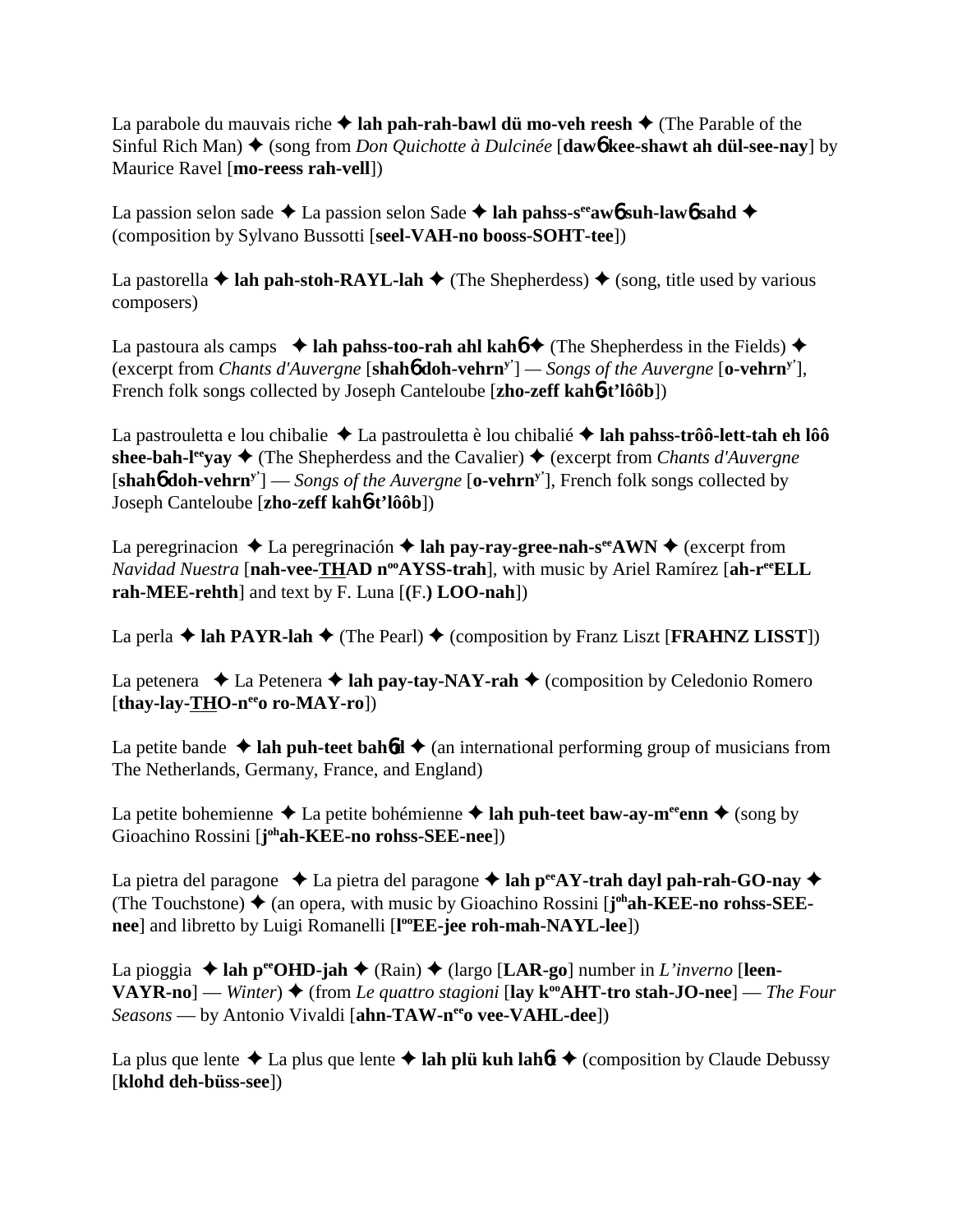La porta **→** Arturo la Porta → **ar-TOO-ro lah POHR-tah** 

La poupee  $\triangle$  La poupée  $\triangle$  lah pôô-pay  $\triangle$  (The Doll)  $\triangle$  (excerpt from the suite *Jeux d'enfants* [**zhö dah**6**-fah**6] — *Children's Games* — by Georges Bizet [**zhawrzh bee-zay**])

La poupliniere Alexandre-Jean-Joseph Le Riche de la Pouplinière **ah-leck-sah**6**-dr'-zhah**6 **zho-zeff luh reesh duh lah pôô-plee-neeehr**

La prade Ernest la Prade **UR-nusst lah PRAYD**

La presle Jacques de la Presle **zhack duh lah prell**

La prima vez  $\triangleleft$  lah PREE-mah vehth  $\triangleleft$  (The First Time)  $\triangleleft$  (traditional song of the Spanish Jews)

La primavera  $\triangleleft$  La primavera  $\triangleleft$  lah pree-mah-VAY-rah  $\triangleleft$  (Spring)  $\triangleleft$  (composition by Hahn) ◆ (composition by Antonio Vivaldi [**ahn-TAW-n<sup>ee</sup>o vee-VAHL-dee**] from *Le quattro stagioni* [**lay kooAHT-tro stah-JO-nee**] — *The Four Seasons*)

La princesse  $\triangle$  La Princesse  $\triangle$  lah prehb-sess  $\triangle$  (The Princess)  $\triangle$  (character in the opera *L'enfant et les sortileges* [**lah**6**-fah**6 **ay leh sawr-tee-lehzh**] — *The Child and the Fantasies*; music by Maurice Ravel [**mo-reess rah-vell**] and libretto by Sidonie Gabrielle Gauthiers-Villars [see-daw-nee gah-br<sup>ee</sup>ell go-t<sup>ee</sup>ay-veel-lar])

La princesse clarice La Princesse Clarice  **lah preh**6**-sess klah-reess** (Princess Clarice  $[klah-reess]$ )  $\blacklozenge$  (character in the opera *L'amour des trois oranges* [lah-môôr day tr'wah awrahozh<sup>-</sup> The Love for Three Oranges; music by Serge Prokofiev [sehr-GAY prah-KAW**f iheff**]; libretto by Prokofiev after Carlo Gozzi [**KAR-lo GOHT-tsee**])

La princesse de grenade La Princesse de Grenade **lah preh**6**-sess duh gruh-nahd** (The Princess of Granada  $[\text{gruh-NAH-duh}]$   $\blacklozenge$  (character in the opera *Les brigands* [leh bree-gah6] — *The Brigands* [**BRIH-gunndz**]; music by Jacques Offenbach [**ZHACK AWF-funn-bahk**]; libretto by Henri Meilhac [**ah**6**-ree meh-yack**] and Ludovic Halévy [**lü-daw-veek ah-lay-vee**])

La principessa deboli ◆ La Principessa d'Eboli ◆ lah preen-chee-PAYSS-sah DAY-bo-lee ◆ (The Princess of Eboli  $[AY-bo-lee]$   $\blacklozenge$  (character in the opera *Don Carlo* [**dohn KAR-lo**]; music by Giuseppe Verdi [**joo-ZAYP-pay VAYR-dee**]; libretto by François Méry [**frah**6**-swah mayree**] and Camille Du Locle [**{kah-meel dü law-kl'} kah-meey' dü law-kl'**] after Friedrich von Schiller [**FREET-rihh fawn SHILL-lur**])

La quinte estampie real ◆ La Quinte Estampie Réal ◆ lah keent ess-tah**6**-pee ray-ahl ◆ (13thcentury song by an anonymous French composer)

La rainette  $\triangle$  La rainette  $\triangle$  lah reh-nett  $\triangle$  (The frog)  $\triangle$  (character in the opera *L'enfant et les sortileges* [**lah**6**-fah**6 **ay leh sawr-tee-lehzh**] — *The Child and the Fantasies*; music by Maurice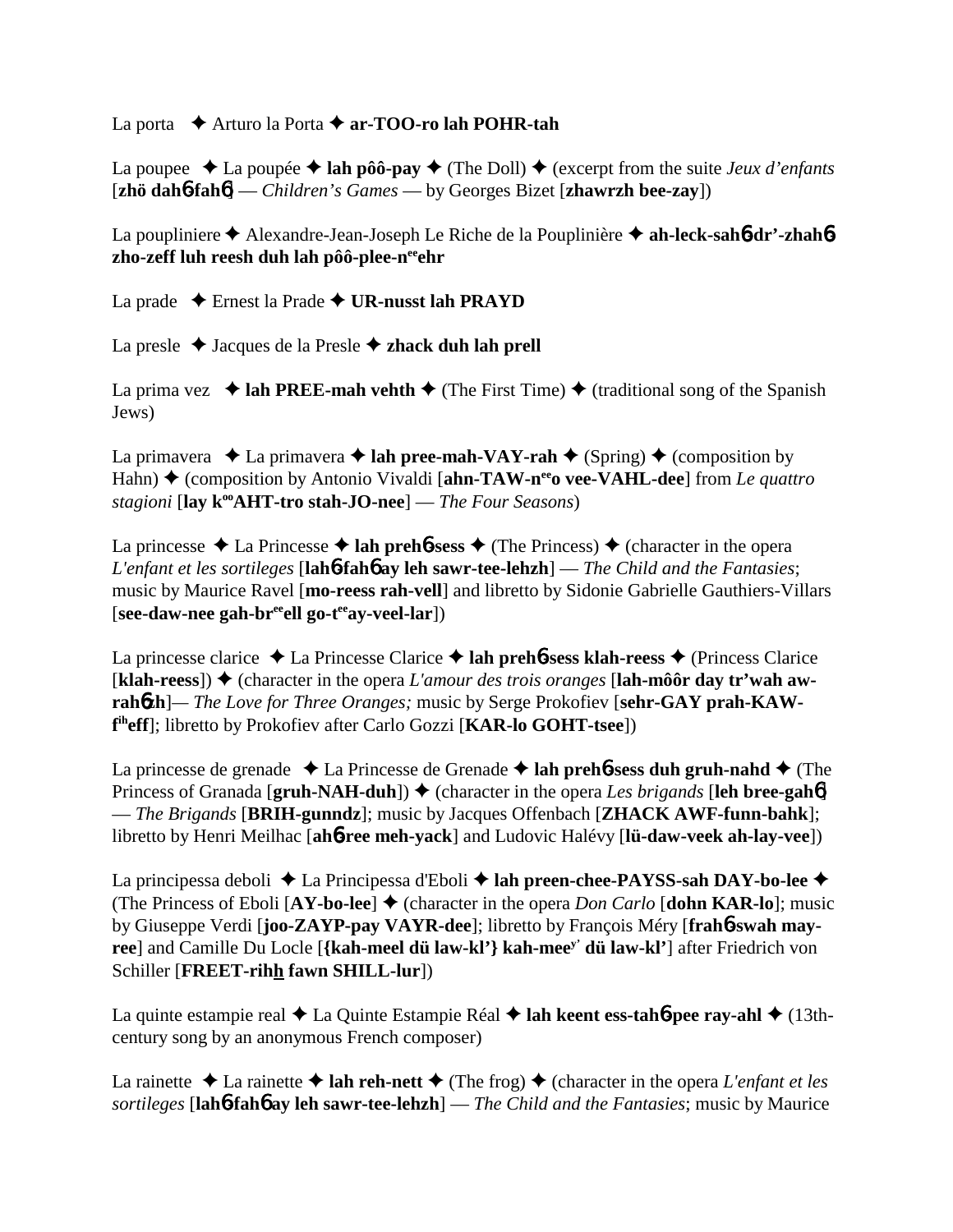Ravel [**mo-reess rah-vell**] and libretto by Sidonie Gabrielle Gauthiers-Villars [**see-daw-nee gah**br<sup>ee</sup>ell go-t<sup>ee</sup>ay-veel-lar])

La ran la le ra la ran la la largo al factotum  $\triangle$  La ran la le ra, la ran la la. Largo al factotum  $\triangle$ **lah RAHN lah lay rah, lah RAHN lah lah. LAR-go ahl fahk-TOH-toom ♦** (La ran la le ra, la ran la la. Make way for the factotum) / (excerpt from the opera *Il barbiere di Siviglia* [**eel bar-b<sup>ee</sup>AY-ray dee see-VEE-l<sup>ee</sup>ah**] — *The Barber of Seville* [**suh-VILL**]; music by Gioachino Rossini [j<sup>oh</sup>ah-KEE-no rohss-SEE-nee]; libretto by Cesare Sterbini [chay-ZAH-ray stayr-**BEE-nee**] after Pierre-Augustin Caron de Beaumarchais [p<sup>ee</sup>ehr-o-güss-teh6 kah-raw6 duh bo**mar-sheh**] and Giuseppe Petrosellini [**joo-ZAYP-pay pay-tro-zayl-LEE-nee**])

La regata veneziana  $\triangleq$  lah ray-GAH-tah vay-nay-ts<sup>ee</sup>AH-nah  $\triangleq$  (The Venetian Regatta)  $\triangleq$ (excerpt from *Les soirées musicales* [**leh swah-ray mü-zee-kahl**]; music by Gioachino Rossini [j<sup>oh</sup>ah-KEE-no rohss-SEE-nee] and words by Conte Carlo Pepoli [KOHN-tay KAR-lo pay-**PO-lee**])

La reine de coeur  $\triangle$  La reine de coeur  $\triangle$  **lah renn duh kör**  $\triangle$  (The Queen of Hearts)  $\triangle$  (poem by Maurice Carême [**mo-reess kah-remm**] set to music by Francis Poulenc [**frah**6**-seess pôôlah**6**k**])

La reine de saba  $\triangle$  La reine de Saba  $\triangle$  **lah renn duh sah-bah**  $\triangle$  (The Queen of Sheba)  $\triangle$ (character in the oratorio *Solomon*; music by George Frideric Handel [**JAW-urj FRIH-duh-rick HANN-d'l**]; anonymous libretto after II Chronicles, I Kings v, and Josephus [**jo-SEE-fuss**])

La rejouissance  $\triangle$  La réjouissance  $\triangle$  lah ray-zh<sup>ôô</sup>eess-sah**ó**ss  $\triangle$  (march by Georg Philipp Telemann  $[GAY-awrk FEE-lipp TAY-luh-mahn]$   $\blacklozenge$  (excerpt from *Music for the Royal Fireworks* by George Frideric Handel [JAW-urj FRIH-duh-rick HANN-d'l])  $\triangle$  (composition by Johann Sebastian Bach [**YO-hahn {suh-BASS-tihunn BAHK} zay-BAH-stihahn BAHK**])

La rocca  $\blacklozenge$  Nick la Rocca  $\blacklozenge$  **NICK lah ROHK-kuh**  $\blacklozenge$  (known also as Dominick James [**DAH-muh-nick JAYMZ**] la Rocca)

La ronde des lutins  $\triangle$  La ronde des lutins  $\triangle$  lah rawbol day lü-teho  $\triangle$  (composition by Antonio Bazzini [**ahn-TAW-n<sup>ee</sup>o baht-TSEE-nee**])

La rondine  $\triangle$  La rondine  $\triangle$  **lah ROHN-dee-nay**  $\triangle$  (The Swallow)  $\triangle$  (an opera, with music by Giacomo Puccini [**JAH-ko-mo poo-CHEE-nee**]; libretto by Giuseppe Adami [**joo-ZAYP-pay ah-DAH-mee**] after Dr. A. M. Willner [**VILL-nur**] and Heinz Reichert [**HNTSS R-hert**])

La rondinella  $\triangle$  La Rondinella  $\triangle$  **lah rawn-dee-NAY-l'yah**  $\triangle$  (a group of performers of ancient music of exiled Jews)

La rosa parodi ◆ Armando la Rosa Parodi ◆ ar-MAHN-doh lah RO-zah pah-RO-dee

La rosa y el sauce  $\triangleleft$  lah RO-sah ee ell SAH<sup>00</sup>-say  $\triangleleft$  (poem by Francisco Silva [frahn-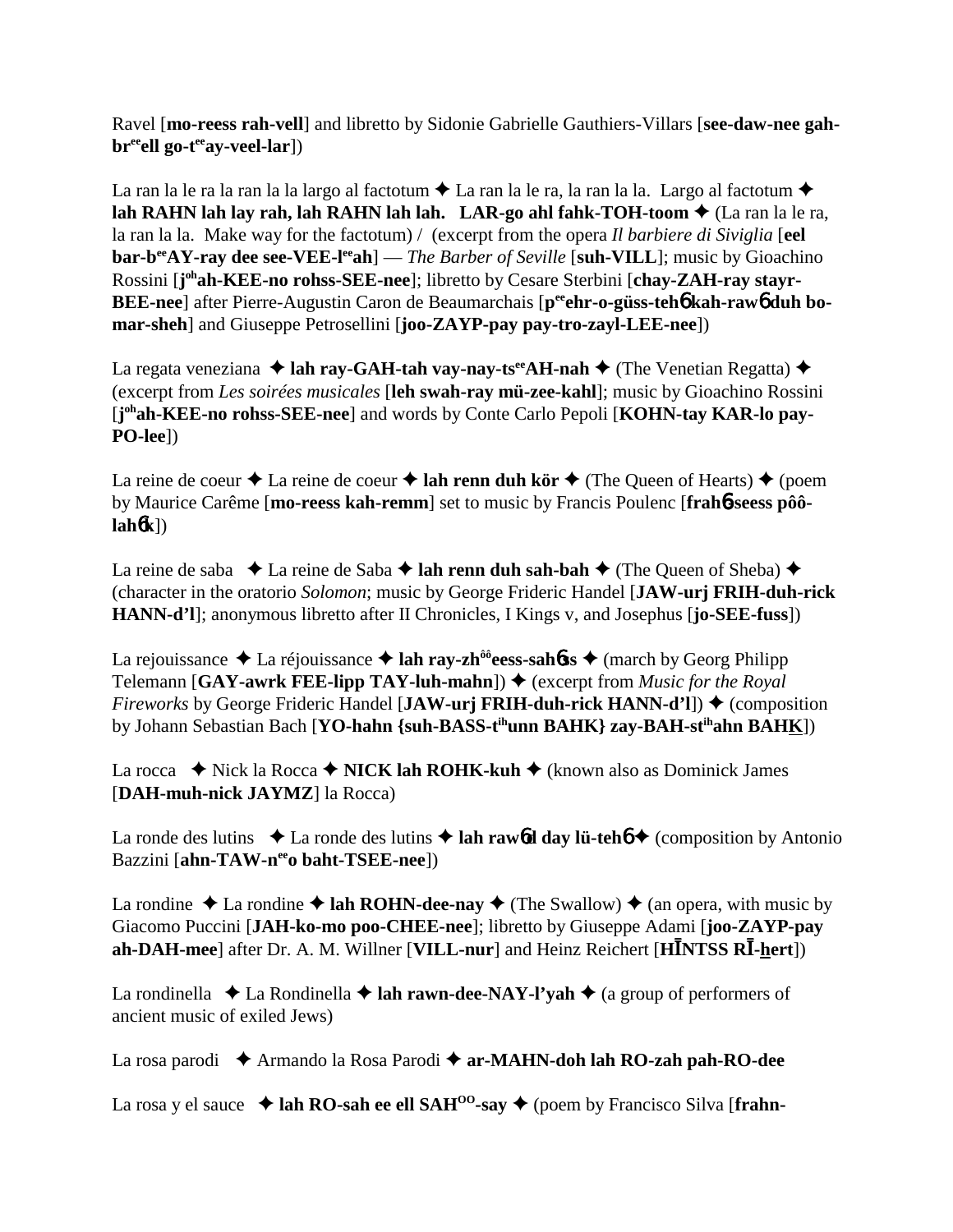**SEESS-kôô SEEL-vah**] set to music by Carlos Guastavino [**KAR-lawss gooahss-tah-VEE-no**])

La rotella ◆ Pasquale la Rotella ◆ pah-sk<sup>oo</sup>AH-lay lah ro-TAYL-lah

La rue  $\triangle$  Jan la Rue  $\triangle$  **JANN lah ROO**  $\triangle$  (known also as Adrian Jan Pieters la Rue [AY-dree**unn JANN PEE-turz lah ROO**])

La rue  $\triangle$  Pierre de la Rue  $\triangle$  p<sup>ee</sup>ehr deh lah rü

La salette Joubert de la Salette **zhôô-behr duh lah sah-lett**

La sauterelle  $\triangle$  **lah so-tuh-rell**  $\triangle$  (The grasshopper)  $\triangle$  (excerpt from *Le bestiaire (ou le cortege d'Orphée)* [**luh bess-teeehr (ôô luh kawr-tehzh dawr-fay)**] — *The Bestiary* [**BESS-chee-eh-ree**] *(or 'The Procession of Orpheus* [**AWR-fee-uss**]') — six songs for voice by Francis Poulenc [**frah**6**-seess pôô-lah**6**k**])

La scala **→** La Scala **→ lah SKAH-lah** 

La separazione  $\triangleleft$  lah say-pah-rah-ts<sup>ee</sup>O-nay  $\triangleleft$  (The Separation)  $\triangleleft$  (song by Gioachino Rossini [**j ohah-KEE-no rohss-SEE-nee**])

La serenata  $\triangleleft$  **lah say-ray-NAH-tah**  $\triangleleft$  (The Serenade)  $\triangleleft$  (song by Francesco Paolo Tosti [**frahn-CHAY-sko PAHO-lo TOH-stee**])

La serenor  $\triangleleft$  lah seh-reh-NAWR  $\triangleleft$  (Serenity)  $\triangleleft$  (excerpt from *Colectici intim* [ko-leck-TEE**see EEN-teem**] — *Personal Collection* — by Vicente Ascencio [**vee-SENN-teh ahss-SENNseeo**])

La sirena **↓ lah see-RAY-nah ↓** (The Siren) ♦ (song by Giovanni Gastoldi [**jo-VAHN-nee**  $\text{gah-STOHL-dee}$ )  $\blacklozenge$  (a medieval song of the Jews who were expelled from Spain in 1492 and who settled in the Balkans)

La soiree dans grenade ◆ La soirée dans Grenade ◆ lah swah-ray dah**6** gruh-nahd ◆ (Evening in Granada)  $\triangleq$  (excerpt from *Estampes* [ess-tahb] — *Prints* — by Claude Debussy [**klohd deh-büss-see**])

La sonnambula  $\triangleq$  **lah sohn-NAHM-boo-lah**  $\triangleq$  (The Sleepwalker)  $\triangleq$  (an opera, with music by Vincenzo Bellini [**veen-CHAYN-tso bayl-LEE-nee**] and libretto by Felice Romani [**fay-LEEchay ro-MAH-nee**])

La sostenido mayor  $\triangleleft$  LAH sawss-tay-NEE-tho mah-YAWR  $\triangleq$  (key of A sharp major, Spanish designation)

La sostenido menor  $\triangleleft$  LAH sawss-tay-NEE-tho may-NAWR  $\triangleq$  (key of *a* sharp minor, Spanish designation)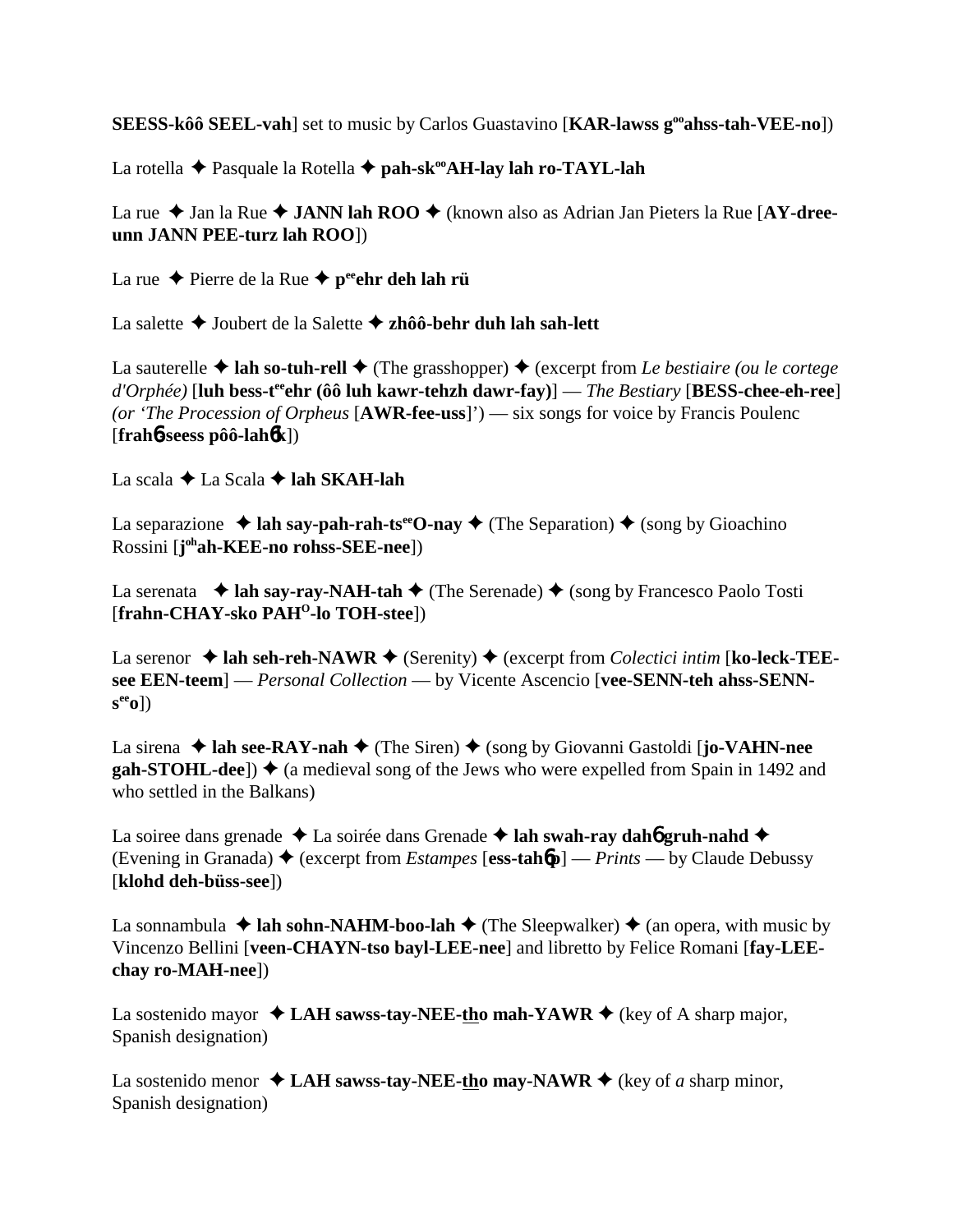La source de toute musique  $\triangle$  lah sôôrss duh tôôt mü-zeek  $\triangle$  (hymn composed by Ton de Leeuw [**TAWN duh LAYAYôô**])

La statue de bronze  $\triangle$  La statue de bronze  $\triangle$  **lah stah-tü duh braw6***z*  $\triangle$  (The Bronze Statue) (composition by Erik Satie [**ay-reek sah-tee**])

La strada nel bosco  $\triangleleft$  lah STRAH-dah nayl BO-sko  $\triangleleft$  (song by Rusconi [**roo-SKO-nee**], Nisa [**NEE-zah**], and Bixio [**BEEK-seeo**])

La stravaganza  $\triangleleft$  lah strah-vah-GAHN-tsah  $\triangleleft$  (compositions by Antonio Vivaldi [ahn-**TAWN-yo vee-VAHL-dee**])

La sulamite  $\triangleleft$  lah sü-lah-meet  $\triangleleft$  (The Shulamite Woman)  $\triangleleft$  (poem by Jean Richepin [**zhah**6] **reesh-peh<sup>6</sup>**] set to music for solo mezzosoprano and female chorus by Emmanuel Chabrier [emm-mah-n<sup>ü</sup>ell shah-br<sup>ee</sup>ay])

La susi  $\triangle$  La Susi  $\triangle$  **lah SOO-see** 

La tabernera del puerto  $\triangle$  La tabernera del puerto  $\triangle$  lah tah-vehr-NAY-rah dell p<sup>oo</sup>EHR-toh ◆ (a three-act Spanish zarzuela [thar-th<sup>oo</sup>AY-lah], with music by Pablo Sorozábal [PAH-vlo so**ro-THAH-vahl**]; libretto by Romero [**ro-MAY-ro**] and Fernández Shaw [**fehr-NAHN-dehth SHAW**])

La tasse chinoise  $\triangle$  La tasse chinoise  $\triangle$  **la tahss shee-n'wahz**  $\triangle$  (The Chinese cup)  $\triangle$ (character in the opera *L'enfant et les sortileges* [**lah**6**-fah**6 **ay leh sawr-tee-lehzh**] — *The Child and the Fantasies*; music by Maurice Ravel [**mo-reess rah-vell**] and libretto by Sidonie Gabrielle Gauthiers-Villars [**see-daw-nee gah-br<sup>ee</sup>ell go-t<sup>ee</sup>av-veel-lar**])

La tempesta  $\triangle$  La tempesta  $\triangle$  **lah taym-PAY-stah**  $\triangle$  (The Tempest)  $\triangle$  (song by Marianne Martines [**mah-reeAHN-nay mar-TEE-nayss**])

La tempesta di mare  $\triangle$  **lah taym-PAY-stah dee MAH-ray**  $\triangle$  (The Storm at Sea)  $\triangle$  (concerto for flute, strings, and continuo [**kunn-TIH-n'yuh-wo**] by Antonio Vivaldi [**ahn-TAW-neeo vee-VAHL-dee**])

La theiere  $\triangle$  La théière  $\triangle$  lah tay-<sup>ee</sup>ehr  $\triangle$  (The teapot)  $\triangle$  (character in the opera *L'enfant et les sortileges* [**lah**6**-fah**6 **ay leh sawr-tee-lehzh**] — *The Child and the Fantasies*; music by Maurice Ravel [**mo-reess rah-vell**] and libretto by Sidonie Gabrielle Gauthiers-Villars [**see-daw**nee gah-br<sup>ee</sup>ell go-t<sup>ee</sup>ay-veel-lar])

La tombe et la rose  $\bullet$  La tombe et la rose  $\bullet$  lah taw**6b** ay lah rawz  $\bullet$  (The Grave and the Rose) (poem by Victor Hugo [**{VICK-tur h'YOO-go} veek-tawr ü-go**] set to music by Franz Liszt [**FRAHNZ LISST**])

La tombelle **→** Fernand de la Tombelle → fehr-nah**6** duh lah taw6-bell → (known also as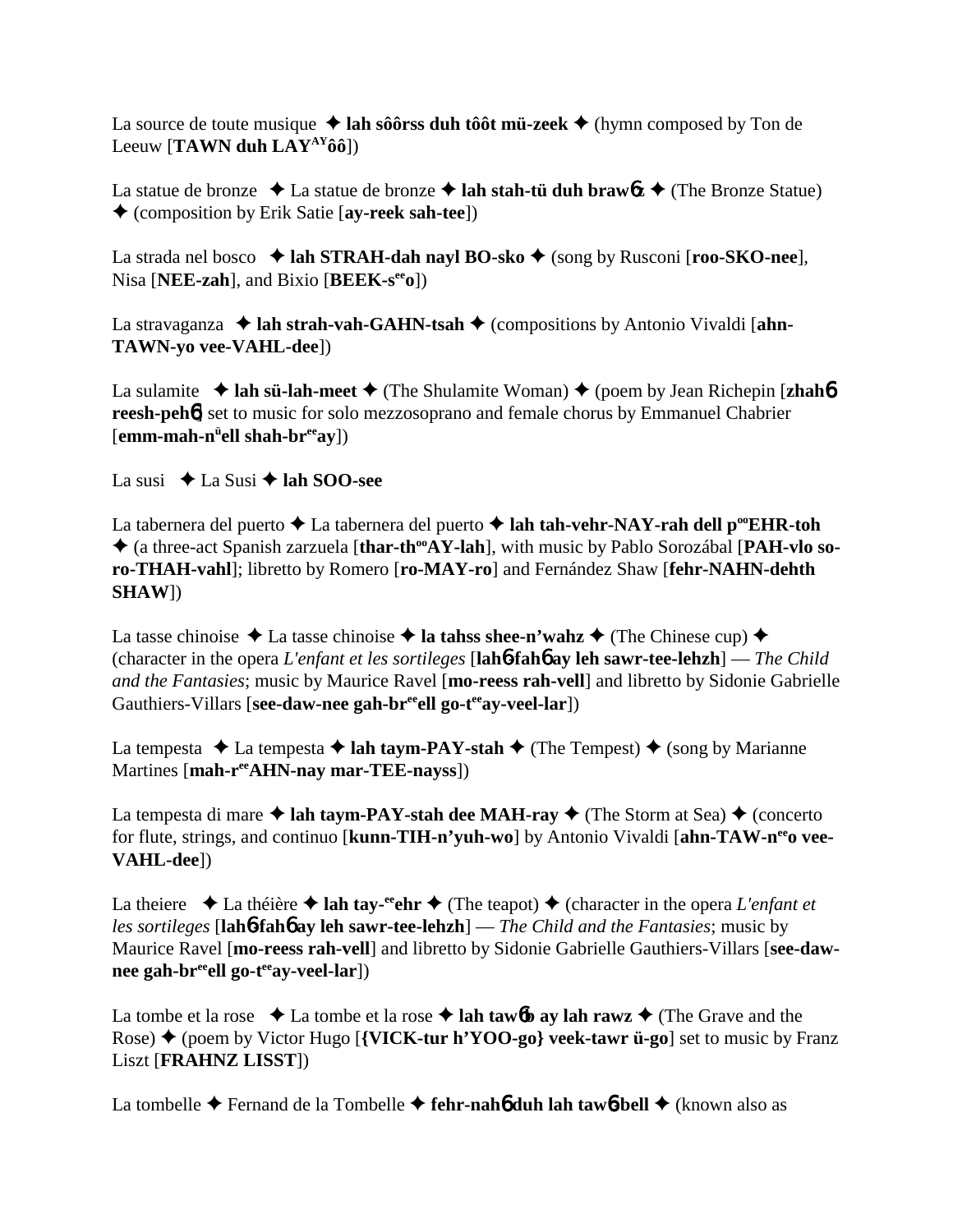Antoine Louis Joseph Gueyrand Fernand Fouant de la Tombelle [ah**6-twahn l<sup>ôô</sup>ee zho-zeff gayrah**6 **fehr-nah**6 **fôô-ah**6 **duh lah taw**6**-bell**])

La torre del oro  $\triangle$  lah TAWR-ray dell O-ro  $\triangle$  (zarzuela [thar-th<sup>oo</sup>AY-lah] by Jerónimo Giménez [**hay-RO-nee-mo hee-MAY-nehth**]; libretto by G. Perrin [**(**G.**) PEHR-rinn**] and M. Palacios  $[(M. )$  pah-LAH-th<sup>ee</sup>awss])

La touche **→** John la Touche → **JAHN lah TOOSH** 

La toupie  $\triangle$  lah tôô-pee  $\triangle$  (The Top)  $\triangle$  (excerpt from the suite *Jeux d'enfants* [**zhö dahb-fahb**] — *Children's Games* — by Georges Bizet [**zhawrzh bee-zay**])

La traviata  $\triangle$  La traviata  $\triangle$  **lah trah-v<sup>ee</sup>AH-tah**  $\triangle$  (The Worldly Woman)  $\triangle$  (an opera, with music by Giuseppe Verdi [**joo-ZAYP-pay VAYR-dee**]; libretto by Francesco Maria Piave [frahn-CHAY-sko mah-REE-ah peeAH-vay] after Alexandre Dumas [ah-leck-sah6-dr' dü**mah**])

La vague et la cloche  $\triangleleft$  lah vahg ay lah klawsh  $\triangleleft$  (The Wave and the Bell)  $\triangleleft$  (poem by François Coppée [**frah**6**-swah kawp-pay**] set to music by Henri Duparc [**ah**6**-ree dü-park**])

La vallee des cloches  $\triangle$  La vallée des cloches  $\triangle$  lah vahl-lay day klawsh  $\triangle$  (The Valley of Bells) (excerpt from *Miroirs* [**mee-r'war**] by Maurice Ravel [**mo-reess rah-vell**])

La vendetta oh la vendetta La vendetta, o, la vendetta **lah vayn-DAYT-tah, o, lah vayn-DAYT-tah**  $\blacklozenge$  (aria from the opera *Le nozze di Figaro* [lay NOHT-tsay dee FEE-gah-ro] — *The Marriage of Figaro*; music by Wolfgang Amadeus Mozart [**VAWLF-gahng ah-mah-DAYôôss MO-tsart**]; libretto by Lorenzo da Ponte [**lo-RAYN-tso dah POHN-tay**] after Pierre-Augustin Caron de Beaumarchais [**peeehr-o-güss-teh**6 **kah-raw**6 **duh bo-mar-sheh**])

La vengeance  $\triangle$  La vengeance  $\triangle$  **la vah<sub>0</sub>-zhahoss** (Vengeance)  $\triangle$  (character in the opera *Médée* [may-day]; music by Marc Antoine Charpentier [mark ah6-twahn shar-pah6-t<sup>ee</sup>ay] and libretto by Pierre Corneille [peehr kawr-neh<sup>y'</sup>])

La vestale  $\triangle$  La vestale  $\triangle$  lah vay-STAH-lay  $\triangle$  (The Vestal Virgin)  $\triangle$  (an opera, with music by Gasparo Spontini [**gah-SPAH-ro spohn-TEE-nee**] and libretto by Victor Joseph Étienne de Jouy [**veek-tawr zho-zeff ay-t<sup>ee</sup>enn duh zhôô<sup>ee</sup>])** 

La veuve andalouse chanson espagnole  $\triangle$  La veuve andalouse (chanson espagnole)  $\triangle$  lah vöv **ah**6**-dah-lôôz (shah**6**-saw**6 **ess-pah-n'yawl)** (song by Gioachino Rossini [**j ohah-KEE-no rohss-SEE-nee**])

La victoire  $\triangle$  La victoire  $\triangle$  lah veek-t'war  $\triangle$  (Victory)  $\triangle$  (character in the opera *Médée* [**may-day**]; music by Marc Antoine Charpentier [**mark ah**6**-twahn shar-pah**6**-teeay**] and libretto by Pierre Corneille [**peeehr kawr-nehy'**])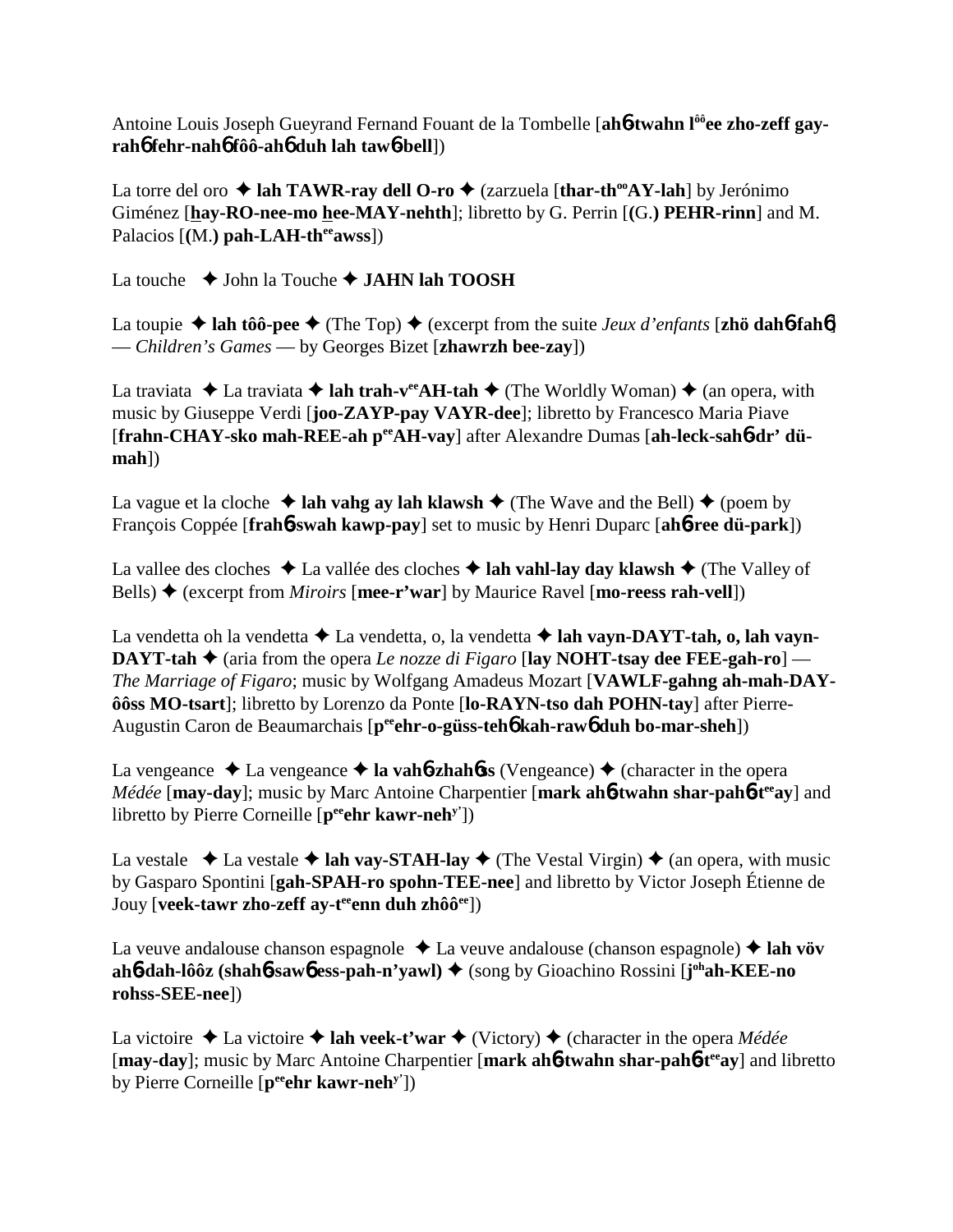La vie anterieure  $\triangle$  La vie antérieure  $\triangle$  lah vee ahn-tay-r<sup>ee</sup>ör  $\triangle$  (poem by Charles Baudelaire [**sharl bo-d'lehr**] set to music by Henri Duparc [**ah**6**-ree dü-park**])

La vie en rose ◆ lah vee ah**6** rawz ◆ (song by Louiguy [l<sup>ôô</sup>ee-ghee], Edith Piaf [{EE-duth **PEE-ahf**} ay-deet p<sup>ee</sup>ahf], and David [dah-veed])

La vie est belle  $\triangle$  lah vee esst bell  $\triangle$  (Life is Beautiful)  $\triangle$  (song by Reynaldo Hahn [**ray-NAHL-doh HAHN**])

La vigilance  $\triangle$  La vigilance  $\triangle$  **lah vee-zhee-lahôss**  $\triangle$  (march by Georg Philipp Telemann [**GAY-awrk FEE-lipp TAY-luh-mahn**])

La villageoise  $\triangle$  La villageoise  $\triangle$  **lah vee-lah-zh'wahz**  $\triangle$  (The village girl)  $\triangle$  (excerpt from the *Suite en mi mineur* [s<sup>ü</sup>eet ah6 mee mee-nör] — *Suite in e Minor* — by Jean-Philippe Rameau [**zhah**6**-fee-leep rah-mo**])

La villageoise rondeau La villageoise. Rondeau **lah vee-lah-zh'wahz. raw**6**-doh** (The Village Girl. Rondo [RAHN-doh]) ♦ (excerpt from the *Suite en mi mineur* [s<sup>ii</sup>eet ah**6** mee mee**nör**] — *Suite in e Minor* — by Jean-Philippe Rameau [**zhah**6**-fee-leep rah-mo**])

La villanelle  $\triangle$  La Villanelle  $\triangle$  lah vee-lah-nell  $\triangle$  (Rustic Song)  $\triangle$  (poem by Théophile Gautier [tay-aw-feel go-t<sup>ee</sup>ay] set to music by Hector Berlioz [eck-tawr behr-l<sup>ee</sup>awz])

La ville rose  $\triangle$  La ville rose  $\triangle$  lah veel rawz  $\triangle$  (The Pink City)  $\triangle$  (composition by Albert Roussel [**ahl-ber rôôss-sell**])

La violette Wesley la Violette **WESS-lee lah vee-o-LETT**

La wally  $\triangleleft$  La Wally  $\triangleleft$  lah VAHL-lee  $\triangleleft$  (an opera, with music by Alfredo Catalani [ahl-**FRAY-doh kah-tah-LAH-nee**]; libretto by Luigi Illica [**l ooEE-jee eel-LEE-kah**] after Wilhelmina Von Hillern [**vill-hell-MEE-nah fawn HILL-lern**])

La yave de espanya  $\triangleleft$  La yave de Espanya  $\triangleleft$  **lah YAH-vay day ayss-PAH-n'yah**  $\triangleleft$  (The Key of Spain)  $\triangle$  a song by Flory Jagoda [**FLAW-ree yah-GAW-dah**] of the Jews who were expelled from Spain in 1492 and who settled in Bulgaria and Yugoslavia, taking the key of their home in Spain with them)

Labadie Bernard Labadie **behr-nar lah-bah-dee**

Labarre ◆ Théodore Labarre ◆ tay-aw-dawr lah-bar ◆ (known also as Théodore François-Joseph Labarre [**tay-aw-dawr frah**6**-swah-zho-zeff lah-bar**])

Labatt  $\triangle$  Leonard Labatt  $\triangle$  **LEE-aw-nard lah-BAHT** 

Labbrobacio Lorenzo Labbrobacio **lo-RAYN-tso lahb-bro-BAH-cho**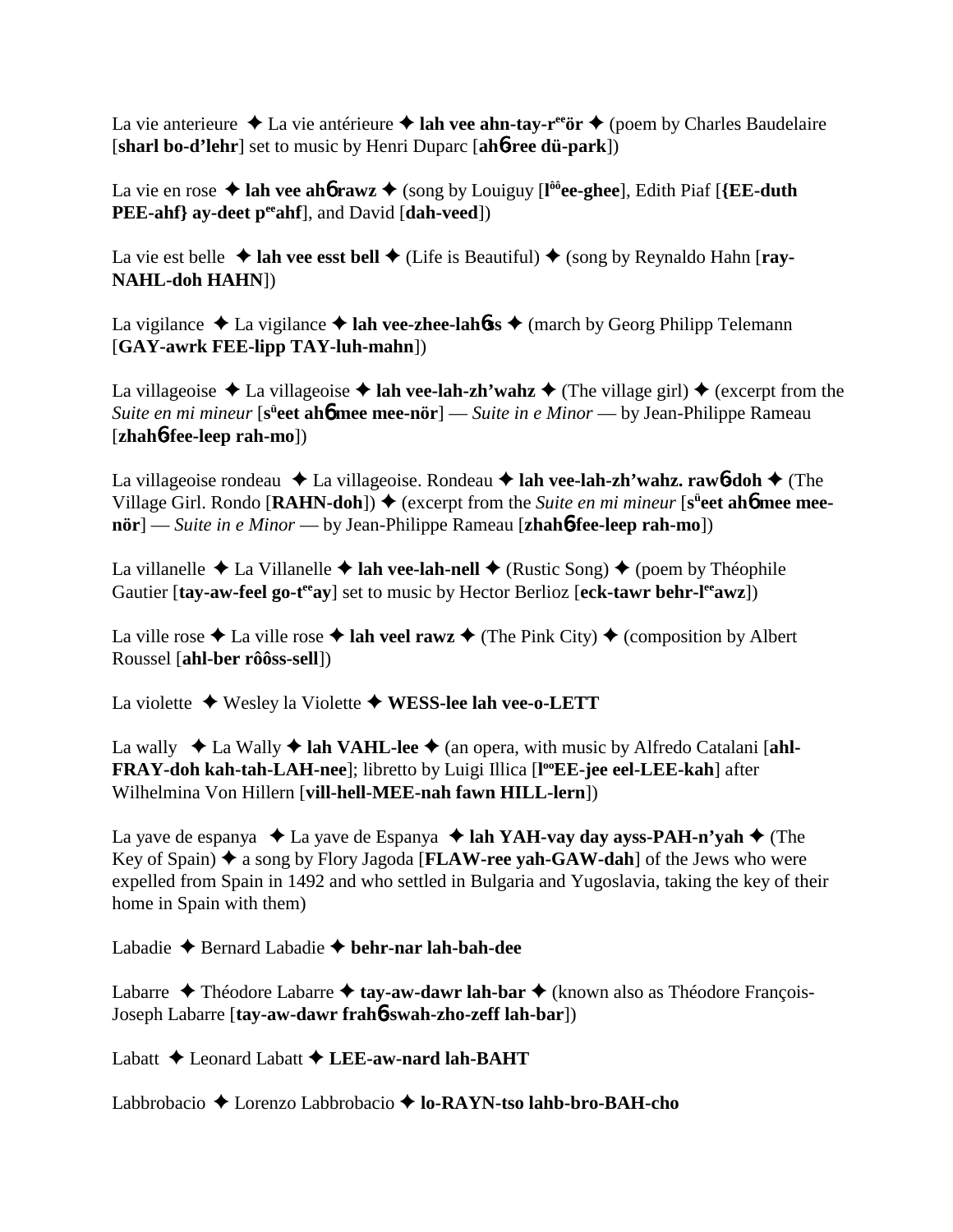Labelle Dominique Labelle **daw-mee-neek lah-bell**

Labeque ◆ Katia Labèque ◆ kah-t<sup>ee</sup>ah lah-beck

Labeque Marielle Labèque **mah-reeell lah-beck**

Labey  $\triangle$  Marcel Labey  $\triangle$  mar-sell lah-bay

Labey ◆ Rita Fornia-Labey ◆ **REE-tuh FAWR-n<sup>ih</sup>uh-LAY-bee** ◆ (known also as Rita Regina [**rih-JEE-nuh**] Fornia-Labey)

Labia Fausta Labia **FAHOO-stah LAH-beeah**

Labia Maria Labia **mah-REE-ah LAH-beeah**

Labinsky Alexandr Labinsky **uh-ly ick-SAHN-d'r lah-BINN-skee**

Labitzky August Labitzky **AHÔÔ-gôôst lah-BITTSS-kee**

Labitzky Joseph Labitzky **YOHOH-zeff lah-BITTSS-kee**

Lablache Luigi Lablache **l ooEE-jee lah-blahsh**

Labor  $\triangle$  Josef Labor  $\triangle$  YOH<sup>OH</sup>-zeff lah-BOHR

Laborde Jean-Benjamin de Laborde **zhah**6**-bah**6**-zhah-meh**6 **duh lah- bawrd** (known also as Jean-Benjamin-François de Laborde [**zhah**6**-bah**6**-zhah-meh**6**-frah**6**-swah duh lahbawrd**])  $\blacklozenge$  (the last name is also spelled la Borde)

Laborrita rivale a me sfuggia ◆ L'aborrita rivale a me sfuggia ◆ lah-bohr-REE-tah ree-VAH**lay ah may s'FOOD-jah**  $\blacklozenge$  (duet from the opera *Aida* [ah-**EE-dah**]; music by Giuseppe Verdi [joo-ZAYP-pay VAYR-dee]; libretto by Antonio Ghislanzoni [ahn-TAW-n<sup>ee</sup>o ghee-zlahn-**TSO-nee**] after Auguste Mariette [o-güst mah-r<sup>ee</sup>ett] and Camille Du Locle [{kah-meel dü law**kl'} kah-meey' dü law-kl'**])

Laboureur  $\triangle$  **lah-bôô-rör**  $\triangle$  (Laborer)  $\triangle$  (character in the lyric drama *Le roi Arthus* [luh **r'wah ar-tüss**] — *King Arthur;* music and libretto by Ernest Chausson [**ehr-nesst shohss-saw**6])

Laboureur  $\triangle$  Un laboureur  $\triangle$  **ü<sub>6</sub>** lah-bôô-rör  $\triangle$  (A laborer)  $\triangle$  (character in the lyric drama *Le roi Arthus* [**luh r'wah ar-tüss**] — *King Arthur;* music and libretto by Ernest Chausson [**ehr-nesst shohss-saw**6])

Labroca ◆ Mario Labroca ◆ MAH-r<sup>ee</sup>o lah-BRO-kah

Labsence L'Absence **lahb-sah**6**ss** (Absence) (poem by Théophile Gautier [**tay-aw-**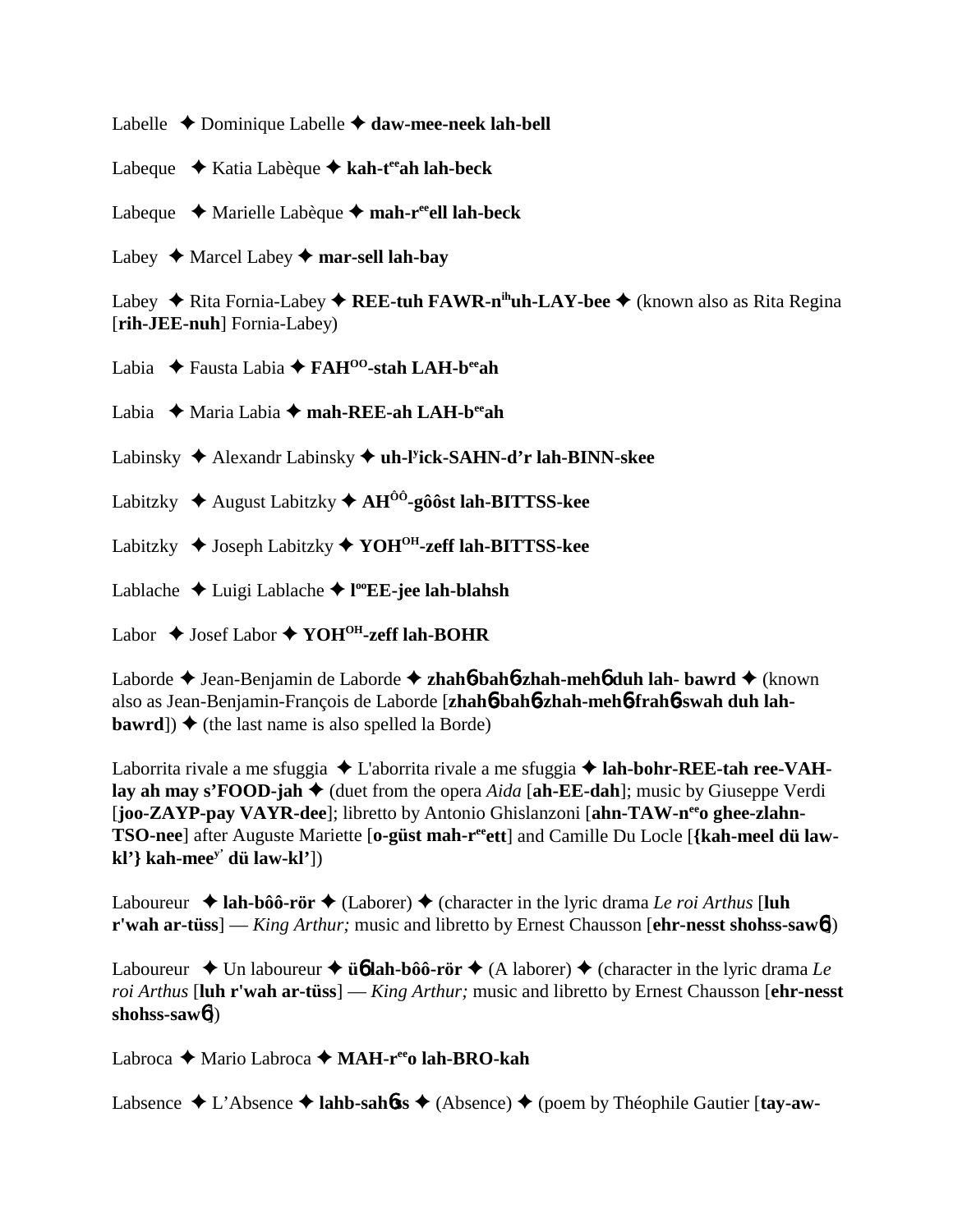**feel go-t<sup>ee</sup>ay**] set to music by Hector Berlioz [eck-tawr behr-l<sup>ee</sup>awz] in *Les Nuits d'été* [leh n<sup>ü</sup>ee **day-tay**] — *Summer Nights*)

Labunski Felix Łabuński ◆ {FEE-lickss lah-BOON-skee} FEH-leekss wah-BÔÔY6-skee

Labunski ◆ Wiktor Łabuński ◆ {**WICK-tohr lah-BOON-skee} VICK-tawr wah-BÔÔY6skee**

Laburda ◆ Jiří Laburda ◆ YIH-<sup>r</sup>shee<sup>ee</sup> LAH-bôô<mark>r-dah</mark>

Lac des cygnes  $\blacklozenge$  Le lac des cygnes  $\blacklozenge$  luh lahk day see-n<sup>y'</sup>  $\blacklozenge$  (Swan Lake)  $\blacklozenge$  / (ballet [BA<sup>L</sup>**lay**] by Peter Ilyich Tchaikovsky [**p'YAW-t'r ill-YEECH {chahih-KAWF-skee} chay-KAWFskee**])

Lac de wallenstadt  $\triangle$  Au lac de Wallenstadt  $\triangle$  o lahk duh VAHL-lunn-shtaht  $\triangle$  (At Wallenstadt Lake) (excerpt from *Années de Pèlerinage (Première Année — Suisse)* [**ahn-nay duh peh-l'ree-nahzh (pruh-m<sup>ee</sup>ehr ahn-nay — s<sup>ü</sup>eess)] —** *Years of Pilgrimage (First Year* **—** *Switzerland)* — by Franz Liszt [**FRAHNZ LISST**])

Laccetti **←** Guido Laccetti ← g<sup>oo</sup>EE-doh lah-CHAYT-tee

Lacerda Francisco de Lacerda **frah**6**-SEESH-kôô duh luh-SEHR-duh** (known also as Francisco Inácio da Silveira de Sousa Pereira Forjaz de Lacerda [**frah**6**-SEESH-kôô ih-NAHsihôô duh sill-VAY-ruh duh SO-zuh p'RAY-ruh fôôr-ZHAHZ duh luh-SEHR-duh**])

Lach ◆ Robert Lach ◆ ROH<sup>OH</sup>-bert LAHK

Lachenmann  $\triangle$  Helmut Friedrich Lachenmann  $\triangle$  HELL-moot FREET-rihh LAH-kunn-mahn

Lachma anya ◆ Ha Lachma Anya ◆ hah lahh-MAH<sup>AH</sup>-nee-ah ◆ (a song sung in Aramaic [a**ruh-MAY-ick**] at Passover)

Lachmann ◆ Robert Lachmann ◆ ROH<sup>OH</sup>-bert LAHK-mahn

Lachmund ◆ Carl Lachmund ◆ KARL LAHK-munnd ◆ (known also as Carl Valentine [VA- $\textbf{lunn-fIn}$  [Lachmund)

Lachner ◆ Franz Lachner ◆ FRAHNTSS LAHK-nur ◆ (known also as Franz Paul [**PAHÔÔL**] Lachner)

Lachner ◆ Ignaz Lachner ◆ IGG-nahtss LAHK-nur

Lachner Theodor Lachner **TAY-o-dohohr LAHK-nur**

Lachner Vincenz Lachner **FINN-tsenntss LAHK-nur**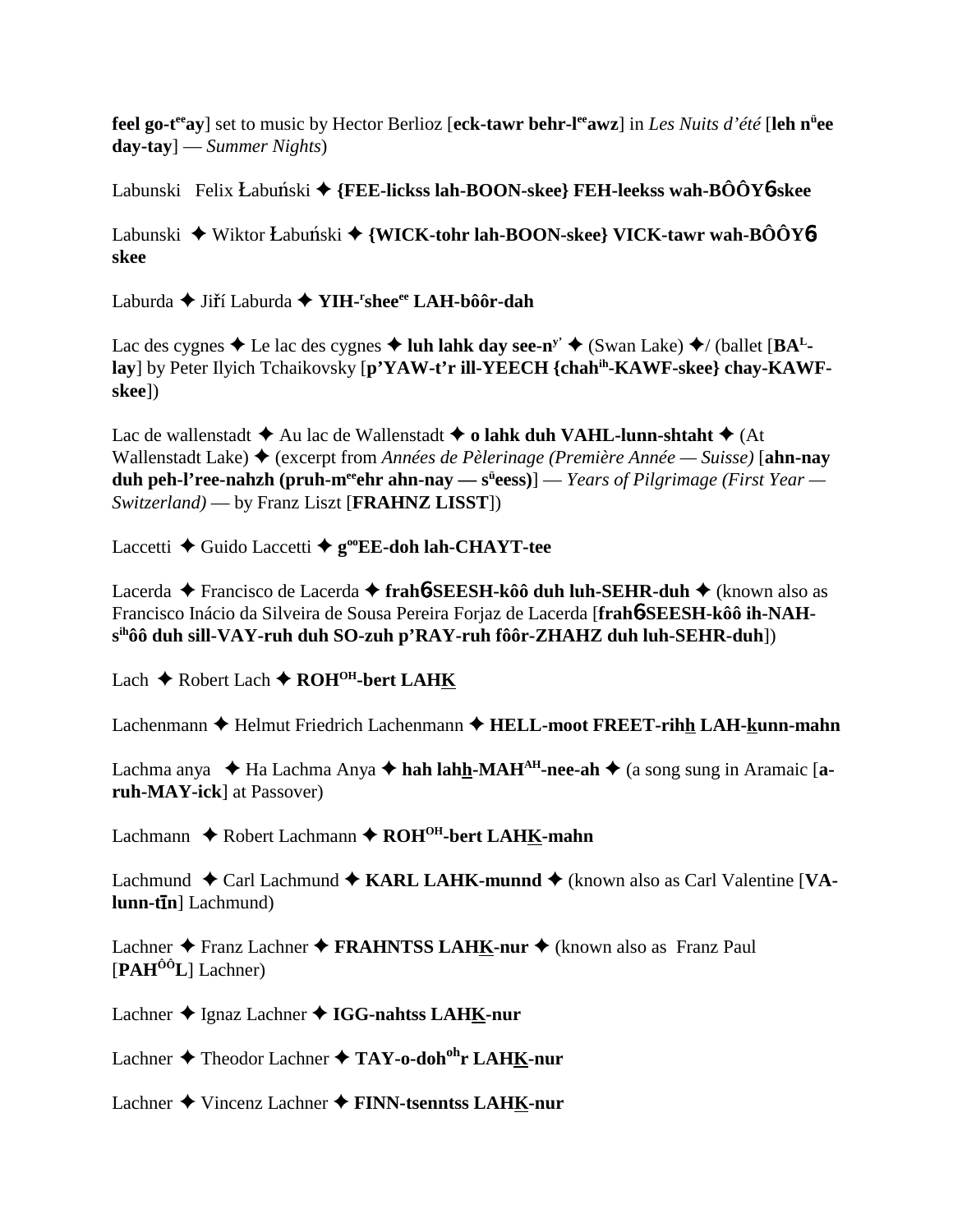Lachnith Ludwig Wenzel Lachnith **LOOT-vihh VENN-tsull LAHK-nitt**

Lachrimae pavan  $\triangle$  Lachrimae Pavan  $\triangle$  LAHK-rih-may pah-VAHN  $\triangle$  (composition by John Dowland [**JAHN DW-lunnd**])

Lachrymae pavan hardings galliard 'Lachrymae' pavan; 'Harding's galliard' **LAHK-rihmay pah-VAHN; HAR-dihngz**  $GA<sup>L</sup>$ **-l<sup>ih</sup>urd**  $\blacklozenge$  (No. 3 in *The 'Second Cycle' of Pavans* [**pah-VAHNS**] *and Galliards* [**GAL-lihurdz**] from about 1590 to 1623 compiled by Davitt Moroney [**DA-vitt muh-RO-nee**])

Laciura  $\triangle$  Anthony Laciura  $\triangle$  ANN-thuh-nee luh-CHÔÔ-rah

Lack Théodore Lack **tay-aw-dawr lahk**

Lacombe ◆ Louis Brouillon-Lacombe ◆ l<sup>ôô</sup>ee brôô-yaw6-lah-kaw6b ◆ (known also as Louis Lacombe)

Lacombe ◆ Louis Lacombe ◆ l<sup>ôô</sup>ee lah-kaw6b ◆ (known also as Louis Trouillon [trôô-yaw6] Lacombe)

Lacombe  $\triangle$  Paul Lacombe  $\triangle$  pohl lah-kaw6**b** 

Lacome ◆ Paul Lacome ◆ pohl lah-kawm ◆ (known also as Paul-Jean-Jacques Lacome [pohl**zhah**6**-zhack lah-kawm**])

Lacrimosa  $\triangleleft$  lah-krih-MO-zah  $\triangleleft$  (section of the Latin requiem [ ${REH-k^{\hat{o}\hat{o}}}$ ee-umm} REH**kôôih-emm**] set to music by various composers)

Lacroix ◆ Robert Vayron-Lacroix ◆ ro-behr v**ī-rawb-lah-kr'wah** 

Lacroix  $\triangle$  Silvie Lacroix  $\triangle$  seel-vee lah-kr'wah

Lacrymosa dies illa  $\triangleleft$  lah-krih-MO-zah DIH-ayss EEL-lah  $\triangleleft$  (section of a requiem [{REH**kôôee-umm} RAY-kôôih-emm**] by Wolfgang Amadeus Mozart [**VAWLF-gahng ah-mah-DAYôôss MO-tsart**])

Ladas  $\triangle$  LAH-duss  $\triangle$  (character in the opera  $\vec{Rec}$  ké Pašije [<sup>R</sup>SHETTSS-keh<sup>eh</sup> PAH-shih**yeh**] — *The Greek Passion;* music by Bohuslav Martinu [**BO-hôô-slahf MAR-t<sup>y</sup>ih-noo**<sup>oo</sup>]; libretto by Martinu<sup>t</sup> after Nikos Kazantzakis [**NEE-kawss kah-zahnt-ZĪ-kiss**])

Laderman **→** Ezra Laderman → **EZZ-ruh LAY-dur-munn** 

Ladieu  $\blacklozenge$  L'adieu  $\blacklozenge$  **lah-d<sup>ee</sup>ö**  $\blacklozenge$  (The Goodby)  $\blacklozenge$  (poem by Apollinaire [ah-pawl-lee-nehr] set to music by Earl Kim [**URUHL KIMM**])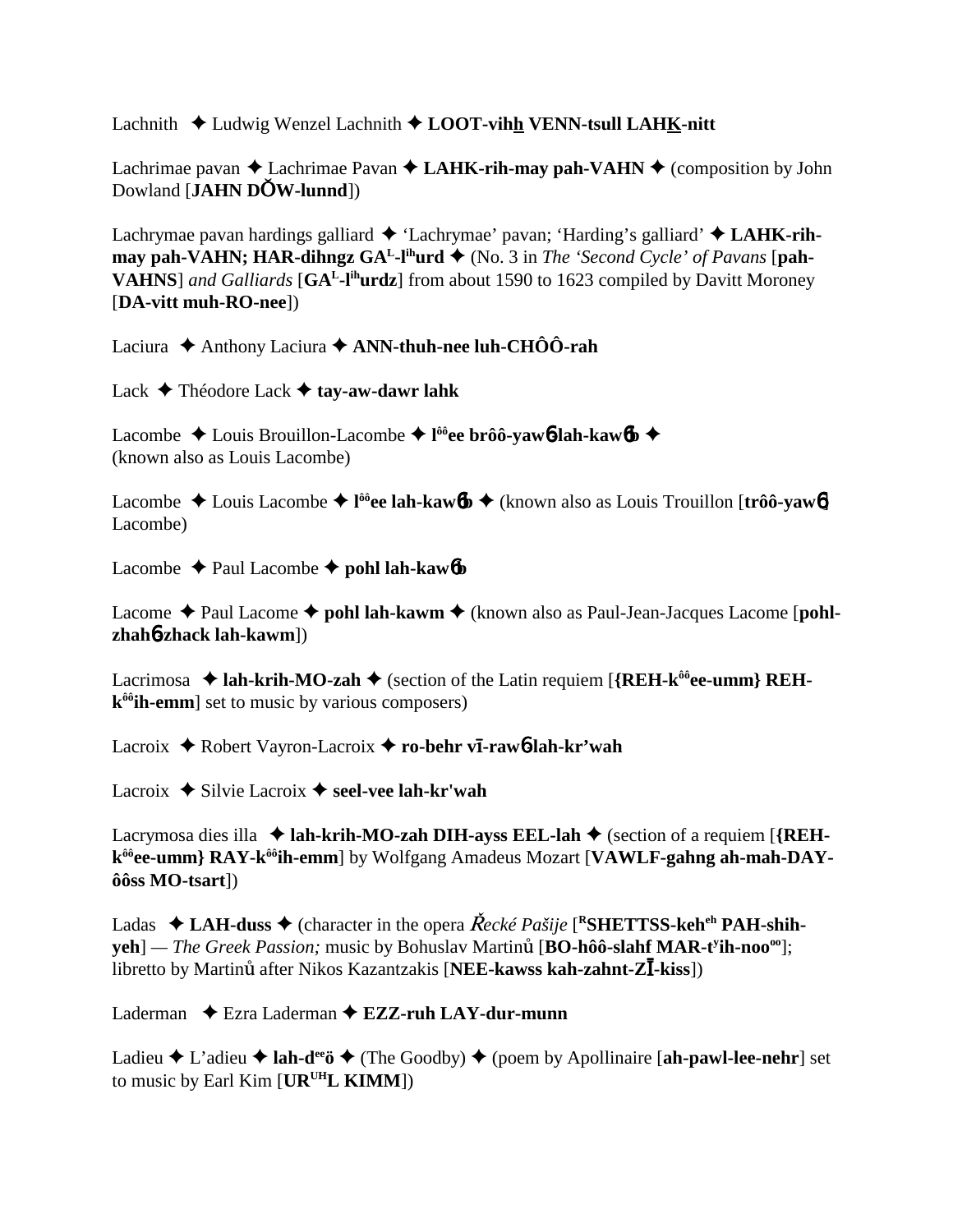Ladmirault  $\triangle$  Paul Ladmirault  $\triangle$  **pohl lahd-mee-ro**  $\triangle$  (known also as Paul-Émile Ladmirault [**pohl-ay-meel lahd-mee-ro**])

Ladnier ◆ Tommy Ladnier ◆ TAHM-mee LADD-n<sup>ih</sup>ur ◆ (known also as Thomas [TAH**muss**] Ladnier)

Ladunka ◆ Naum Ladunka ◆ nah-OOM lah-DOON-kuh

Ladurner  $\triangle$  Ignace Antoine Ladurner  $\triangle$  **igg-nahss ah6-twahn lah-dür-nay**  $\triangle$  (known also as Ignace Antoine François Xavier Ladurner [**igg-nahss ah6-twahn frah6-swah ksah-v<sup>ee</sup>ay lahdür-nay**])

Ladysz  $\triangle$  Bernard Ladysz  $\triangle$  BEHR-nart WAH-dihsh

Laetatus sum  $\triangleq$  lay-TAH-tôôss soom  $\triangleq$  (sacred music, title used by various composers)

Laeva ejus  $\triangle$  Læva ejus  $\triangle$  LAY-vuh AY-yooss  $\triangle$  (motet [mo-TETT] by Giovanni da Palestrina [**jo-VAHN-nee dah pah-lay-STREE-nah**])

Laffilard Michel L'Affilard **mee-shell lahf-fee-lar**

Lafitte **→** José White Lafitte **→ ho-SAY hWT** lah-fitt **→** (known also as José Silvestre de los Dolores White Lafitte [**ho-SAY seel-VAYSS-tray day lawss doh-LO-rayss hWT lah-fitt**])

Lafont **→** Charles-Philippe Lafont → sharl-fee-leep lah-fawb

Lafont Jean-Philippe Lafont **zhah**6**-fee-leep lah-faw**6

Laforge Jean Laforge **zhah**6 **lah-fawrzh**

Lafricaine  $\triangle$  L'Africaine  $\triangle$  **lah-free-kenn**  $\triangle$  (The African Maid)  $\triangle$  (an opera, with music by Giacomo Meyerbeer [JAH-ko-mo MI-ur-bayr]; libretto by Eugène Scribe [ö-zhenn skreeb] and François-Joseph Fétis [**frah**6**-swah-zho-zeff fay-tee**])

Lafricana  $\triangle$  L'Africana  $\triangle$  **lah-free-KAH-nah**  $\triangle$  (The African Maid)  $\triangle$  (an opera, with music by Giacomo Meyerbeer [**JAH-ko-mo M-ur-bayr**]; libretto by Eugène Scribe [**ö-zhenn skreeb**] and François-Joseph Fétis [**frah**6**-swah-zho-zeff fay-tee**])

Lagger Peter Lagger **PAY-tur LAHG-gur**

Lago  $\blacklozenge$  El lago  $\blacklozenge$  ell LAH-go  $\blacklozenge$  (The Lake)  $\blacklozenge$  (excerpt from the suite *Paisajes* [pah<sup>ee</sup>-SAH**hayss**] — *Landscapes* — by Federico Mompou [feh-theh-REE-ko mawm-PO<sup>00</sup>])

Lagoanere Oscar de Lagoanère **awss-kar duh lah-gaw-ah-nehr**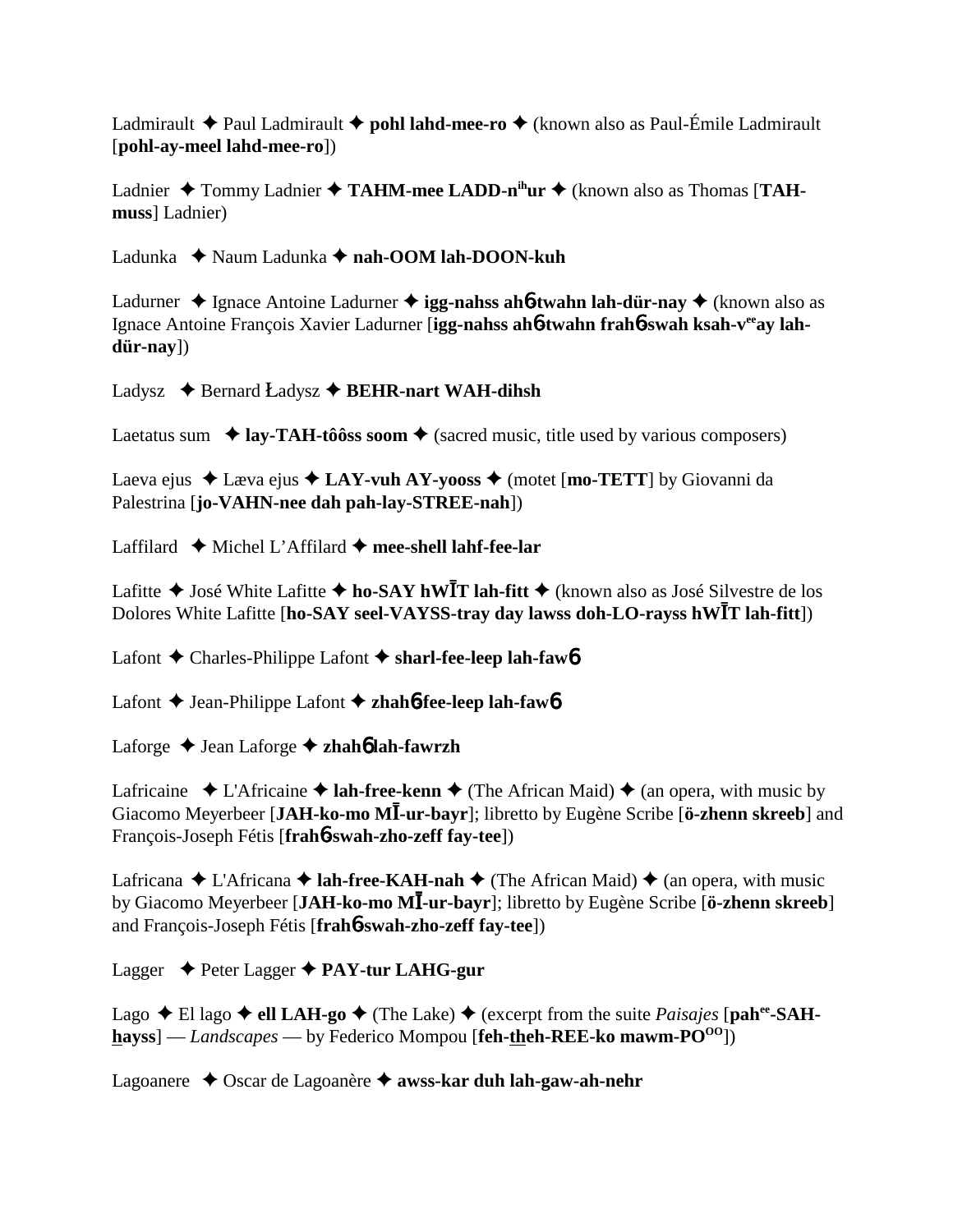## Lagrange Michèle Lagrange **mee-shell lah-grah**6**zh**

Lagrime damante al sepolcro dellamata ◆ Lagrime d'amante al sepolcro dell'amata ◆ LAH**gree-may dah-MAHN-tay ahl say-POHL-kro dayl-lah-MAH-tah ♦** (tribute to a deceased singer by Scipione Agnelli [shee-p<sup>ee</sup>O-nay ah-n'YAYL-lee] set to music by Claudio Monteverdi [**KLAHOO-deeo mohn-tay-VAYR-dee**])

Lagrime mie **LAH-gree-may MEE-ay** (cantata [**kunn-TAH-tuh**] by Barbara Strozzi [**bar-BAH-rah STROHT-tsee**])

Lahee ◆ Henry Charles Lahee ◆ HENN-ree CHAH-rullz luh-HEE

Lahire  $\triangle$  Philippe de Lahire  $\triangle$  fee-leep duh lah-eer

Lahore **↓** Jean Lahore ◆ zhah**6** lah-awr

Lahore  $\triangle$  lah-HOHR  $\triangle$  (Hindu poem (named for the city in which it was written) set to music by Maurice Delage [**mo-reess deh-lahzh**])

Lai  $\triangle$  Chou, En-Lai  $\triangle$  **DZ<sup>AW</sup>OO**, **UHNG-LAH<sup>IH</sup>**  $\triangle$  (character in the opera *Nixon in China*; music by John Adams [**JAHN A-dummz**] and libretto by Alice Goodman [**A-luss GÔÔDmunn**])

Lai des pucelles  $\triangle$  Le lai des pucelles  $\triangle$  luh leh day pü-sell  $\triangle$  (composition by Philippe le Chancelier [**fee-leep luh shah**6**-s'leeay**])

Lai du chevrefeuille  $\triangle$  Le lai du chevrefeuille  $\triangle$  luh leh dü sheh-vruh-fö<sup>y'</sup>  $\triangle$  (Song of the Honeysuckle)  $\triangle$  (excerpt from *Tristan et Iseult* [**treess-tahb** ay ee-zölt — a medieval romance in music and poetry, based on surviving manuscripts preceding the opera *Tristan und Isolde* [**TRIH**stahn ôônt ee-ZAWL-tuh], with music and libretto by Richard Wagner [RIH-hart VAHG**nur**])

Lai mortel **↓ leh mawr-tull ◆** (Song of Death) ◆ (excerpt from *Tristan et Iseult* [treess-tah**6 ay ee-zölt** — a medieval romance in music and poetry, based upon surviving manuscripts preceding the opera *Tristan und Isolde* [**TRIH-stahn ôônt ee-ZAWL-tuh**], music and libretto by Richard Wagner [**RIH-hart VAHG-nur**])

Laideronnette imperatrice des pagodes **→** Laideronnette, Impératrice des Pagodes → leh**d'rawn-nett, eh6-pay-rah-treess day pah-gawd ♦** (excerpt from the suite *Ma mère l'oye* [**mah mehr l'wah**] — *My Mother Goose* — by Maurice Ravel [**mo-reess rah-vell**])

Laidlaw Anna Robena Laidlaw **ANN-nuh ro-BEE-nuh LAYD-law**

Laije bien entendu o mon fernand mon arret descend du ciel  $\triangle$  L'ai-je bien entendu? ... O mon Fernand ... Mon arrêt descend du ciel **leh-zhuh beeah**6**-nah**6**-tah**6**-dü? ... o maw**6 **fehr-nah**6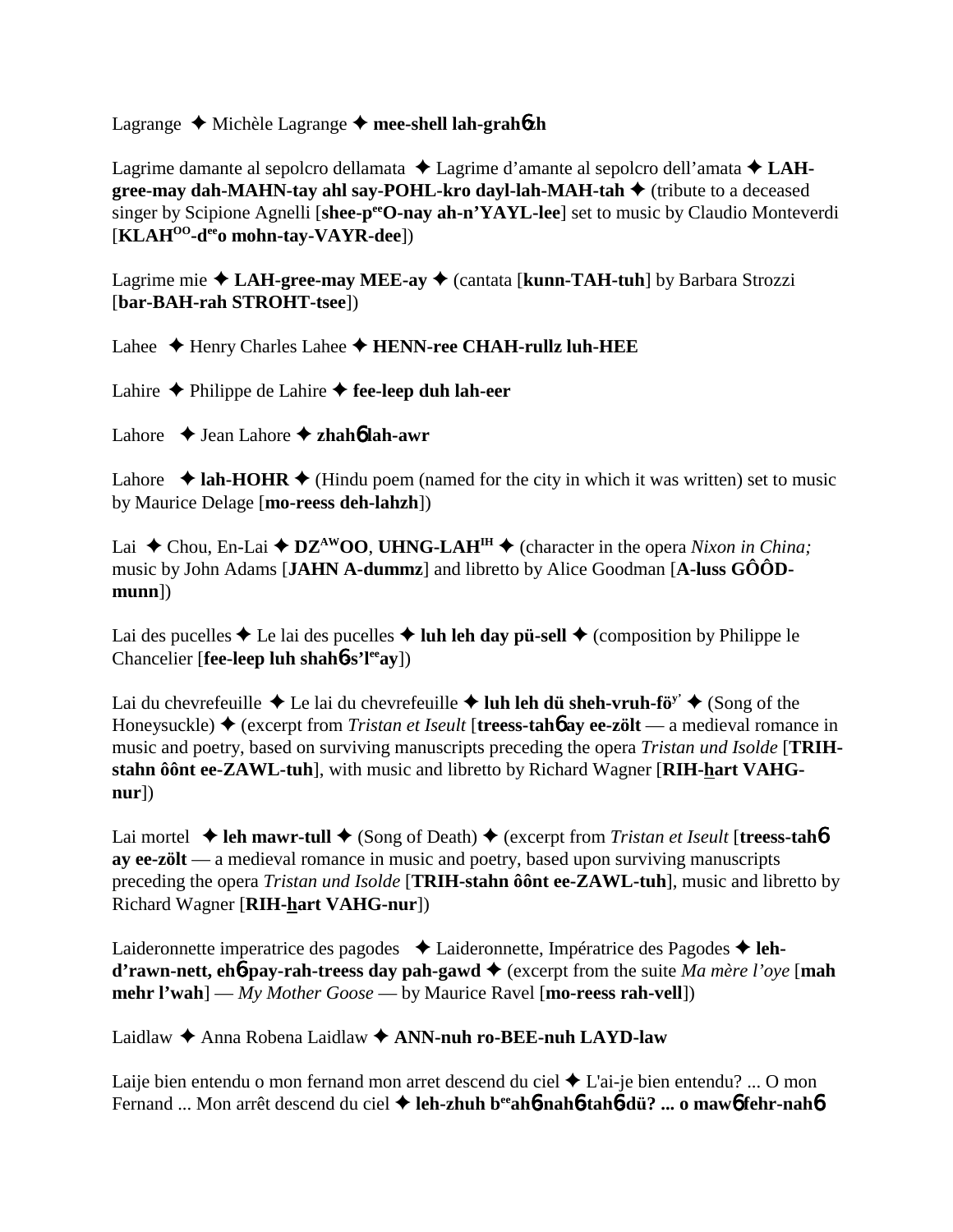**... maw6-nah-reh dess-sah6 dü s<sup>ee</sup>ell**  $\blacklozenge$  (excerpt from the opera *La favorite* [lah fah-vaw-reet] — *The Favored One*; music by Gaetano Donizetti [**gahay-TAH-no doh-nee-TSAYT-tee**]; libretto by Alphonse Royer [**ahl-faw**6**ss r'wah-yay**] and Gustave Vaëz [**güss-tahv vah-ezz**], with additions by Eugene Scribe [**ö-zhenn skreeb**])

Laio de rotso  $\triangle$  L'aïo de rotso  $\triangle$  **leh-o duh rawt-so**  $\triangle$  (Water From the Spring)  $\triangle$  (excerpt from *Chants d'Auvergne* [**shah**6 **doh-vehrny'**] *— Songs of the Auvergne* [**o-vehrny'**], French folk songs collected by Joseph Canteloube [**zho-zeff kah**6**-t'lôôb**])

Lair  $\blacklozenge$  L'air  $\blacklozenge$  lehr  $\blacklozenge$  (The Air)  $\blacklozenge$  (poem by Théodore de Banville [tay-aw-dawr duh bah**6veel**] set to music by Reynaldo Hahn [**ray-NAHL-doh HAHN**])

Laistner ◆ Max Laistner ◆ MAHKSS LAH<sup>EE</sup>ST-nur

Laiter Alexandre Laiter **ah-leck-sah**6**-dr' leh-tay**

Lajarte Théodore Lajarte **tay-aw-dawr lah-zhart** (known also as Théodore-Édouard Dufaure de Lajarte [tay-aw-dawr-ay-d<sup>ôô</sup>ar dü-fohr duh lah-zhart])

Lajtha László Lajtha **LAHAHSS-lohoh L-tah**

Laki Krisztina Laki **KRISS-tih-nah LAH-kee**

Lakme  $\triangle$  Lakmé  $\triangle$  lahk-may  $\triangle$  (an opera, with music by Léo Delibes [lay-o duh-leeb]; libretto by Edmond Gondinet [**edd-maw**6 **gaw**6**-dee-neh**] and Philippe Gille [**fee-leep zheel**])

Lakner Yehoshua Lakner **yeh-ho-SHOO-ah LAHK-nur**

Laks  $\triangle$  Simon Laks  $\triangle$  see-mawo lahk

Lakshminarayana ◆ Shankar Lakshminarayana ◆ SHAHNG-kur lahksh-mee-nah-RAH<sup>Y</sup>-nah (known also as Shankar)

Lalande Henriette Méric-Lalande **ah**6**-ree-ett may-reek-lah-lah**6**d** (known also as Henriette Clémentine [**klay-mah**6**-teen**] Méric-Lalande)

Lalande ◆ Michel-Richard Lalande ◆ mee-shell-ree-shar lah-lah6d ◆ (known also as Michel-Richard Delalande [**duh-lah-lah**6**d**] and Michel-Richard de la Lande [**duh lah lah**6**d**])

Lalba separa dalla luce lombra L'alba separa dalla luce l'ombra **LAHL-bah say-PAH-rah dahl-lah LOO-chay LOHM-brah ♦** (composition by D'Annunzio [**dahn-NOON-ts<sup>ee</sup>o**] and Tosti [**TOH-stee**])

Lalewicz  $\triangle$  Georg Lalewicz  $\triangle$  gay-AWRK lah-LAY-vihch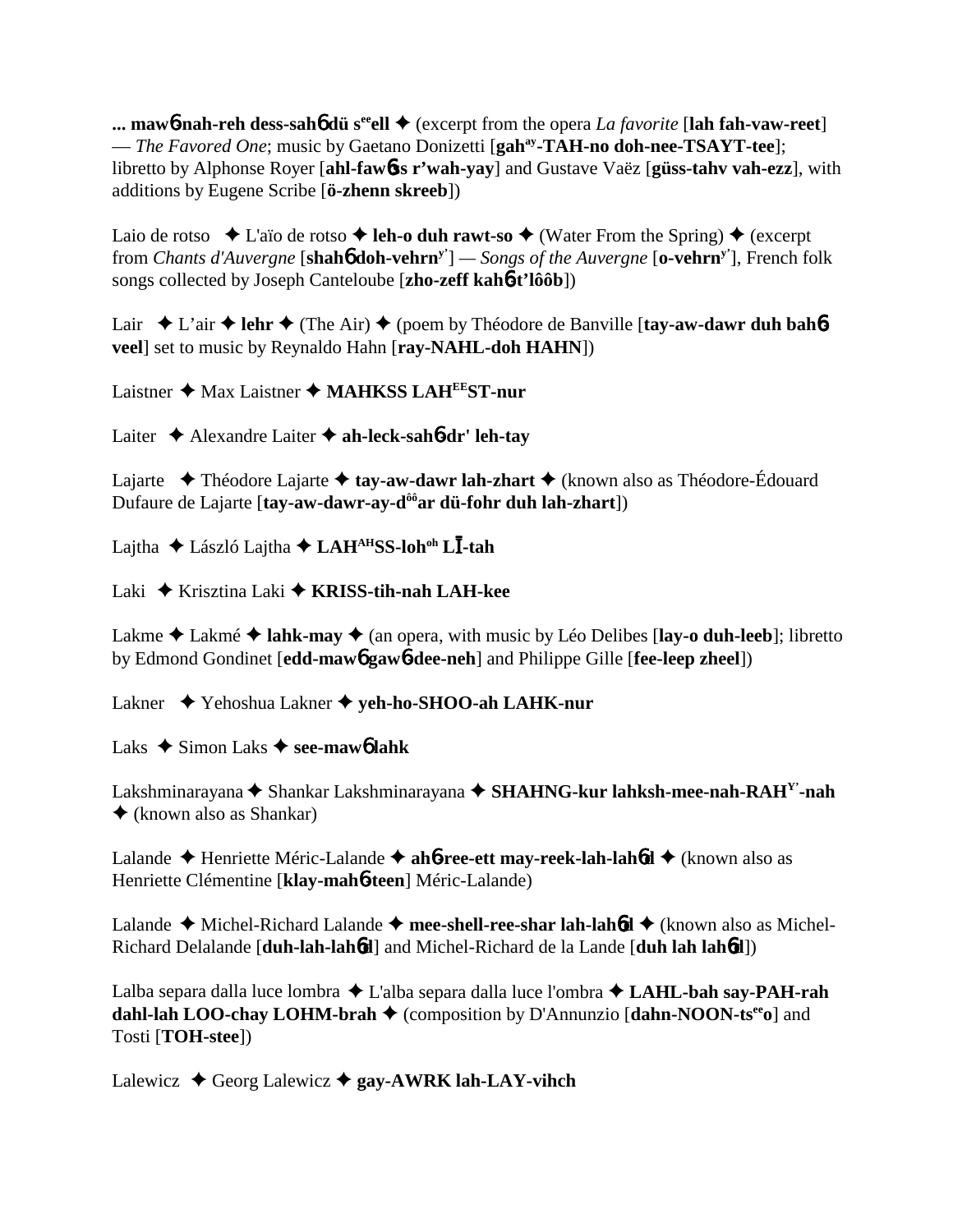Laliberte  $\triangle$  Alfred Laliberté  $\triangle$  ahl-fredd lah-lee-behr-tay  $\triangle$  (known also as Joseph François [zho-zeff frahb-swah] Alfred Laliberté) ♦ (the family name is also spelled La Liberté [lah lee**behr-tay**])

Lallee est sans fin  $\triangle$  L'allée est sans fin  $\triangle$  **lah-lay esst sahó fehó**  $\triangle$  (The Endless Path)  $\triangle$ (poem by Paul Verlaine [**pohl vehr-lenn**] set to music by Reynaldo Hahn [**ray-NAHL-doh HAHN**])

Lallegro il penseroso ed il moderato  $\triangle$  L'allegro, il penseroso ed il moderato  $\triangle$  **lahl-LAY-gro, eel payn-say-RO-zo ayd eel mo-day-RAH-toh ♦** (a choral pastoral ode, with music by George Frideric Handel [**JAW-urj FRIH-duh-rick HANN-d'l**] and libretto after poems by John Milton [**JAHN MILL-tunn**] rearranged by Charles Jennens [**CHAH-rullz JENN-nunnz**])

Lalo Charles Lalo **sharl lah-lo**

Lalo Édouard Lalo **ay-dôôar lah-lo** (known also as Édouard-Victoire-Antoine Lalo [**aydôôar-veek-twar-ah**6**-twahn lah-lo**])

Lalo  $\triangle$  Pierre Lalo  $\triangle$  p<sup>ee</sup>ehr lah-lo

Lalouette  $\triangle$  L'alouette  $\triangle$  **lah-lôô-ett'**  $\triangle$  (The Lark)  $\triangle$  (poem by Léon Chancerel [**lay-aw6 shah<sup>6</sup>-suh-rell**] set to music by Jacques Chailley [**zhack shah<sup>ee</sup>-yee**])

Laloy Louis Laloy **l ôôee lah-l'wah**

Lamanza mia  $\triangle$  L'amanza mia  $\triangle$  **lah-MAHN-tsah MEE-ah**  $\triangle$  (anonymous song)

Lamarchina ◆ Robert LaMarchina **◆ RAH-burt lah-mar-CHEE-nah** 

Lamare  $\triangle$  Jacques-Michel-Hurel de Lamare  $\triangle$  **zhack-mee-shell-ü-rell duh lah-mar**  $\triangle$  (the last name is also spelled la Marre [**lah mar**])

Lamarter ◆ Eric de Lamarter ◆ EH-rick duh luh-MAR-tur

Lambardi Camillo Lambardi **kah-MEEL-lo lahm-BAR-dee**

Lambardi Francesco Lambardi **frahn-CHAY-sko lahm-BAR-dee**

Lambelet **←** George Lambelet ← **JAW-urj lah-beh-LEH** ← (George is an Americanized spelling and pronunciation; the first name of this Greek National is known as Georges [**YOHRguss**] in Greece)

Lambert Johann Heinrich Lambert **YO-hahn HN-rihh LAHM-bert**

Lambert **→** Juan Bautista Lambert ◆ h<sup>oo</sup>AHN bah<sup>oo</sup>-TEESS-tah lahm-BEHRT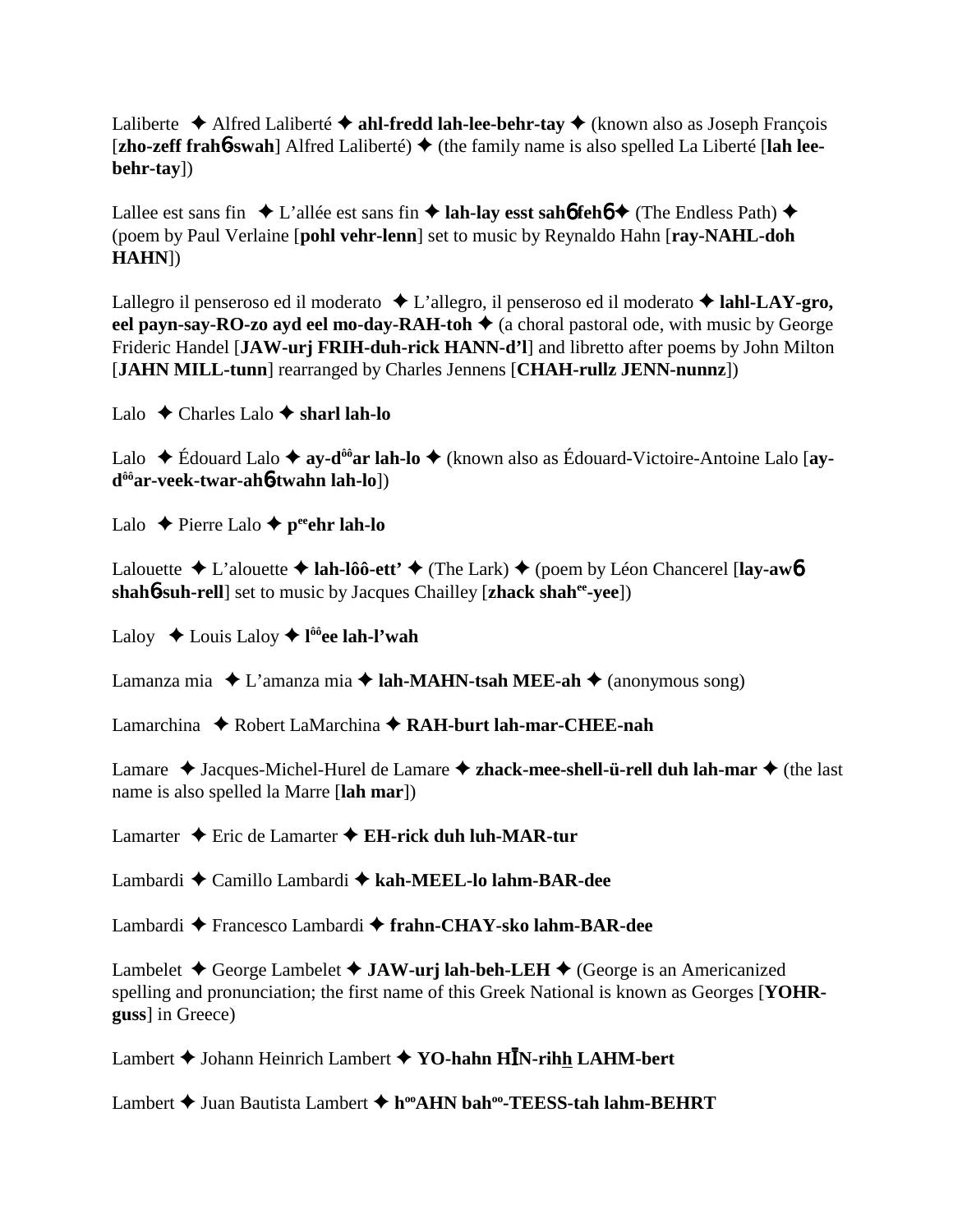Lambert Lucien Lambert **lü-shah**6 **lah**6**-behr**

Lambert Michel Lambert **mee-shell lah**6**-behr**

Lamberti **→** Antonio Lamberti → ahn-TAW-n<sup>ee</sup>o lahm-BAYR-tee

Lambillotte Louis Lambillotte **l ôôee lah**6**-bee-yawt**

Lambord Benjamin Lambord **BENN-juh-munn LAMM-bawrd**

Lambro Philip Lambro **FILL-lupp LAMM-bro**

Lame delaissee  $\triangle$  L'âme délaissée  $\triangle$  **lahm day-less-say**  $\triangle$  (The Neglected Soul)  $\triangle$  (poem by Casimir Delavigne [kah-zee-meer deh-lah-veen<sup>y</sup>'] set to music by Gioachino Rossini [j<sup>oh</sup>ah-**KEE-no rohss-SEE-nee**])

Lament of ian the proud  $\blacklozenge$  The Lament of Ian the Proud  $\blacklozenge$  (The Lament of) EE-unn (the **Proud)** ♦ (song by Charles Tomlinson Griffes [CHAH-rullz TAHM-l'n-s'n GRIFF-fuss])

Lamentabatur jacob Lamentabatur Jacob **lah-mayn-TAH-buh-tôôr YAH-kawb** (motet [**mo-TETT**] by Cristóbal de Morales [**kreess-TOH-vahl day mo-RAH-layss**])

Lamentatio ieremiae  $\triangle$  Lamentatio Ieremiae  $\triangle$  **lah-menn-TAH-t<sup>ih</sup>o <sup>ih</sup>ay-reh-MEE-ay**  $\triangle$  (The Lamentations of Jeremiah)  $\triangle$  (composition by Thomas Tallis [**TAH-muss TA<sup>L</sup>-liss**])

Lamentatio ieremiae prophetae ◆ Lamentatio Ieremiae Prophetae ◆ lah-mayn-TAH-t<sup>ih</sup>o <sup>ih</sup>ay**reh-MEE-ay praw-FAY-tay**  $\blacklozenge$  (Lamentations of the Prophet Jeremiah)  $\blacklozenge$  (anonymous sacred music from 16th-century Spain)

Lamento  $\triangle$  Il lamento  $\triangle$  eel lah-MAYN-toh  $\triangle$  (composition by Franz Liszt [**FRAHNZ LISST**])

Lamento ◆ lah-MAYN-toh ◆ (Lament) ◆ (poem by Théophile Gauthier [tay-aw-feel go**t eeay**] set to music by Henri Duparc [**ah**6**-ree dü-park**])

Lamento darianna ◆ Lamento d'Arianna ◆ lah-MAYN-toh dah-r<sup>ee</sup>AHN-nah ◆ (song by Claudio Monteverdi [**KLAH<sup>00</sup>-d<sup>ee</sup>o mohn-tay-VAYR-dee**])

Lamento di federico **→** Il lamento di Federico **→ eel lah-MAYN-toh dee fay-day-REE-ko →** (aria from the opera *L'arlesiana* [**lar-lay-zeeAH-nah**] — *The Girl from Arles* [**arl**]; music by Francesco Cilea [**frahn-CHAY-sko chee-LAY-ah**]; libretto by Leopoldo Marenco [**lay-o-POHL-doh mah-RAYN-ko**] after Alphonse Daudet [**ahl-fawnss doh-deh**])

Lamento di tristano ◆ Lamento di Tristano ◆ lah-MAYN-toh dee tree-STAH-no ◆ (Tristan's Lament)  $\triangleq$  (14th-century Italian song)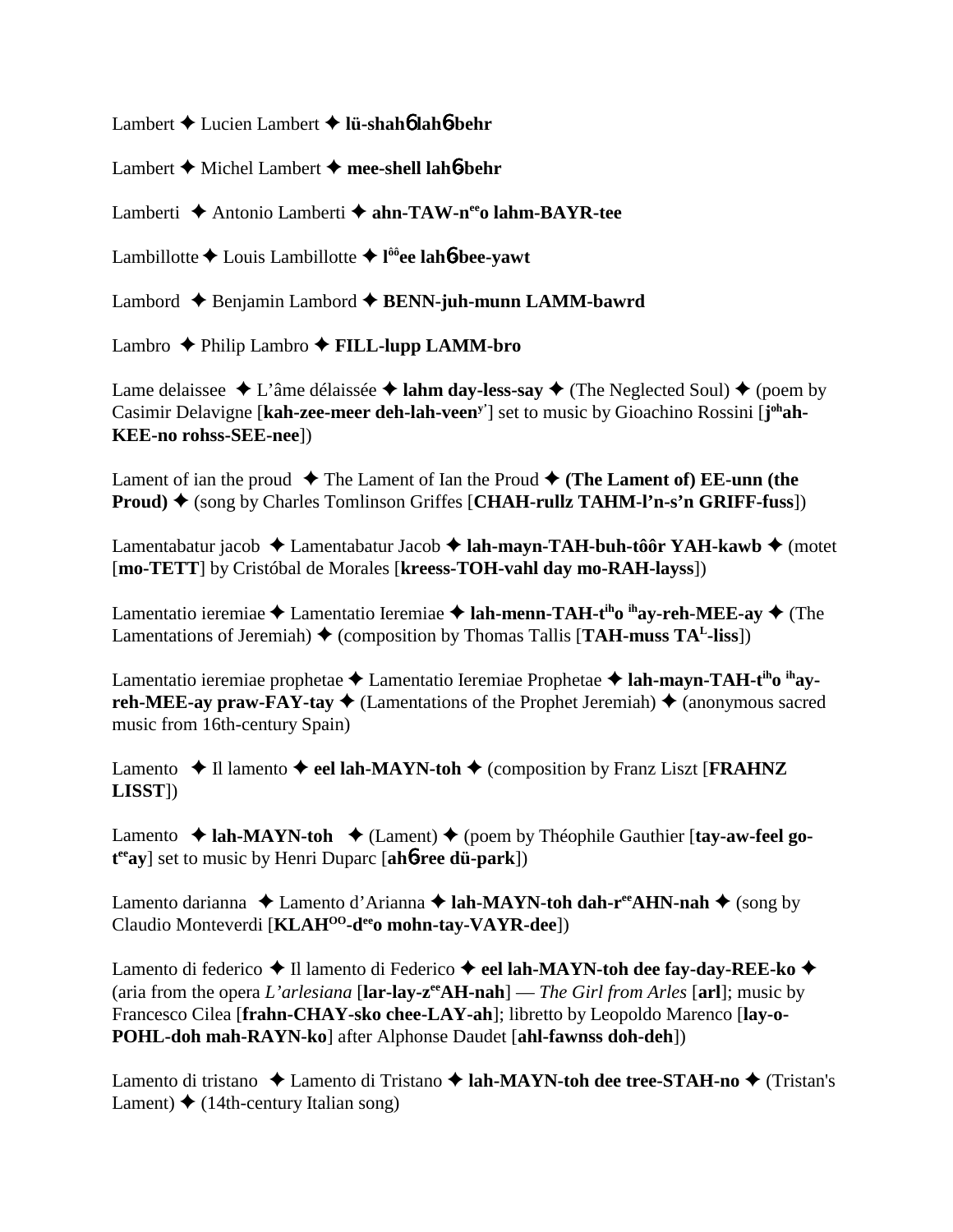Lamico fritz  $\triangle$  L'amico Fritz  $\triangle$  **lah-MEE-ko FRITTSS** (*Friend Fritz* [**FRITTSS**] — an opera, with music by Pietro Mascagni [ $p^{ee}AY$ -tro mah-SKAH-n'yee]; libretto by Nicola Daspuro [nee-**KO-lah dah-SPOO-ro**] (under the pseudonym P. Suardon [**süar-daw**6]) after Erckmann-Chatrian [**EHRK-mahn-shah-tree-ah**6])

Lamitie  $\triangle$  L'amitié  $\triangle$  **lah-mee-t<sup>ee</sup>ay**  $\triangle$  (song by Reynaldo Hahn [**ray-NAHL-doh HAHN**])

Lamm  $\triangle$  Pavel Lamm  $\triangle$  **PAH-vell LAHM** 

Lammers ◆ Gerda Lammers ◆ GHEHR-tah LAHM-murss

Lammers Julius Lammers **YOO-lihôôss LAHM-murss**

Lamond  $\triangle$  Frederic Lamond  $\triangle$  **FREH-duh-rick LA-munnd**  $\triangle$  (known also as Frederick Archibald [**AR-chuh-bawld**] Lamond)

Lamote de grignon  $\triangleleft$  Juan Lamote de Grignon  $\triangleleft$  h<sup>oo</sup>AHN lah-MO-tay day gree-n'YAWN

Lamote de grignon y ribas  $\triangle$  Ricardo Lamote de Grignon y Ribas  $\triangle$  ree-KAR-doh lah-MO-tay **day gree-n'YAWN ee REE-bahss**  $\blacklozenge$  (the first name has also been spelled Ricard [**ree-KARD**])

Lamothe  $\triangle$  Georges Lamothe  $\triangle$  zhawrzh lah-mawt

Lamour  $\triangle$  L'Amour  $\triangle$  **lah-môôr**  $\triangle$  (Love)  $\triangle$  (character in the opera *Médée* [**may-day**]; music by Marc Antoine Charpentier [**mark ah**6**-twahn shar-pah**6**-teeay**]; libretto by Pierre Corneille [**peeehr kawr-nehy'**])

Lamour  $\triangle$  L'Amour  $\triangle$  **lah-môôr**  $\triangle$  (Love)  $\triangle$  (character in the opera *Orphée et Eurydice* [awr**fay ay ö-ree-deess**], with music by Christoph Willibald von Gluck [**KRIH-stawf VILL-lee-bahlt fawn GLÔÔK**] and libretto by Ranieri Calzabigi [rah-n<sup>ee</sup>AY-ree kahl-tsah-BEE-jee])

Lamour des trois oranges  $\triangle$  L'amour des trois oranges  $\triangle$  lah-môôr day tr'wah aw-rah6zh  $\triangle$ (The Love for Three Oranges)  $\triangleq$  (an opera, with music by Serge Prokofiev [sehr-GAY prah-**KAW-fiheff**]; libretto by Prokofiev after Carlo Gozzi [**KAR-lo GOHT-tsee**])

Lamour dont sui espris L'amour dont sui espris **lah-môôr daw**6 **sü ee ess-pree** (I Am on Fire With a Love)  $\triangle$  (12th-century composition by Blondel de Nesle [blawb-dell duh nell])

Lamour est un oiseau rebelle L'amour est un oiseau rebelle  **lah-môôr esst ü**6**-nwah-zo ruh-bell**  $\blacklozenge$  (Love Is a Rebellious Bird)  $\blacklozenge$  (aria with chorus from the opera *Carmen* [**KAR-m'n**]; music by Georges Bizet [**zhawrzh bee-zay**]; libretto by Henri Meilhac [**ah**6**-ree meh-yack**] and Ludovic Halévy [**lü-daw-veek ah-lay-vee**])

Lamour est un oiseau rebelle habanera **→** L'amour est un oiseau rebelle (Habanera) → **lah-môôr esst üb-nwah-zo reh-bell (ah-bah-NAY-rah)**  $\blacklozenge$  (Love Is a Rebellious Bird (Habanera)  $\blacklozenge$  (aria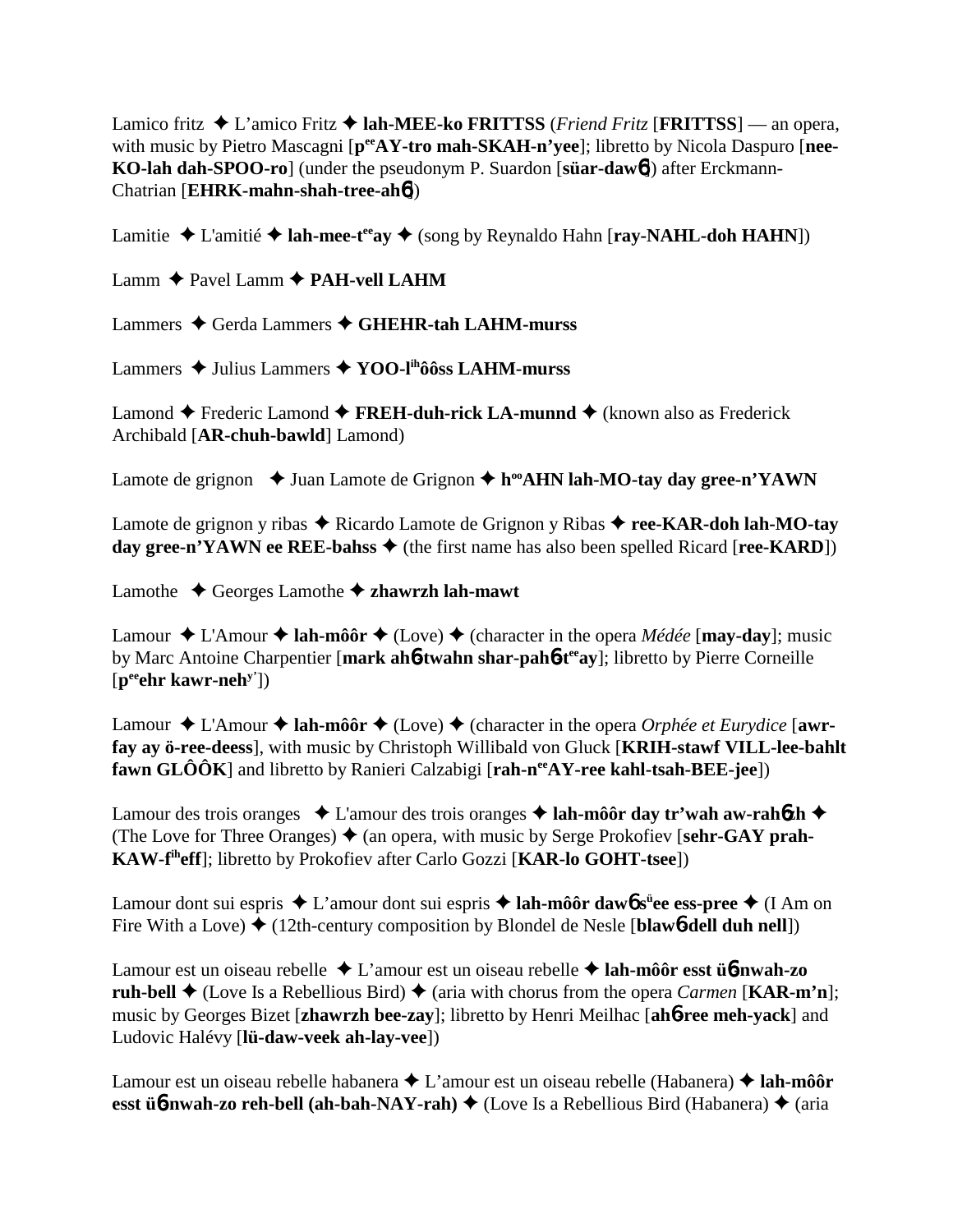with chorus from the opera *Carmen* [**KAR-m'n**]; music by Georges Bizet [**zhawrzh bee-zay**]; libretto by Henri Meilhac [**ah**6**-ree meh-yack**] and Ludovic Halévy [**lü-daw-veek ah-lay-vee**])

Lamour lamour ah leve toi soleil ◆ L'amour! L'amour!; Ah! Lève-toi, soleil ◆ lah-môôr! lah**môôr!; ah! levv'-twah, saw-leh<sup>y'</sup> ♦ (excerpt from the opera** *Roméo et Juliette* **[<b>raw-may-o ay zhü-leeett**]; music by Charles Gounod [**sharl gôô-no**]; libretto by Jules Barbier [**zhül bar-beeay**] and Michel Carré [**mee-shell kar-ray**] after William Shakespeare [**WILL-lihumm SHAYK**spih<sup>uh</sup>r])

Lamoureux Charles Lamoureux **sharl lah-môô-ro**

Lampe ◆ John Frederick Lampe ◆ JAHN FREH-duh-rick LAMMP

Lampe ◆ Walther Lampe ◆ VAHL-tur LAHM-puh

Lamperti Francesco Lamperti **frahn-CHAY-sko lahm-PAYR-tee**

Lamperti Giovanni Battista Lamperti **jo-VAHN-nee baht-TEE-stah lahm-PAYR-tee**

Lampfiparnaso  $\triangle$  L'ampfiparnaso  $\triangle$  **lahmp-fee-par-NAH-zo**  $\triangle$  (a harmonic comedy by Orazio Vecchi [o-RAH-ts<sup>ee</sup>o VAYK-kee])

Lampugnani Giovanni Battista Lampugnani **jo-VAHN-nee baht-TEE-stah lahm-poon'YAH-nee**

Lancelot  $\triangle$  lah**6ss'**-lo  $\triangle$  (character in the lyric drama *Le roi Arthus* [luh r'wah ar-tüss] — *King Arthur;* words and music by Ernest Chausson [**ehr-nesst shohss-saw6**])  $\triangle$  (American pronunciation **LANNT-suh-laht**)

Lancen ◆ Serge Lancen ◆ sehrzh lah**6-sahó** ◆ (known also as Serge Jean Mathieu [zhah**6**) mah-t<sup>ee</sup>ö] Lancen)

Lanchbery ◆ John Lanchbery ◆ **JAHN LANNCH-beh-ree** ◆ (known also as John Arthur [**AR-thur**] Lanchbery)

Lancie ◆ John de Lancie ◆ JAHN duh LANN-see ◆ (known also as John Sherwood [SHUR**wôôd**] de Lancie)

Land **←** Jan Pieter Nicholaas Land ← YAHN PEE-tur NEE-ko-lah<sup>ah</sup>ss LAHNT

Landau ◆ Siegfried Landau ◆ {SEEG-freed LANN-dah<sup>ôô</sup>} ZEEK-freet LAHN-tah<sup>ôô</sup>

Lande ◆ Michel-Richard de la Lande ◆ mee-shell-ree-shar duh lah lah6d ◆ (known also as Michel-Richard Delalande [**duh-lah-lah**6**d**] and Michel-Richard Lalande [**mee-shell-ree-shar lah-lah**6**d**])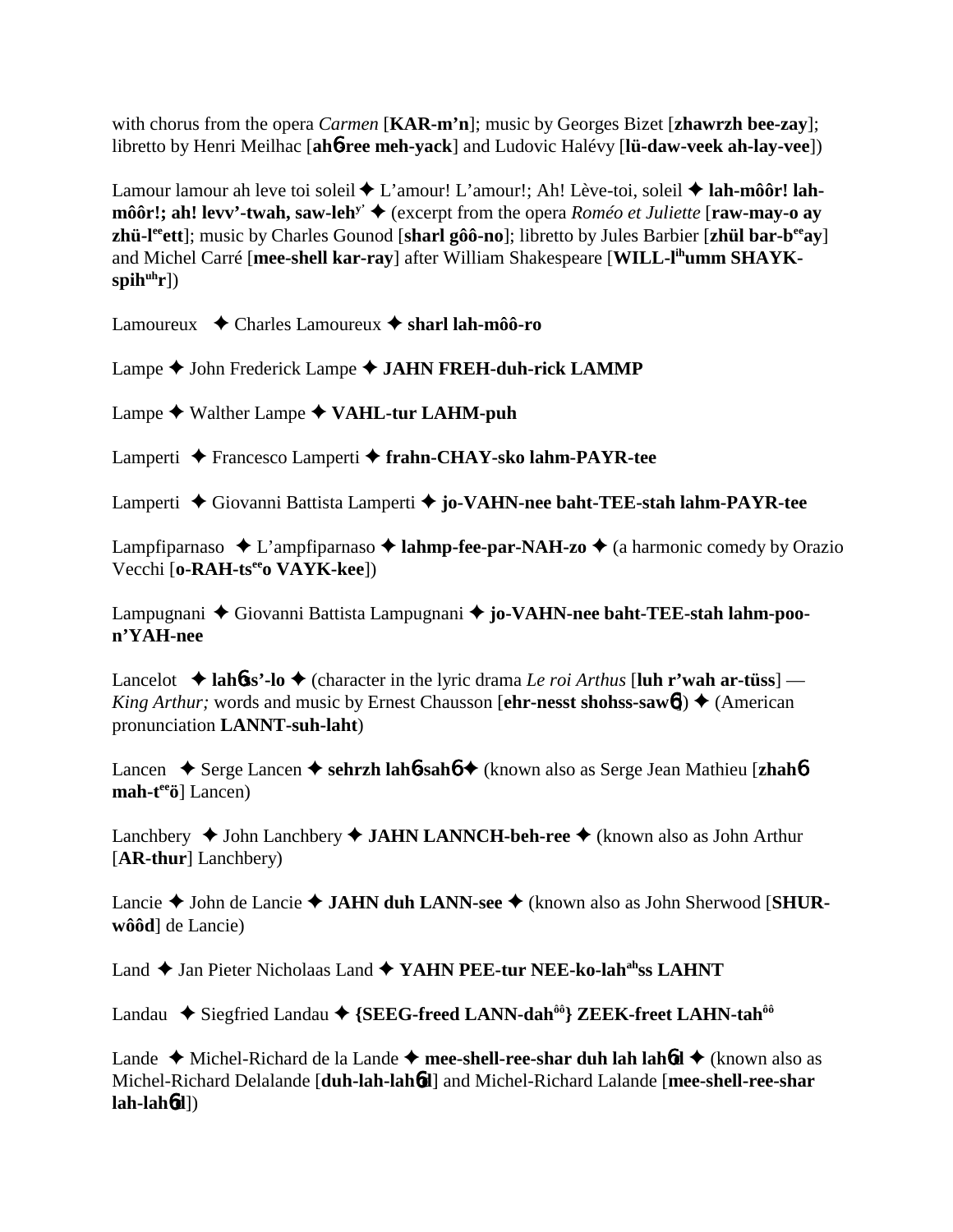Landgraf von hessen **→** Alexander Friedrich, Landgraf von Hessen → ah-leck-SAHN-tur **FREET-rihh, LAHNT-grahf fawn HESS-sunn**

Landgrave of hessen kassel ◆ Moritz, Landgrave of Hessen-Kassel ◆ MO-rittss, LAHNT**grah-fuh (of) HESS-sunn-KAHSS-sull**

Landi Stefano Landi **STAY-fah-no LAHN-dee**

Landini ◆ Benedetto Landini ◆ bay-nay-DAYT-toh lahn-DEE-nee

Landini Francesco Landini **frahn-CHAY-sko lahn-DEE-nee** (known also as Franciscus Landino [**frahn-CHEESS-kôôss lahn-DEE-no**], Francesco degli orghany [**frahn-CHAYSS-ko day-l'yee ohr-GAH-nee**], Magister Franciscus de Florentia [**mah-JEESS-tehr frahn-CHEESSkôôss day flo-RAYN-tihah**], Magister Franciscus Cecus Horghanista de Florentia [**mah-JEESStehr frahn-CHEESS-kôôss CHAY-kôôss hohr-gah-NEESS-tah day flo-RAYN-tihah**], and Cechus de Florentia [**CHAY-kôôss day flo-RAYN-tihah**])

Landler des saisons  $\triangle$  Ländler des "Saisons"  $\triangle$  LENNT-lur dess "seh-zaw6"  $\triangle$  (excerpt from the oratorio *The Seasons* by Franz Joseph Haydn [**FRAHNTSS YOHOH-zeff H-d'n**])

Landler in a flat  $\triangle$  Ländler in A Flat  $\triangle$  LENNT-lur (in A Flat)  $\triangle$  (waltz by Franz Liszt [**FRAHNZ LISST**])

Landolf  $\triangle$  Trix Landolf  $\triangle$  **TRICKSS LAHN-dawlf** 

Landormy ◆ Paul Landormy ◆ pohl lah**6-dawr-mee** ◆ (known also as Paul Charles-René [**sharl-ruh-nay**] Landormy)

Landowska ◆ Wanda Landowska ◆ {WAHN-duh lann-DOW-skah} VAHN-dah lahn-**DAWF-skah ♦** (known also as Wanda Alexandra [ah-leck-SAHN-drah] Landowska)

Landowski ◆ Marcel Landowski ◆ mar-sell lah**6-dawv-skee** ◆ (known also as Marcel François Paul Landowski [**mar-sell frah**6**-swah pohl lah**6**-dawv-skee**])

Landowski W.-L. Landowski **(**W.-L.**) lah**6**-dawv-skee**

Landre  $\triangle$  Guillaume Landré  $\triangle$  ghee-yohm lah**6-dray**  $\triangle$  (known also as Guillaume Louis Frédéric [**l ôôee fray-day-reek**] Landré)

Landre Willem Landré **WILL-lumm lahn-DRAY**

Landschaft des exils ◆ Die Landschaft des Exils ◆ dee LAHNT-shahft dess AYK-sillss ◆ (The Landscape of Exile)  $\blacklozenge$  (song by Hanns Eisler [**HAHNSS ISS-lur**])

Landshoff **↓** Ludwig Landshoff **◆ LOOT-vihh LAHNTSS-hawf**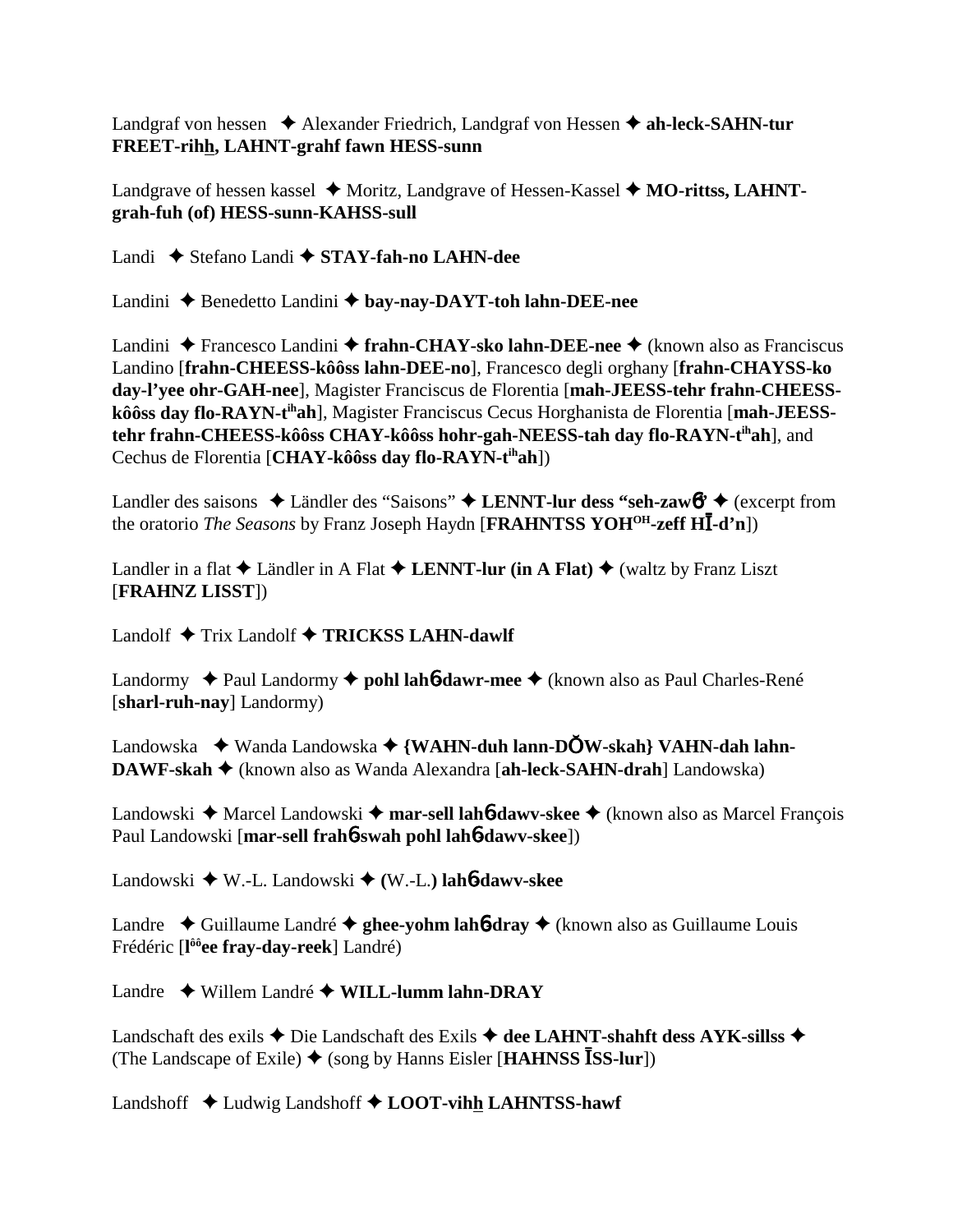Landwehr **◆ Franz von Landwehr ◆ FRAHNTSS fawn LAHNT-vavr** 

- Lang ◆ Frieder Lang ◆ FREE-dur LAHNG
- Lang ◆ Hans Lang ◆ **HAHNNSS LAHNG**
- Lang ◆ István Láng ◆ **IHSHT-vah<sup>ah</sup>n LAH<sup>AH</sup>NG**

Lang  $\triangle$  Josephine Lang  $\triangle$  yo-zeh-FEE-nuh LAHNG  $\triangle$  (known also as Josephine Caroline [**kah-ro-LEE-nuh**] Lang)

Lang ♦ Margaret Ruthven Lang ♦ MAR-guh-rutt ROOTH-vunn LANG

Lang ◆ Rosemarie Lang ◆ RO-zuh-mah-ree-uh LAHNG

Lang ◆ Walter Lang ◆ VAHL-tur LAHNG

Lang kostlin ◆ Josephine Lang-Köstlin ◆ yo-zeh-FEE-nuh LAHNG-KÖST-linn

Langa Francisco Soto de Langa **frahn-THEESS-ko SO-toh day LAHN-gah**

Langbecker  $\triangle$  Emanuel Christian Gottlieb Langbecker  $\triangle$  ay-MAH<sup>AH</sup>-n<sup>oo</sup>ayl KRIH-st<sup>ih</sup>ahn **GAWT-leep LAHNG-peh-kur**

Langdon  $\triangle$  Michael Langdon  $\triangle$  M**I**-kull LANG-dunn

Lange ◆ Danïel de Lange ◆ DA-n<sup>ih</sup>ell duh LANG-uh

Lange Francisco Curt Lange **frahn-TSEESS-ko KÔÔRT LAHNG-uh**

Lange  $\blacklozenge$  Gustav Lange  $\blacklozenge$  GÔÔ-stahf LAHNG-uh

Lange Hans Lange **{HANNZ LANG} HAHNSS LAHNG-uh**

Lange ◆ Konrad von Lange ◆ KAWN-raht fawn LAHNG-uh

Lange  $\triangle$  Michiel ten Houte de Lange  $\triangle$  mee-**HEEL tenn HAH<sup>oo</sup>-tuh duh LANG-uh** 

Lange Samuel de Lange **SA-mü ell duh LANG-uh**

Lange muller Peter Erasmus Lange-Müller **PEE-tuh ee-RAHSS-môôss LAHNG-uh-MÜLL-law**

Langen ton als gott saget zu abraham  $\triangle$  Im langen Ton: Als Gott saget zu Abraham  $\triangle$  imm **LAHNG-unn TOHN: AHLSS GAWT ZAH-gutt tsoo AH<sup>AH</sup>-brah-hahm ♦ (composition**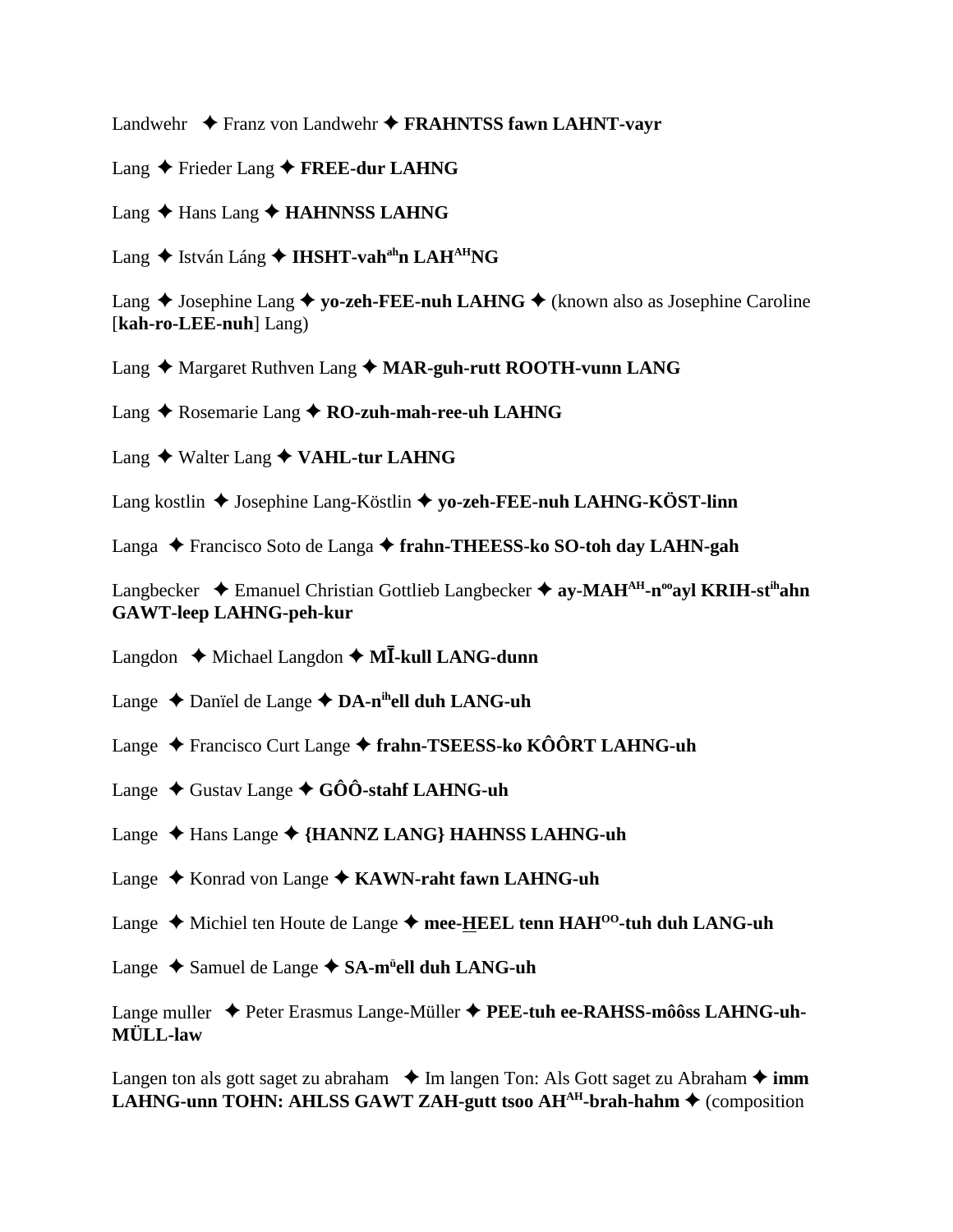from the songbook of Adam Puschmann [**AHAH-dahm PÔÔSH-mahn**])

Langendorff Frieda Langendorff **FREE-dah LAHNG-unn-tawrf**

Langenhuyzen ◆ Birgit Langenhuyzen ◆ BEER-ghitt LAHNG-unn-hī-zunn

Langenus ◆ Gustave Langenus ◆ {GUSS-tuvv LANG-uh-nuss} GÜSS-tahf LAHNG-eh**nüss**

Langer Eduard Langer **eh-dôôART LAHNG-gher**

Langer Ferdinand Langer **FEHR-tee-nahnt LAHNG-ur**

Langer Hermann Langer **HEHR-mahn LAHNG-ur**

Langer  $\triangle$  Suzanne K. Langer  $\triangle$  soo-ZANN K. LANG-ur  $\triangle$  (known also as Suzanne Katherina [**ka-thuh-REE-nuh**] Langer)

Langer **→** Victor Langer ◆ VICK-tawr LAHNG-ghehr

Langert ◆ Johann August Adolf Langert ◆ YO-hahn AH<sup>ÔÔ</sup>-gôôst AH<sup>AH</sup>-dawlf LAHNG-ert

Langey ◆ Otto Langey ◆ {AHT-toh LANG-ee} AWT-toh LAHNG-**1** 

Langgaard  $\triangle$  Rued Langgaard  $\triangle$  WOO-uth LAHNG-go  $\triangle$  (known also as Rued Immanuel [**eem-MA-n'yoo-ull**] Langgaard)

Langhans  $\blacklozenge$  Wilhelm Langhans  $\blacklozenge$  VILL-hellm LAHNG-hahnss  $\blacklozenge$  (known also as Friedrich Wilhelm Langhans [**FREET-rihh VILL-hellm LAHNG-hahnss**])

Langlais Jean Langlais **zhah**6 **lahng-leh** (known also as Jean François-Hyacinthe [**frah**6 **swah-yah-seh**6**t**] Langlais)

Langle **←** Honoré Langlé ← **aw-naw-ray lahng-lay** ← (known also as Honoré François Marie [**frah**6**-swah mah-ree**] Langlé)

Langlotz Karl A. Langlotz **{KARL (**A.**) LANG-lawtz} KARL (**A.**) LAHNG-lawtss**

Langridge  $\triangle$  Philip Langridge  $\triangle$  **FIH-lupp LANG-ridj**  $\triangle$  (known also as Philip Gordon [**GAWR-dunn**] Langridge)

Langsam getragen  $\triangle$  Langsam getragen  $\triangle$  LAHNG-zahm guh-TRAH-gunn  $\triangle$  (excerpt from *Fantasie* [**fah**6**-tah-zee**] by Robert Schumann [**ROHOH-bert SHOO-mahn**])

Langstroth  $\triangleq$  Ivan Shed Langstroth  $\triangleq$  **I**-vunn SHEDD LANG-strawth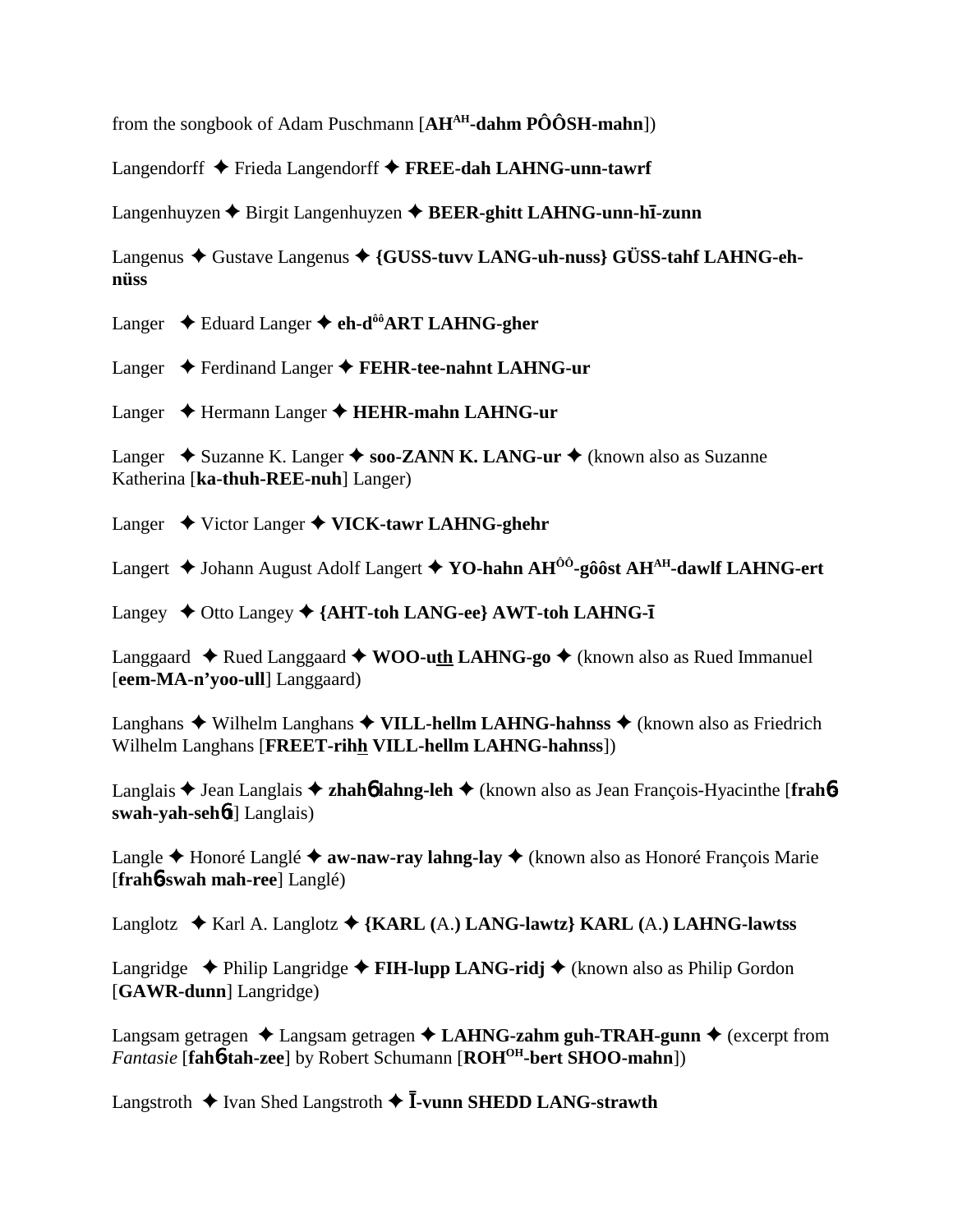Languidezze per il caldo ◆ lahn-g<sup>oo</sup>ee-DAYT-tsay payr eel KAHL-doh ◆ (Languor Caused by the Heat)  $\blacklozenge$  Allegro non molto [ahl-LAY-gro nohn MOHL-toh] number in *L'estat*e [lay-**STAH-tay**] — *Summer* — from *Le quattro stagioni* [lay k<sup>oo</sup>AHT-tro stah-JO-nee] — *The Four Seasons* — by Antonio Vivaldi [ahn-TAW-nee vee-VAHL-dee])

Languir per una bella ◆ lahn-g<sup>oo</sup>EER payr OO-nah BAYL-lah ◆ (To pine for a fair sweetheart)  $\blacklozenge$  (aria from the opera *L'Italiana in Algeri* [lee-tah-l<sup>ee</sup>AH-nah een ahl-JAY-ree] — The Italian Girl in Algiers; music by Gioachino Rossini [j<sup>oh</sup>ah-KEE-no rohss-SEE-nee] and libretto by Angelo Anelli [**ahn-JAY-lo ah-NAYL-lee**])

Lanier Nicholas Lanier **NIH-kuh-luss LANN-yur**

Lanier ◆ Sidney Lanier ◆ SIDD-nee LANN-yur ◆ (known also as Sidney Clopton [KLAHP**tunn**] Lanier)

Lanigan ◆ John Lanigan ◆ **JAHN LA-nih-gunn** 

Lankester ◆ Michael Lankester ◆ M**Ī-kull LANG-kih-stur** ◆ (known also as Michael John [**JAHN**] Lankester)

Lankow **→** Anna Lankow **→ AHN-nah LAHN-kawv** 

Lannee en vain chasse lannee azael azael ◆ L'année en vain chasse l'année ... Azaël! Azaël! ◆ **lahn-nay ah6 veh6 shahss lahn-nay ... ah-zah-ell! ah-zah-ell! ♦ (Year vainly follows year) ♦** (aria featuring Lia in the cantata [**kunn-TAH-tuh**] *L'enfant prodigue* [**lah**6**-fah**6 **praw-deeg**]; music by Claude Debussy [**klohd deh-büss-see**] and libretto by Édouard Guinand [**ay-dôôar ghee-nah**6])

Lanner ◆ August Lanner ◆ AH<sup>ÔÔ</sup>-gôôst LAHN-nur ◆ (known also as August Joseph [**YOHOH-zeff**] Lanner)

Lanner ◆ Joseph Lanner ◆ YOH<sup>OH</sup>-zeff LAHN-nur ◆ (known also as Joseph Franz Karl [**FRAHNTSS KARL**] Lanner)

Lannoy  $\triangle$  Eduard Lannoy  $\triangle$  AY-d<sup>oo</sup>art LAHN-noy

Lans ◆ Michael J. A. Lans ◆ MEE-kīl (J. A.) LAHNSS

Lantins  $\triangle$  Arnold de Lantins  $\triangle$  **ar-nawlt deh lah<sup>6</sup>-teh<sup>6</sup>** 

Lantins Hugo de Lantins **ü-go duh lah**6**-teh**6

Lantoueno ◆ L'Antouèno ◆ **lah6-t<sup>ôô</sup>eh-no** ◆ (Anthony) ◆ (excerpt from *Chants d'Auver* gne [**shah**6 **doh-vehrny'**] *— Songs of the Auvergne* [**o-vehrny'**], French folk songs collected by Joseph Canteloube [**zho-zeff kah**6**-t'lôôb**])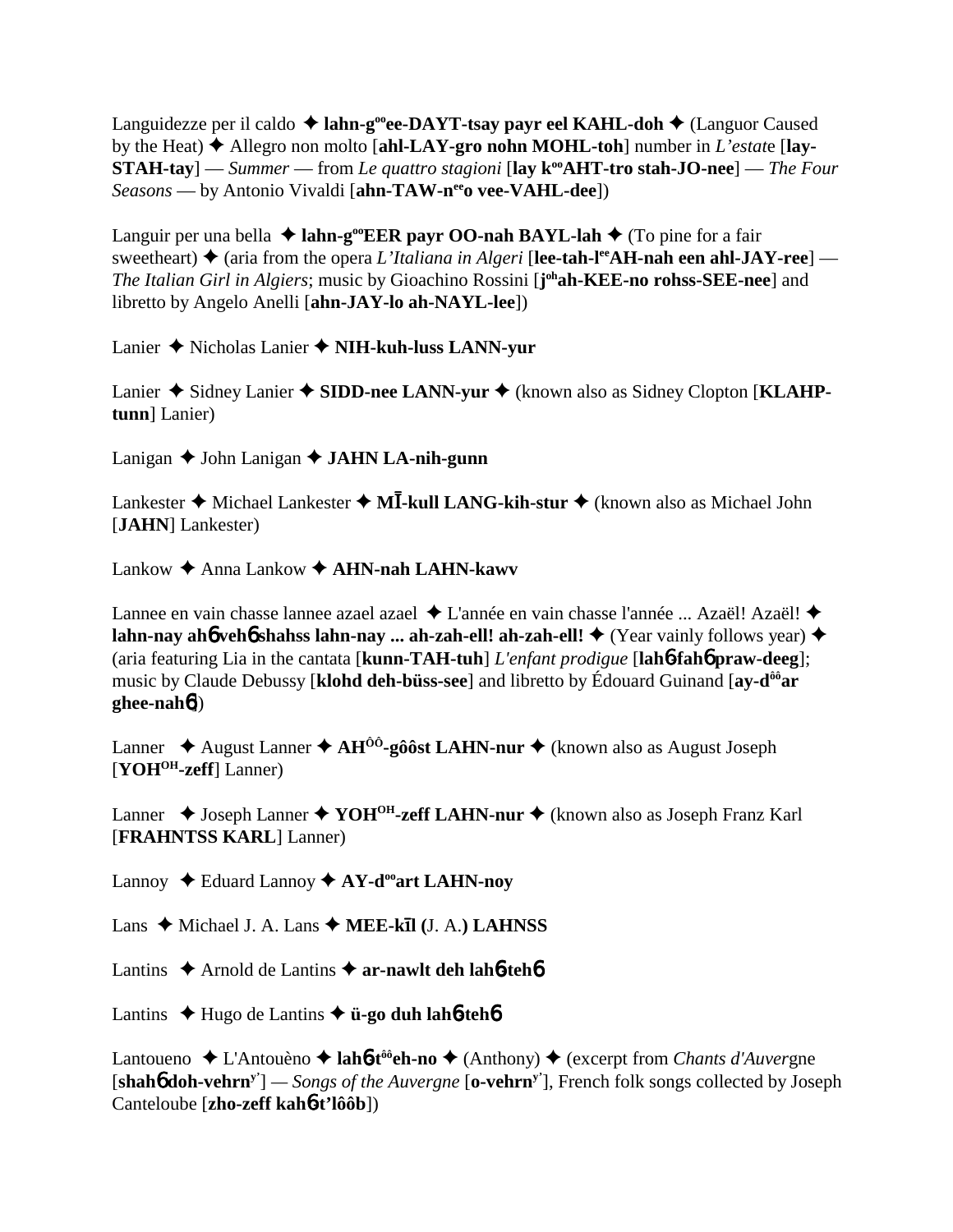Lanza ◆ Mario Lanza ◆ MA-r<sup>ee</sup>o LANN-zuh

Lanzetti ◆ Salvatore Lanzetti ◆ sahl-vah-TOH-ray lahn-TSAYT-tee

Laodice  $\triangleleft$  lah<sup>o</sup>-DEE-chay  $\triangleleft$  (character in the opera *Siroe* [see-RO-ay]; music by George Frideric Handel [JAW-urj FRIH-duh-rick HANN-d'l]; libretto by Pietro Metastasio [ $p^{ee}AY$ -tro **may-tah-STAH-z<sup>ee</sup>o**], revised by Nicola Francesco Haym [**nee-KO-lah frahn-CHAY-sko IM**])

Laparra Raoul Laparra **rah-ôôl lah-pahr-rah**

Lapitino Francis Lapitino  **FRANNT-suss lah-pih-TEE-no**

Laplante ◆ André Laplante ◆ ah**6-dray lah-plah6t** ◆ (known also as Joseph André Roger Laplante [**zho-zeff ah**6**-dray raw-zhay lah-plah**6**t**])

Laplenie Michel Laplénie **mee-shell lah-play-nee**

Laporte André Laporte **ah**6**-dray lah-pawrt**

Laporte Joseph de Laporte **zho-zeff duh lah-pawrt**

Lapozskas tancz  $\triangleleft$  **LAH-pohzh-kahsh TAHNTSS**  $\triangleleft$  (anonymous 17th-century Hungarian dances)

Lappalainen ◆ Maija Lappalainen ◆ MAH<sup>ih</sup>-yah LAHP-pah-lah<sup>ih</sup>-nenn

Lappe  $\triangle$  Karl Lappe  $\triangle$  KARL LAHP-puh

Lapprenti sorcier / L'Apprenti sorcier / **lahp-prah<sup>6-tee</sup> sawr-s<sup>ee</sup>ay** / (The Sorcerer's Apprentice) / (composition by Paul Dukas [**pohl dü-kah**])

Lapsansky ◆ Marián Lapšanský ◆ MAH-r<sup>ih</sup>ah<sup>ah</sup>n LAHP-shann-skee<sup>ee</sup>

Laquai ◆ Reinhold Laquai ◆ **RĪN-hawlt lah-k<sup>ü</sup>eh** 

Lara **→** Agustín Lara → ah-gooss-TEEN LAH-rah

Lara ◆ Conte di Lara ◆ **KOHN-tay dee LAH-rah** 

Lara  $\triangle$  Isidore de Lara  $\triangle$  IH-zih-dawr duh LAH-rah

Lara ◆ Manuel Manrique de Lara ◆ mah-n<sup>oo</sup>ELL mahn-REE-kay day LAH-rah ◆ (known also as Manuel Manrique de Lara y Berry [**ee BEHR-ree**])

Lara bareiro Carlos Lara-Bareiro **KAR-lawss LAH-rah-bah-RAY-ro**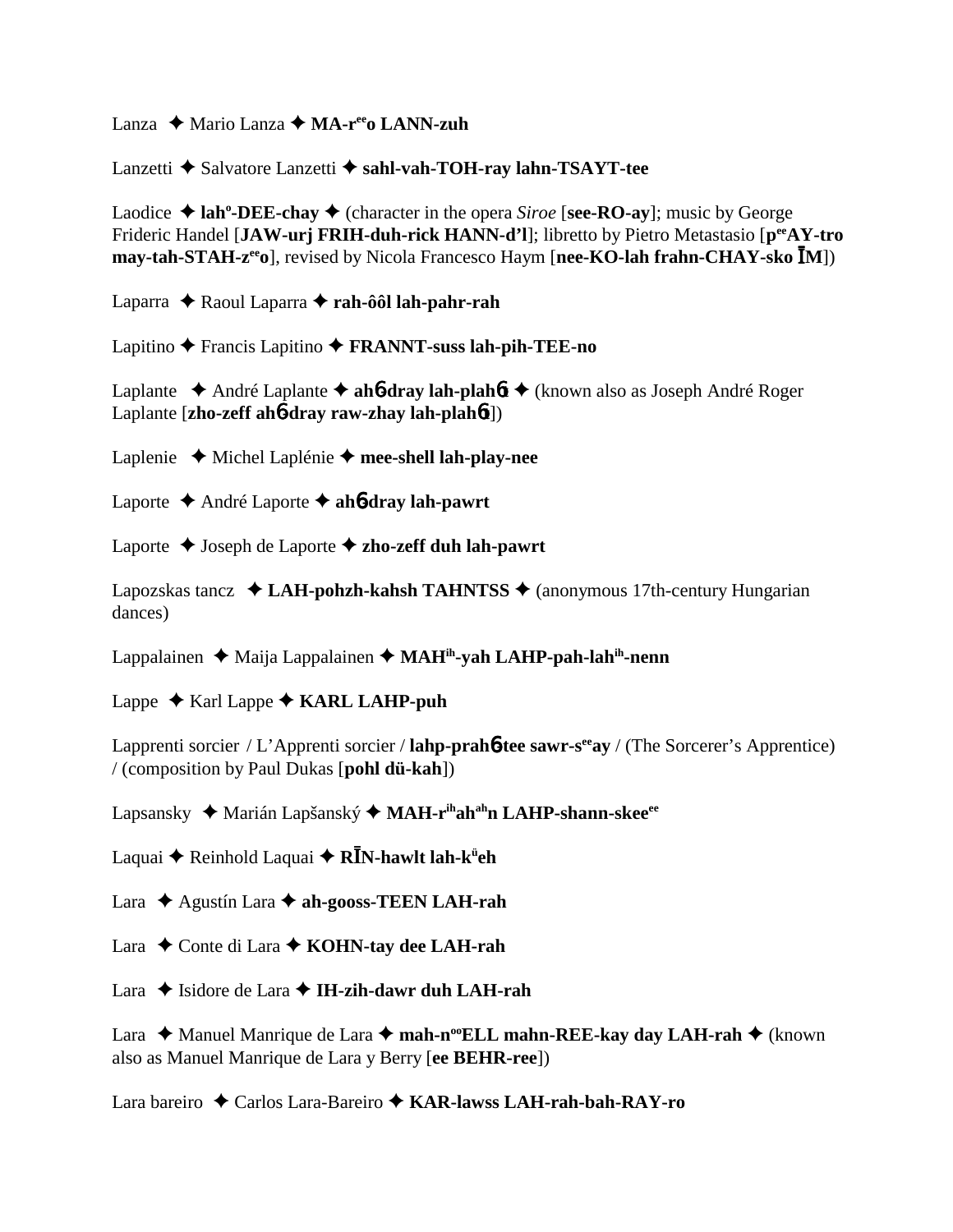Lara y berry ◆ Manuel Manrique de Lara y Berry ◆ mah-n<sup>oo</sup>ELL mahn-REE-kay day LAH**rah ee BEHR-ree ♦** (known also as Manuel Manrique de Lara)

Larchet John F. Larchet **JAHN F. lar-SHAY**

Lardon menuet ◆ Le lardon. Menuet ◆ luh lar-daw**6. muh-n<sup>ü</sup>eh ◆** (The Taunt. Minuet) ◆ (excerpt from the *Suite en ré majeur* [s<sup>ü</sup>eet ah**ó ray mah-zhör**] — *Suite in D Major* — by Jean-Philippe Rameau [**zhah**6**-fee-leep rah-mo**])

Laredo ◆ Jaime Laredo ◆ **HAH<sup>EE</sup>-may lah-RAY-tho** ◆ (known also as Jaime Eduardo Laredo y Unzueta [HAH<sup>EE</sup>-may ay-th<sup>oo</sup>ar-doh lah-RAY-tho ee oon-s<sup>oo</sup>AY-tah])

Laredo **←** Ruth Laredo ← **ROOTH lah-RAY-doh** 

Larghetto **→ lar-GAYT-toh →** (composition by Domenico Cimarosa [doh-MAY-nee-ko chee**mah-RO-zah**])

Larghetto a capriccio **lar-GAYT-toh ah kah-PREE-cho**

Larghetto affettuoso **↓ lar-GAYT-toh ahf-fayt-t<sup>oo</sup>O-zo** 

Larghetto and humoreske for piano violin and cello  $\triangle$  Larghetto and Humoreske for Piano, Violin, and Cello  $\triangle$  lar-GAYT-toh (and) hoo-mo-REH-skuh (for Piano, Violin, and Cello)  $\triangle$ (composition by John Knowles Paine [**JAHN NOHLZ PAYN**])

Larghetto andante e piano ◆ lar-GAYT-toh ahn-DAHN-tay ay p<sup>ee</sup>AH-no

Larghetto e affettuoso **↓ lar-GAYT-toh ay ahf-fayt-t<sup>oo</sup>O-zo** 

Larghetto e piano  $\triangle$  **lar-GAYT-toh ay p<sup>ee</sup>AH-no** 

Larghetto lento  $\triangle$  lar-GAYT-toh LAYN-toh

Larghetto pour cor et orchestre  $\triangle$  lar-GAYT-toh pôôr kawr ay awr-kess-tr'  $\triangle$  (Larghetto [lar-GHETT-toh] for Horn and Orchestra) ♦ (composition by Emmanuel Chabrier [emm-mah**nü ell shah-breeay**])

Largo  $\triangleleft$  LAR-go  $\triangleleft$  (second movement from the *Konzert für 4 Cembali und Streicher a-moll* [**KAWN-tsehrt für 4 TSEMM-bah-lee ôônt SHTR-hur** a**-mawl**] — *Concerto for 4 Harpsichords and Strings in a Minor*)  $\triangle$  (composition by Johann Sebastian Bach [**YO-hahn {suh-BASS-tihunn BAHK} zay-BAH-stihahn BAHK**])

Largo al factotum  $\triangleleft$  **LAR-go ahl fahk-TOH-toom**  $\triangleleft$  (Make Way for the Factotum)  $\triangleleft$ (excerpt from the opera *Il barbiere di Siviglia* [**eel bar-beeAY-ray dee see-VEE-leeah**] — *The Barber of Seville* [**suh-VILL**]; music by Gioachino Rossini [**j ohah-KEE-no rohss-SEE-nee**];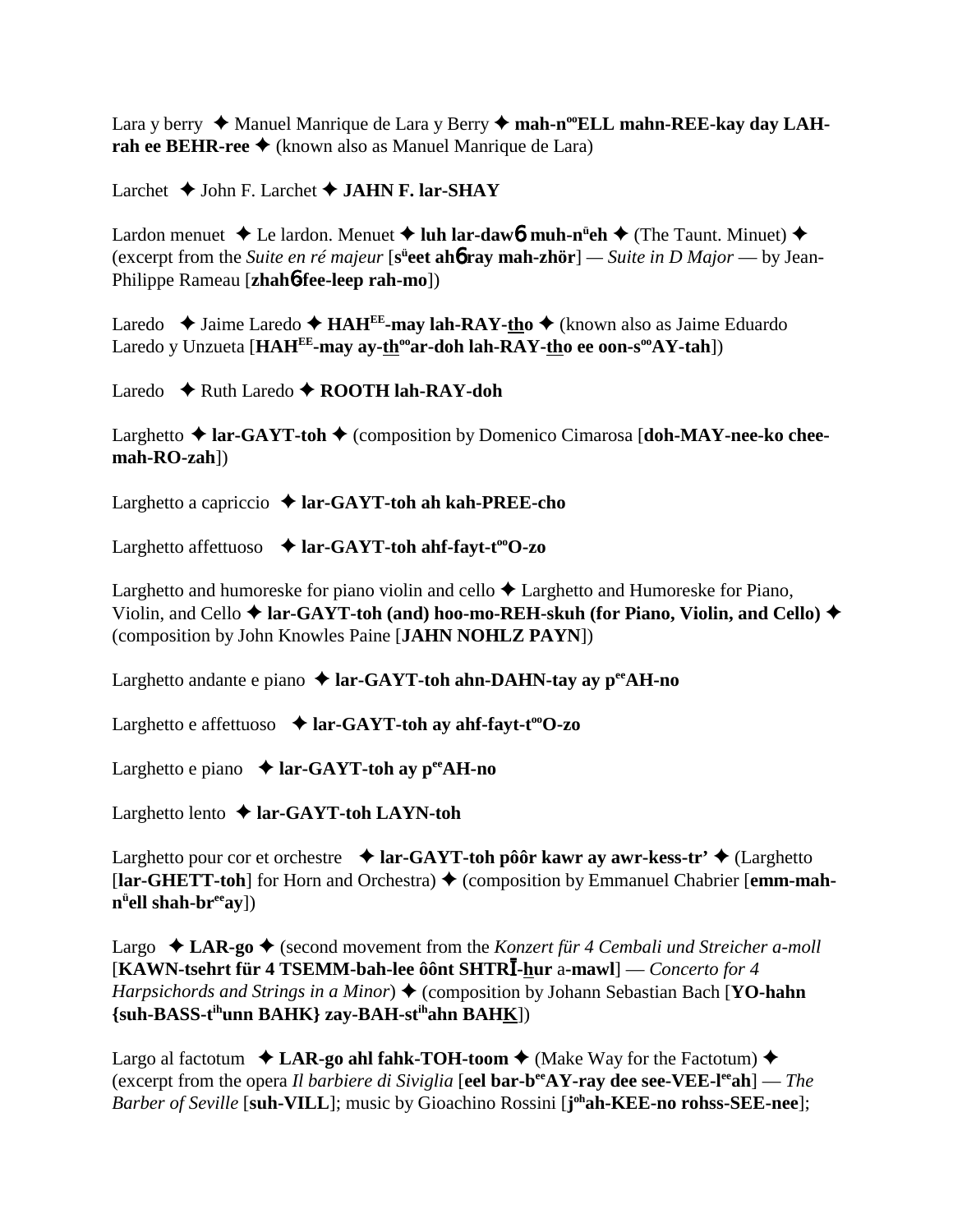libretto by Cesare Sterbini [**chay-ZAH-ray stayr-BEE-nee**] after Pierre-Augustin Caron de Beaumarchais [p<sup>ee</sup>ehr-o-güss-teh**6** kah-raw<sub>0</sub> duh bo-mar-sheh] and Giuseppe Petrosellini [joo-**ZAYP-pay pay-tro-zayl-LEE-nee**])

Largo al quadrupede  $\triangle$  LAR-go ahl k<sup>oo</sup>ah-DROO-pay-day  $\triangle$  (choral excerpt from the opera *La traviata* [**lah trah-veeAH-tah**] — *The Worldly Woman*; music by Giuseppe Verdi [**joo-ZAYP**pay VAYR-dee]; libretto by Francesco Maria Piave [frahn-CHAY-sko mah-REE-ah p<sup>ee</sup>AH**vay**] after Alexandre Dumas [**ah-leck-sah**6**-dr' dü-mah**])

Largo alla siciliana ◆ Largo (alla siciliana) ◆ LAR-go (AHL-lah see-chee-l<sup>ee</sup>AH-nah) ◆ (composition by Domenico Cimarosa [**doh-MAY-nee-ko chee-mah-RO-zah**])

Largo appassionato **LAR-go ahp-pahss-seeo-NAH-toh**

Largo assai ed espressivo **LAR-go ahss-SAHEE ayd ay-sprayss-SEE-vo**

Largo cantabile  $\triangle$  LAR-go kahn-TAH-bee-lay

Largo con gran espressione  $\triangle$  Largo, con gran espressione  $\triangle$  LAR-go, kohn grahn ay**sprayss-seeO-nay**

Largo con maesta **LAR-go kohn mah-AY-stah**

Largo con molt espressione  $\triangle$  Largo con molt' espressione  $\triangle$  LAR-go kohn MOHLT aysprayss-s<sup>ee</sup>O-nay

Largo e con sordino **LAR-go ay kohn sohr-DEE-no**

Largo e mesto **LAR-go ay MAY-stoh**

Largo e piano  $\triangle$  **LAR-go ay p<sup>ee</sup>AH-no** 

Largo e staccato **LAR-go ay stahk-KAH-toh**

Largo ma non tanto  $\triangle$  Largo, ma non tanto  $\triangle$  LAR-go, mah nohn TAHN-toh

Largo maestoso  **LAR-go mah-ay-STO-zo**

Largo molto espressivo Largo, molto espressivo **LAR-go, MOHL-toh ay-sprayss-SEE-vo**

Larina  $\triangle$  lah-REE-nah  $\triangle$  (character in the opera *Eugen Onegin* or *Yevgeny Onegin* [**yevv**-**GAY-nee ah-NYAY-ghinn**]; music by Peter Ilyich Tchaikovsky [**p'YAW-t'r ill-YEECH {chahih-KAWF-skee} chay-KAWF-skee**]; libretto by Konstantin Shilovsky [**kahn-stahn-TYEEN shih-LAWF-skee**] and P. I. Tchaikovsky after Alexander Sergeyevich Pushkin [**uh-ly ick-SAHN-d'r sehr-GAY-yeh-vihch POOSH-kinn**])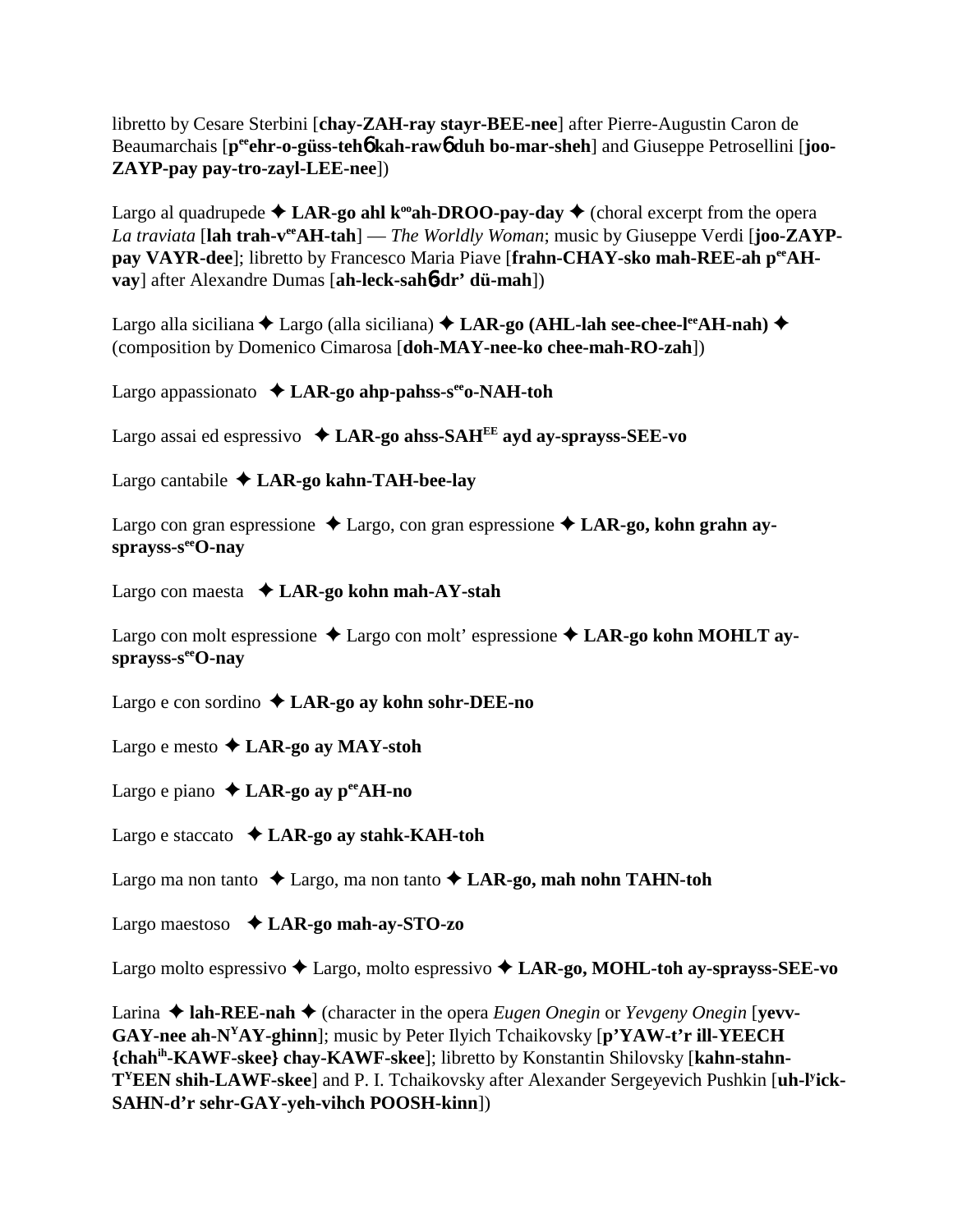Larlesiana  $\blacklozenge$  L'arlesiana  $\blacklozenge$  **lar-lay-z<sup>ee</sup>AH-nah**  $\blacklozenge$  (The Girl From Arles [arl])  $\blacklozenge$  (an opera, with music by Francesco Cilea [**frahn-CHAY-sko chee-LAY-ah**]; libretto by Leopoldo Marenco [**lay-o-POHL-doh mah-RAYN-ko**] after Alphonse Daudet [**ahl-faw**6**ss doh-deh**])

Larlesienne  $\triangle$  L'arlésienne  $\triangle$  **lar-lay-z<sup>ee</sup>enn**  $\triangle$  The Arlésienne [**ar-LAY-z<sup>ee</sup>enn**]  $\triangle$  (an opera, with music by Georges Bizet [**zhawrzh bee-zay**] and libretto by Alphonse Daudet [**ahl-faw**6**ss doh-deh**])

Laroche Hermann Laroche **GHEHR-mahn lah-rawsh**

Laroque gaillarde  $\triangleleft$  **lah-rawk geh-yard**  $\triangleleft$  (song by Pierre Phalèse [ $p^{ee}$ **chr fah-less**])

Larrea **→** Iván Larrea → ee-VAHN lah-RAY-ah

Larrivee Henri Larrivée **ah**6**-ree lar-ree-vay**

Larrocha **→** Alicia de Larrocha → ah-LEE-th<sup>ee</sup>ah day lar-RO-chah → (known also as Alicia de Larrocha y de la Calle [**ee day lah KAH-l'yay**])

Larronge **→** Adolf l'Arronge → AH<sup>AH</sup>-dawlf lar-RAWNG-uh

Larsen **→** Jens Peter Larsen ◆ **YENNSS PEE-tuh LAR-sunn** 

Larsen **←** Nils Larsen ← NILLSS LAH-sh'n

Larsen todsen ◆ Nanny Larsén-Todsen ◆ NAHN-nü LAR-senn-TAWD-sunn

Larson ◆ Janåke Larson ◆ yah-NAW<sup>AW</sup>-keh LAH-sunn

Larsson  $\triangle$  Lars-Erik Larsson  $\triangle$  LARSS-AY<sup>UH</sup>-rick LARSS-sawn  $\triangle$  (known also as Lars-Erik Vilner [**VEEL-ner**] Larsson)

Larue ◆ Custer LaRue ◆ **KUSS-tur luh-ROO** 

Las cantigas de santa maria ◆ Las cantigas de Santa Maria ◆ lahss kahn-TEE-gahss day **SAHN-tah mah-REE-ah**  $\blacklozenge$  (The Songs of Saint Mary)  $\blacklozenge$  (a collection of more than 400 12thand 13th-century songs paying tribute to the Virgin Mary)

Las flores  $\triangle$  lahse FLO-rayss  $\triangle$  (a medieval song of the Jews who were expelled from Spain in 1492 and who settled in Morocco)

Las golondrinas  $\triangleq$  lahss go-lawn-DREE-nahss  $\triangleq$  (The Swallows)  $\triangleq$  (poem by Jaime Davalos [HAH<sup>EE</sup>-may dah-VAH-lawss] set to music by Eduardo Falú [ay-th<sup>oo</sup>AR-doh fah-LOO])

Las huelgas codex  $\triangleleft$  lahss <sup>00</sup>ELL-gahss KO-theckss  $\triangleleft$  (sacred music from 13th-century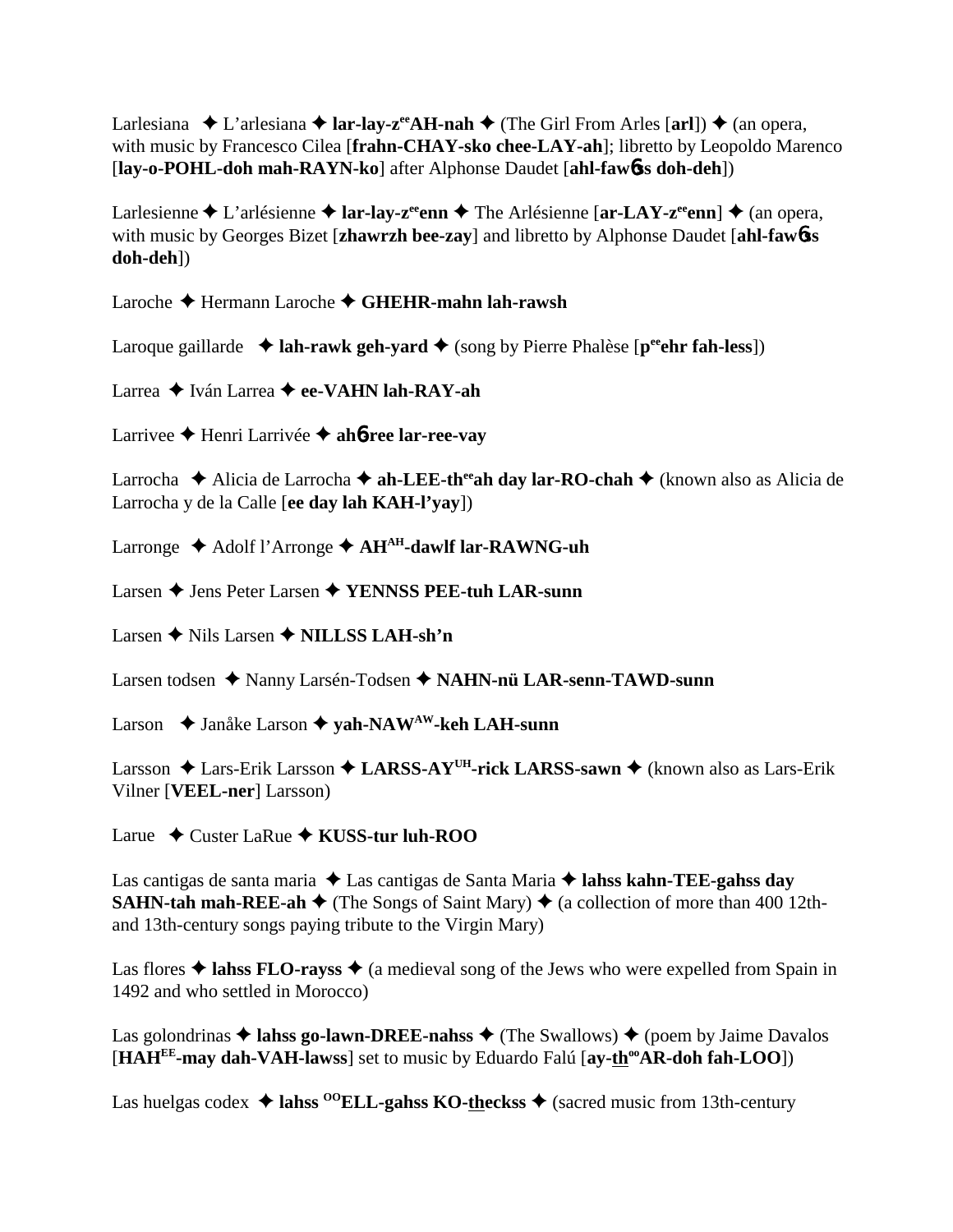Spain)

Las locas por amor  $\triangleleft$  lahss LO-kahss pawr ah-MAWR  $\triangleleft$  (Love-Crazed Women)  $\triangleleft$  (poem by R. De Campoamor [**(**R.**) day kahm-po-ah-MAWR**] set to music by Joaquín Turina [**ho-ah-KEEN too-REE-nah**]

Lascia chio pianga  $\triangle$  Lascia ch'io pianga  $\triangle$  **LAH-shah k<sup>ee</sup>o p<sup>ee</sup>AHN-gah**  $\triangle$  (recitative [**rehsuh-tuh-TEEV**] and aria from the opera *Rinaldo* [**ree-NAHL-doh**]; music by George Frideric Handel [**JAW-urj FRIH-duh-rick HANN-d'l**]; libretto by Gaetano Rossi [**gahay-TAH-no ROHSS-see**] after Torquato Tasso [tohr-k<sup>oo</sup>AH-toh TAHSS-so])

Lasciami al lavoro  $\triangle$  Or lasciami al lavoro  $\triangle$  ohr lah-SHAH-mee ahl lah-VO-ro  $\triangle$  (excerpt from the opera *Tosca* [**TOH-skah**]; music by Giacomo Puccini [**JAH-ko-mo poo-CHEE-nee**]; libretto by Luigi Illica [l<sup>oo</sup>EE-jee eel-LEE-kah] and Giuseppe Giacosa [joo-ZAYP-pay jah-KO**zah**] after Henri Murger [**ah**6**-ree mür-zhay**])

Laserna ◆ Blas de Laserna ◆ **BLAHSS day lah-SEHR-nah** 

Laska Gustav Láska **GÔÔSS-tahf LAHAHSS-kah**

Laskine ◆ Lily Laskine **◆ lee-lee lahss-keen** 

Lasla Anne-Marie Lasla **ahn-mah-ree lahss-lah**

Lasner ◆ Ignaz Lasner ◆ IGG-nahz LAHSS-nehr

Lass furstin lass noch einen strahl **→** Lass, Fürstin, lass noch einen Strahl ◆ LAHSS, FÜR**stinn, lahss NAWK I-nunn SHTRAHL** ♦ (cantata [**kunn-TAH-tuh**] by Johann Sebastian Bach [**YO-hahn** {suh-BASS-t<sup>ih</sup>unn BAHK} zay-BAH-st<sup>ih</sup>ahn BAHK])

Lass mich mit tranen  $\triangle$  Lass mich mit Tränen  $\triangle$  **LAHSS MIHH mitt TRAY-nunn**  $\triangle$  (Let Me Weep)  $\triangle$  (aria from the opera *Rinaldo* [**ree-NAHL-doh**]; music by George Frideric Handel [**JAW-urj FRIH-duh-rick HANN-d'l**]; libretto by Gaetano Rossi [**gahay-TAH-no ROHSS-see**] after Torquato Tasso [tohr-k<sup>oo</sup>AH-toh TAHSS-so])

Lassalle Jean Lassalle **zhah**6 **lahss-sahl** (known also as Jean-Louis Lassalle [**zhah**6**-lôôee lahss-sahl**])

Lasse liten  $\triangle$  **LAHSS-suh LEE-tunn**  $\triangle$  (Little Lass)  $\triangle$  (poem by Zachris Topelius [**SAH-kriss tôô-PEE-lihüss**] set to music by Jean Sibelius [**zhah**6 **sih-BAY-lihôôss**])

Lassedio di corinto **→** L'assedio di Corinto → lahss-SAY-d<sup>ee</sup>o dee ko-REEN-toh → (The Siege of Corinth) ◆ (an opera, with music by Gioachino Rossini [j<sup>oh</sup>ah-KEE-no rohss-SEE-nee]; libretto by Luigi Balocchi [l<sup>oo</sup>EE-jee bah-LOHK-kee] and A. Soumet [(A.) sôô-meh])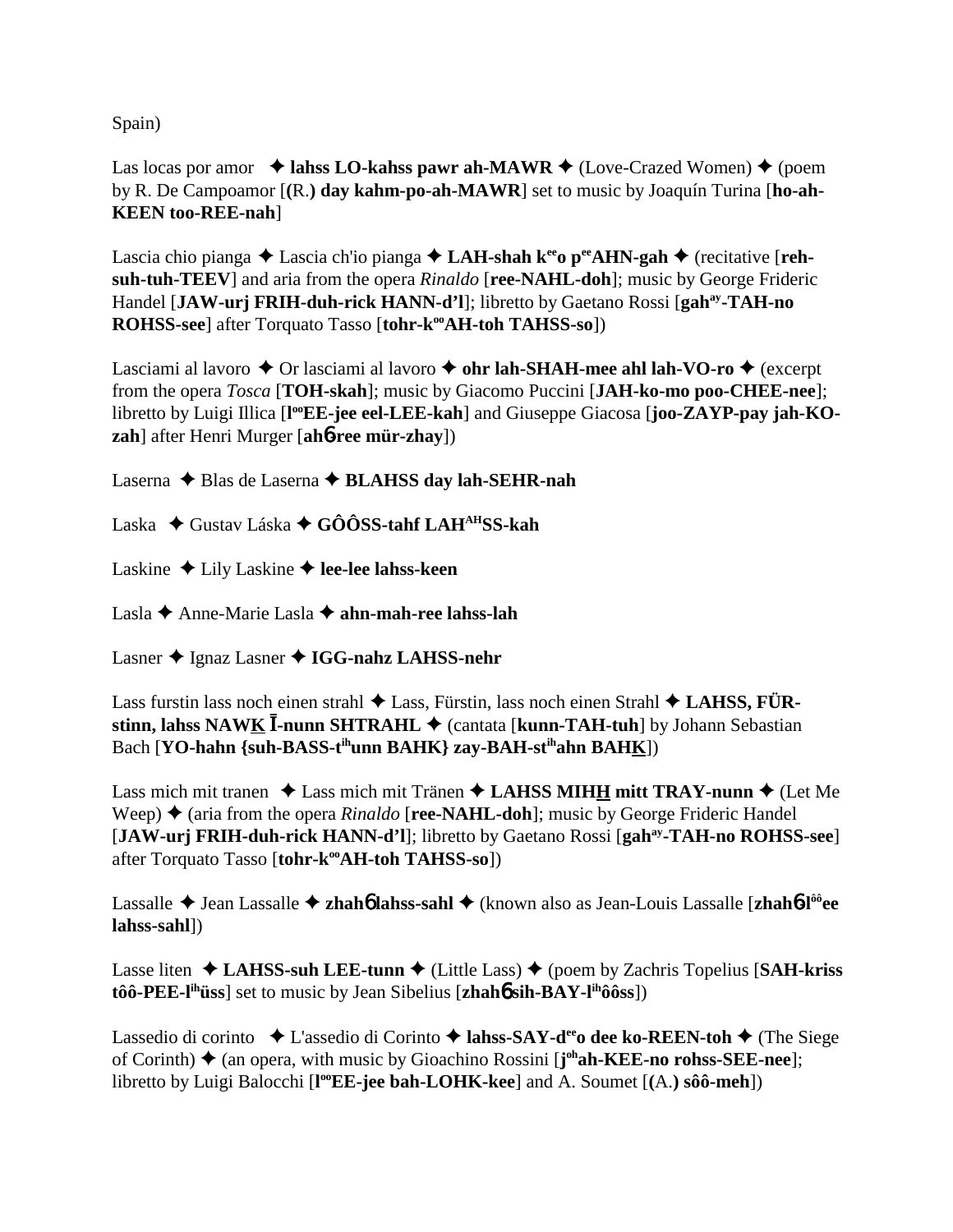Lassen **→** Eduard Lassen → **EHTH-vart LASS-sunn** 

Lasso  $\rightarrow$  Orlando di Lasso  $\rightarrow$  ohr-LAHN-doh dee LAHSS-so  $\rightarrow$  (Italian spelling and pronunciation)  $\triangle$  (French = Roland De Lattre [**raw-lah<sub>0</sub>** duh laht-tr'], also Orlande de Lassus [**awr-lah**6**d duh lahss-sü**], also Orlando de Lassus [**awr-lah**6**-doh duh lahss-sü**]) (Latin = Orlandus Lassus [**ohr-LAHN-dôôss LAHSS-sôôss**])

Lasso perche mi fuggi ◆ Lasso, perchè mi fuggi ◆ LAHSS-so payr-KAY mee FOOD-jee ◆ (madrigal [**MADD-ree-gull**] by Johann Grabbe [**YO-hahn GRAHB-buh**])

Lasst ihn haltet bindet nicht  $\triangle$  Lasst ihn, haltet, bindet nicht!  $\triangle$  LAHST een, HAHL-tutt, **BINN-tutt NIHHT!**  $\blacklozenge$  (Loose Him, Leave Him, Bind Him Not)  $\blacklozenge$  (choral excerpt from the *St.*) *Matthew Passion* by Johann Sebastian Bach [YO-hahn {suh-BASS-t<sup>ih</sup>unn BAHK} zay-BAH**stihahn BAHK**])

Lasst uns mit geschlungnen handen Lasst uns mit geschlungnen Händen **LAHSST ôôns mitt guh-SHLÔÔNG-nunn HENN-tunn ♦** (composition by Wolfgang Amadeus Mozart [**VAWLF-gahng ah-mah-DAY-ôôss MO-tsart**])

Lassus Ferdinand de Lassus **fehr-dee-nah**6 **duh lahss-sü**

Lassus  $\triangle$  Orlande de Lassus  $\triangle$  **awr-lah<sup>6</sup>d duh lahss-sü**  $\triangle$  (French spelling and pronunciation) (another French spelling and pronunciation = Roland De Lattre [**raw-lah**6 **duh laht-tr'**], a third French spelling and pronunciation = Orlando de Lassus [**awr-lah**6**-doh duh lahss-sü**]; Italian = Orlando di Lasso [**ohr-LAHN-doh dee LAHSS-so**]; Latin = Orlandus Lassus [**ohr-LAHN-dôôss LAHSS-sôôss**])

Lassus Rudolphe de Lassus **rü-dawlf duh lahss-sü**

Lastu lainehilla  $\triangle$  **LAHSS-tôô LAH<sup>IH</sup>-neh-hill-lah**  $\triangle$  (Driftwood)  $\triangle$  (poem by Ilmari Calamnius [ILL-mah-rih KAH-lahm-n<sup>ih</sup>ôôss] set to music by Jean Sibelius [zhah**ó sih-BAYl ihôôss**])

Laszlo Alexander László **{a-ligg-ZANN-dur LASS-lo} ah-leck-SAHN-der LAHAHSS**loh<sup>oh</sup>

Laszlo László **LAHAHSS-lohoh** (character in the opera *Hunyadi László* [**HÔÔN-yah-dee** LAH<sup>AH</sup>SS-loh<sup>oh</sup>]; music by Ferenc Erkel [FEH-renntss EHR-kell]; libretto by Béni Egressy [**BAY-nee EGG-rehsh-shee**] after Lrinc Tóth [**LÖÖ-rinntss TOHOHT**])

Latchem ◆ Malcolm Latchem ◆ MA<sup>L</sup>-k'm LATT-chumm

Lateiner Jacob Lateiner **JAY-kubb lah-T-nur**

Latex silice  $\triangle$  LUH-taykss SIH-lih-keh  $\triangle$  (Water springs from the rock)  $\triangle$  (anonymous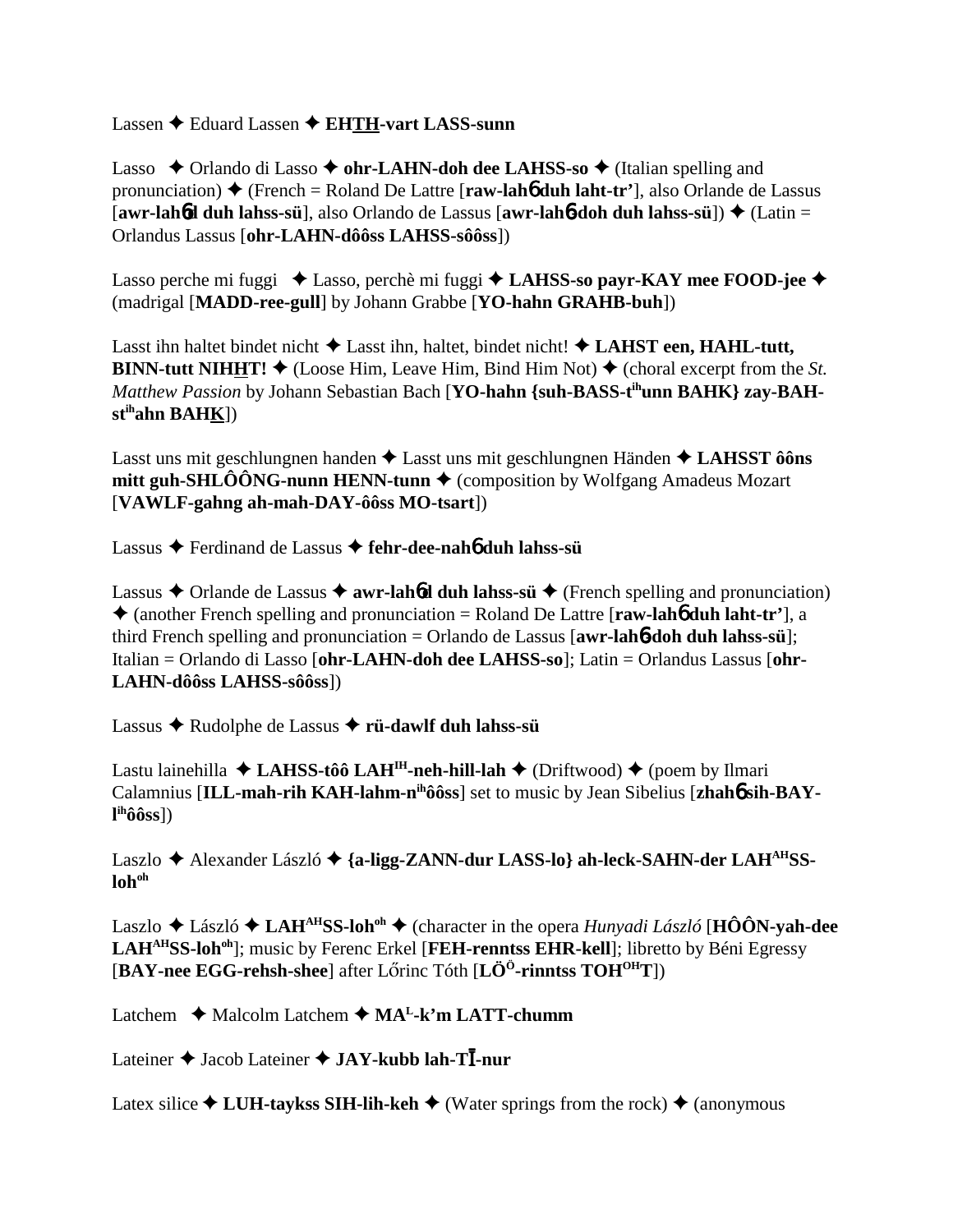composition)

Latham ◆ Catherine Latham ◆ **KA-thuh-runn LAY-thumm** 

Latham  $\triangle$  William P. Latham  $\triangle$  WILL-l<sup>ih</sup>umm P. LAY-thumm  $\triangle$  (known also as William Peters [**PEE-turz**] Latham)

Latham konig ◆ Jan Latham-König ◆ YAHN LAH-tahm-KÖ-nihh

Latilla Gaetano Latilla **gahay-TAH-no lah-TEEL-lah**

Latouche **→ John Latouche → JAHN lah-TOOSH** 

Lattemae Eha Lättemäe **EH-hah LATT-teh-ma-eh**

Lattivendole  $\triangleleft$  **laht-tee-VAYN-doh-lay**  $\triangleleft$  (milk maids)  $\triangleleft$  (characters in the opera *La bohème* [**lah baw-emm**] — *Bohemian Life*; music by Giacomo Puccini [**JAH-ko-mo poo-CHEE-nee**]; libretto by Luigi Illica [l<sup>oo</sup>EE-jee eel-LEE-kah] and Giuseppe Giacosa [joo-ZAYP-pay jah-KO**zah**] after Henri Murger [**ah**6**-ree mür-zhay**])

Lattre  $\triangle$  Roland De Lattre  $\triangle$  **raw-lah<sub>6</sub>** duh laht-tr'  $\triangle$  (French spelling and pronunciation)  $\triangle$ (another French spelling and pronunciation = Orlande de Lassus [**awr-lah**6**d duh lahss-sü**], a third French spelling and pronunciation = Orlando de Lassus [**awr-lah**6**-doh duh lahss-sü**]; Italian = Orlando di Lasso [**ohr-lahn-doh dee LAHSS-so**]; Latin = Orlandus Lassus [**ohr-LAHN-dôôss LAHSS-sôôss**])

Lattuada ◆ Felice Lattuada ◆ fay-LEE-chay laht-t<sup>oo</sup>AH-dah

Laub Ferdinand Laub **FEHR-tee-nahnt LAHÔÔP**

Laub  $\triangle$  Thomas Laub  $\triangle$  TAH-muss LAH<sup> $\hat{O} \hat{O}$   $\triangle$  (known also as Thomas Linnemann [LINN-</sup> **nuh-munn**] Laub)

Laube blanche  $\blacklozenge$  L'aube blanche  $\blacklozenge$  **lohb blahósh**  $\blacklozenge$  (poem by Charles van Lerberghe [**SHARluh vunn LEHR-ber-guh**] set to music by Gabriel Fauré [**gah-breeell fo-ray**])

Laubenthal ◆ Horst Laubenthal ◆ HAWRST LAH<sup>ôô</sup>-bunn-tahl ◆ (known also as Horst Rüdiger [**RÜ-dih-gur**] Laubenthal)

Laubenthal ◆ Rudolf Laubenthal ◆ ROO-dawlf LAH<sup>ôô</sup>-bunn-tahl

Lauber Joseph Lauber **YOHOH-zeff LAHÔÔ-bur**

Laubin **←** Bernhard Läubin ← **BEHRN-hart LOY-binn**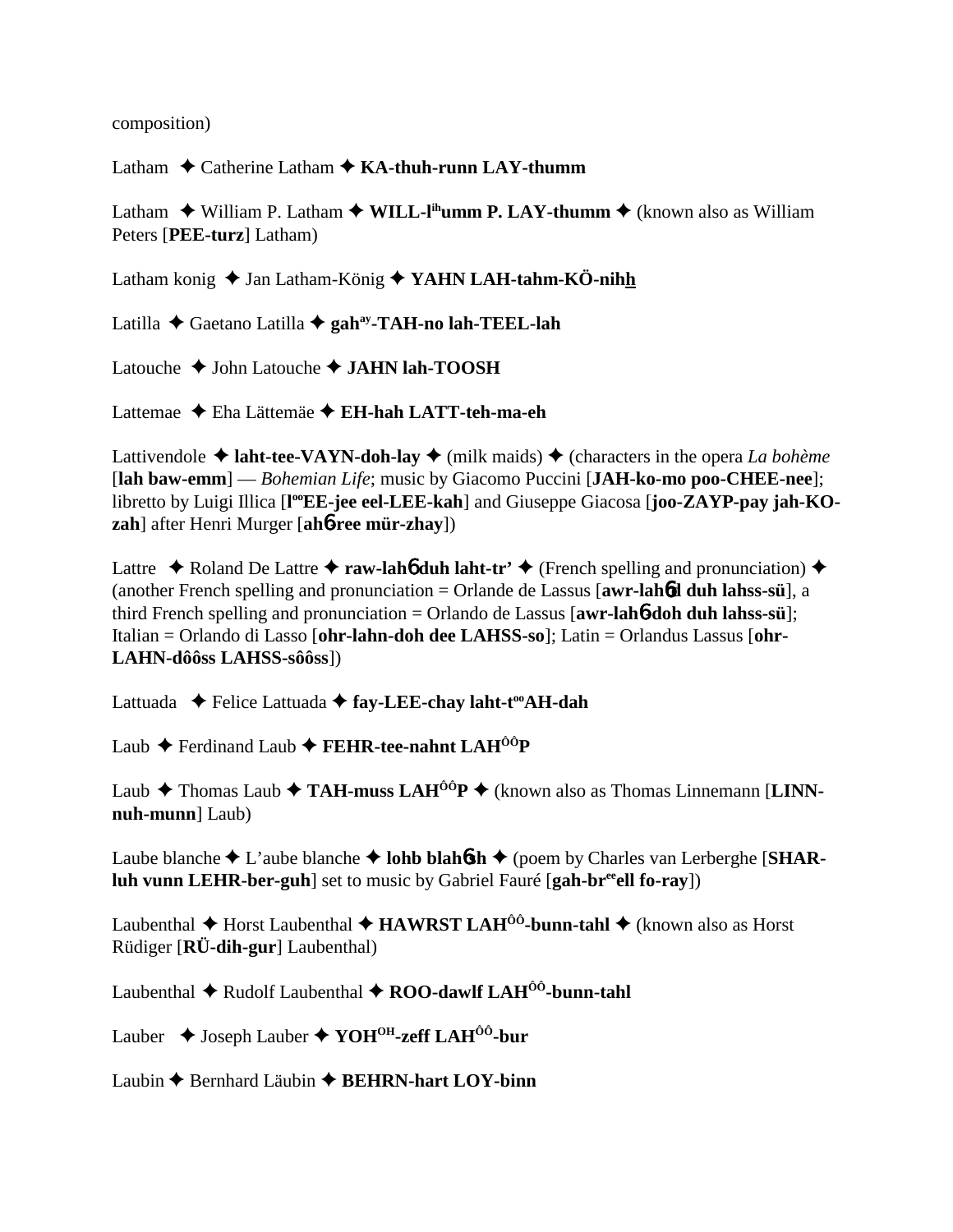## Laubin **←** Hannes Läubin ← **HAHN-nuss LOY-binn**

## Laubin ◆ Wolfgang Läubin ◆ VAWLF-gahng LOY-binn

Lauda  $\triangleleft$  **lah-OO-dah**  $\triangleleft$  (anonymous sacred music from 16th-century Spain)

Lauda jerusalem  $\triangle$  Lauda Jerusalem  $\triangle$  **lah-OO-dah yay-ROO-zah-laym**  $\triangle$  (excerpt from *Vespro della beata vergine* [**VAY-spro dayl-lah bay-AH-tah VAYR-jee-nay**] — *Vespers of the Blessed Virgin* — by Claudio Monteverdi [**KLAH<sup>00</sup>-d<sup>ee</sup>o mohn-tay-VAYR-dee**])  $\blacklozenge$  (psalm set to music by Francesco Cavalli [**frahn-CHAY-sko kah-VAHL-lee**])

Lauda sion  $\triangle$  Lauda Sion  $\triangle$  **lah-OO-dah SIH-awn**  $\triangle$  (sacred composition by Antoine Brumel [**ah**6**-twahn brü-mell**])

Laudamus te  $\triangle$  lah<sup>oo</sup>-DAH-môôss TAY  $\triangle$  (We Praise Thee)  $\triangle$  (section of the Latin mass set to music by various composers)

Laudate dominum ◆ Laudate Dominum ◆ lah<sup>oo</sup>-DAH-tay DAW-mih-nôôm ◆ (sacred music, title used by various composers)

Laudate dominum in sanctis eius  $\triangle$  Laudate Dominum in sanctis eius  $\triangle$  **lah<sup>oo</sup>-DAH-tay DAWmih-nôôm inn SAHNGK-tiss AY-<sup>ih</sup>ôôss ♦** (motet [**mo-TETT**] by Claudio Monteverdi [**KLAHOO-deeo mohn-tay-VAYR-dee**])

Laudate dominum omnes gentes  $\triangle$  Laudate Dominum omnes gentes  $\triangle$  lah<sup>oo</sup>-DAH-tay DAW**mih-nôôm OHM-ness JAYN-tayss ♦** (composition by Claudio Monteverdi [KLAH<sup>00</sup>-d<sup>ee</sup>o **mohn-tay-VAYR-dee**])

Laudate nomen domini ◆ Laudate Nomen Domini ◆ lah<sup>oo</sup>-DAH-tay NO-menn DAW-mih-nee (sacred composition by Christopher Tye [**KRISS-tuh-fur T**])

Laudate pueri  $\triangle$  Laudate Pueri  $\triangle$  **lah<sup>oo</sup>-DAH-tay pôô-EH-rih**  $\triangle$  (sacred music, title used by various composers)

Laudemus virginem ◆ Laudemus Virginem ◆ lah<sup>oo</sup>-DAY-môôss VEER-jih-nemm ◆ (excerpt from the *Llibre vermell of Montserrat* [**l'YEE-vray vehr-MELL (of) mawnt-sehr-RAHT**] pilgrim songs and dances associated with the Shrine to the Virgin at Montserrat [**mahnt-sehr-RAHT**])

Laudemus virginem splendens ceptrigera ◆ Laudemus Virginem / Splendens ceptrigera ◆ lah<sup>oo</sup>-**DAY-môôss VEER-jih-nemm / SPLAYN-dennss chayp-trih-JAY-rah** (monophonic sacred composition from *Las cantigas de Santa Maria* [**lahss kahn-TEE-gahss day SAHN-tah mah-REE-ah**] — *The Songs of Saint Mary*)

Lauder  $\triangle$  James Lauder  $\triangle$  **JAYMZ LAW-dur**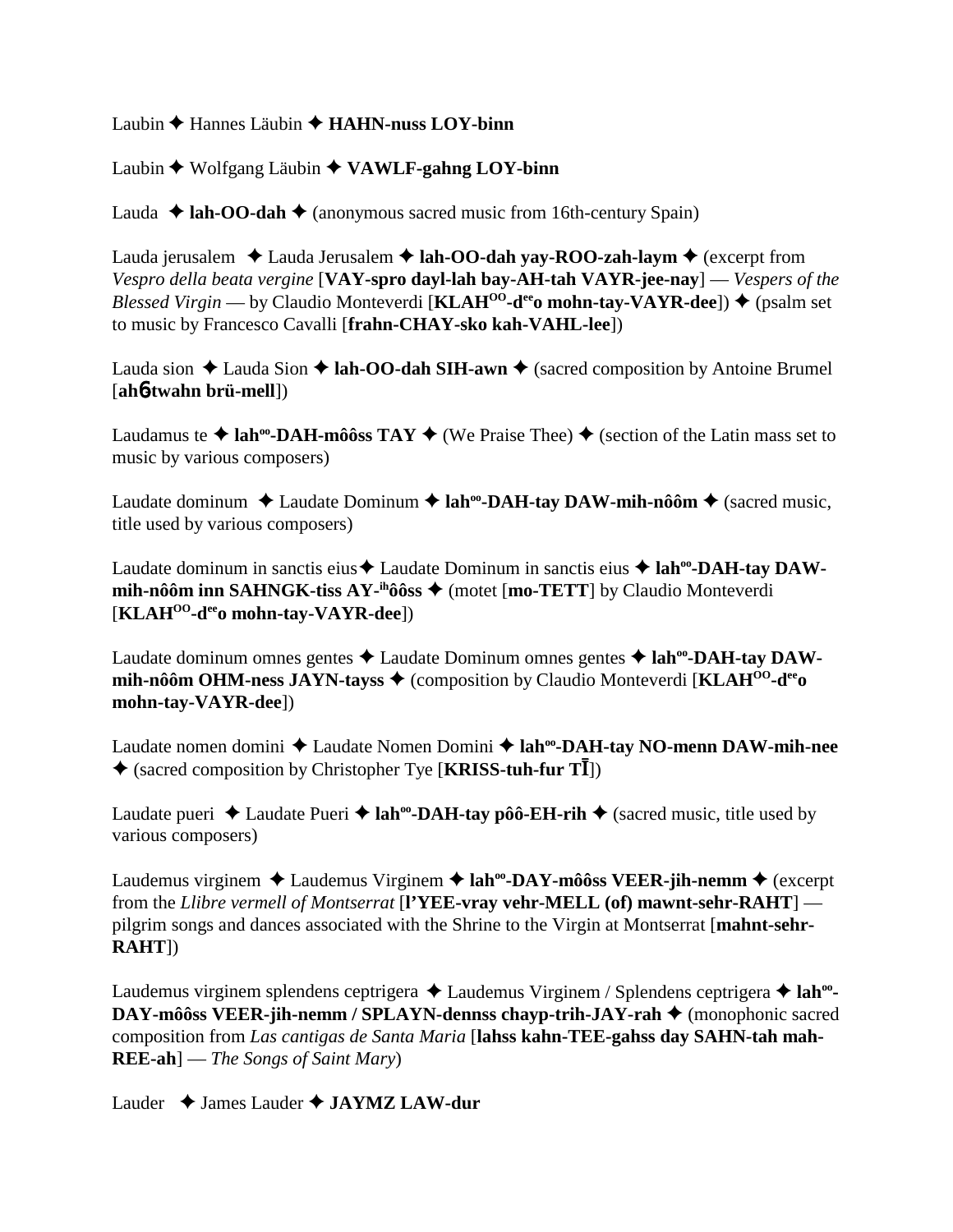Laudes creaturarum quas fecit beatus franciscus ad laudem et honoram dei  $\triangle$  Laudes creaturarum quas fecit beatus Franciscus ad laudem et honoram Dei **lah-OO-dess kreh-ah-TOO-ruh**rôôm k<sup>oo</sup>ahss FAY-chitt beh-AH-tôôss frahn-CHEE-skôôss ahd lah-OO-demm ett haw-NO**rumm DAY<sup>EE</sup>**  $\blacklozenge$  (choral composition by Carl Orff [**KARL AWRF**])

Laudes de saint antoine de padoue **↓** Laudes de Saint Antoine de Padoue **→ lohd duh seh6 ah6-twahn duh pah-doo**  $\blacklozenge$  (Prayers of St. Anthony of Padua)  $\blacklozenge$  (prayers set to music by Francis Poulenc [**frah**6**-seess pôô-lah**6**k**])

Laudi alla vergine Laudi alla Vergine **lah-OO-dee AHL-lah VAYR-jee-nay** (composition by Giuseppe Verdi [**joo-ZAYP-pay VAYR-dee**])

Laudi alla vergine maria Laudi alla Vergine Maria **lah-OO-dee AH-lah VAYR-jee-nay mah-REE-ah ♦** (excerpt from *Quattro pezzi sacri* [**k**<sup>°</sup>**AHT-tro PETT-tsee SAH-kree**] — *Four Sacred Pieces* — by Giuseppe Verdi [**joo-ZAYP-pay VAYR-dee**])

Laudibus in sanctis  $\triangle$  lah-OO-dih-bôôss inn SAHNGK-tiss  $\triangle$  (motet [mo-TETT] by William Byrd [**WILL-lihumm BURD**])

Laughton  $\triangle$  Stuart Laughton  $\triangle$  ST<sup>Y</sup>OO-urt LAW-tunn

Laulun ystavat male choir Laulun Ystävät Male Choir **LAHÔÔ-lôôn ÜSS-ta-vatt (Male Choir)** (The Friends of Song Male Choir)

Laumonier  $\triangle$  L'Aumonier  $\triangle$  **lo-mo-n<sup>ee</sup>ay**  $\triangle$  (character in the opera *Dialogues des Carmélites* [d<sup>ee</sup>ah-lawg day kar-may-leet] — *Dialogues of the Carmelites* [KAR-muh-litss]; music by Francis Poulenc [**frah**6**-seess pôô-lah**6**k**]; libretto by Poulenc after Georges Bernanos [**zhawrzh behr-nah-nawss**])

Launis  $\triangle$  Armas Launis  $\triangle$  AR-mahss LAH<sup>00</sup>-niss  $\triangle$  (known also as Armas Emanuel [EH**mah-nôôell**] Launis)

Lauper ◆ Cyndi Lauper ◆ SINN-dee LAH<sup>ôô</sup>-pur ◆ (known also as Cynthia [SINNT-thee**uh**] Lauper)

Laurencie Lionel de la Laurencie **lee-aw-nell duh lah lo-rah**6**-see** (known also as Marie Bertrand Lionel Jules, Comte de la Laurencie [**mah-ree behr-trah**6 **lee-aw-nell zhül, kaw**6**t duh lah lo-rah**6**-see**])

Laurencin ◆ Ferdinand Peter Laurencin ◆ FEHR-tee-nahnt PAY-tur LAH<sup>ôô</sup>-renn-tsinn

Laurens Edmond Laurens **edd-maw**6 **lo-rah**6

Laurens  $\triangle$  Guillemette Laurens  $\triangle$  ghee<sup>y</sup>-mett lo-rah**6**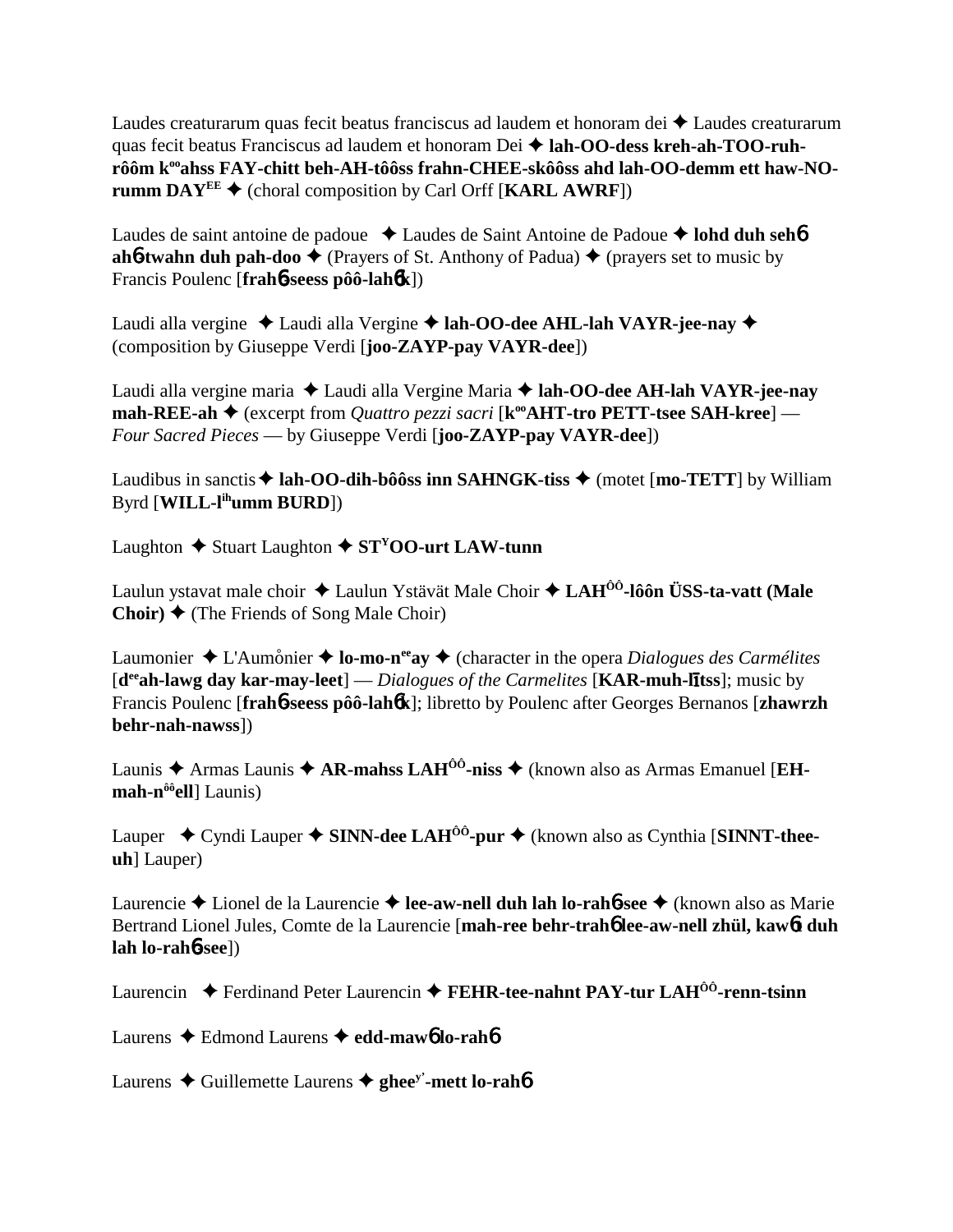Laurenti ◆ Bartolomeo Girolamo Laurenti ◆ bar-toh-lo-MAY-o jee-RO-lah-mo lah<sup>oo</sup>-RAYN**tee**

Laurenza Marilena Laurenza **mah-ree-LAY-nah lahoo-RAYN-tsah**

**Lauretta → lah<sup>oo</sup>-RAYT-tah →** (character in the opera *Gianni Schicchi* [JAHN-nee SKEEK**kee**]; music by Giacomo Puccini [**JAH-ko-mo poo-CHEE-nee**] and libretto by Giovacchino Forzano [**jo-vahk-KEE-no fohr-TSAH-no**])

Lauri volpi Giacomo Lauri-Volpi **JAH-ko-mo LAHOO-ree-VOHL-pee**

Laurischkus ◆ Max Laurischkus ◆ MAHKSS lah<sup>oo</sup>-RIHSH-kôôss

Lauro ◆ Antonio Lauro ◆ ahn-TOH-n<sup>ee</sup>o LAH<sup>00</sup>-ro

Lauska Franz Lauska **FRAHNTSS LAHÔÔSS-kah** (known also as Franz Seraphinus Ignatius [**seh-RAH-fih-nôôss igg-NAH-tihôôss**] Lauska)

Laut verkunde unsre freude Laut verkünde unsre Freude **LAHÔÔT fehr-KÜN-tuh** ÔÔNSS-ruh FROY-duh ♦ (cantata [kunn-TAH-tuh] by Wolfgang Amadeus Mozart [**VAWLF-gahng ah-mah-DAY-ôôss MO-tsart**])

Laute  $\triangle$  **LAH<sup>ôô</sup>-tuh**  $\triangle$  (lute)

Lautenbacher Susanne Lautenbacher **zoo-ZAHN-nuh LAHÔÔ-t'n-pah-kur**

Lauterbach  $\triangle$  Johann Christoph Lauterbach  $\triangle$  **YO-hahn KRIH-stawf LAH<sup>** $\hat{O}$ **0**-tur-pahk</sup>

Lautererova ◆ Berta Foerstrová-Lautererová ◆ BEHR-tuh FÖR-straw-vah<sup>ah</sup>-LAH<sup>ôô</sup>-teh**reh-raw-vahah**

Lautomne  $\bullet$  L'automne  $\bullet$  **lo-tawn**  $\bullet$  (Autumn)  $\bullet$  (poem by Théodore de Banville [tay-aw**dawr duh bah**6**-veel**] set to music by Reynaldo Hahn [**ray-NAHL-doh HAHN**])

Lautunno  $\triangle$  L'autunno  $\triangle$  **lah<sup>oo</sup>-TOON-no**  $\triangle$  (Autumn)  $\triangle$  (from *Le quattro stagioni* [**lay** k<sup>oo</sup>AHT-tro stah-JO-nee] — *The Four Seasons* — by Antonio Vivaldi [ahn-TAW-n<sup>ee</sup>o vee-**VAHL-dee**])

Laux  $\triangle$  Karl Laux  $\triangle$  KARL LAH<sup> $\hat{o}$ *i*</sup>KSS

Lavagne André Lavagne **ah**6**-dray lah-vahny'**

Lavagnino ◆ Angelo Francesco Lavagnino ◆ ahn-JAY-lo frahn-CHAY-sko lah-vah-n'YEE**no**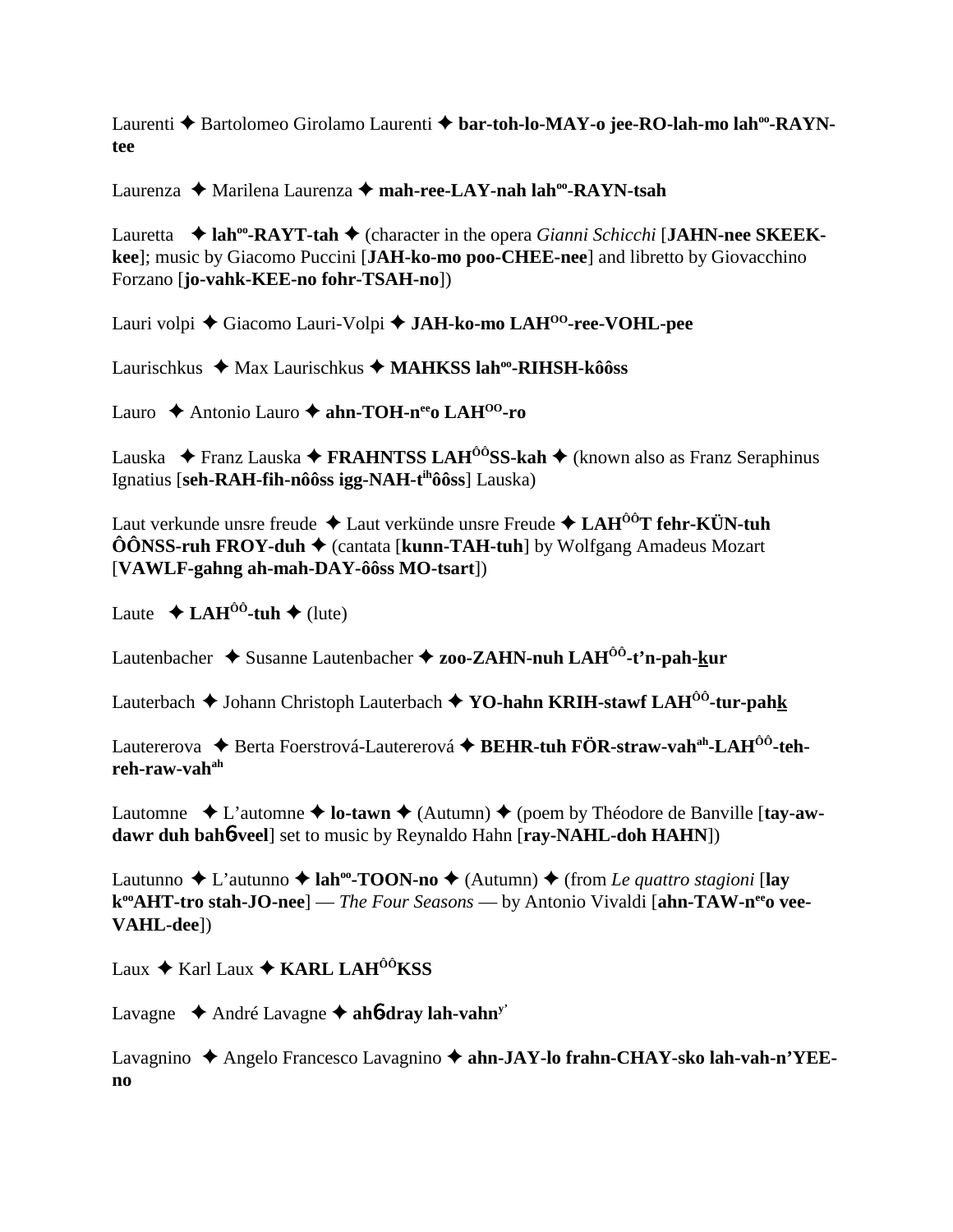Lavalle garcia Armando Lavalle-García **ar-MAHN-doh lah-VAHL-lay-gar-SEE-ah**

Lavallee Calixa Lavallée **kah-leek-sah lah-vahl-lay**

Lavertimento  $\triangle$  L'avertimento  $\triangle$  **lah-vayr-tee-MAYN-toh**  $\triangle$  (The Warning)  $\triangle$  (composition by Reynaldo Hahn [**ray-NAHL-doh HAHN**])

Lavigna Vincenzo Lavigna **veen-CHAYN-tso lah-VEE-n'yah**

Lavignac  $\triangle$  Albert Lavignac  $\triangle$  ahl-ber lah-vee-n'yahk  $\triangle$  (known also as Alexandre Jean Albert Lavignac [**ah-leck-sah**6**-dr' zhah**6**-nahl-ber lah-vee-n'yahk**])

Lavigne Antoine-Joseph Lavigne **ah**6**-twahn-zho-zeff lah-veeny'**

Lavirgen Pedro Lavirgen **PAY-dro lah-VEER-hayn**

Lavista ◆ Mario Lavista ◆ MAH-r<sup>ee</sup>o lah-VEESS-tah

Lavoix Henri-Marie-François Lavoix **ah**6**-ree-mah-ree-frah**6**-swah lah-vwah**

Lavoranti  $\triangle$  **lah-vo-RAHN-tee**  $\triangle$  (working girls)  $\triangle$  (characters in the opera *La bohème* [**lah baw-emm**] — *Bohemian Life*; music by Giacomo Puccini [**JAH-ko-mo poo-CHEE-nee**]; libretto by Luigi Illica [l<sup>oo</sup>EE-jee eel-LEE-kah] and Giuseppe Giacosa [joo-ZAYP-pay jah-KO**zah**] after Henri Murger [**ah**6**-ree mür-zhay**])

Lavoratrici  $\triangle$  **lah-vo-rah-TREE-chee**  $\triangle$  (working women)  $\triangle$  (characters in the opera *La bohème* [**lah baw-emm**] — *Bohemian Life*; music by Giacomo Puccini [**JAH-ko-mo poo-**CHEE-nee]; libretto by Luigi Illica [l<sup>oo</sup>EE-jee eel-LEE-kah] and Giuseppe Giacosa [joo-ZAYP**pay jah-KO-zah**] after Henri Murger [**ah**6**-ree mür-zhay**])

Lavrangas ◆ Dionyssios Lavrangas ◆ thee-o-NEESS-s<sup>ih</sup>uss lah-VRAHNG-gahss ◆ (known also as Denis [**thee-NEESS**] Lavrangas)

Lavrovskaya Elizaveta Andreievna Lavrovskaya **ee-ly ih-zah-VYEH-tuh ahn-DRAYEE-evvnuh lah-VRAWF-skuh-yuh**

Lavry  $\triangle$  Marc Lavry  $\triangle$  **MARK LAHV-ree**  $\triangle$  (in Latvia, this Latvian National would be known as Marcs Lavry [**MARKSS LAHV-ree**]; the Hebrew pronunciation is **lahv-REE**)

Lawcewicz **→** Barbara Lawcewicz → bar-BAH-rah wahv-TSEH-veech

Lawes  $\triangle$  Henry Lawes  $\triangle$  **HENN-ree LAWZ** 

 $\text{Lax} \triangleq \text{Eva} \text{Lax} \triangleq \text{AY-vuh} \text{LAHKSS}$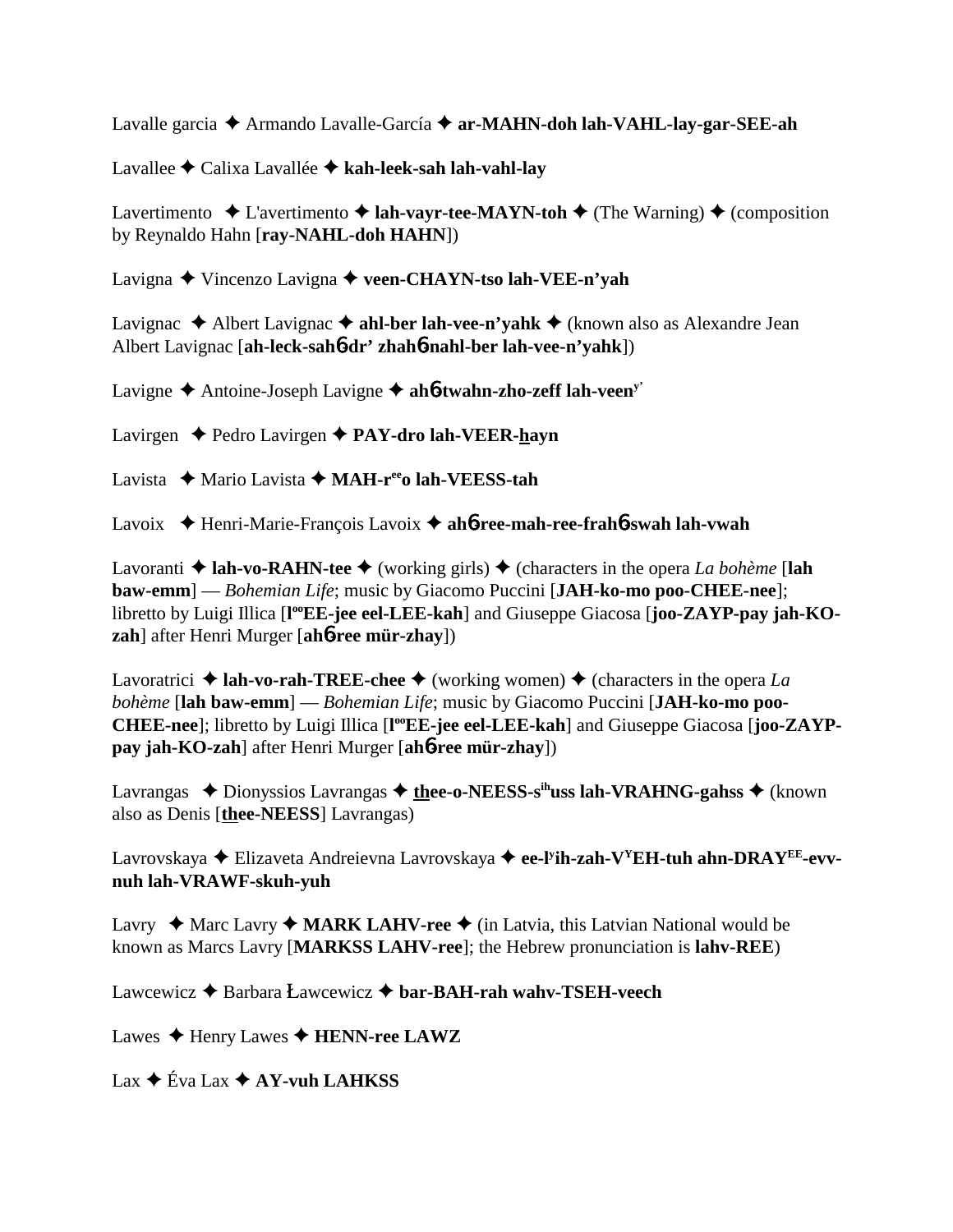- Lazar  $\triangle$  Filip Lazãr  $\triangle$  fee-LEEP lah-ZUHR
- Lazar ◆ Matthew Lazar ◆ MATH-yoo lah-ZAR
- Lazare Martin Lazare **mar-teh**6 **lah-zar**
- Lazaro Alicia Lázaro **ah-LEE-theeah LAH-thah-ro**
- Lazaro Hippolito Lazaro **eep-po-LEE-toh lah-THAH-ro**
- Lazarof Henri Lazarof **{HENN-ree LA-zuh-rawf} HENN-ree LAH-zah-rohf**
- Lazarus Daniel Lazarus **dah-neeell lah-zah-rü**
- Lazarus Gustav Lazarus **GÔÔ-stahf LAH-tsah-rôôss**
- Lazzari Gianni Lazzari **JAHN-nee lahd-TSAH-ree**
- Lazzari ◆ Sylvio Lazzari ◆ seel-v<sup>ee</sup>o lahz-zah-ree ◆ (known also as Joseph [zhaw-zeff] Sylvio Lazzari)
- Lazzari ◆ Virgilio Lazzari ◆ {vur-JIH-l<sup>ih</sup>o lahz-ZAH-ree} vihr-JEE-l<sup>ee</sup>o lahd-TSAH-ree

Lazzarini Adriana Lazzarini **ah-dree-AH-nah lahd-tsah-REE-nee**

Le bailli  $\triangle$  Le bailli  $\triangle$  luh bah-yee  $\triangle$  (character in the opera *Werther* [**VEHR-ter**]; music by Jules Massenet [**zhül {mahss-s'nay} mahss-s'neh**]; libretto by Édouard Blau [**ay-dôôar blo**], Paul Milliet [pohl mee-y<sup>ee</sup>ch], and Georges Hartmann [zhawrzh HART-mahn] after Johann Wolfgang von Goethe [**YO-hahn VAWLF-gahng fawn GÖ-tuh**])

Le bal  $\blacklozenge$  **luh bahl**  $\blacklozenge$  (The Ball)  $\blacklozenge$  (excerpt from the suite *Jeux d'enfants* [**zhö dahb-fahb**] — *Children's Games* — by Georges Bizet [**zhawrzh bee-zay**])

Le bal masque  $\triangle$  Le bal masqué  $\triangle$  luh bahl mahss-kay  $\triangle$  (The Masked Ball)  $\triangle$  (secular cantata [**kunn-TAH-tuh**] by Francis Poulenc [**frah**6**-seess pôô-lah**6**k**])

Le balcon  $\triangle$  Le balcon  $\triangle$  **luh bahl-kaw** $\phi$   $\triangle$  (The Balcony)  $\triangle$  (composition by Claude Debussy [**klohd deh-büss-see**])

Le baron de campo tasso ◆ Le Baron de Campo Tasso ◆ luh bah-raw6 duh KAHM-po **TAHSS-so**  $\triangle$  (character in the opera *Les brigands* [leh bree-gah $\phi$ ] — *The Brigands* [BRIH**gunndz**]; music by Jacques Offenbach [**ZHACK AWF-funn-bahk**]; libretto by Henri Meilhac [**ah**6**-ree meh-yack**] and Ludovic Halévy [**lü-daw-veek ah-lay-vee**])

Le baylere **→** Le baylère ◆ luh b**ī-lehr** ◆ (excerpt from *Chants d'Auvergne* [shah**6** doh-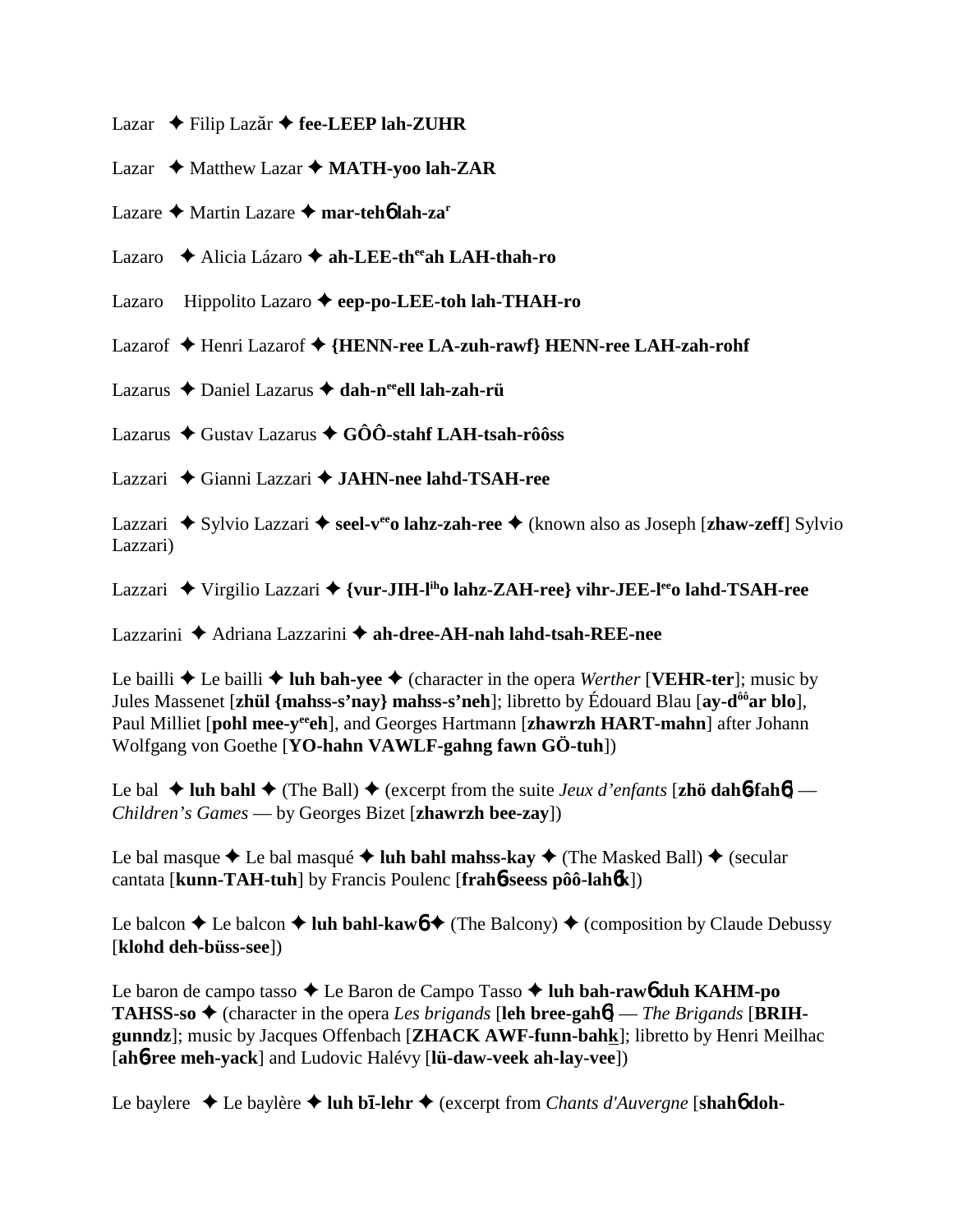**vehrn**<sup>y'</sup>] — *Songs of the Auvergne* [o-vehrn<sup>y</sup>'], French folk songs collected by Joseph Canteloube [**zho-zeff kah**6**-t'lôôb**])

Le be  $\triangle$  Guillaume Le Bé  $\triangle$  ghee-yohm luh bay

Le bel Jacotin Le Bel **zhah-kaw-teh**6 **luh bell**

Le berger  $\triangleq$  luh behr-zhay  $\triangleq$  (The shepherd)  $\triangleq$  (character in the opera *Pelléas et Mélisande* [**puhl-lay-ahss ay may-lee-zah**6**d**]; music by Claude Debussy [**klohd deh-büss-see**]; libretto by Debussy after Maurice Maeterlinck [**mo-reess MAHAH-tur-lihngk**])

Le bestiaire **→ luh bess-t<sup>ee</sup>chr →** (shortened version of *Le bestiaire (ou le cortège d'Orphée)* [**luh bess-teeehr (ôô luh kawr-tehzh dawr-fay)**] — *The Bestiary* [**BESS-chee-eh-ree**] (*or 'The Procession of Orpheus*  $[AWR-free-uss]')$   $\rightarrow$  (six songs for voice by Francis Poulenc  $[frah6-seess]$ **pôô-lah**6**k**])

Le bestiaire ou le cortege dorphee  $\triangle$  Le bestiaire (ou le cortège d'Orphée)  $\triangle$  luh bess-t<sup>ee</sup>ehr (ôô **luh kawr-tehzh dawr-fay) ♦ (The Bestiary [BESS-chee-eh-ree] (or 'The Procession of** Orpheus  $[AWR-free-uss]')$   $\rightarrow$  (six songs for voice by Francis Poulenc  $[frah6-seess pôô-lah6k]$ )

Le bonheur est dans le pré **luh baw**6**-nör est dah**6 **luh pray**  (poem by Paul Fort [**pohl fawr**] set to music by Jacques Chailley [**zhack shahee-yee**])

Le brocq  $\triangle$  Mark Le Brocq  $\triangle$  (Mark) luh BRAWK

Le caine  $\triangle$  Hugh Le Caine  $\triangle$  h'YOO luh KAYN

Le capitaine dapertutto  $\triangle$  Le capitaine Dapertutto  $\triangle$  luh kah-pee-tenn dah-pehr-tüt-toh  $\triangle$  (a magician)  $\triangle$  (character in the opera *Les contes d'Hoffmann* [leh kaw out daw f-mahn] — *The Tales of Hoffmann*; music by Jacques Offenbach [**ZHACK AWF-funn-bahk**]; libretto by Jules Barbier [**zhül bar-beeay**] and Michel Carré [**mee-shell kar-ray**])

Le carafon ◆ luh kah-rah-fawb ◆ (The Little Water Jug) ◆ (poem by Maurice Carême [**moreess kah-remm**] set to music by Francis Poulenc [**frah**6**-seess pôô-lah**6**k**])

Le carnaval des animaux  $\triangleq$  luh kar-nah-vahl day-zah-nee-mo $\triangleq$  (The Carnival of the Animals) (composition by Camille Saint-Saëns [**{kah-meel seh**6**-sah**6**ss} kah-meey' seh**6**-sah**6**ss**])

Le carnaval romain **↓** Le carnaval Romain **↓ luh kar-nah-vahl raw-meh6 ◆** (Roman Carnival)  $\blacklozenge$  (overture, orchestral composition by Hector Berlioz [eck-tawr behr-l<sup>ee</sup>awz])

Le carpentier ◆ Adolphe-Clair Le Carpentier ◆ ah-dawlf-klehr luh kar-pah**6**-t<sup>ee</sup>ay

Le chancelier **→** Philippe le Chancelier → fee-leep luh-shah**6**-s'l<sup>ee</sup>av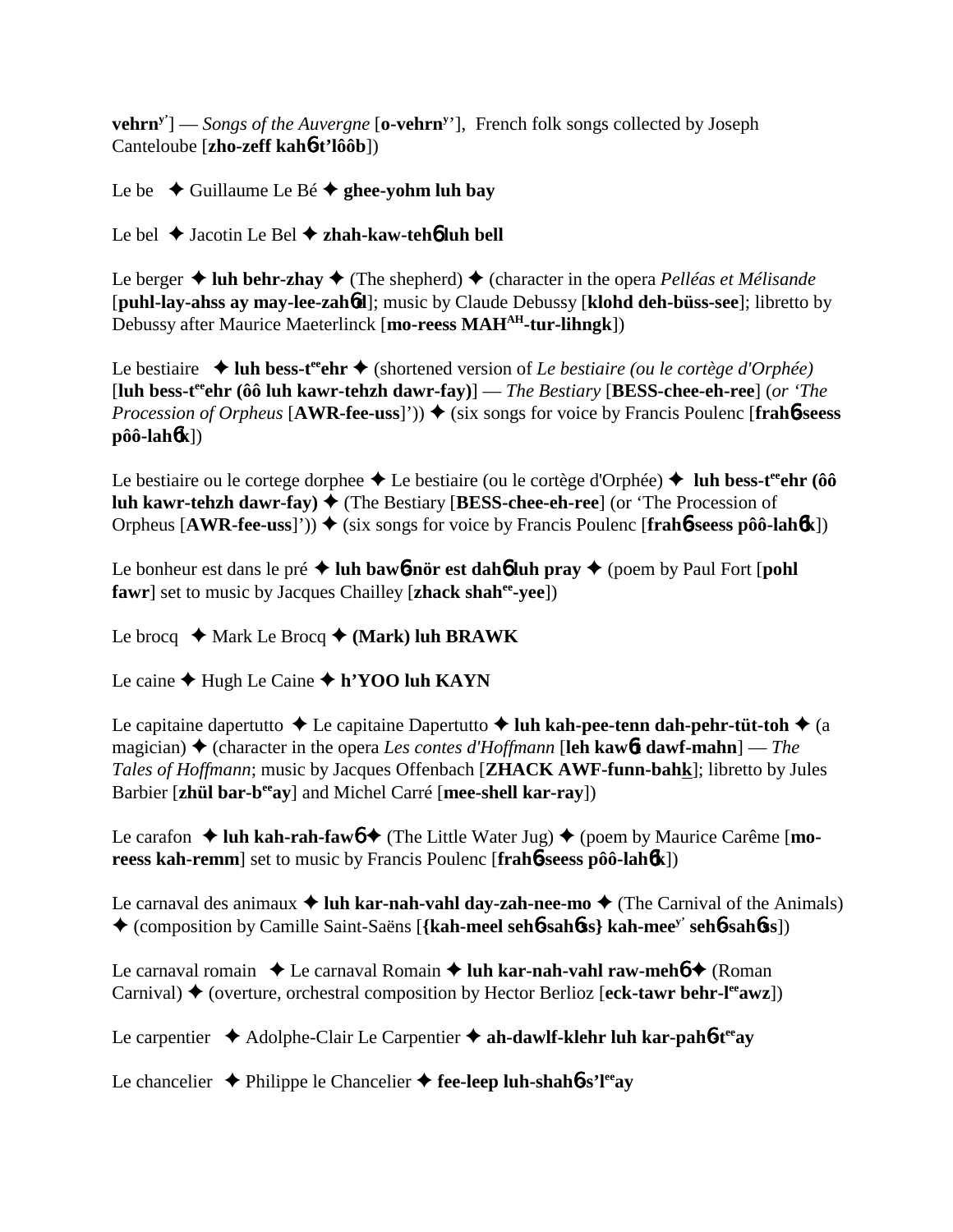Le chapelier  $\triangle$  Le Chapelier  $\triangle$  luh shah-p'l<sup>ee</sup>ay  $\triangle$  (composition by Erik Satie [ay-reek sah**tee**])

Le chat  $\triangle$  luh shah  $\triangle$  (the tomcat)  $\triangle$  (character in the opera *L'enfant et les sortileges* [lah**6fah**6 **ay leh sawr-tee-lehzh**] — *The Child and the Fantasies*; music by Maurice Ravel [**mo-reess** rah-vell] and libretto by Sidonie Gabrielle Gauthiers-Villars [see-daw-nee gah-br<sup>ee</sup>ell go-t<sup>ee</sup>ay**veel-lar**])

Le chef des carabiniers  $\triangle$  Le chef des carabiniers  $\triangle$  luh sheff day kah-rah-bee-n<sup>ee</sup>ay  $\triangle$  (the chief of police)  $\blacklozenge$  (character in the opera *Les brigands* [leh bree-gah**6**] — *The Brigands* [BRIH**gunndz**]; music by Jacques Offenbach [**ZHACK AWF-funn-bahk**]; libretto by Henri Meilhac [**ah**6**-ree meh-yack**] and Ludovic Halévy [**lü-daw-veek ah-lay-vee**])

Le chevalier de la force  $\triangle$  luh sh'vah-l<sup>ee</sup>ay duh lah fawrss  $\triangle$  (character in the opera *Dialogues* des Carmélites [d<sup>ee</sup>ah-lawg day kar-may-leet] — *Dialogues of the Carmelites* [KAR-muhlitss]; music by Francis Poulenc [frah6-seess pôô-lah6k]; libretto by Poulenc after Georges Bernanos [**zhawrzh behr-nah-nawss**])

Le cid  $\blacklozenge$  Le Cid  $\blacklozenge$  **luh seed**  $\blacklozenge$  (an opera, with music by Jules Massenet [**zhül** {mahss-s'nay} **mahss-s'neh**]; libretto by Adolphe d'Ennery [**ah-dawlf denn-n'ree**], Édouard Blau [**ay-dôôar blo**], and Louis Gallet [l<sup>ôô</sup>ee gahl-leh] after Pierre Corneille [p<sup>ee</sup>ehr kawr-neh<sup>y'</sup>])

Le comte de gloria cassis ◆ Le Comte de Gloria Cassis ◆ luh kaw6**t duh glaw-r<sup>ee</sup>ah kahss-see**  (character in the opera *Les brigands* [**leh bree-gah**6] — *The Brigands* [**BRIH-gunndz**]; music by Jacques Offenbach [**ZHACK AWF-funn-bahk**]; libretto by Henri Meilhac [**ah**6**-ree mehyack**] and Ludovic Halévy [**lü-daw-veek ah-lay-vee**])

Le comte ory  $\triangle$  Le Comte Ory  $\triangle$  luh kawbt aw-ree  $\triangle$  (Count Ory)  $\triangle$  (an opera, with music by Gioachino Rossini [**j ohah-KEE-no rohss-SEE-nee**]; libretto by Eugène Scribe [**ö-zhenn skreeb**] and Charles-Gaspard Delestre-Poirson [**sharl-gahss-par d'less-tr'-pwar-saw**6]; also a character in the opera)

Le corbeau et le renard **→ luh kawr-bo ay luh reh-nar** ◆ (song by André Caplet [**ahn-dray kahp-leh**])

Le corsaire ◆ luh kawr-sehr ◆ (overture, orchestral composition by Hector Berlioz [eck-tawr **behr-leeawz**])

Le coucher du soleil reverie ◆ Le coucher du soleil (rêverie) ◆ luh kôô-shay dü saw-leh<sup>y'</sup> (reh- $\mathbf{v'ree} \rightarrow (\text{The Setting of the Sun (Dream)}) \rightarrow \text{poem by Thomas Gounet [taw-mah gôô-neh]},$ after Thomas Moore [**TAH-muss MÔÔUHR**]; set to music by Hector Berlioz [**eck-tawr behrl eeawz**])

Le couppey  $\blacklozenge$  Félix Le Couppey  $\blacklozenge$  fay-leekss luh kôôp-pay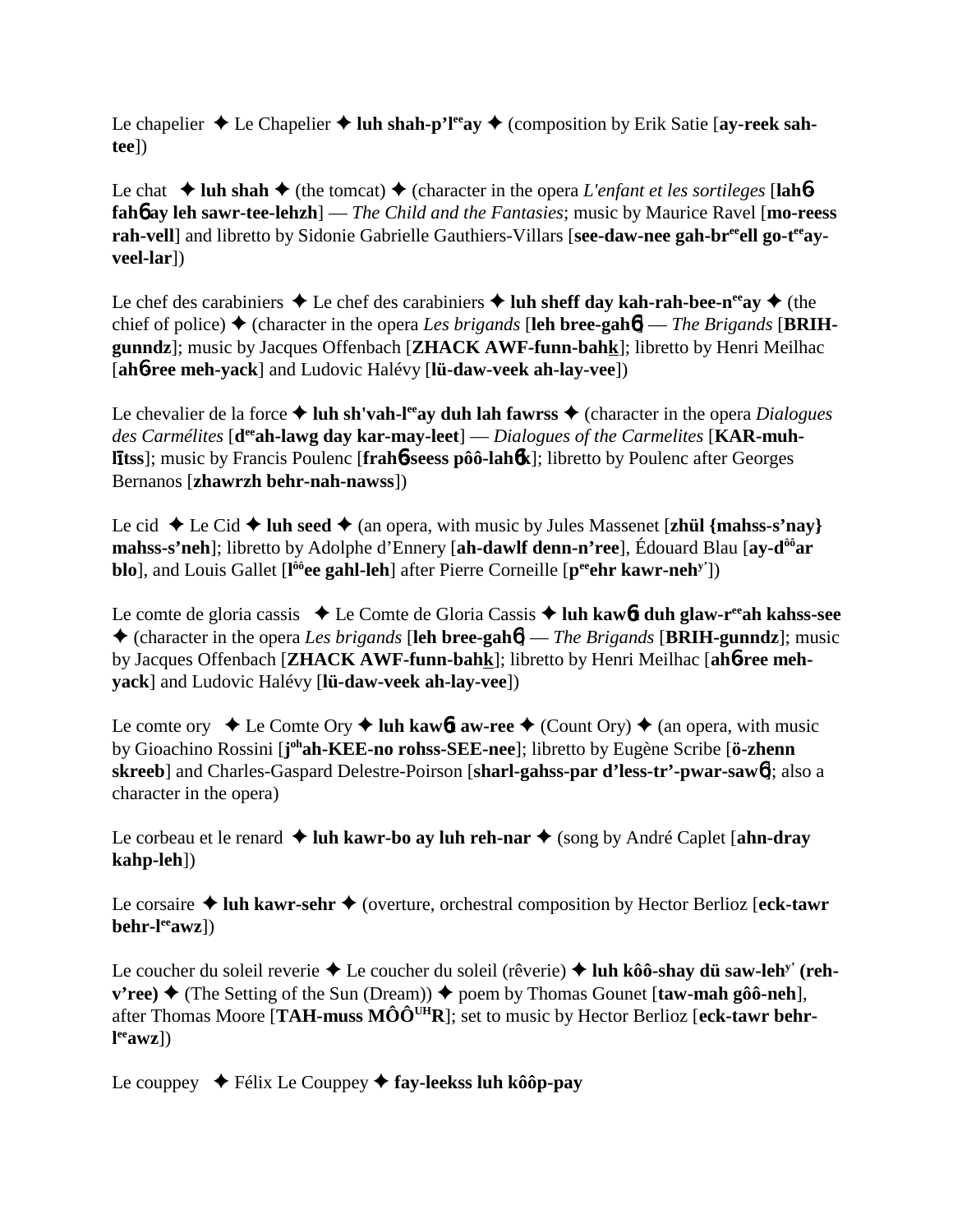Le crocodile la bonne odile Le crocodile (La bonne odile) **luh kraw-kaw-deel (lah bawn aw-deel) ♦ (The Crocodile (The Good "Odile") ♦ (poem by Maurice Carême [mo-reess kahremm** set to music by Jacques Chailley [**zhack shah<sup>ee</sup>-yee**])

Le cygne  $\triangleleft$  luh seen<sup>y'</sup>  $\triangleleft$  (The Swan)  $\triangleleft$  (composition by Camille Saint-Säens [{kah-meel sehb**sah**6**ss} kah-meey' seh**6**-sah**6**ss**])

Le dauphin  $\triangle$  luh doh-feh $\triangle$  (The Dolphin)  $\triangle$  (excerpt from *Le bestiaire (ou le cortege d'Orphée)* [**luh** bess-t<sup>ee</sup>ehr (ôô luh kawr-tehzh dawr-fay)] — *The Bestiary* [BESS-chee-eh-ree] *(or 'The Procession of Orpheus* [**AWR-fee-uss**]') — six songs for voice by Francis Poulenc [**frah**6**-seess pôô-lah**6**k**])

Le docteur miracle  $\triangle$  Le docteur Miracle  $\triangle$  luh dawk-tör mee-rah-kl'  $\triangle$  (Doctor Miracle)  $\triangle$ (character in the opera *Les contes d'Hoffmann* [**leh kaw**6**t dawf-mahn**] — *The Tales of Hoffmann;* music by Jacques Offenbach [**ZHACK AW-funn bahk**]; libretto by Jules Barbier [**zhül bar-beeay**] and Michel Carré [**mee-shell kar-ray**])

Le dromadaire  $\rightarrow$  luh draw-mah-dehr  $\rightarrow$  (The Camel)  $\rightarrow$  (excerpt from *Le bestiaire (ou Le cortege d'Orphée*) [luh bess-t<sup>ee</sup>ehr (ôô luh kawr-tehzh dawr-fay)] — The Bestiary [BESS**chee-eh-ree**] *(or 'The Procession of Orpheus* [**AWR-fee-uss**]*')* — six songs for voice by Francis Poulenc [**frah**6**-seess pôô-lah**6**k**])

Le duc  $\triangle$  Simon Le Duc  $\triangle$  see-maw**6** luh dük  $\triangle$  (known also as Simon Leduc [luh-dük])

Le fauteuil  $\triangleq$  luh fo-tö<sup>y'</sup>  $\triangleq$  (The arm-chair)  $\triangleq$  (character in the opera *L'enfant et les sortileges* [**lah**6**-fah**6 **ay leh sawr-tee-lehzh**] — *The Child and the Fantasies*; music by Maurice Ravel [**mo**reess rah-vell] and libretto by Sidonie Gabrielle Gauthiers-Villars [see-daw-nee gah-br<sup>ee</sup>ell go**t eeay-veel-lar**])

Le feu  $\blacklozenge$  luh fö $\blacklozenge$  (The fire)  $\blacklozenge$  (character in the opera *L'enfant et les sortileges* [lah**6-fahb** ay **leh sawr-tee-lehzh**] — *The Child and the Fantasies*; music by Maurice Ravel [**mo-reess rah**vell] and libretto by Sidonie Gabrielle Gauthiers-Villars [see-daw-nee gah-br<sup>ee</sup>ell go-t<sup>ee</sup>av-veel**lar**])

Le flem  $\triangle$  Paul Le Flem  $\triangle$  pohl luh flah**b** 

Le fleming  $\triangle$  Christopher Le Fleming  $\triangle$  **KRISS-tuh-fur luh FLEH-mihng**)  $\triangle$  (known also as Christopher Kaye Le Fleming [**KRISS-tuh-fur KAY luh FLEH-mihng)**])

Le floch **←** Hervé le Floch ← ehr-vay luh flawsh

Le fol malin en son coeur dit et croit  $\triangle$  Le fol malin en son cœur dit et croit  $\triangle$  luh fawl mah**leh6 ah6 saw6 kör dee ay kr'wah**  $\triangle$  (The Fool Has Said in His Heart)  $\triangle$  (psalm set to music by Jan Pieterszoon Sweelinck [**YAHN PEE-turss-zohohn SWAYAY-lihngk**])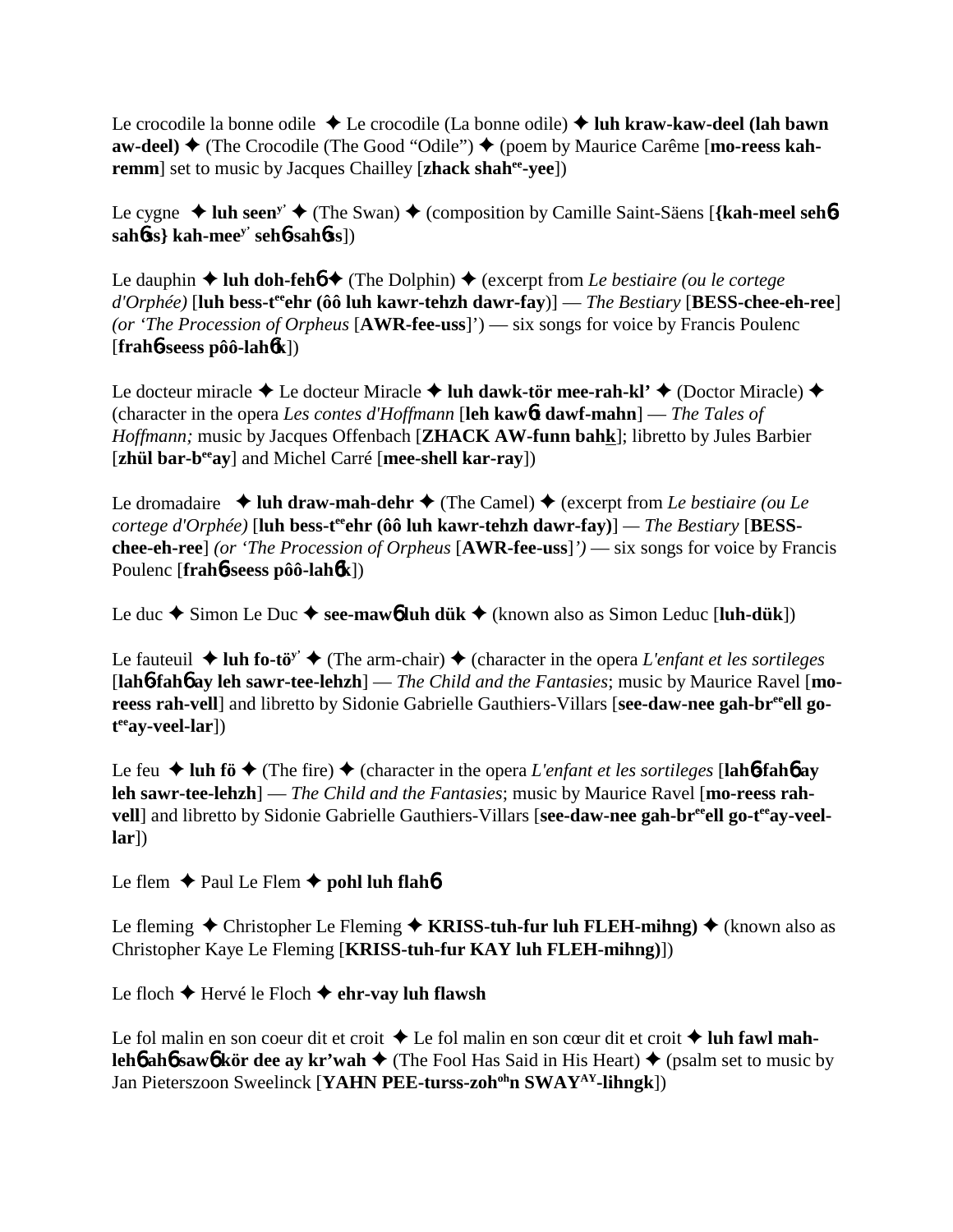Le gallienne ◆ Dorian Le Gallienne ◆ DAW-r<sup>ih</sup>unn luh GA<sup>L</sup>-l<sup>ih</sup>unn

Le galop  $\triangle$  luh gah-lo  $\triangle$  (The Gallop)  $\triangle$  (poem by Sully Prudhomme [s**ül-lee prüd-awm**] set to music by Henri Duparc [**ah**6**-ree dü-park**])

Le geolier  $\triangle$  Le geôlier  $\triangle$  luh zho-l<sup>ee</sup>ay  $\triangle$  (The jailer)  $\triangle$  (character in the opera *Dialogues des* Carmélites [d<sup>ee</sup>ah-lawg day kar-may-leet] — *Dialogues of the Carmelites* [KAR-muh-litss]; music by Francis Poulenc [**frah**6**-seess pôô-lah**6**k**]; libretto by Poulenc after Georges Bernanos [**zhawrzh behr-nah-nawss**])

Le gibet  $\triangle$  luh zhee-beh  $\triangle$  (The Gallows)  $\triangle$  (composition from *Gaspard de la nuit* [**gahss-par duh lah nü ee**] by Maurice Ravel [**mo-reess rah-vell**])

Le gouverneur  $\triangleleft$  luh gôô-vehr-nör  $\triangleleft$  (Tutor)  $\triangleleft$  (character in the opera *Le Comte Ory* [luh **kaw**6**t aw-ree**] — *Count Ory*; music by Gioachino Rossini [**j ohah-KEE-no rohss-SEE-nee**]; libretto by Eugène Scribe [**ö-zhenn skreeb**] and Charles-Gaspard Delestre-Poirson [**sharl-gahsspar d'less-tr'-pwar-saw**6])

Le grand lustucru  $\rightarrow$  luh grah**b** lü-stü-krü  $\rightarrow$  (The Big Bogeyman)  $\rightarrow$  (song from the opera *Marie Galante* [**mah-ree gah-lah**6**t**]; music by Kurt Weill [**KÔÔRT VL**]; libretto by Jacques Déval [**zhack day-vahl**] and Fernay [**fehr-nay**])

Le heraut  $\triangle$  Le héraut  $\triangle$  luh ay-ro  $\triangle$  (The herald)  $\triangle$  (character in the opera *L'amour des trois oranges* [**lah-môôr day tr'wah aw-rah**6**zh**] *— The Love for Three Oranges*; music by Serge Prokofiev [**sehr-GAY prah-KAW-fiheff**]; libretto by Prokofiev after Carlo Gozzi [**KAR-lo GOHT-tsee**])

Le jardin  $\triangle$  luh zhar-deh**<sup>6</sup>**  $\triangle$  (The Garden)  $\triangle$  (text by Oscar Wilde [AW-skar WILD] set to music by Charles Tomlinson Griffes [**CHAH-rullz TAHM-l'n-s'n GRIFF-fuss**])

Le jardin de dolly ◆ Le jardin de Dolly ◆ luh zhar-deh**6** duh dawl-lee ◆ (Dolly's Garden) ◆ (excerpt from the suite *Dolly* [**dawl-lee**] by Gabriel Fauré [**gah-breeell fo-ray**])

Le jardin de notre soeur claire Le jardin de notre sœur Claire  **luh zhar-deh**6 **d'naw-tr' sör klehr ♦** (Our Sister Claire's Garden) ♦ (poem by Léon Chancerel [lay-aw<sub>0</sub> shaho-suh-rell] set to music by Jacques Chailley [**zhack shahee-yee**])

Le jardin feerique ◆ Le jardin féerique ◆ luh zhar-deh**6** fay-reek ◆ (The Fairy Garden) ◆ (excerpt from the suite *Ma mère l'oye* [**mah mehr l'wah**] — *My Mother Goose* — by Maurice Ravel [**mo-reess rah-vell**])

Le jet deau  $\triangle$  Le jet d'eau  $\triangle$  luh zheh doh  $\triangle$  (The Fountain)  $\triangle$  (composition by Claude Debussy [**klohd deh-büss-see**])

Le jeune Claude Le Jeune **klohd luh zhön** (known also as Claudin [**klo-deh**6] Le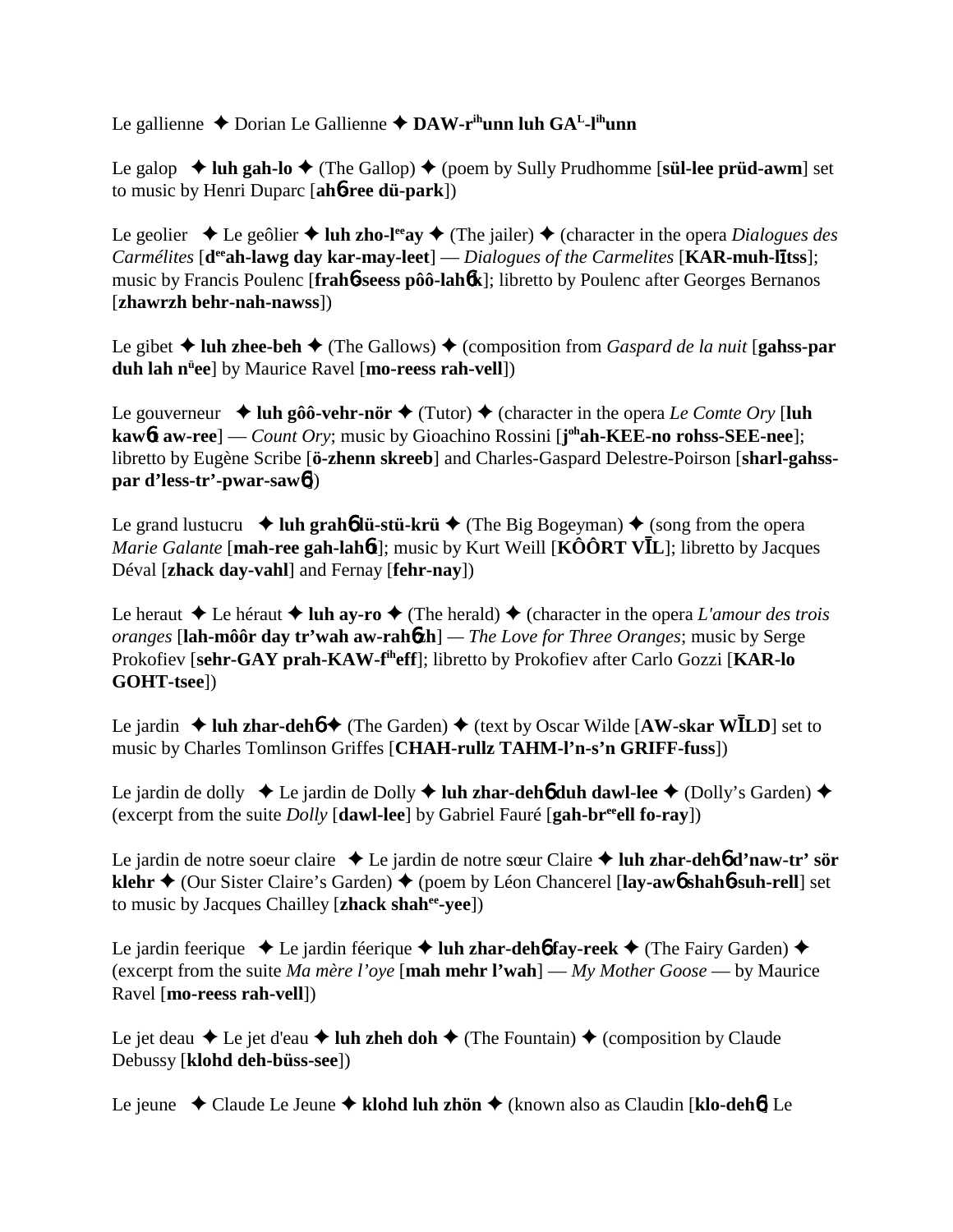Jeune)

Le jeune patre breton  $\triangle$  Le jeune pâtre breton  $\triangle$  luh zhön pah-tr' breh-taw $6 \triangle$  (The Young Breton Shepherd) (poem by Auguste Brizeux [**o-güst bree-zö**] set to music by Hector Berlioz [**eck-tawr behr-leeawz**])

Le jour naissait  $\triangleq$  luh zhôôr neh-seh  $\triangleq$  (*Marie's air and trio* from the opera *La fille du régiment* [**lah feey' dü ray-zhee-mah**6] — *The Daughter of the Regiment*; music by Gaetano Donizetti [**gahay-TAH-no doh-nee-TSAYT-tee**]; libretto by Jules-Henri Vernoy Saint-Georges [**zhül-ah**6**-ree vehr-n'wah seh**6**-zhawrzh**] and Jean-François-Alfred Bayard [**zhah**6**-frah**6**-swahahl-fredd bah-yar**])

Le journaliste  $\triangle$  luh zhôôr-nah-leest  $\triangle$  (The reporter)  $\triangle$  (character in the opera *Les brigands* [**leh bree-gah**6] — *The Brigands* [**BRIH-gunndz**]; music by Jacques Offenbach [**ZHACK AWF-funn-bahk**]; libretto by Henri Meilhac [**ah**6**-ree meh-yack**] and Ludovic Halévy [**lü-dawveek ah-lay-vee**])

Le lac des cygnes / **luh lahk day see-ny'** / (Swan Lake) / (ballet [**BAL-lay**] by Peter Ilyich Tchaikovsky [**p'YAW-t'r ill-YEECH {chahih-KAWF-skee} chay-KAWF-skee**])

Le lai des pucelles  $\triangle$  luh leh day pü-sell  $\triangle$  (composition by Philippe le Chancelier [**fee-leep luh**  $shah6-s'l<sup>ee</sup>ay$ ])

Le lai du chevrefeuille  $\triangleq$  luh leh dü sheh-vruh-fö<sup>y'</sup>  $\triangleq$  (Song of the Honeysuckle)  $\triangleq$  (excerpt from *Tristan et Iseult* [**treess-tah**6 **ay ee-zölt** — a medieval romance in music and poetry, based on surviving manuscripts preceding the opera *Tristan und Isolde* [**TRIH-stahn ôônt ee-ZAWLtuh**], with music and libretto by Richard Wagner [**RIH-hart VAHG-nur**])

Le lardon menuet **→** Le lardon. Menuet **→ luh lar-daw6. muh-n<sup>ü</sup>eh →** (The Taunt. Minuet) ◆ (excerpt from the *Suite en ré majeur* [s<sup>ü</sup>eet ah**ó ray mah-zhör**] — *Suite in D Major* — by Jean-Philippe Rameau [**zhah**6**-fee-leep rah-mo**])

Le maigat  $\triangle$  Pierre-Yves le Maigat  $\triangle$  p<sup>ee</sup>ehr-eev luh meh-gah

Le maire  $\triangle$  Jean Le Maire  $\triangle$  **zhahó luh mehr**  $\triangle$  (known also as Jean Lemaire [**luh-mehr**])

Le maistre  $\triangle$  Mattheus Le Maistre  $\triangle$  mah-tay-üss luh may-tr'  $\triangle$  (known also as Mattheus Le Maître [**may-tr'**])

Le maitre de ceremonies **→** Le maître de cérémonies **→ luh meh-tr' duh say-ray-maw-nee** → (The master of ceremonies)  $\triangle$  (character in the opera *L'amour des trois oranges* [**lah-môôr day tr'wah aw-rah**6**zh**] *— The Love for Three Oranges*; music by Serge Prokofiev [**sehr-GAY prah-KAW-fiheff**]; libretto by Prokofiev after Carlo Gozzi [**KAR-lo GOHT-tsee**]

Le maitre **→** Mattheus Le Maître ◆ mah-tay-üss leh meh-tr' ◆ (known also as Mattheus Le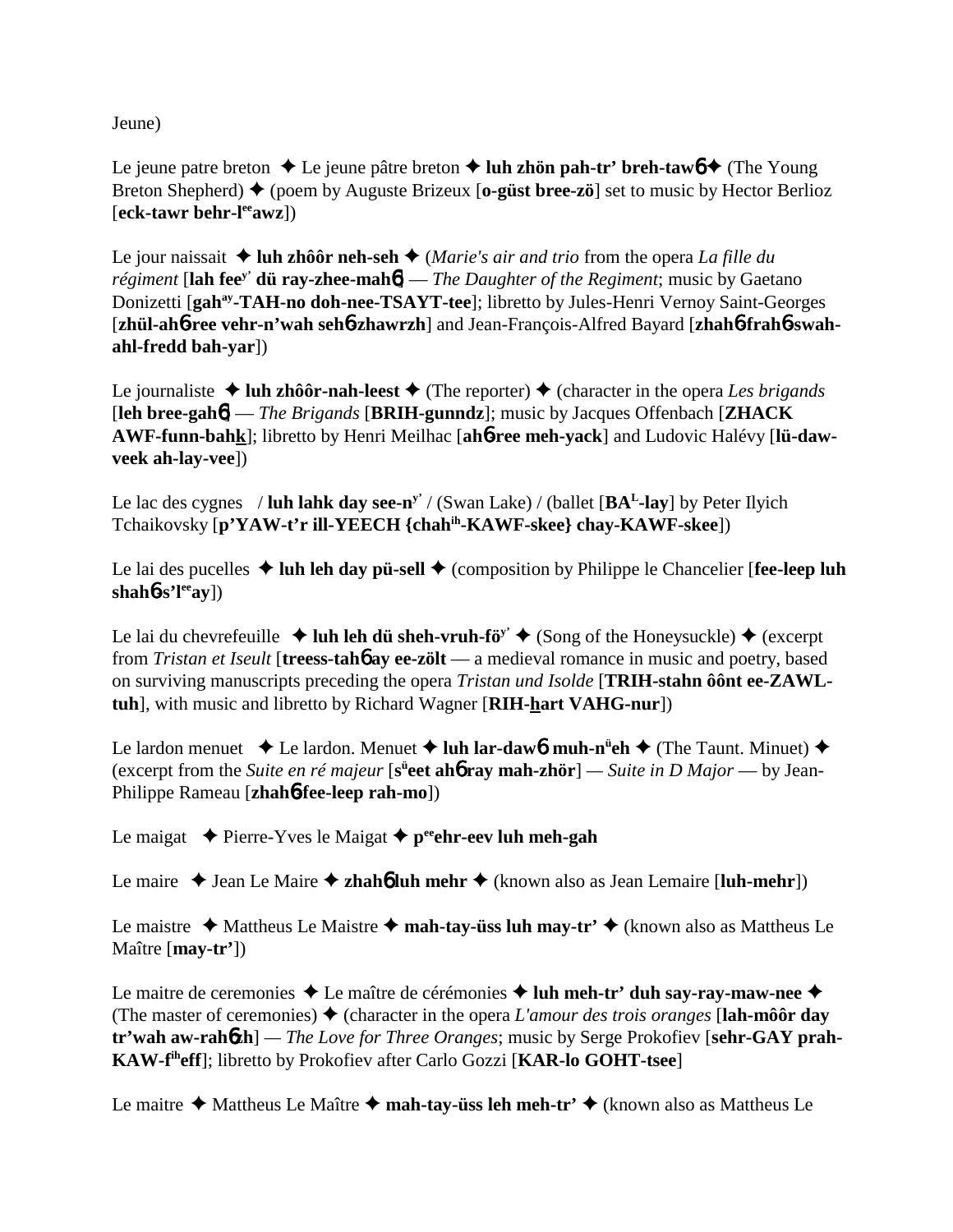Maistre [**mess-tr'**])

Le mal du pays **→ luh mahl dü pay<sup>ee</sup> →** (Homesickness) ◆ (excerpt from *Années de pèlerinage* (première année — Suisse) [**ahn-nay duh peh-l'ree-nahzh (pruh-m<sup>ee</sup>ehr ahn-nay — s<sup>ü</sup>eess)**] — *Years of Pilgrimage (First Year — Switzerland)* — by Franz Liszt [**FRAHNZ LISST**])

Le malade imaginaire  $\triangle$  luh mah-lahd ee-mah-zhee-nehr  $\triangle$  (The Hypochondriac)  $\triangle$  (a play by Jean-Baptiste Molière [**zhah**6**-bah-teest maw-leeehr**], with music by Marc-Antoine Charpentier [**mark-ah**6**-twahn shar-pah**6**-teeay**])

Le manoir de rosemonde  $\triangle$  Le manoir de Rosemonde  $\triangle$  luh mah-n'war duh raw-z'mawbd  $\triangle$ (Rosamonde's Mansion)  $\triangle$  (poem by Robert de Bonnières [**ro-behr duh bawn-n<sup>ee</sup>ehr**] set to music by Henri Duparc [**ah**6**-ree dü-park**])

Le marquis de la force  $\triangleleft$  **luh mar-kee duh lah forss**  $\triangleleft$  (character in the opera *Dialogues des Carmélites* [d<sup>ee</sup>ah-lawg day kar-may-leet] — *Dialogues of the Carmelites* [KAR-muh-litss]; music by Francis Poulenc [**frah**6**-seess pôô-lah**6**k**]; libretto by Poulenc after Georges Bernanos [**zhawrzh behr-nah-nawss**])

Le medecin  $\triangle$  Le médecin  $\triangle$  luh may-d'seh**6**  $\triangle$  (The doctor)  $\triangle$  (character in the opera *Pelléas et Mélisande* [**puhl-lay-ahss ay may-lee-zah**6**d**]; music by Claude Debussy [**klohd dehbüss-see**]; libretto by Debussy after Maurice Maeterlinck [mo-reess MAH<sup>AH</sup>-tur-lihngk])

Le menuisier du roi ◆ Le menuisier du Roi **◆ luh muh-n<sup>ü</sup>ee-z<sup>ee</sup>ay dü r'wah ◆** (poem by Maurice Fombeure [**mo-reess faw**6**-bör**] set to music by Jacques Chailley [**zhack shahee-yee**])

Le nozze di figaro **→** Le nozze di Figaro → lay NOHT-tsay dee FEE-gah-ro → (The Marriage of Figaro)  $\triangle$  (an opera, with music by Wolfgang Amadeus Mozart [**VAWLF-gahng ah-mah-DAY-ôôss MO-tsart**]; libretto by Lorenzo da Ponte [**lo-RAYN-tso dah POHN-tay**], after Pierre-Augustin Caron de Beaumarchais [p<sup>ee</sup>ehr-o-güss-teh**6** kah-raw6 duh bo-mar-sheh])

Le nozze di teti e di peleo **→** Le nozze di Teti e di Peleo **→ lay NOHT-tsay dee TAY-tee ay dee PAY-lay-o**  $\blacklozenge$  (The Marriage of Teti and Peleo)  $\blacklozenge$  (a cantata [**kunn-TAH-tuh**], with music by Gioachino Rossini [joh**ah-KEE-no rohss-SEE-nee**] and libretto by Angelo Maria Ricci [AHN**jay-lo mah-REE-ah REE-chee**])

Le nuove musiche  $\triangle$  Le nuove musiche  $\triangle$  lay n<sup>oo</sup>O-vay MOO-zee-kay  $\triangle$  (a collection of music, including compositions by Giulio Caccini [**JOO-leeo kah-CHEE-nee**], c. 1558-c.1615)

Le paludier  $\triangle$  Christophe le Paludier  $\triangle$  kreess-tawf luh pah-lü-d<sup>ee</sup>ay

Le pas espagnol  $\triangleleft$  luh pah ess-pah-n'yawl  $\triangleleft$  (excerpt from the suite *Dolly* [dawl-lee] by Gabriel Fauré [**gah-breeell fo-ray**])

Le pelerin dassise  $\triangle$  Le pèlerin d'assise  $\triangle$  luh peh-luh-reh**6** dahss-seez  $\triangle$  (poems by Léon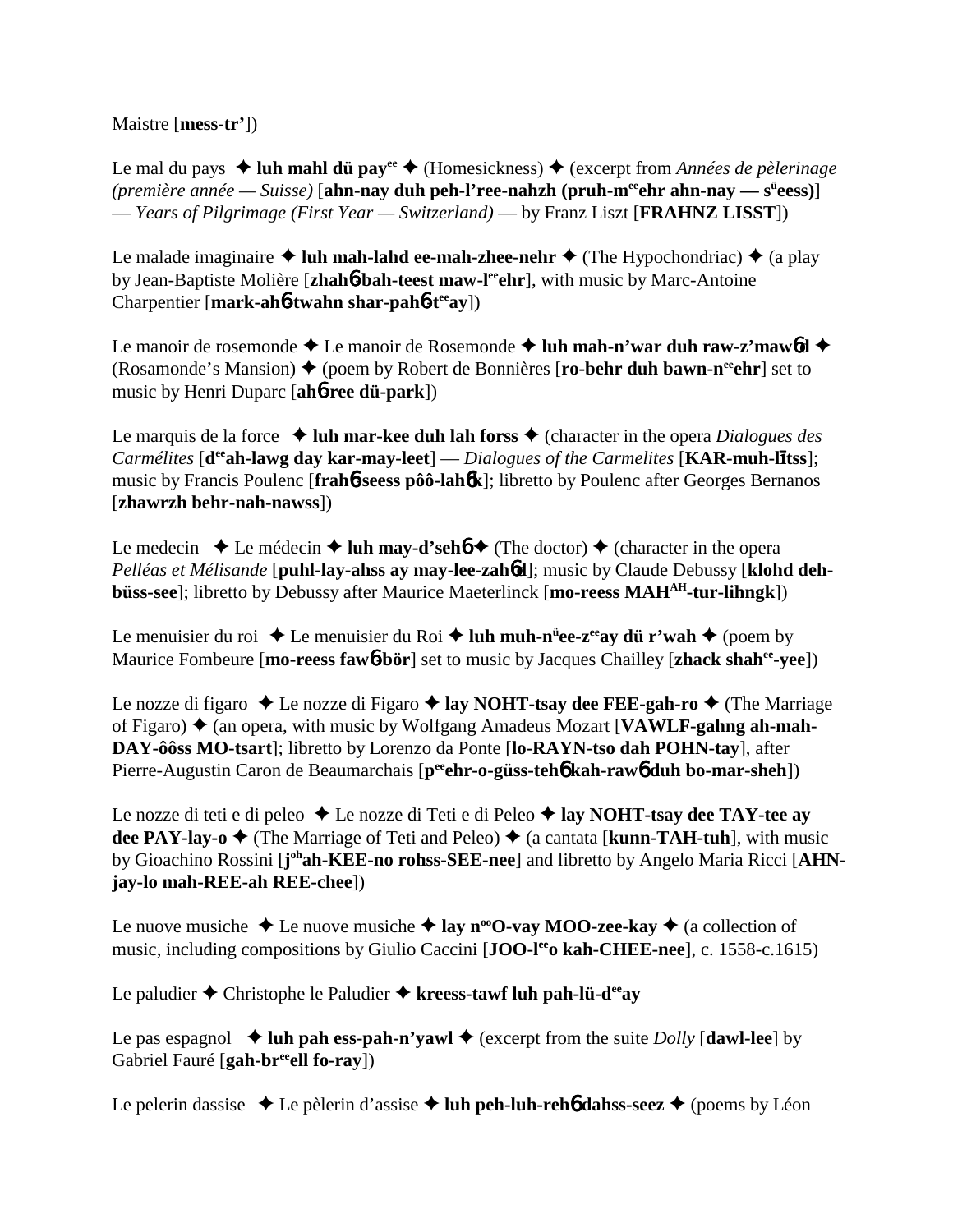Chancerel [**lay-aw**6 **shah**6**-suh-rell**] set to music by Jacques Chailley [**zhack shahee-yee**])

Le pera  $\triangle$  A. Le Pera  $\triangle$  (A.) lay PAY-rah

Le petit cordonnier  $\triangleleft$  luh puh-tee kawr-dawn-n<sup>ee</sup>ay  $\triangleleft$  (folk song of the Métis [may-tee] descendents of French fur traders and their native wives in communities in the Qu'appelle [**kahppell**] Valley in Saskatchewan)

Le petit vieillard larithmetique  $\triangle$  Le petit vieillard (l'arithmétique)  $\triangle$  luh puh-tee v<sup>ee</sup>ch-var **(lah-reet-may-teek)**  $\blacklozenge$  (The little old man (mathematician)  $\blacklozenge$  (character in the opera *L'enfant et les sortileges* [**lah**6**-fah**6 **ay leh sawr-tee-lehzh**] — *The Child and the Fantasies*; music by Maurice Ravel [**mo-reess rah-vell**] and libretto by Sidonie Gabrielle Gauthiers-Villars [**see-daw**nee gah-br<sup>ee</sup>ell go-t<sup>ee</sup>ay-veel-lar])

Le planetaire  $\triangle$  Le planétaire  $\triangle$  luh plah-nay-tehr  $\triangle$  (excerpt from the suite *Souvenirs de l'exposition* [**sôô-v'neer duh luckss-paw-zee-seeaw**6] — *Remembrances of the Exposition* — by Federico Mompou [**feh-theh-REE-ko mawm-PO**<sup>00</sup>])

Le premiere jour de mai  $\triangle$  Le première jour de mai  $\triangle$  luh pruh-m<sup>ee</sup>ehr zhôôr duh meh  $\triangle$ (The First Day of May)  $\triangleq$  (song by Charles Gounod [sharl gôô-no])

Le prince  $\triangle$  Le Prince  $\triangle$  luh preh**6ss**  $\triangle$  (The Prince)  $\triangle$  (character in the opera *L'amour des trois oranges* [**lah-môôr day tr'wah aw-rah**6**zh**] *— The Love for Three Oranges;* music by Serge Prokofiev [**sehr-GAY prah-KAW-fiheff**]; libretto by Prokofiev after Carlo Gozzi [**KAR-lo GOHT-tsee**])

Le prince  $\triangle$  Le Prince  $\triangle$  **luh prehoss**  $\triangle$  (The Prince, the Duke of Mantua)  $\triangle$  (character in the opera *Les brigands* [**leh bree-gah**6] — *The Brigands* [**BRIH-gunndz**]; music by Jacques Offenbach [**ZHACK AWF-funn-bahk**]; libretto by Henri Meilhac [**ah**6**-ree meh-yack**] and Ludovic Halévy [**lü-daw-veek ah-lay-vee**])

Le prophete  $\triangle$  Le prophète  $\triangle$  luh praw-fett  $\triangle$  (The Prophet)  $\triangle$  (an opera, with music by Giacomo Meyerbeer [**JAH-ko-mo M-ur-bayr**] and libretto by Eugène Scribe [**ö-zhenn skreeb**])

Le quattro stagioni  $\triangle$  Le quattro stagioni  $\triangle$  lay k<sup>oo</sup>AHT-tro stah-JO-nee  $\triangle$  (The Four Seasons)  $\triangle$  (four violin concertos by Antonio Vivaldo [**ahn-TAWN-yo vee-VAHL-dee**])

Le rappel des oiseaux  $\blacklozenge \blacklozenge$  **luh rahp-pell day-zwah-zo**  $\blacklozenge$  (The recall of the birds)  $\blacklozenge$  (excerpt from the *Suite en mi mineur* [s<sup>ü</sup>eet ah**6** mee mee-nör] — *Suite in E Minor*— by Jean-Philippe Rameau [**zhah**6**-fee-leep rah-mo**])

Le reveil de la mariee  $\triangle$  Le réveil de la mariée  $\triangle$  luh ray-veh<sup>y'</sup> duh lah mah-r<sup>ee</sup>ay  $\triangle$  (excerpt from *Cinq mélodies populaires grecques* [**seh**6**k may-law-dee paw-pü-lehr greck**] — *Five Popular Greek Melodies* — by Maurice Ravel [**mo-reess rah-vell**])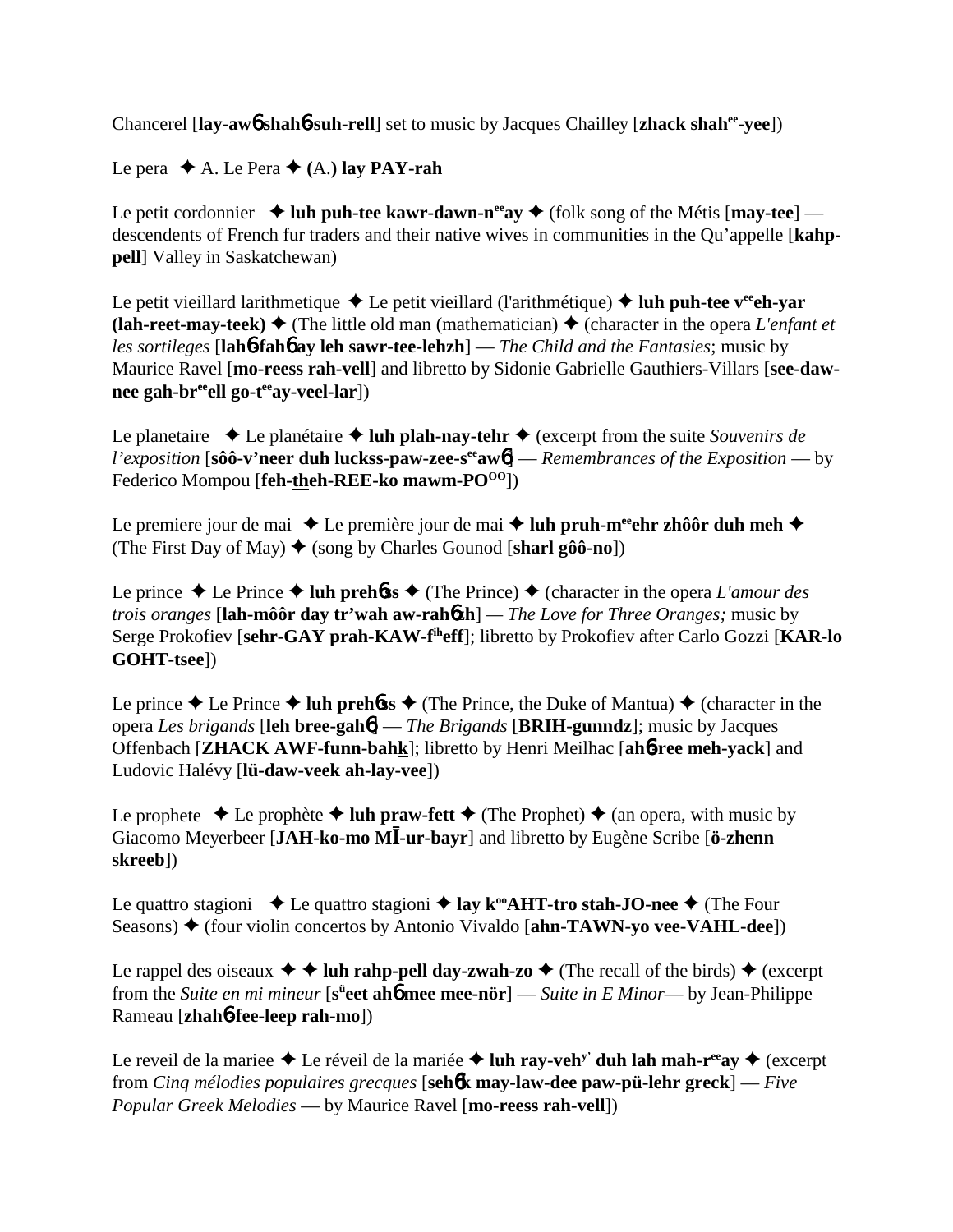Le reveillon  $\triangle$  La réveillon  $\triangle$  **lah ray-veh-yaw6**  $\triangle$  (The Dawn)  $\triangle$  (text by Oscar Wilde [**AWSS-kur WLD**] set to music by Charles Tomlinson Griffes [**CHAH-rullz TAHM-l'n-s'n GRIFF-fuss**])

Le riche  $\triangle$  Antonius le Riche  $\triangle$  **ahn-TOH-n<sup>ih</sup>üss leh RAY-kuh**  $\triangle$  (the first name is also represented as Antoine [**ah**6**-TWAHN**] and the last name as Divitis [**DEE-vee-teess**] and de Ryche [**deh RIHSH**])

Le roi ◆ Gaële le Roi **◆ gah-ell luh r'wah** 

Le roi arthus  $\triangle$  Le roi Arthus  $\triangle$  luh r'wah ar-tüss  $\triangle$  (*King Arthur*, a lyric drama; words and music by Ernest Chausson [**ehr-nesst shohss-saw**6])

Le roi daquitaine  $\triangle$  Le Roi d'Aquitaine  $\triangle$  luh r'wah dah-kee-tenn  $\triangle$  (The King of Aquitaine) (song from the opera *Marie Galante* [**mah-ree gah-lah**6**t**]; music by Kurt Weill [**KÔÔRT VL**]; libretto by Jacques Déval [**zhack day-vahl**] and Fernay [**fehr-nay**])

Le roi de trefle  $\triangle$  Le roi de trèfle  $\triangle$  luh r'wah duh treh-fl'  $\triangle$  (The King of Clubs)  $\triangle$ (character in the opera *L'amour des trois oranges* [**lah-môôr day tr'wah aw-rah**6**zh**] *— The Love for Three Oranges*; music by Serge Prokofiev [**sehr-GAY prah-KAW-fiheff**]; libretto by Prokofiev after Carlo Gozzi [**KAR-lo GOHT-tsee**])

Le roi dys  $\blacklozenge$  Le roi d'Ys  $\blacklozenge$  luh r'wah deess  $\blacklozenge$  (The King of Ys [EESS]) (an opera, with music by Édouard Lalo [**ay-dôôar lah-lo**] and libretto by Édouard Blau [**ay-dôôar blo**]; also a character in the opera)

Le rossignol  $\triangleq$  luh rawss-see-n'yawl  $\triangleq$  (The nightingale)  $\triangleq$  (character in the opera *L'enfant et les sortileges* [**lah**6**-fah**6 **ay leh sawr-tee-lehzh**] — *The Child and the Fantasies;* music by Maurice Ravel [**mo-reess rah-vell**] and libretto by Sidonie Gabrielle Gauthiers-Villars [**see-daw**nee gah-br<sup>ee</sup>ell go-t<sup>ee</sup>ay-veel-lar])

Le rossignol des lilas  $\triangle$  luh rawss-see-n'yawl day lee-lah  $\triangle$  (The Nightingale Among the Lilacs) **◆** (poem by Léopold Dauphin [**lay-aw-pawl doh-feh<sup>6</sup>]** set to music by Reynaldo Hahn [**ray-NAHL-doh HAHN**])

Le roux François Le Roux **frah**6**-swah luh-rôô**

Le roux  $\triangle$  Maurice Le Roux  $\triangle$  mo-reess luh rôô

Le rovine son queste suore che riposate **→** Le rovine son queste ... Suore che riposate **→ lay ro-VEE-nay sohn k<sup>oo</sup>AY-stay ... s<sup>oo</sup>O-ray kay ree-po-ZAH-tay ♦** (aria from the opera *Roberto il Diavolo* [**ro-BAYR-toh eel d<sup>ee</sup>AH-vo-lo**] — *Robert the Devil*; music by Giacomo Meyerbeer [**JAH-ko-mo M-ur-bayr**] and libretto by Eugène Scribe [**ö-zhenn skreeb**])

Le roy **→** Adrian Le Roy **→ ah-dree-ah<sub>6</sub> luh r'wah**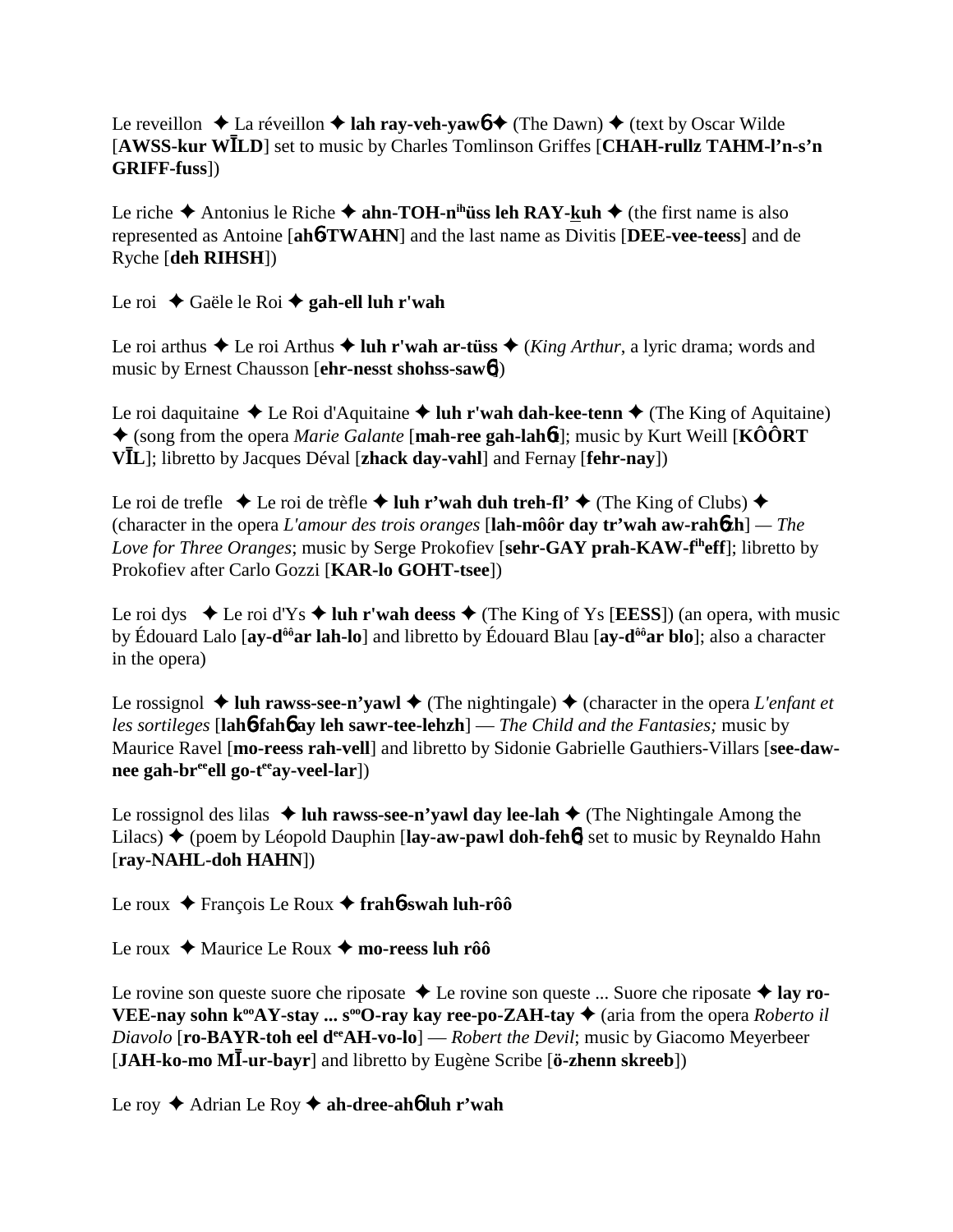## Le roy **←** René Le Roy ← ruh-nay luh r'wah

Le rube gli stupri glincendi le morti  $\triangle$  Le rube, gli stupri, gl'incendi, le morti  $\triangle$  lay ROO-bay, **l'yee STOO-pree, l'yeen-CHAYN-dee, lay MOHR-tee ♦** (Plunder, rape, arson, murder) ♦ (choral excerpt from Act III of the opera *I Masnadieri* [**ee mahss-nah-deeAY-ree**] — *The Bandits*; music by Giuseppe Verdi [**joo-ZAYP-pay VAYR-dee**]; libretto by Andrea Maffei [**ahn-DRAY-ah mahf-FAYEE**] after Friedrich von Schiller [**FREET-rih fawn SHILL-lur**])

Le secret  $\triangleleft$  luh suh-kreh  $\triangleleft$  (The Secret)  $\triangleleft$  (poem by Armand Silvestre [ar-mah**6** seel-vess**tr'**] set to music by Gabriel Fauré [**gah-breeell fo-ray**])

Le son des cloches invisibles  $\triangleleft$  luh sawb day klawsh ehb-vee-zee-bl'  $\triangleleft$  (hymn composed by Ton de Leeuw [**TAWN duh LAYAYôô**])

Le spectre de la rose  $\triangleleft$  luh speck-tr' duh lah rawz  $\triangleleft$  (The Ghost of the Rose)  $\triangleleft$  (poem from Les Nuits d'été [leh n<sup>ü</sup>ee day-tay] — Summer Nights — by Théophile Gautier [tay-aw-feel go**t eeay**] set to music by Hector Berlioz [**eck-tawr behr-leeawz**])

Le sueur ◆ Jean François Le Sueur ◆ zhah**6** frah**6**-swah luh süör ◆ (known also as Jean François Lesueur [**luh-süör**])

Le temps des lilas  $\triangleleft$  luh tah**6** day lee-lah  $\triangleleft$  (Lilac Time)  $\triangleleft$  (song by Ernest Chausson [ehr**nesst shohss-saw**6])

Le texier Vincente le Texier **veh**6**-sah**6**t luh teck-seeay**

Le tombeau de couperin  $\triangle$  Le tombeau de Couperin  $\triangle$  luh taw**6**-bo duh kôô-p'reh**6**  $\triangle$  (The Tomb of Couperin)  $\triangle$  (composition by Maurice Ravel [**mo-reess rah-vell**])

Le tombeau des naiades  $\triangle$  Le tombeau des naïades  $\triangle$  luh taw**6**-bo day nah-yahd  $\triangle$  (The Tomb of the Nymphs) ♦ (excerpt from *Trois chansons de Bilitis* [**tr'wah shah6-saw6 duh beelee-teess**] — *Three Songs of Bilitis* — by Claude Debussy [**klohd deh-büss-see**])

Le tournoiement des dames  $\triangleleft$  luh tôôr-n'wah-mah<sub>6</sub> day dahm $\triangleleft$  (12th-century composition by Huon D'oisy [**ü-aw**6 **dwah-see**])

Le toutpuissant a mon seigneur ◆ Le toutpuissant à mon seigneur ◆ luh tôô- p<sup>ü</sup>eess-sah**6** ah **maw6** seh-n'yör ♦ (psalm set to music by Jan Pieterszoon Sweelinck [**YAHN PEE-turss-zoh<sup>oh</sup>n SWAYAY-lihngk**])

Le train du ciel  $\triangleleft$  luh treh**6** dü s<sup>ee</sup>ell  $\triangleleft$  (song from the opera *Marie Galante* [mah-ree gah**lah**6**t**], with music by Kurt Weill [**KÔÔRT VL**]; libretto by Jacques Déval [**zhack day-vahl**] and Fernay [**fehr-nay**])

Le vaisseau fantome **→** Le vaisseau fantôme **→ luh vess-so fah6-tohm** → (The Phantom Ship) →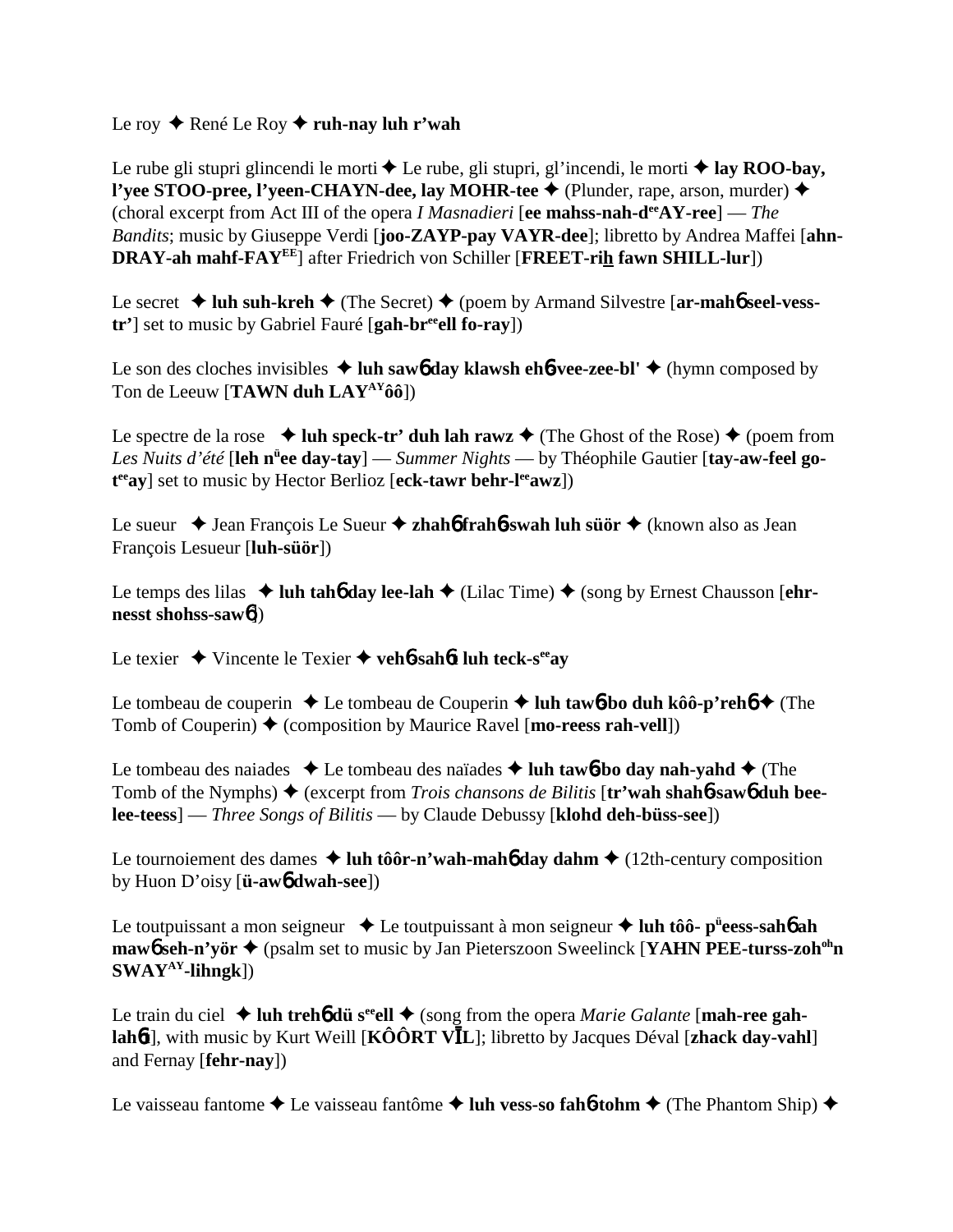(an opera, with music by Pierre-Louis Dietsch [peenr-l<sup>ôô</sup>ee DEETSH]; libretto by Paul Foucher [**pohl fôô-shay**] and Bénédict-Henry Révoil [**bay-nay-deekt-ah**6**-ree ray-vwahl**] after various sources, including Richard Wagner's [**RIH-hart VAHG-nur's**] original prose scenario for *Der Fliegende Holländer* [**dayr FLEE-gunn-tuh HAWL-lenn-tur**] — *The Flying Dutchman*)

Le veau dor  $\triangle$  Le veau d'or  $\triangle$  luh vo dohr  $\triangle$  (aria with chorus from the opera *Faust* [**FAHÔÔST**] (French version); music by Charles Gounod [**sharl gôô-no**]; libretto by Jules Barbier [zhül bar-b<sup>ee</sup>ay] and Michel Carré [mee-shell kar-ray] after Johann Wolfgang von Goethe [YO**hahn VAWLF-gahng fawn GÖ-tuh**])

Le voila cest linfant  $\triangle$  Le voilà! C'est l'infant!  $\triangle$  luh vwah-lah! sesst leh**6**-fah**6!**  $\triangle$  (excerpt from the opera *Don Carlos* [**dohn KAR-lohss**]; music by Giuseppe Verdi [**joo-ZAYP-pay VAYR-dee**]; libretto by François Méry [**frah**6**-swah may-ree**] and Camille Du Locle [**{kah-meel dü law-kl'} kah-meey' dü law-kl'**] after Friedrich von Schiller [**FREET-rihh fawn SHILL-lur**])

Le volant  $\triangle$  luh vaw-lah**6**  $\triangle$  (The Shuttlecock)  $\triangle$  (excerpt from the suite *Jeux d'enfants* [zhö **dah**6**-fah**6] — *Children's Games* — by Georges Bizet [**zhawrzh bee-zay**])

Leandre  $\triangle$  Léandre  $\triangle$  **lay-ah6-dr'**  $\triangle$  (character in the opera *L'amour des trois oranges* [lah**môôr day tr'wah aw-rah** $6zh$ **]** — *The Love for Three Oranges*; music by Serge Prokofiev [sehr-**GAY prah-KAW-fiheff**]; libretto by Prokofiev after Carlo Gozzi [**KAR-lo GOHT-tsee**])

Leau de source  $\triangle$  L'eau de source  $\triangle$  **lo duh sôôrss**  $\triangle$  (Spring Water)  $\triangle$  (excerpt from *Chants d'Auvergne* [**shah**6 **doh-vehrny'**] — *Songs of the Auvergne* [**o-vehrny** '], French folk songs collected by Joseph Canteloube [**zho-zeff kah**6**-t'lôôb**])

Lebe wohl  $\triangle$  Lebe wohl!  $\triangle$  LAY-buh vohl!  $\triangle$  (Farewell!)  $\triangle$  (composition by Franz Schubert [**FRAHNTSS SHOO-bert**])

Lebegue Nicolas-Antoine Lebègue **nee-ko-lah**6**-twahn luh-begg**

Lebert Sigmund Lebert **ZEEK-môônt LAY-bert**

Lebeuf Abbé Jean Lebeuf **ahb-bay zhah**6 **luh-böf**

Lebewohl **←** Das Lebewohl ← dahss LAY-buh-vohl ← (excerpt from *Les adieux* [lay-zah-d<sup>ee</sup>ö] by Ludwig van Beethoven [**LOOT-vihh funn BAYAY-toh-funn**])

Lebhaft  $\triangle$  LEPP-hahft  $\triangle$  (composition by Robert Schumann [ROH<sup>OH</sup>-bert SHOO-mahn])

Lebhaft leicht  $\triangle$  Lebhaft, leicht  $\triangle$  LEPP-hahft, L**I**HT  $\triangle$  (Lively, Light)  $\triangle$  (excerpt from *Fantasiestücke* [**FAHN-tah-zee-shtü-kuh**] by Robert Schumann [**ROHOH-bert SHOO-mahn**])

Lebhaftigkeit und durchaus mit empfindung und ausdruck  $\triangle$  Mit Lebhaftigkeit und durchaus mit Empfindung und Ausdruck ◆ mitt lepp-HAHF-tick-kīt ôônt DÔÔR-hah<sup>ôô</sup>ss mitt emmp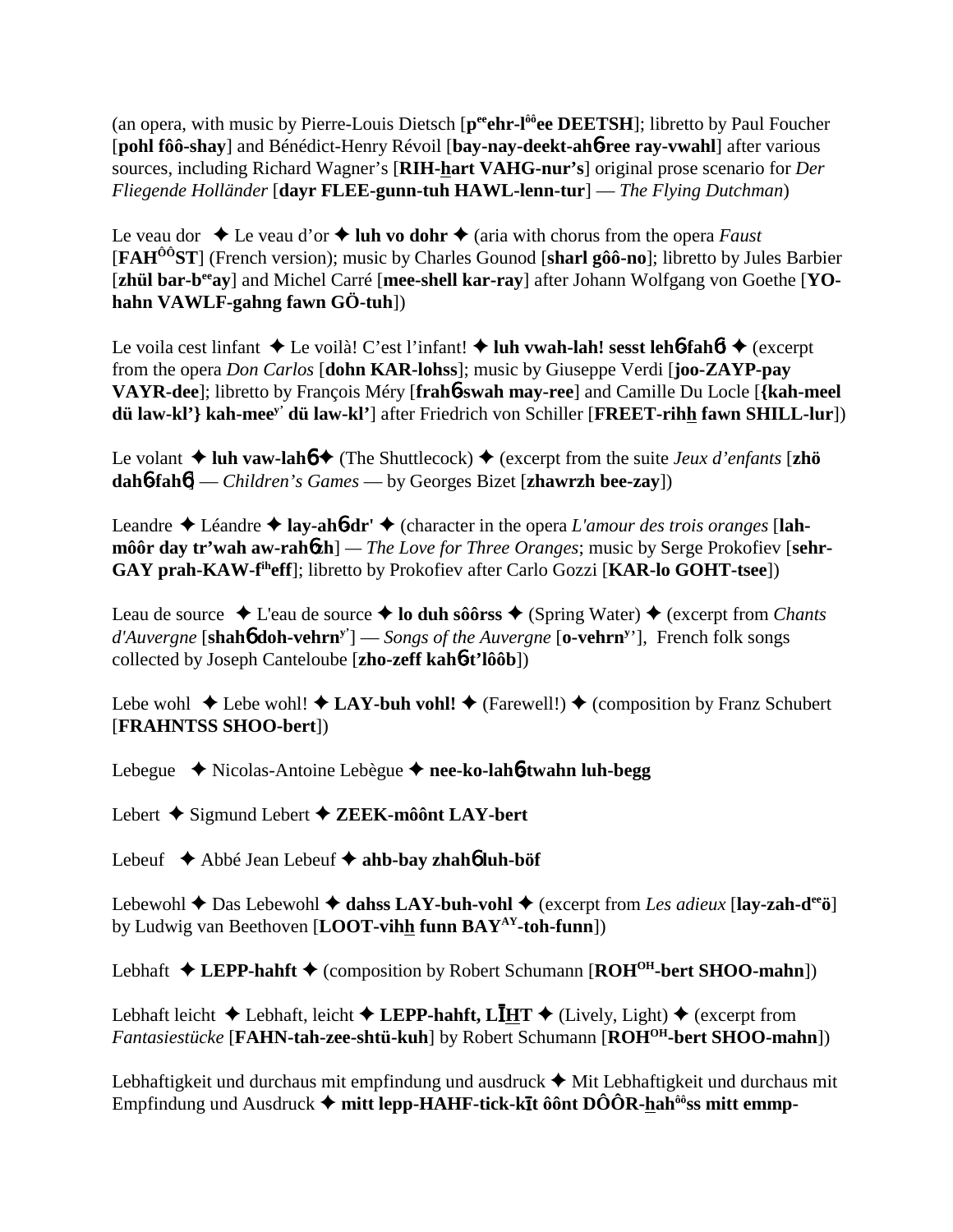**FINN-tôông ôônt AH<sup>ÔÔ</sup>SS-drôôk**  $\blacklozenge$  (section of the *Sonate e-Moll* [zo-NAH-tuh e-MAWL] — *Sonata in e Minor* — by Ludwig van Beethoven [**LOOT-vihh funn BAYAY-toh-funn**])

Leborne Aimé-Ambroise-Simon Leborne **eh-meh**6**-m'br'wahz-see-maw**6 **luh-bawrn**

Leborne Fernand Leborne **fehr-nah**6 **luh-bawrn**

Lebouc Charles-Joseph Lebouc **sharl-zho-zeff luh-bôôk**

Lebrun  $\blacklozenge$  Franziska Lebrun  $\blacklozenge$  frahn-TSIH-skah leh-BRÔÔN  $\blacklozenge$  (known also as Franziska Dorothea [**doh-ro-TAY-ah**] Lebrun)

Lebrun **→** Jean Lebrun → zhah**6** luh-brü**6** 

Lebrun ◆ Louis-Sébastien Lebrun ◆ l<sup>ôô</sup>**ee-say-bahss-t<sup>ee</sup>ah<b>6** luh-brü**6** 

Lebrun ◆ Louise Lebrun ◆ l<sup>ôô</sup>eez luh-brü**ó** 

Lebrun ◆ Ludwig August Lebrun ◆ LOOT-vihh AH<sup>ôô</sup>-gôôst luh-BRÔÔN

Lebrun ◆ Paul Henri Joseph Lebrun ◆ pohl ah**6-ree zho-zeff leh-brah6** 

Leca ◆ Armando Lopes Leça ◆ a<sup>r</sup>-MA**6-dôô LAWPSS LEH-suh** 

Lecca ◆ Celso Garrido-Lecca ◆ SELL-so gar-REE-tho-LECK-kah

Lechner **◆** Leonhard Lechner ◆ LAY-awn-hart LEH-nur ◆ (known also as Leonardus Lechner Atheses [**leh-o-NAR-dôôss LEH-nur UH-teh-sess**] and Leonardus Lechner Athesinus [**leh-o-NAR-dôôss LEH-nur uh-TEH-sih-nôôss**])

Lechner atheses ◆ Leonardus Lechner Atheses ◆ leh-o-NAR-dôôss LEH-nur UH-teh-sess ◆ (known also as Leonhard [**LAY-awn-hart**] Lechner and Leonardus Lechner Athesinus [**uh-TEH-sih-nôôss**])

Lechner athesinus ◆ Leonardus Lechner Athesinus ◆ leh-o-NAR-dôôss LEH-nur uh-TEH**sih-nôôss** (known also as Leonhard Lechner [**LAY-awn-hart LEH-nur**] and Leonardus Lechner Atheses [**leh-o-NAR-dôôss LEH-nur UH-teh-sess**])

Lechthaler ♦ Josef Lechthaler ♦ YOH<sup>OH</sup>-zeff LEHT-hah-lur

Leclair Jean-Benoît Leclair **zhah**6**-beh-n'wah luh-klehr**

Leclair Jean-Marie Leclair **zhah**6**-mah-ree luh-klehr**

Leclerc Michel Leclerc **mee-shell luh-klehr**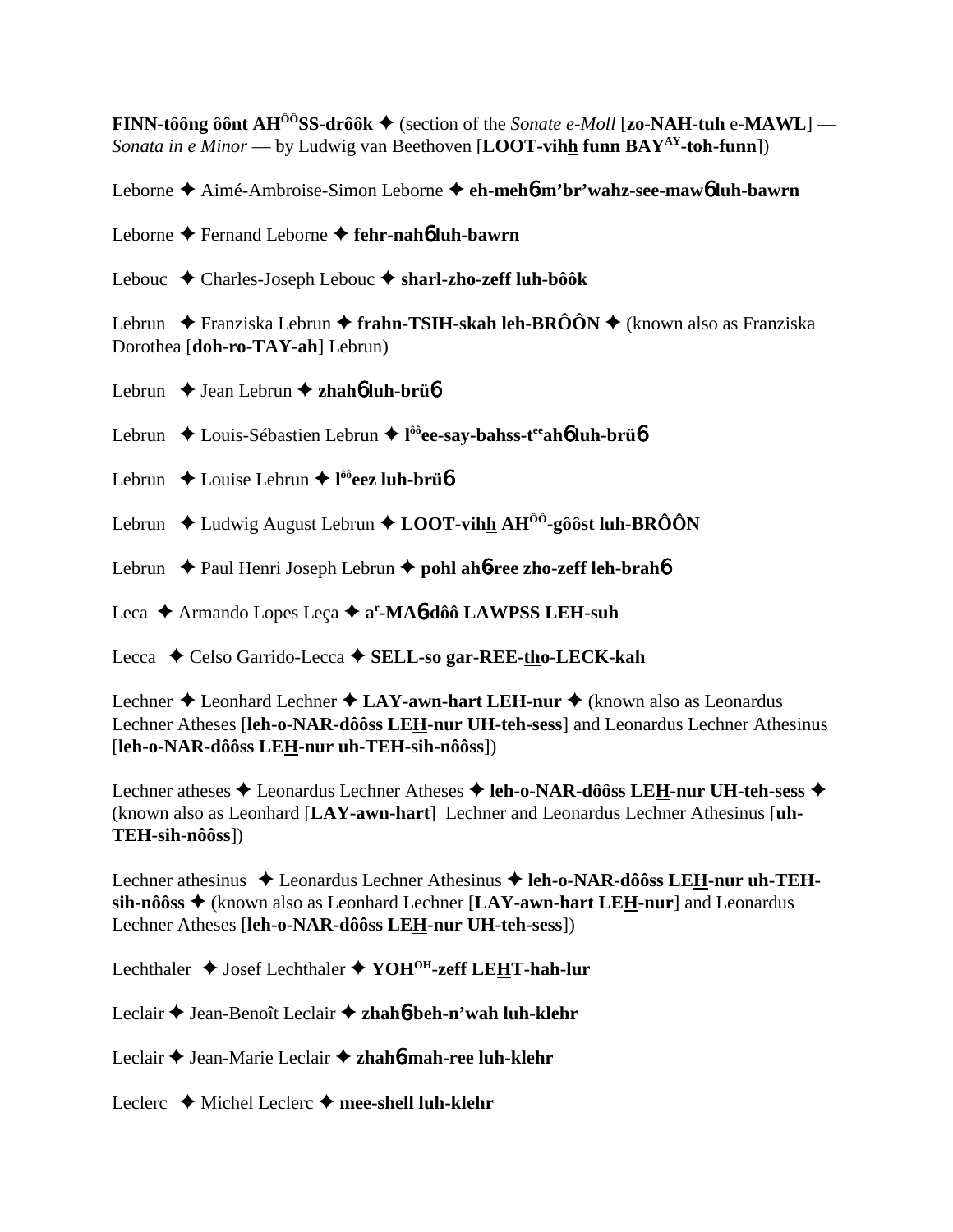Leconte **→** Pierre-Michel LeConte → peehr-mee-shell luh-kaw6**t** 

Lecoq Charles Lecoq **sharl luh-kawk** (known also as Alexandre [**ah-leck-sah**6**-dr'**] Charles Lecoq)

Lecouvreur  $\triangleq$  Adriana Lecouvreur  $\triangleq$  ah-dree-ah-nah luh-kôô-v'rör  $\triangleq$  (an opera, with music by Francesco Cilèa [**frahn-CHAY-sko chee-LAY-ah**]; libretto by Arturo Colautti [**ar-TOO-ro** ko-LAH<sup>00</sup>T-tee] after Eugène Scribe [ö-zhenn skreeb] and Ernest Legouvé [ehr-nesst luh-gôô**vay**])

Lecrevisse  $\triangle$  L'Écrevisse  $\triangle$  **lay-kruh-veess**  $\triangle$  (The crayfish)  $\triangle$  (excerpt from *Le bestiaire (ou le cortege d'Orphée*) [**luh bess-t<sup>ee</sup>ehr (ôô luh kawr-tehzh dawr-fay**)] — *The Bestiary* [**BESSchee-eh-ree**] *(or 'The Procession of Orpheus* [**AWR-fee-uss**]') — (six songs for voice by Francis Poulenc [**frah**6**-seess pôô-lah**6**k**])

Lecuna ◆ Juan Vicente Lecuna ◆ h<sup>oo</sup>AHN vee-SAYN-tay lay-KOO-nah

Lecuona ◆ Ernesto Lecuona ◆ ehr-NAYSS-toh lay-k<sup>oo</sup>O-nah

Lecureuil  $\triangle$  L'écureuil  $\triangle$  **lay-kü-rö<sup>y'</sup>**  $\triangle$  (The squirrel)  $\triangle$  (character in the opera *L'enfant et les sortileges* [**lah**6**-fah**6 **ay leh sawr-tee-lehzh**] — *The Child and the Fantasies*; music by Maurice Ravel [**mo-reess rah-vell**] and libretto by Sidonie Gabrielle Gauthiers-Villars [**see-daw-nee gah**br<sup>ee</sup>ell go-t<sup>ee</sup>ay-veel-lar])

Ledebur Carl Ledebur **KARL LAY-duh-bôôr**

Ledenev  $\triangle$  Roman Ledenev  $\triangle$  **rah-MAHN leh-deh-N<sup>Y</sup>AWF**  $\triangle$  (known also as Roman Semyonovich [**seem-YAW-nuh-vihch**] Ledenev)

Ledent **←** Félix-Étienne Ledent ← fay-lickss ay-t<sup>ee</sup>enn leh-dah**6** 

Lederer **→** Felix Lederer **→ FAY-lickss LAY-duh-rur** 

Ledesma ◆ Mariano Rodrígues de Ledesma ◆ mah-r<sup>ee</sup>AH-no rohd-REE-gayss day lay-**THAYSS-mah**

Ledroit Henri Ledroit  **ah**6**-ree luh-dr'wah**

Leduc Alphonse Leduc **ahl-faw**6**ss luh-dük**

Leduc Jacques Leduc **zhack luh-dük**

Leduc  $\triangle$  Simon Leduc  $\triangle$  see-mawb luh-dük  $\triangle$  (known also as Simon Le Duc [luh dük])

Lee  $\triangle$  Lee, Dai-Keong  $\triangle$  LEE<sup>EE</sup>, DAH<sup>AH</sup>EE-K<sup>EH</sup>AHNG  $\triangle$  (known also as Dai-Keong Lee)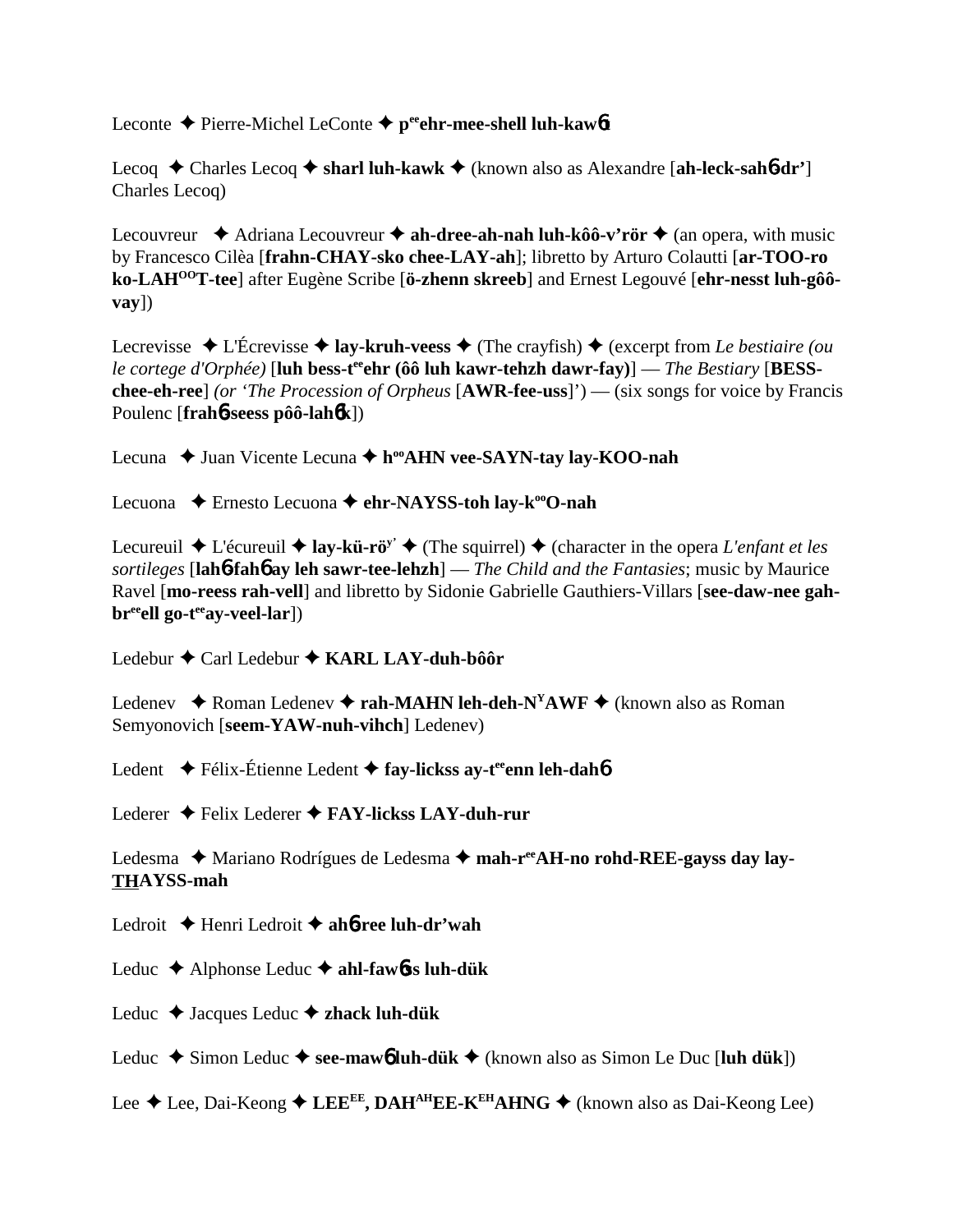Lee **↓** Louis Lee **↓ LOO-ee LAY** 

Lee **→** Maurice Lee ◆ MAH<sup>ÔÔ</sup>-ritt-suh LAY

Lee **←** Sebastian Lee ← zay-BAH-st<sup>ih</sup>ahn LAY

Leenhouts  $\triangle$  Paul Leenhouts  $\triangle$  PAH<sup>ôô</sup>L LAY<sup>AY</sup>N-hah<sup>oo</sup>tss

Leer studebaker **→** Julia van Leer-Studebaker → YÜ-l<sup>ih</sup>ah funn LAY<sup>AY</sup>R-STÜ-duh-bah-kur

Leeuw **→** Reinbert de Leeuw ◆ RAYN-bert duh LAY<sup>AY</sup>ôô

Leeuw **→** Ton de Leeuw → TAWN duh LAY<sup>AY</sup>ôô

Lefanu ◆ Nicola LeFanu ◆ NIH-kuh-luh LEH-fuh-noo ◆ (known also as Nicola Frances [**FRANNT-suss**] LeFanu)

Lefebure Louis-François Henri Lefébure **l ôôee-frah**6**-swah ah**6**-ree luh-fay-bür**

Lefebure Yvonne Lefébure **ee-vawn luh-fay-bür**

Lefebure wely ◆ Louis James Alfred Lefébure-Wély ◆ l<sup>ôô</sup>**ee zhahm ahl-fredd luh-fay-bür-vaylee**

Lefebvre Charles Édouard Lefebvre **sharl ay-dôôar luh-febb-vr'**

Lefeld Jerzy Albert Lefeld **YEHR-zih AHL-bert LEH-fellt**

Lefevre ◆ Xavier Lefèvre ◆ **gzah-v<sup>ee</sup>ay luh-feh-vr'** ◆ (known also as Jean Xavier Lefèvre [**zhah**6 **gzah-veeay luh-feh-vr'**])

Leffler burckard  $\blacklozenge$  Martha Leffler-Burckard  $\blacklozenge$  **MAR-tah LEFF-lur-BÔÔR-kart**  $\blacklozenge$  (the last name has also been spelled Burckhard [**BÔÔRK-hart**])

Leffler burckhard  $\blacklozenge$  Martha Leffler-Burckhard  $\blacklozenge$  **MAR-tah LEFF-lur-BÔÔRK-hart**  $\blacklozenge$  (the last name has also been spelled Burckard [**BÔÔR-kart**])

Legend of kleinzach  $\blacklozenge$  The Legend of Kleinzach  $\blacklozenge$  (The Legend of) KL**I**N-tsahk)  $\blacklozenge$  (excerpt from the opera *Les contes d'Hoffmann* [**leh kaw**6**t dawf-mahn**] — *The Tales of Hoffmann*; music by Jacques Offenbach [**ZHACK AWF-funn-bahk**]; libretto by Jules Barbier [**zhül barbeeay**] and Michel Carré [**mee-shell kar-ray**])

Legende de marguerite La légende de Marguerite **lah lay-zhah**6**d duh mar-gö-reet** (The Legend of Marguerite  $[\text{mar-gh' yuh-REF}]\blacklozenge$  (poem by N. Cimbal  $[(N.)]$  CHEEM-bahl set to music by Gioachino Rossini [**j ohah-KEE-no rohss-SEE-nee**])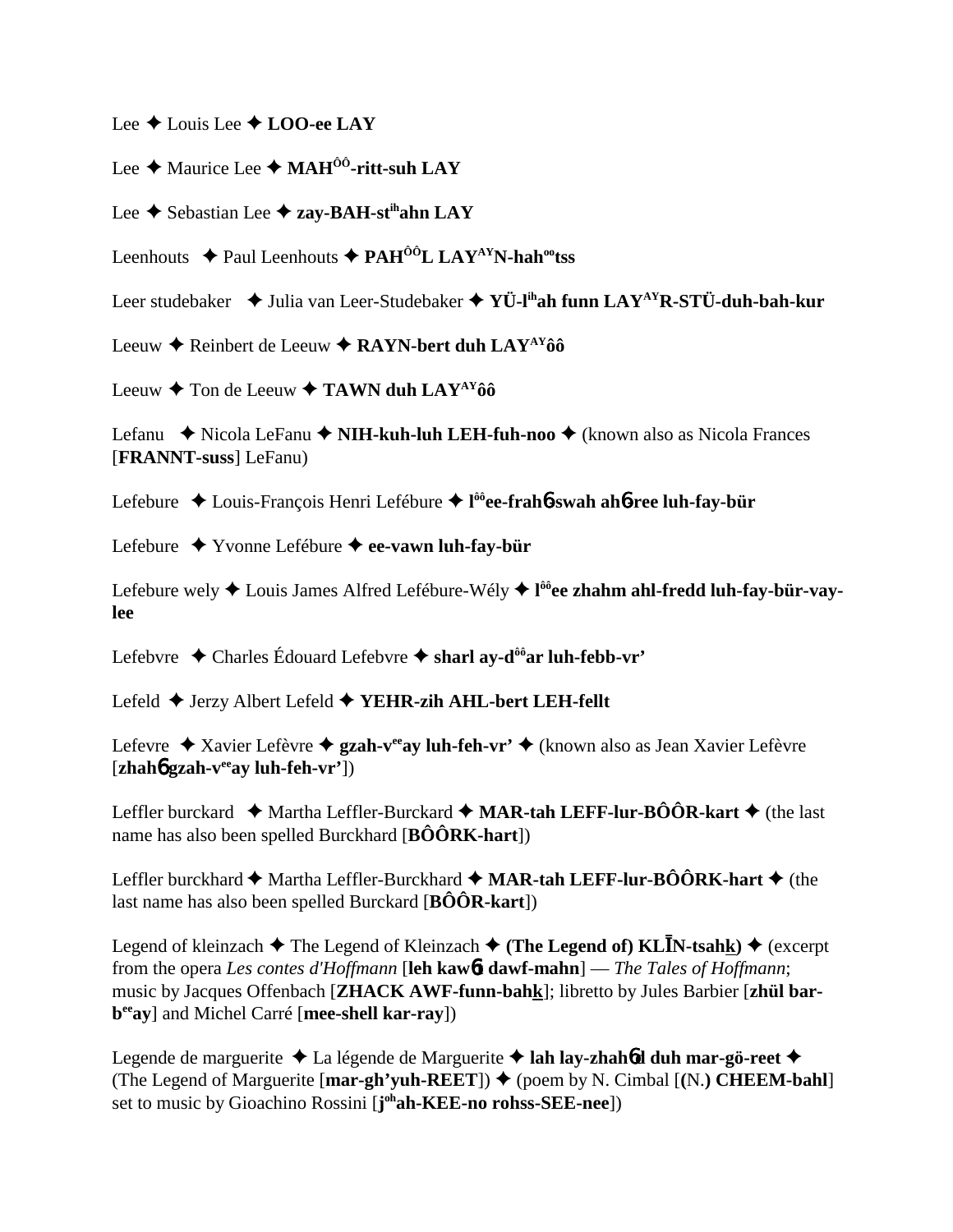Legende for violin and orchestra  $\triangle$  Légende for Violin and Orchestra  $\triangle$  **lay-zhah6d (for Violin and Orchestra)**  $\blacklozenge$  (Legend for Violin and Orchestra)  $\blacklozenge$  (composition by Frederick Delius [**FREH-duh-rick DEE-lihuss**])

Legge Walter Legge **WAWL-tur LEGG**

Leggenda del piave  $\triangle$  La leggenda del Piave  $\triangle$  lah layd-JAYN-dah dayl p<sup>ee</sup>AH-vay  $\triangle$  (song by Mario [**MAH-reeo**])

Leggero invisibile bolero Leggero invisibile (bolero) **layd-JAY-ro een-vee-ZEE-bee-lay**  $(bo-LAY-ro)$   $\leftrightarrow$  (song by Arditi [ar-DEE-tee])

Leggiadri occhi belli ◆ O leggiadri occhi belli ◆ **o layd-JAH-dree OHK-kee BAYL-lee ◆** (Charming Lovely Eyes)  $\triangle$  (anonymous song)

Leggierezza  $\triangleleft$  La leggierezza  $\triangleleft$  **lah layd-jay-RAYT-tsah**  $\triangleleft$  (composition by Franz Liszt [**FRAHNZ LISST**])

Leggiero e vivace **layd-JAY-ro ay vee-VAH-chay**

Leginska ◆ Ethel Leginska ◆ **EH-thull luh-GHINN-skuh** 

Legley Victor Legley **veek-tawr legg-lee**

Legnani ◆ Luigi Legnani ◆ l<sup>oo</sup>EE-jee lay-n'YAH-nee ◆ (known also as Rinaldo [ree-NAHL**doh**] Luigi Legnani)

Legrand **→** Michel Legrand → mee-shell luh-grahó → (known also as Michel Jean [zhahó] Legrand)

Legrenzi Giovanni Legrenzi **jo-VAHN-nee lay-GRAYN-tsee**

Legros Joseph Legros **zho-zeff luh-gro**

Legru Christian L'Égru **kreess-teeahn lay-grü**

Legutke Werner Legutke **VEHR-nur lay-GÔÔT-kuh**

Lehar Franz Lehár **{FRAHNZ LAY-har} FRAHNZ leh-HAHAHR**

Lehel **→** György Lehel ◆ **JÖRJ LEH-hell** 

Lehmann ◆ Friedrich J. Lehmann ◆ **FREED-rick J. LEE-munn** 

Lehmann  $\triangle$  Fritz Lehmann  $\triangle$  **FRITTSS LAY-mahn**  $\triangle$  (known also as Ludwig [**LOOT-vihh**]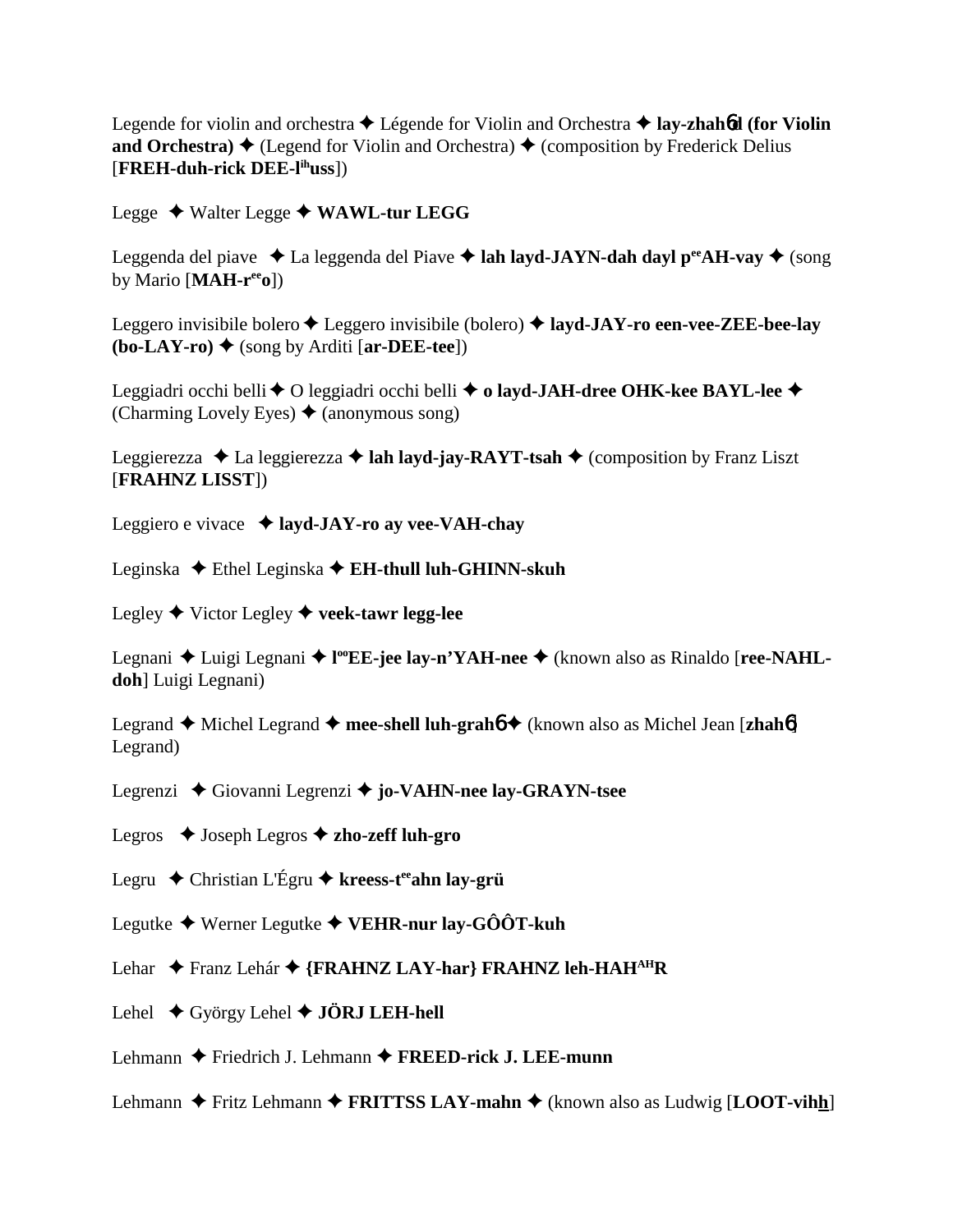Fritz Lehmann)

Lehmann **←** George Lehmann ← **JAW-urj LEE-munn** 

Lehmann **←** Hans Ulrich Lehmann ← **HAHNSS ÔÔL-rihh LAY-mahn** 

Lehmann Lilli Lehmann **LILL-lih LAY-mahn**

Lehmann ♦ Liza Lehmann ♦ L**I-zuh LEE-munn** 

Lehmann **◆** Lotte Lehmann ◆ **LAWT-tuh LAY-mahn** 

Lehmann **→** Marie Lehmann → mah-REE LAY-mahn

Lehmann ◆ Robert Lehmann ◆ ROH<sup>OH</sup>-bert LAY-mahn

Lehotka Gábor Lehotka **GAHAH-bawr LEH-hawt-kah**

Lehrberger **→** Thomas Lehrberger → **TOH-mahss LAYR-pehr-gher** 

Lehrman ◆ Leonard J. Lehrman ◆ LEH-nurd J. LEHR-munn ◆ (known also as Leonard Jordan [**JAWR-dunn**] Lehrman)

Leib und seelen songs fur hohe stimme und gitarre  $\triangle$  Leib- und Seelen-Songs für hohe Stimme und Gitarre **LP- ôônt ZAY-lunn-(Songs) für HO-uh SHTIMM-muh ôônt ghee-TAR-ruh**  $\triangle$  (Songs of Body and Soul for High Voice and Guitar)  $\triangle$  (compositions by Gottfried von Einem [**GAWT-freet fawn -numm**])

Leibowitz ◆ René Leibowitz ◆ ruh-nay lay-BAW-veetz

Leibrock Joseph Adolf Leibrock **YOHOH-zeff AHAH-dawlf L-brawk**

Leich **→** Roland Leich **→ RO-lunnd LĪK** → (known also as Roland Jacobi Leich [**RO-lunnd JAY-kuh-bee LK**])

Leichamschneider ◆ Lauber M. Leichamschneider ◆ LAH<sup>ôô</sup>-bur (M.) LĪ<u>H</u>- ahm-shnī-dur

Leichamschneider ♦ Meinl Leichamschneider ♦ MĪ-n'l LĪ<u>H</u>-ahm-shnī-dur

Leichtentritt Hugo Leichtentritt **{h'YOO-go LK-tunn-tritt} HOO-go LH-tunn-tritt**

Leichtgesinnte flattergeister ◆ Leichtgesinnte Flattergeister ◆ L**IHT-guh-zinn-tuh FLAHTT**tur-ghi-stur ◆ (cantata [kunn-TAH-tuh] by Johann Sebastian Bach [YO-hahn {suh-BASS**t ihunn BAHK} zay-BAH-stihahn BAHK**])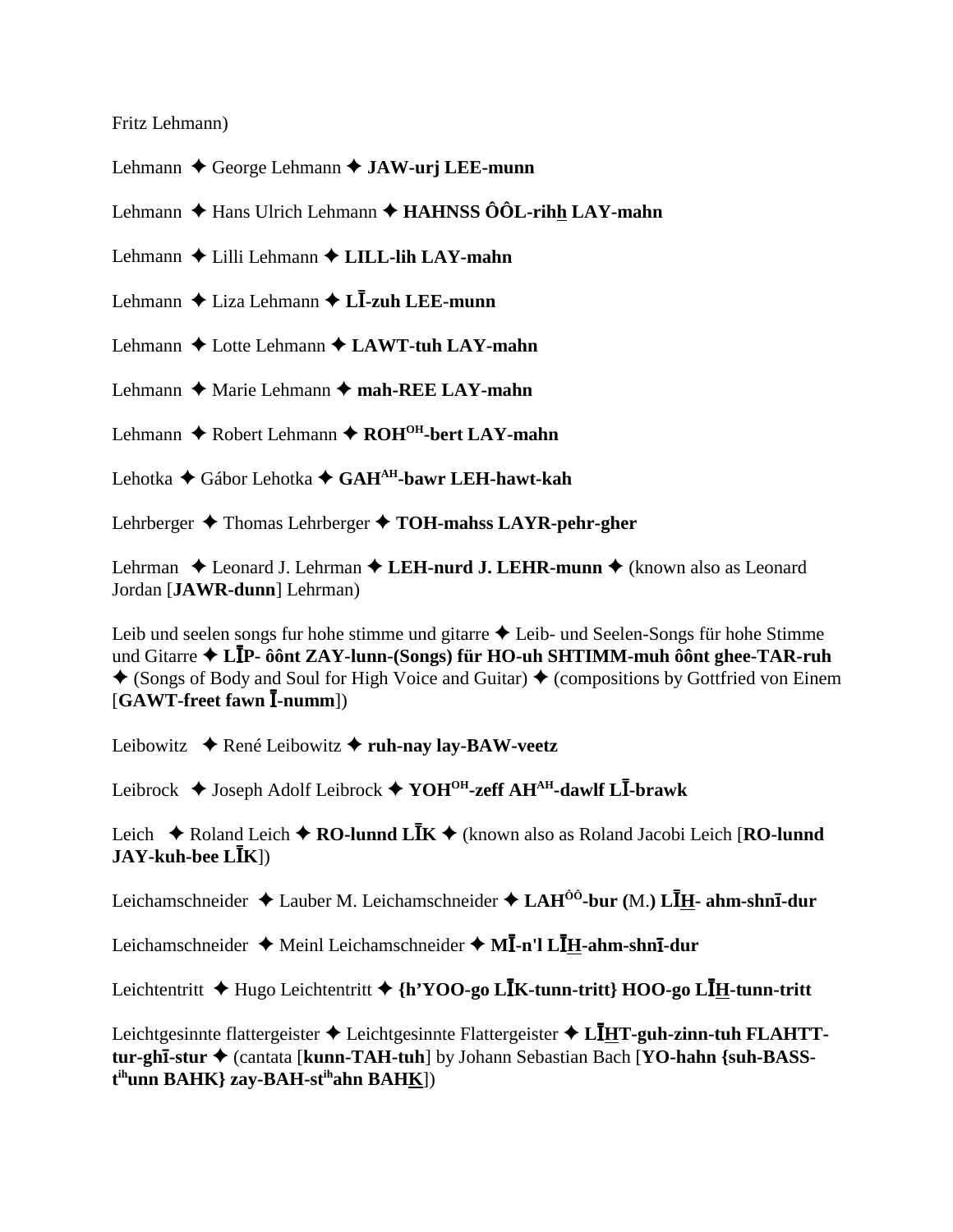Leider Frida Leider **FREE-dah L-dur**

Leidig los dir beschied  $\blacklozenge$  Die so leidig Los dir beschied  $\blacklozenge$  dee zo L**I**-dihh lohss deer buh-**SHEET**  $\blacklozenge$  (trio from Act 1 of the opera *Die Walküre* [dee vahl-KÜ-ruh], music and libretto by Richard Wagner [**RIH-hart VAHG-nur**])

Leier **→** An die Leier **→ ahn dee LI-ur →** (To the Lyre) ◆ (poem by Franz Ritter von Bruchmann [**FRAHNTSS RITT-tur fawn BRÔÔK-mahn**] after Anakreon [**ah-nah-KRAYawn**], set to music by Franz Schubert [**FRAHNTSS SHOO-bert**])

Leiermann  $\triangle$  Der Leiermann  $\triangle$  dayr L**I**-ur-mahn  $\triangle$  (The Hurdy-Gurdy Man)  $\triangle$  (poem by Wilhelm Müller [**VILL-hellm MÜL-lur**] set to music by Franz Schubert [**FRAHNTSS SHOObert**] in the song cycle *Winterreise* [**VINN-tur-rī-zuh**] — *The Winter's Journey*)

Leiferkus ◆ Sergei Leiferkus ◆ sehr-GAY<sup>EE</sup> L**I-fehr-kôôss** ◆ (known also as Sergei Petrovich [**pih-TRAW-vihch**] Leiferkus)

Leifs Jón Leifs **YOHN LFSS**

Leigh  $\triangle$  Mitch Leigh  $\triangle$  **MITTCH LEE** 

Leigh **→** Walter Leigh ◆ WAWL-tur LEE

Leighter Henry Clough-Leighter **HENN-ree KLUFF L-tur**

Leighton **←** Kenneth Leighton ← **KENN-nuth LAY-tunn** 

Leighton  $\triangle$  Sir William Leighton  $\triangle$  (Sir) WILL-l<sup>ih</sup>umm LAY-tunn

Leila **→** Leïla → leh<sup>ee</sup>-lah → (character in the opera *Les pêcheurs de perles* [leh peh-shör duh **pehrl**] — *The Pearl Fishers*; music by Georges Bizet [**zhawrzh bee-zay**]; libretto by Eugène Cormon [**ö-zhenn kawr-maw**6] and Michel Carré [**mee-shell kar-ray**])

Leimer ◆ Kurt Leimer ◆ KÔÔRT L**Ī-mur** 

Leinsdorf **→** Erich Leinsdorf → {EH-rick L**I**NZ-dawrf} AY-rihh L**I**NSS-tawrf

Leipzig  $\triangle$  **LIP-tsick**  $\triangle$  (German city)

Leipziger bach collegium **→** Das Leipziger Bach-Collegium → dahss L**IP-tsih-gur BAHK kohl-LAY-ghihôôm**

Leis rudern hier mein gondolier ◆ Leis' rudern hier, mein Gondolier ◆ L**ISS ROO-dern HEER, min GAWN-toh-leer ♦** (composition by Jensen [**YENN-sunn**]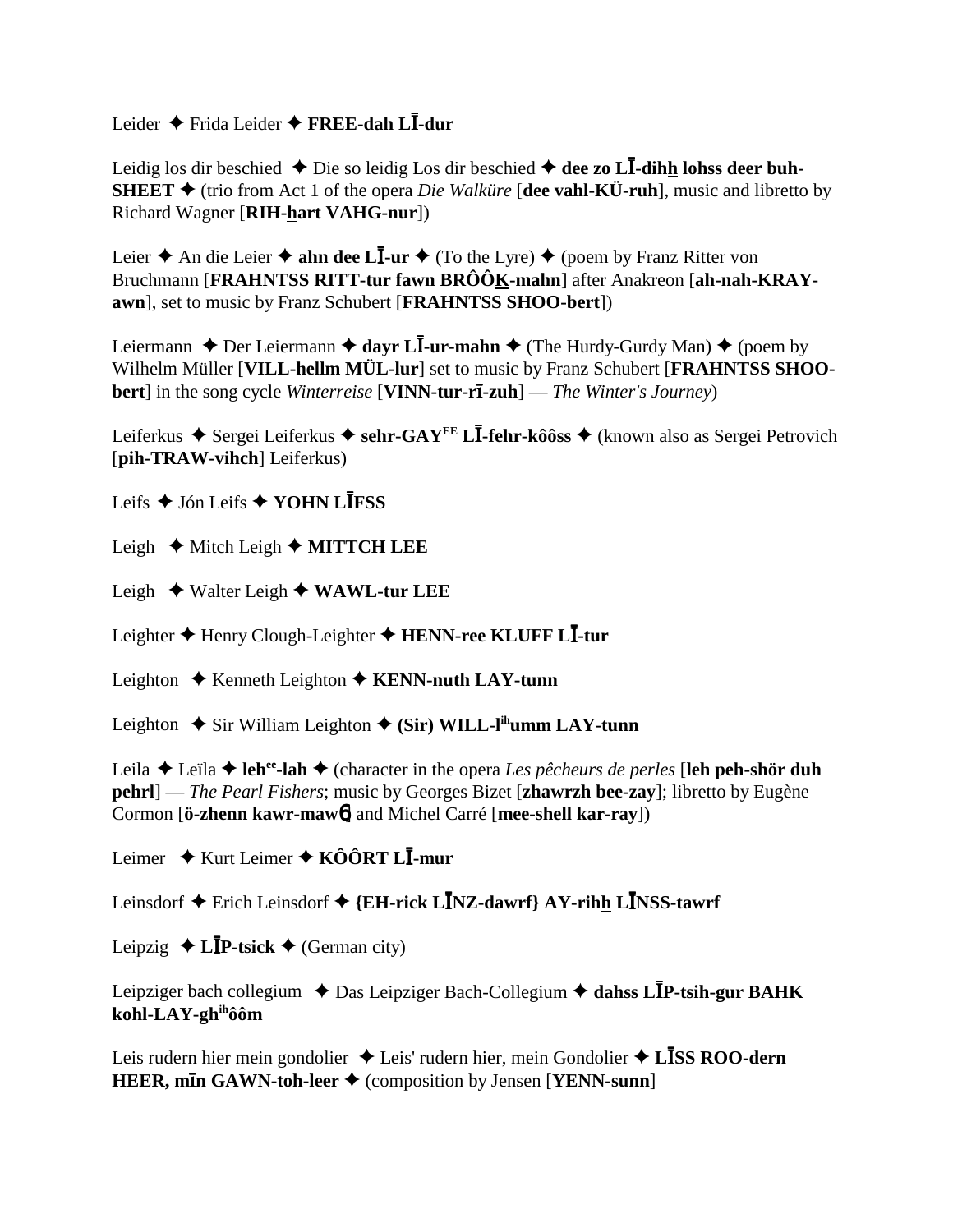Leise einfach ◆ Leise, einfach ◆ **LĪ-zuh, ĪN-fahk** ◆ (excerpt from *Sonate Nr. 2 für Violine und Klavier d-moll* [**zo-NAH-tuh (**No. 2**) für fee-o-LEE-nuh ôônt klah-FEER** d**-MAWL**] — *Sonata No. 2 for Violin and Piano in d Minor* — by Robert Schuman [ $ROH^{OH}$ -bert SHOO**mahn**])

Leise zieht durch mein gemut ◆ Leise zieht durch mein Gemüt ◆ L**Ī-zuh TSEET door<u>h</u> mīn guh-MÜT**  $\triangle$  (composition by Miriam Gideon [MIH- $\mathbf{r}^{\text{ih}}$ **ahm GHEE-dawn**])

Leisner David Leisner **DAY-vudd LSS-nur**

Leister **→** Karl Leister ◆ **KARL LI**-stur

Leite Antonio da Silva Leite **ah**6**-TOH-nihôô duh SEEL-vuh LAY-tuh** (known also as Antonio Joaquim [**zhôô-uh-KEE**6] da Silva Leite)

Leitert Johann Georg Leitert **YO-hahn GAY-awrk L-tert**

Leitmetzerin ◆ Jungfer Marianne Leitmetzerin ◆ YÔÔNG-fur MAH-r<sup>ih</sup>ahn-nuh L**I**T-mett**tsuh-rinn ♦** (character in the opera *Der Rosenkavalier* [**dayr RO-zunn-kah-fah-leer**] — *The Knight of the Rose*; music by Richard Strauss [RIH-hart SHTRAH<sup>00</sup>SS] and libretto by Hugo von Hofmannsthal [**HOO-go fawn HAWF-mahn-stahl**])

Leitner Ferdinand Leitner **FEHR-tee-nahnt LT-nur**

Leitner ◆ Karl Gottfried von Leitner ◆ KARL GAWT-freet fawn L**I**T-nur

Leitner Lotte Leitner **LAWT-tuh LT-nur**

Leitner Markus Leitner **MAR-kôôss LT-nur**

Leitz **→** Bernhard Leitz **→ BEHRN-hart LTSS** 

Leitzmann Albert Leitzmann **AHL-pert LTSS-mahn**

Leiviska Helvi Leiviskä **HELL-vih LEHIH-viss-ka** (known also as Helvi Lemmikki [**LEMM-mick-kih**] Leiviskä)

Lekeu Guillaume Lekeu **ghee-yohm leh-kö** (known also as Guillaume Jean Joseph Nicolas [**zhah**6 **zho-zeff nee-ko-lah**] Lekeu)

Lelisir damore  $\triangle$  L'elisir d'amore  $\triangle$  **lay-lee-ZEER dah-MO-ray**  $\triangle$  (The Elixir of Love)  $\triangle$  (an opera, with music by Gaetano Donizetti [gah<sup>ay</sup>-TAH-no doh-nee-TSAYT-tee]; libretto by Felice Romani [**fay-LEE-chay ro-MAH-nee**] after Eugène Scribe [**ö-zhenn skreeb**])

Lelkes **→** Anna Lelkes ◆ **AHN-nah LELL-kehsh**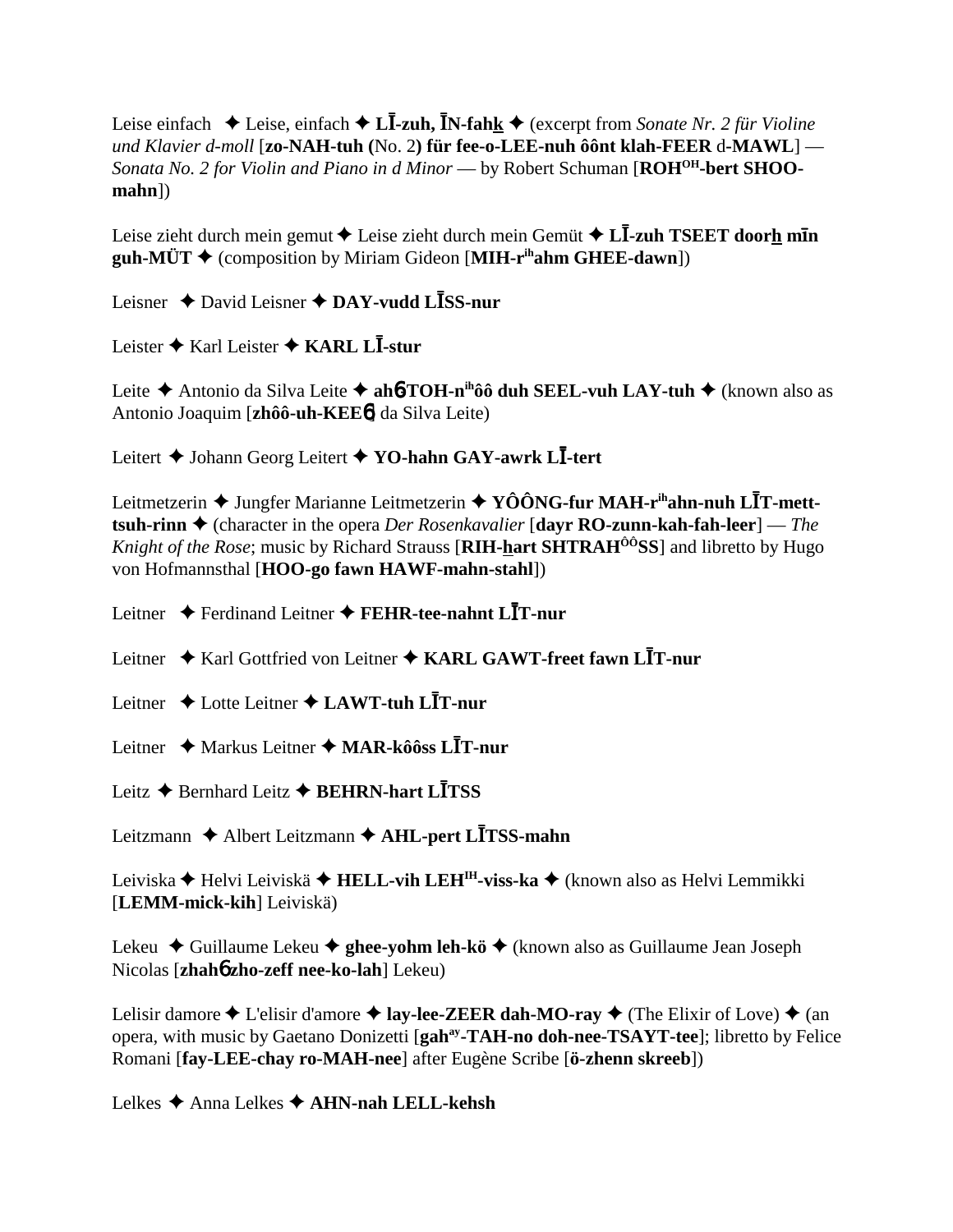Lemacher Heinrich Lemacher **HN-rihh LAY-mah-kur**

Lemaire **→** Bertrand Lemaire **→ ber-trah<sup>6</sup> luh-mehr** 

Lemaire Jean Eugène Gaston Lemaire **zhah**6 **ö-zhenn gahss-taw**6 **luh-mehr**

Lemaire ◆ Jean Lemaire ◆ zhah**6** luh-mehr ◆ (known also as Jean Le Maire [luh mehr])

Lemare  $\triangle$  Edwin Lemare  $\triangle$  **ED-wunn luh-MEHR**  $\triangle$  (known also as Edwin Henry [**HENNree**] Lemare)

Lembcke  **LEMB-kuh**

Lemcke Karl von Lemcke **KARL fawn LEMM-kuh**

Lemeni ◆ Nicola Rossi-Lemeni ◆ nee-KO-lah ROHSS-see-lay-MAY-nee

Lemeshev  $\blacklozenge$  Sergei Lemeshev  $\blacklozenge$  sehr-GAY<sup>EE</sup> LAY-muh-shuff  $\blacklozenge$  (known also as Sergei Yakovlevich [**YAH-kuff-ly eh-vihch**] Lemeshev)

Lemit **→** William Lemit → veel-l<sup>ee</sup>ahm leh-mee

Lemmens ◆ Jacques Nicolas Lemmens ◆ ZHACK NEE-ko-lah LEMM-mennss ◆ (known also as Jaak Nikolaas [**YA<sup>A</sup>CK NEE-ko-lah<sup>ah</sup>ss**] Lemmens)

Lemmens sherrington **→** Helen Lemmens-Sherrington ◆ HEH-lunn LEMM-mennss-SHEHR**rihng-tunn**

Lemnitz ◆ Tiana Lemnitz ◆ t<sup>ih</sup>AH-nah LEMM-nittss ◆ (known also as Tiana Luise [loo-EE**zuh**] Lemnitz)

Lemoine Antoine-Marcel Lemoine **ah**6**-twahn-mar-sell luh-mwahn**

Lemoine Henry Lemoine **ah**6**-ree luh-mwahn**

Lemont  $\triangle$  Cedric Wilmont Lemont  $\triangle$  SEDD-rick WILL-mawnt luh-MAWNT

Lemoyne Jean-Baptiste Lemoyne **zhah**6**-bah-teest luh-mwahn**

Lemper  $\triangle$  Ute Lemper  $\triangle$  **OO-tuh LEMM-pur** 

Lenaerts Constant Lenaerts **kaw**6**-stah**6 **lay-nartss**

Lenaerts ◆ René Bernard Lenaerts ◆ reh-nay behr-nahr lay-nartss ◆ (known also as René Bernard Maria [**mah-ree-ah**] Lenaerts)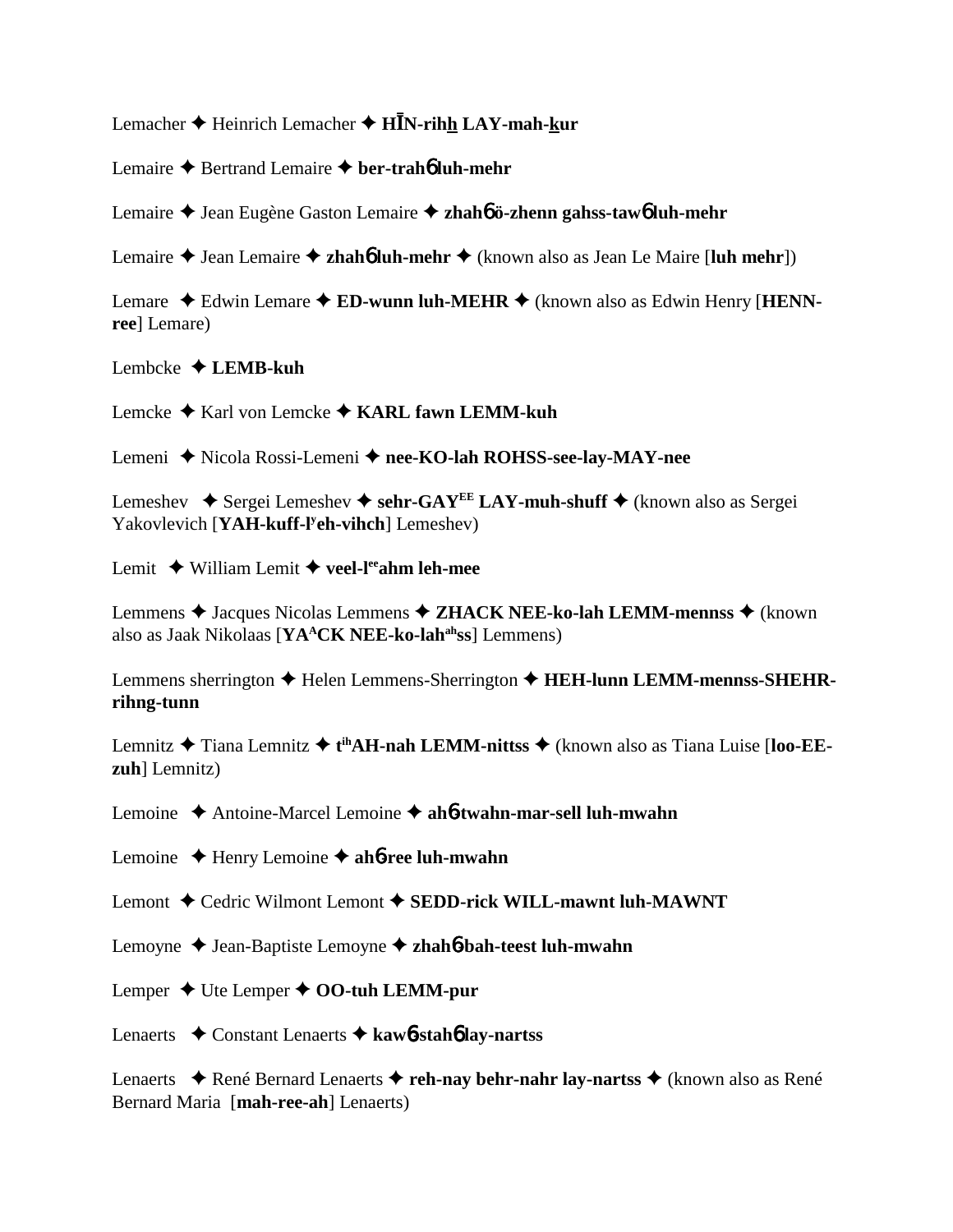Lenamouree  $\triangle$  L'enamourée  $\triangle$  **lah<sup>6</sup>-nah-môô-ray**  $\triangle$  (The Lover)  $\triangle$  (poem by Théodore de Banville [**tay-aw-dawr duh bah**6**-veel**] set to music by Reynaldo Hahn [**ray-NAHL-doh HAHN**])

Lenartowicz Teofil Lenartowicz **teh-AW-feel leh-nar-TAW-veech**

Lenau ◆ Nikolaus Lenau ◆ NEE-ko-lah<sup>ôô</sup>ss LAY-nah<sup>ôô</sup>

Lendvai ◆ Ernő Lendvai ◆ EHR-nö<sup>ö</sup> LENND-vah<sup>ee</sup>

Lendvai ◆ Erwin Lendvai ◆ {**UR-wunn LENND-vah<sup>ih</sup>} EHR-vinn LENND-vah<sup>ee</sup>** 

Lendvay ◆ Kamilló Lendvay ◆ KAH-mill-loh<sup>oh</sup> LENND-vī

Lenepveu  $\triangle$  Charles Lenepveu  $\triangle$  sharl luh-nupp-vö  $\triangle$  (known also as Charles Ferdinand Lenepveu [**sharl fehr-dee-nah**6 **luh-nupp-vö**])

Lener Jenö Léner **YEH-nö LAY-ner**

Lenfance du christ **◆** L'enfance du Christ **◆ lah6-fah6ss dü krisst** ◆ (The Childhood of Christ) (sacred trilogy by Hector Berlioz [**eck-tawr behr-leeawz**])

Lenfant  $\triangle$  L'enfant  $\triangle$  **lah<sup>6</sup>-fah<sup>6</sup>**  $\triangle$  (The child)  $\triangle$  (character in the opera *L'enfant et les sortileges* [**lah**6**-fah**6 **ay leh sawr-tee-lehzh**] — *The Child and the Fantasies*; music by Maurice Ravel [**mo-reess rah-vell**] and libretto by Sidonie Gabrielle Gauthiers-Villars [**see-daw-nee gah**br<sup>ee</sup>ell go-t<sup>ee</sup>ay-veel-lar])

Lenfant prodigue  $\triangle$  L'enfant prodigue  $\triangle$  **lah<sup>6</sup>-fah<sup>6</sup> praw-deeg**  $\triangle$  (The Child Prodigy)  $\triangle$  (choral work with orchestra)  $\triangle$  (a cantata [kunn-TAH-tuh], with music by Claude Debussy [klohd deh**büss-see**] and libretto by Édouard Guinand [ay-d<sup>ôô</sup>ar ghee-nah**6**])

Leng **←** Alfonso Leng ← ahl-FAWN-so LAYNG

Leningrad ◆ leh-n<sup>y</sup>inn-GRAHT ◆ (Russian city)

Lenio  $\triangle$  LEH-n<sup>ih</sup>o  $\triangle$  (character in the opera *Řecké Pašije* [<sup>R</sup>SHETTSS-keh<sup>eh</sup> PAH-shih-yeh] — The Greek Passion; music by Bohuslav Martinu<sup>t</sup> [BO-hôô-slahf MAR-t<sup>y</sup>ih-noo<sup>oo</sup>]; libretto by Martinu<sup>t</sup> after Nikos Kazantzakis [**NEE-kawss kah-zahnt-ZI**-kiss])

Lenlevement au serail **→** L'enlèvement au sérail **→ lah<sup>6</sup>-leh-v'mah<sup>6</sup> o say-rah<sup>y'</sup> →** (The Abduction From the Harem)  $\triangleq$  (a musical play, with music by Wolfgang Amadeus Mozart [**VAWLF-gahng ah-mah-DAY-ôôss MO-tsart**] and libretto by Gottlieb Stephanie [**GAWTleep SHTEH-fah-nee**] after Christoph Friedrich Bretzner [**KRIH-stawf FREET-rihh BRETTSS-nur**])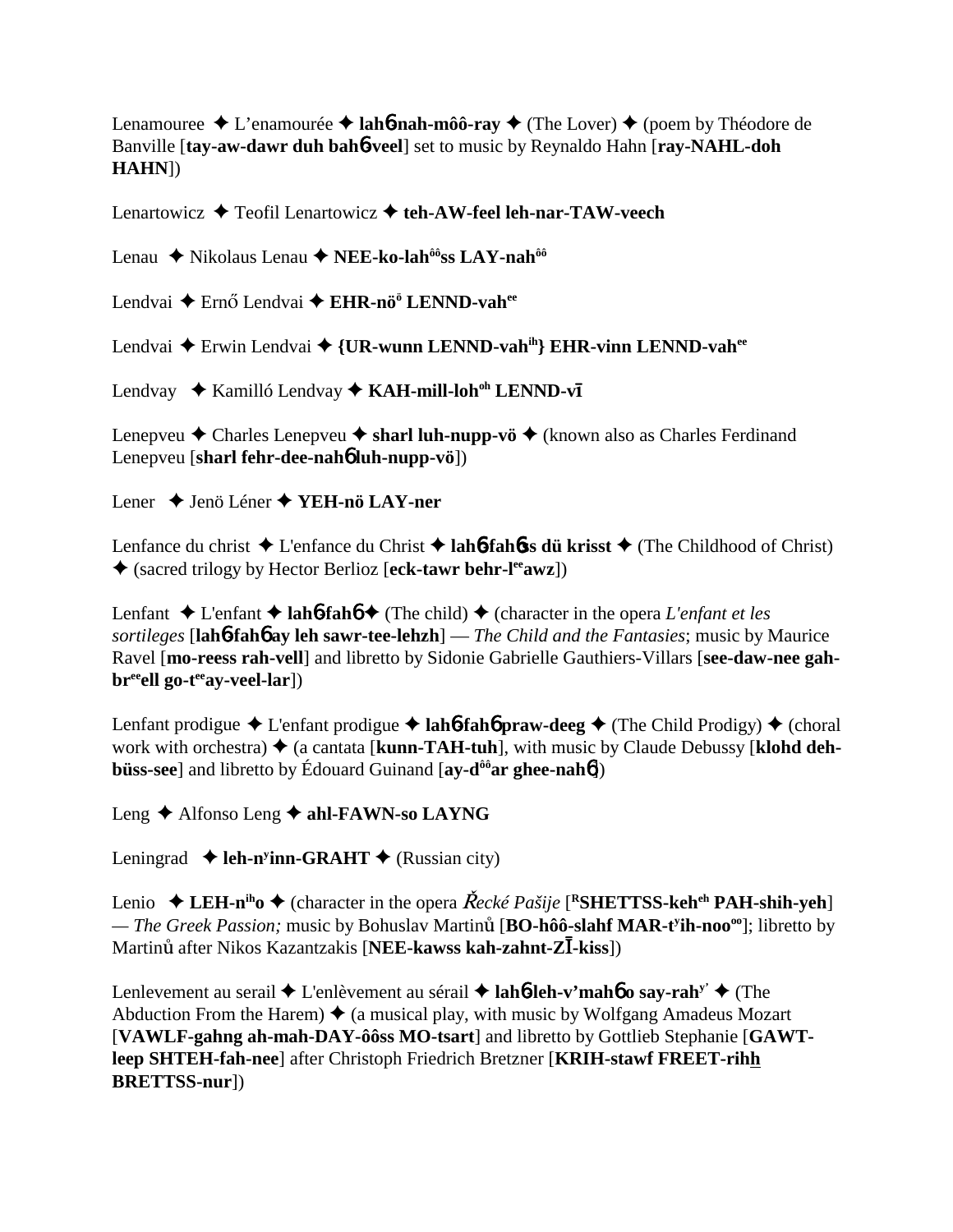Lenormand ◆ René Lenormand ◆ ruh-nay leh-nawr-mah**6** 

Lenowitz Harris Lenowitz **HAR-russ LEH-no-wittz**

Lenski ◆ LENN-skee ◆ (character in the opera *Eugen Onegin* or *Yevgeny Onegin* [**yevv-GAYnee ah-NYAY-ghinn**]; music by Peter Ilyich Tchaikovsky [**p'YAW-t'r ill-YEECH {chahih-KAWF-skee} chay-KAWF-skee**]; libretto by Konstantin Shilovsky [**kahn-stahn-TYEEN shih-LAWF-skee**] and P. I. Tchaikovsky after Alexander Sergeyevich Pushkin [**uh-ly ick-SAHN-d'r sehr-GAY-yeh-vihch POOSH-kinn**])

Lensky **→ LENN-skee →** (character in the opera *Eugen Onegin* or *Yevgeny Onegin* [**yevv-GAYnee ah-NYAY-ghinn**]; music by Peter Ilyich Tchaikovsky [**p'YAW-t'r ill-YEECH {chahihkawf-skee} chay-KAWF-skee**]; libretto by Konstantin Shilovsky [**kahn-stahn-TYEEN shih-LAWF-skee**] and P. I. Tchaikovsky after Alexander Sergeyevich Pushkin [**uh-ly ick-SAHN-d'r sehr-GAY-yeh-vihch POOSH-kinn**])

Lent **↓** Ernest Lent **◆ EHR-nusst LENNT** 

Lent **→ lah<sup>6</sup> → (excerpt from** *Images* **[ee-mahzh]** *1894* **by Claude Debussy [klohd deh-büsssee**])

Lent anime lent  $\triangle$  Lent — anime — lent  $\triangle$  **lah<sub>6</sub>** — **ah-nee-may — lah<sub>6</sub>**  $\triangle$  (excerpt from *Études* [**ay-tüd**] by Heitor Villa-Lobos [**ay-TAWR VEEL-luh-LO-bôôsh**])

Lent et douloureux  $\rightarrow$  lah**6** ay dôô-lôô-rö  $\rightarrow$  (Slow and Painful)  $\rightarrow$  (excerpt from *Trois gymnopédies* [**tr'wah zheem-naw-pay-dee**] by Erik Satie [**ay-reek sah-tee**])

Lent et grave  $\triangleleft$  lah**b** ay grahv  $\triangleleft$  (Slow and Solemn)  $\triangleleft$  (excerpt from *Trois gymnopédies* [**tr'wah zheem-naw-pay-dee**] by Erik Satie [**ay-reek sah-tee**])

Lent et triste  $\triangle$  lah**6** ay treest  $\triangle$  (Slow and Sad)  $\triangle$  (excerpt from *Trois gymnopédies* [tr'wah **zheem-naw-pay-dee**] by Erik Satie [**ay-reek sah-tee**])

Lent pour piano  $\triangleleft$  Lent pour piano  $\triangleleft$  **lahb** pôôr p<sup>ee</sup> ah-no  $\triangleleft$  (composition by Erik Satie [ay**reek sah-tee**])

Lentement **lah**6**-t'mah**6

Lento **LAYN-toh**

Lento a lugubre **↓ LAYN-toh ah loo-GOO-bray** 

Lento assai e cantate tranquillo  $\triangle$  **LAYN-toh ahss-SAH<sup>EE</sup> ay kahn-TAH-tay trahn-k<sup>oo</sup>EEL-lo** 

Lento attacca **→** Lento — attacca **→ LAYN-toh — aht-TAHK-kah**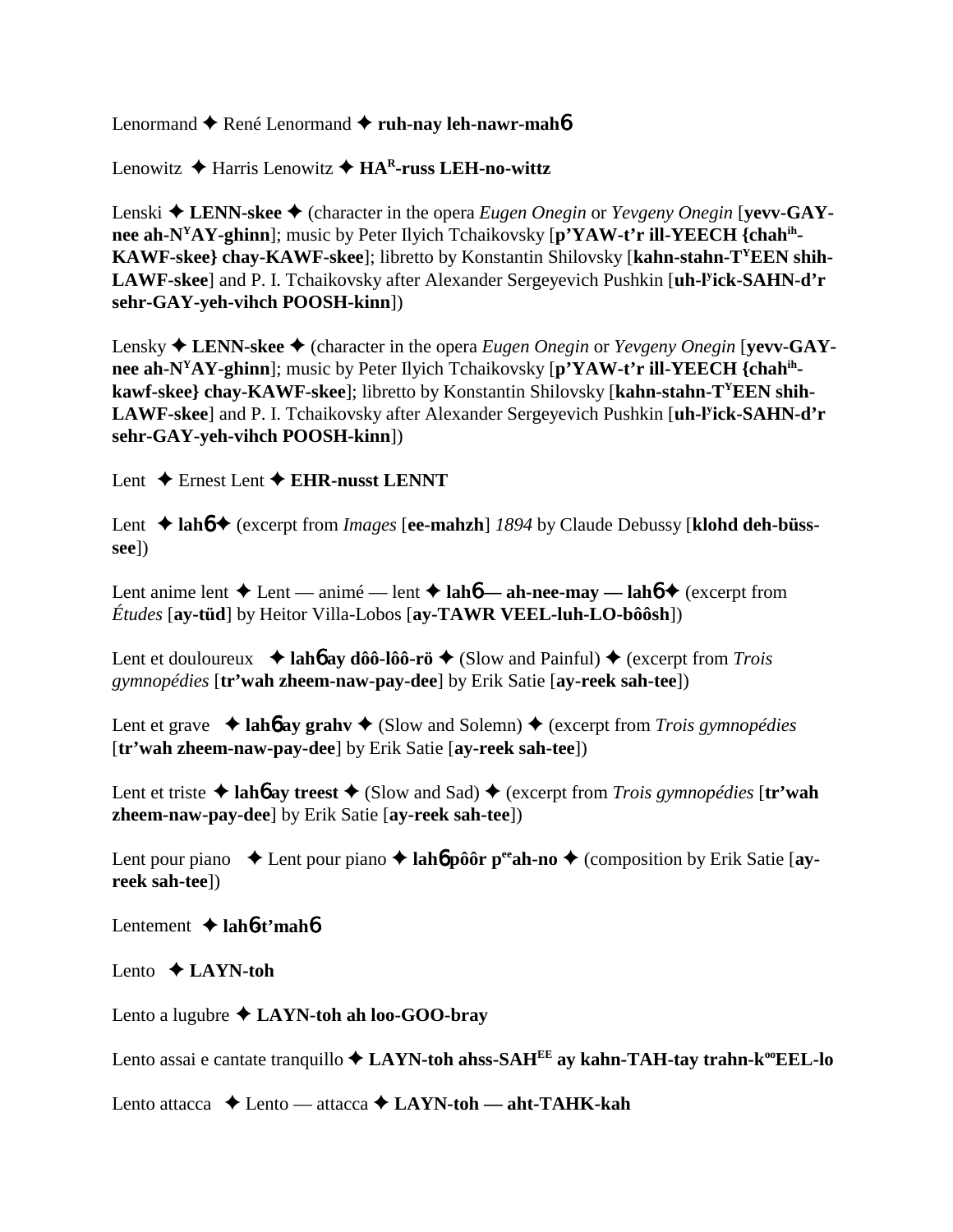Lento dolce **LAYN-toh DOHL-chay**

Lento doloroso **LAYN-toh doh-lo-RO-zo**

Lento e misterioso **LAYN-toh ay mee-stay-reeO-zo**

Lento e sostenuto **LAYN-toh ay so-stay-NOO-toh**

Lento lugubre **LAYN-toh loo-GOO-bray**

Lento ma non troppo **LAYN-toh mah nohn TROHP-po**

Lento maestoso **LAYN-toh mah-ay-STOH-zo**

Lento placido **LAYN-toh plah-CHEE-doh**

Lento quasi cadenza **→** Lento, quasi cadenza ◆ LAYN-toh, k<sup>oo</sup>AH-zee kah-DAYN-tsah

Lento religioso **↓ LAYN-toh ray-lee-JO-zo** 

Lentretien des muses  $\triangle$  L'entretien des muses  $\triangle$  lah**6-truh-t<sup>ee</sup>ah<sup>6</sup> day müz**  $\triangle$  (Conversation of the Muses) ◆ (excerpt from the *Suite en ré majeur* [s<sup>ü</sup>eet ah**ó ray mah-zhör**] — *Suite in D Major*— by Jean-Philippe Rameau [**zhah**6**-fee-leep rah-mo**])

Lenya Lotte Lenya **LAWT-tuh LENN-yah**

Lenz  $\triangle$  Der Lenz  $\triangle$  dayr LENNTSS  $\triangle$  (Spring)  $\triangle$  (composition by Hildach [**HILL-tahk**])

Lenz **←** Friedrich Lenz ← FREET-rihh LENNTSS

Lenz Wilhelm von Lenz **VILL-hellm fawn LENNTSS**

Leo Leonardo Leo **lay-o-NAR-doh LAY-o**

Leo ◆ Magister Leo ◆ mah-JEESS-tehr LEH-o ◆ (known also as Magister Leoninus [**leh-o-NEE-nôôss**], Magister Leonini [**leh-o-NEE-nih**], Magister Leonis [**leh-O-niss**], and Leoninus)

Leodiensis **→** Iacobus Leodiensis → <sup>ih</sup>ah-KO-bôôss lay-o-d<sup>ih</sup>AYN-siss → (known also as Jacques de Liège [**zhack deh l<sup>ee</sup>ayzh**])

Leon  $\triangle$  Tania León  $\triangle$  {TA-n<sup>ee</sup>ah lee-AHN} TAH-n<sup>ee</sup>ah lay-AWN  $\triangle$  (known also as Tania Justina León [TAH-n<sup>ee</sup>ah hooss-TEE-nah lay-AWN] and Tania Justina Leon [lay-AWN]) ◆ (the first name is also spelled Tanya)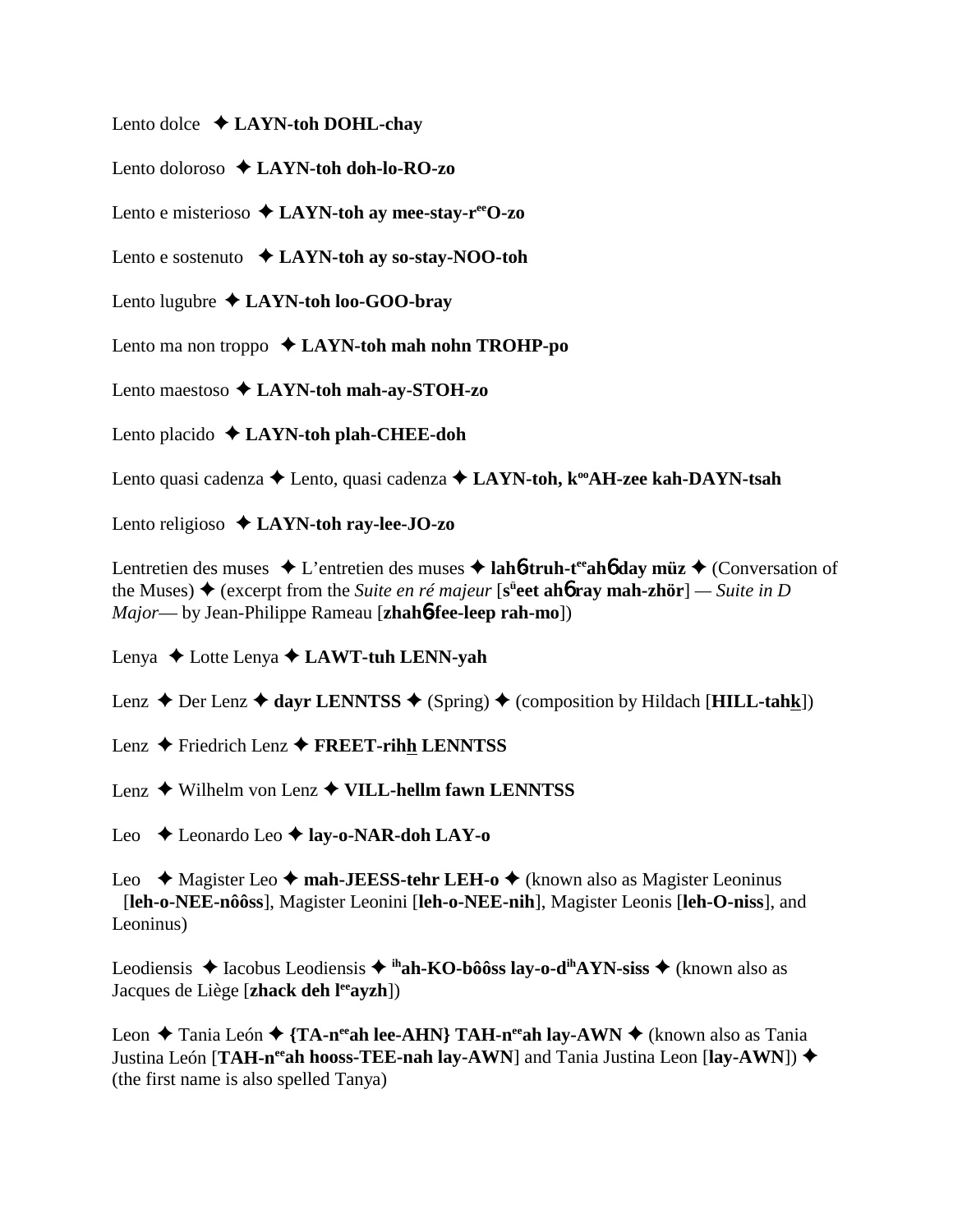Leon **←** Victor Léon ← veek-tawr lay-aw<sub>6</sub>

Leon and stein Léon & Stein Victor Léon & Leo Stein **veek-tawr lay-aw**6 **(**&**) LAY-o SHTN**

Leonard Hubert Léonard **ü-behr lay-aw-nar**

Leoncavallo Ruggero Leoncavallo **rood-JAY-ro lay-ohn-kah-VAHL-lo**

Leone ◆ Francesco de Leone ◆ frahn-CHESS-ko day lee-OHN ◆ (known also as Francesco Bartolomeo de Leone [**frahn-CHESS-ko bar-TAW-law-may-o day lee-OHN**])

Leone Raphael Leone **RAH-fah-ell lay-O-nay**

Leonhard **→** Julius Emil Leonhard → **YOO-l<sup>ih</sup>ôôss AY-meel LAY-awn-hart** 

Leonhardt ◆ Gustav Leonhardt ◆ kü-STAHF LAY-awn-hart ◆ (known also as Gustav Maria [**mah-REE-ah**] Leonhardt)

Leonhardt Marie Leonhardt **mah-REE LAY-awn-hart**

Leonhardt consort  $\triangle$  Leonhardt-Consort  $\triangle$  LAY-awn-hart-(Consort)

Leoni Franco Leoni **FRAHN-ko lay-O-nee**

Leoni Leone Leoni **lay-O-nay lay-O-nee**

Leonini  $\triangle$  (*see* Leoninus)

Leoninus ◆ leh-o-NEE-nôôss ◆ (known also as Magister [mah-JEESS-tehr] Leoninus, Magister Leonini [**leh-o-NEE-nih**], Magister Leo [**LEH-o**], and Magister Leonis [**leh-O-niss**])

Leonis Magister Leonis (*see* Leoninus)

Leonora ◆ Donna Leonora ◆ **DOHN-nah lay-o-NO-rah** ◆ (character in the opera *La forza del destino* [**lah FOHR-tsah dayl day-STEE-no**] — *The Force of Destiny*; music by Giuseppe Verdi [**joo-ZAYP-pay VAYR-dee**]; libretto by Francesco Maria Piave [**frahn-CHAY-sko mah-REE-ah peeAH-vay**] after Angel P. De Saavedra [**ahn-HELL (**P.**) day sah-VAY-drah**])

Leonora  $\triangle$  lay-o-NO-rah  $\triangle$  (character in the opera *Il trovatore* [eel tro-vah-TOH-ray] — *The Troubadour*; music by Giuseppe Verdi [**joo-ZAYP-pay VAYR-dee**]; libretto by Salvadore Cammarano [**sahl-vah-DOH-ray kahm-mah-RAH-no**] and Leone Emanuele Bardare [**lay-O**nay ay-mah-n<sup>oo</sup>AY-lay bar-DAH-ray] after Antonio García Gutiérrez [ahn-TOH-n<sup>ee</sup>o gar-**THEE-ah goo-teeAYR-rehth**])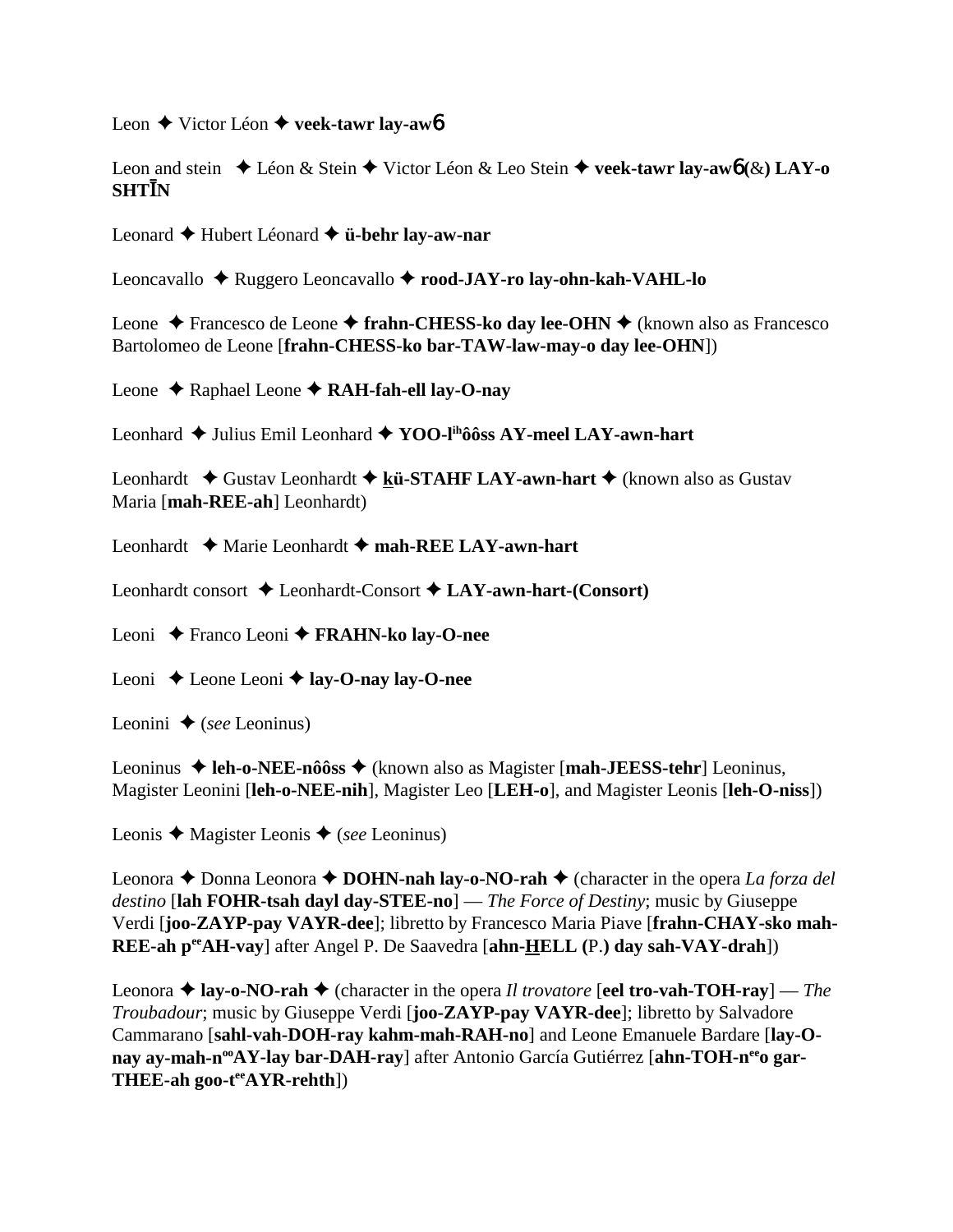Leonore  $\triangle$  Léonore  $\triangle$  **lay-aw-nawr**  $\triangle$  (character in the opera *La favorite* [lah fah-vaw-reet] — *The Favored One*; music by Gaetano Donizetti [**gahay-TAH-no doh-nee-TSAYT-tee**]; libretto by Alphonse Royer [**ahl-faw**6**ss r'wah-yay**] and Gustave Vaëz [**güss-tahv vah-ezz**], with additions by Eugene Scribe [**ö-zhenn skreeb**])

Leonova  **→** Darya Leonova **→ DAR-yah lay-AW-nuh-vuh →** (known also as Darya Mikhailovna [**mee-KAHIH-luff-nuh**] Leonova)

Leopold Joseph Leopold, Edler von Eybler **YOHOH-zeff LAY-o-pawlt, ETT-lur fawn blur**

Leopold ♦ Rudolf Leopold ♦ ROO-dawlf LAY-o-pawlt

Leopold one  $\triangle$  Leopold I  $\triangle$  LAY-o-pohld I

Lepine  $\triangle$  Margherita de L'Epine  $\triangle$  mar-gay-REE-tah day lay-PEE-nay  $\triangle$  (known also as Francesca [**frahn-CHAY-skah**] Margherita de L'Epine)

Leplin Emanuel Leplin **ih-MANN-yuh-wull LEPP-lunn**

Leporello  $\triangle$  **lay-po-RAYL-lo**  $\triangle$  (character in the opera *Don Giovanni* [**dohn jo-VAHN-nee**]; music by Wolfgang Amadeus Mozart [**VAWLF-gahng ah-mah-DAY-ôôss MO-tsart**] and libretto by Lorenzo da Ponte [**lo-RAYN-tso dah POHN-tay**])

Leppard  $\triangle$  Raymond Leppard  $\triangle$  **RAY-munnd LEPP-pard**  $\triangle$  (known also as Raymond John [**JAHN**] Leppard)

Leps ◆ Wassili Leps ◆ {wahss-SEE-lee LEPPSS} vahss-SEE-l<sup>y</sup>ee L<sup>Y</sup>EPPSS

Lequien **←** Colette Lequien ← kaw-lett leh-k<sup>ee</sup>ah**6** 

Lerberghe Charles van Lerberghe **SHAR-luh vunn LEHR-ber-guh** 

Lerchengesang  $\triangle$  LEHR-hunn-guh-zahng  $\triangle$  (Song of the Larks)  $\triangle$  (song by Johannes Brahms [**yo-HAHN-nuss {BRAHMZ} BRAHAHMSS**])

Lerma **→** Il Conte di Lerma → eel KOHN-tay dee LAYR-mah → (The Count of Lerma  $[**LAYR-mah**]$   $\blacklozenge$  (character in the opera *Don Carlo* [dohn KAR-lo]; music by Giuseppe Verdi [**joo-ZAYP-pay VAYR-dee**]; libretto by François Méry [**frah**6**-swah may-ree**] and Camille Du Locle [**{kah-meel dü law-kl'} kah-meey' dü law-kl'**] after Friedrich von Schiller [**FREET-rihh fawn SHILL-lur**])

Lermontov  $\blacklozenge M$ . Lermontov  $\blacklozenge (M)$ . L<sup>Y</sup>EHR-munn-tuff

Leroux ◆ Xavier Leroux ◆ gzah-v<sup>ee</sup>ay luh-rôô ◆ (known also as Xavier Henry Napoléon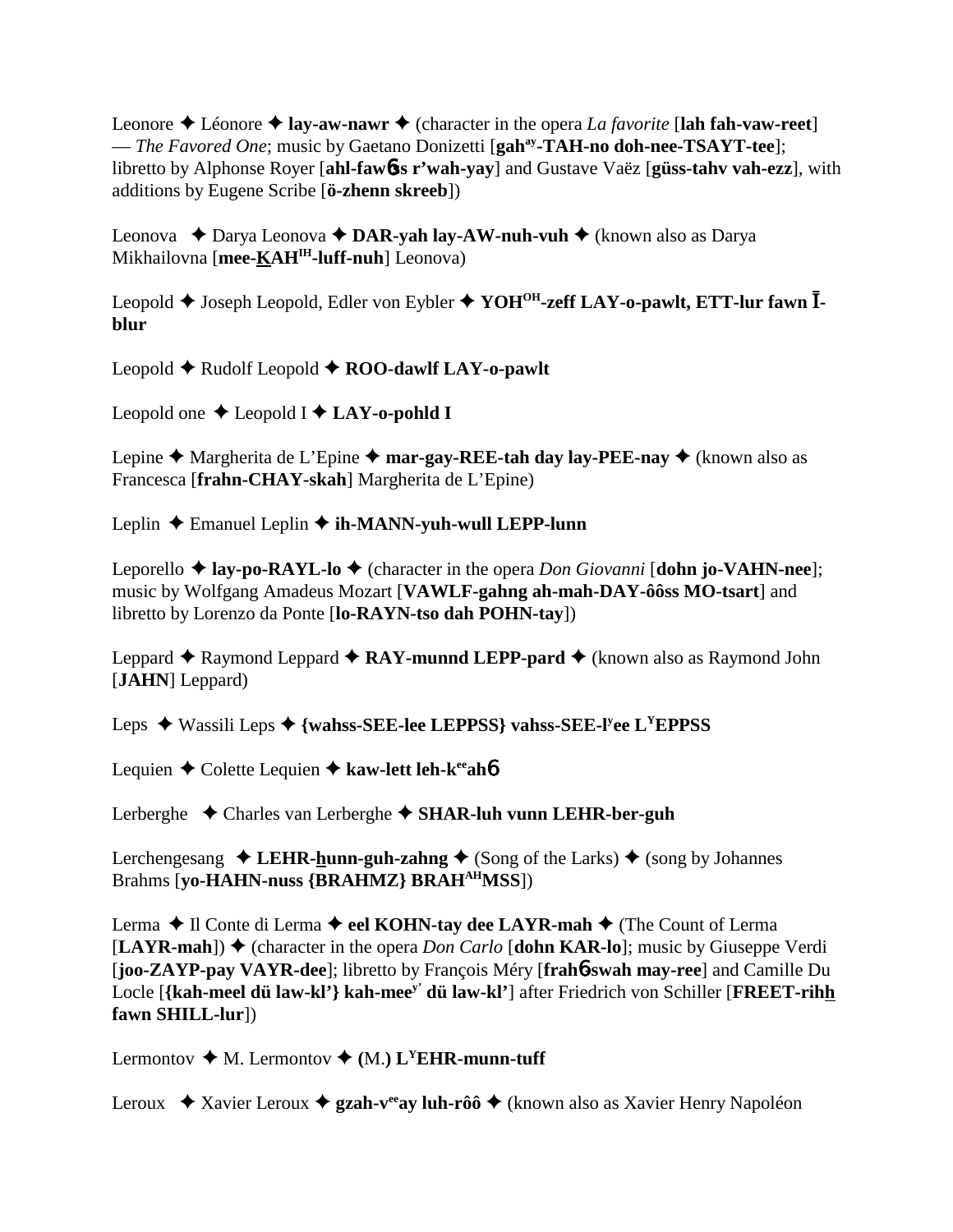## [**ah**6**-ree nah-paw-lay-aw**6] Leroux)

## Leroy André Leroy **ahn-dray luh-r'wah**

Lert **→** Ernst Lert ◆ EHRNST LEHRT ◆ (known also as Ernst Josef Maria [YOH<sup>OH</sup>-zeff **mah-REE-ah**] Lert)

Lert  $\blacklozenge$  Richard Lert  $\blacklozenge$  **RIH-hart LEHRT**  $\blacklozenge$  (known also as Richard Johanes [yo-**HAH-nuss**] Lert)

Les adieux **→ leh-zah-d<sup>ee</sup>ö →** (title given to *Piano sonata No. 26 in E flat Major* by Ludwig van Beethoven [**LOOT-vihh funn BAYAY-toh-funn**])

Les arts florissants **→ leh-zar flaw-reess-sah6** 

Les beatitudes  $\triangle$  Les béatitudes  $\triangle$  leh bay-ah-tih-tüd  $\triangle$  (The Beatitudes)  $\triangle$  (an oratorio by César Franck [**say-zar frah**6**k**])

Les berceaux  $\rightarrow$  leh behr-so  $\rightarrow$  (The Cradles)  $\rightarrow$  (poem by Sully Prudhomme [s**ül-lee prüdawm**] set to music by Gabriel Fauré [**gah-br<sup>ee</sup>ell fo-ray**])

Les brigands  $\blacklozenge$  leh bree-gah $6 \blacklozenge$  (The Brigands [BRIH-gunndz])  $\blacklozenge$  (an opera, with music by Jacques Offenbach [**ZHACK AWF-funn-bahk**]; libretto by Henri Meilhac [**ah**6**-ree meh-yack**] and Ludovic Halévy [**lü-daw-veek ah-lay-vee**])

Les bulles de savon  $\triangle$  leh bül duh sah-vaw $\phi$   $\triangle$  (Soap Bubbles)  $\triangle$  (excerpt from the suite *Jeux d'enfants* [**zhö dah**6**-fah**6] — *Children's Games* — by Georges Bizet [**zhawrzh bee-zay**])

Les carabiniers  $\triangle$  leh kah-rah-bee-n<sup>ee</sup>ay  $\triangle$  (The police)  $\triangle$  (characters in the opera *Les brigands* [**leh bree-gah**6] — *The Brigands* [**BRIH-gunndz**]; music by Jacques Offenbach [**ZHACK AWF-funn-bahk**]; libretto by Henri Meilhac [**ah**6**-ree meh-yack**] and Ludovic Halévy [**lü-daw-veek ah-lay-vee**])

Les chemins de sion  $\triangle$  Les chemins de Sion  $\triangle$  **leh shuh-meh6** duh s<sup>ee</sup>aw**6**  $\triangle$  (The Ways of Zion do Mourn) (Funeral hymn composed by George Frideric Handel [**JAW-urj FRIH-duh-rick HANN-d'l**] in honor of Caroline, deceased queen of England)

Les chevaux de bois  $\triangle$  **leh shuh-vo duh bwah**  $\triangle$  (Wooden Horses)  $\triangle$  (excerpt from the suite *Jeux d'enfants* [**zhö dah**6**-fah**6] — *Children's Games* — by Georges Bizet [**zhawrzh bee-zay**])

Les cloches de geneve  $\triangle$  Les cloches de Genève  $\triangle$  leh klawsh duh zheh-nevv  $\triangle$  (The Bells of Geneva)  $\triangle$  (excerpt from *Années de pèlerinage (première année — Suisse*) [ahn-nay duh peh**l'ree-nahzh (pruh-m<sup>ee</sup>ehr ahn-nay — s<sup>ü</sup>eess)] —** *Years of Pilgrimage (First Year — Switzerland)* — by Franz Liszt [**FRAHNZ LISST**])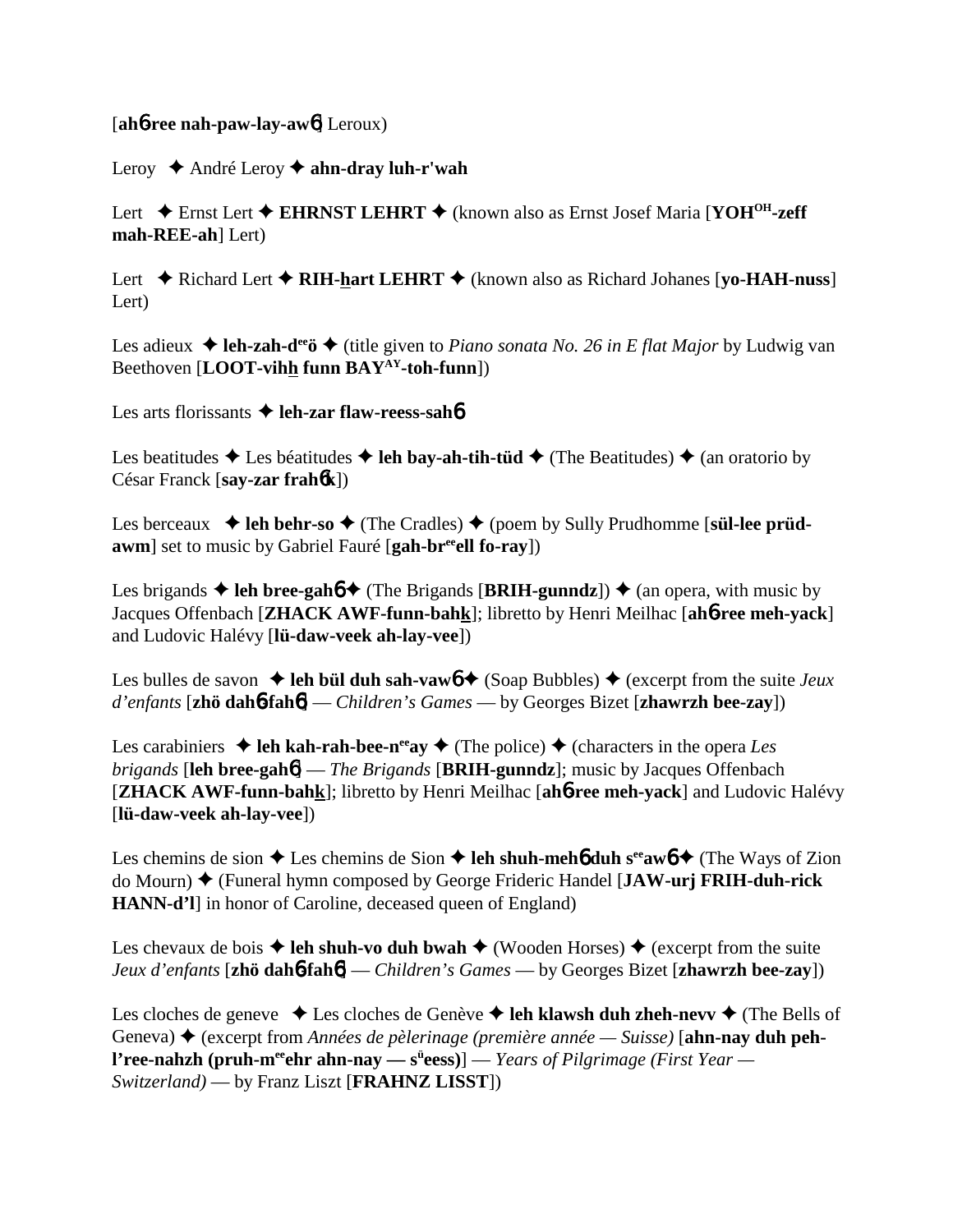# Les comiques  $\triangle$  leh kaw-meek  $\triangle$  (The low-brows)  $\triangle$  (characters in the opera *L'amour des trois oranges* [**lah-môôr day tr'wah aw-rah**6**zh**] *— The Love for Three Oranges*; music by Serge Prokofiev [**sehr-GAY prah-KAW-fiheff**]; libretto by Prokofiev after Carlo Gozzi [**KAR-lo GOHT-tsee**])

Les contes dhoffmann **→** Les contes d'Hoffmann **→ leh kaw6t dawf-mahn** → (The Tales of Hoffmann)  $\triangle$  (an opera, with music by Jacques Offenbach [**ZHACK AWF-funn-bahk**]; libretto by Jules Barbier [**zhül bar-beeay**] and Michel Carré [**mee-shell kar-ray**])

Les courtisans  $\triangle$  leh kôôr-tee-zahó  $\triangle$  (The courtesans [KOHR-tuh-zunnz])  $\triangle$  (characters in the opera *L'amour des trois oranges* [**lah-môôr day tr'wah aw-rah**6**zh**] *— The Love for Three Oranges*; music by Serge Prokofiev [sehr-GAY prah-KAW-f<sup>ih</sup>eff]; libretto by Prokofiev after Carlo Gozzi [**KAR-lo GOHT-tsee**])

Les cyclopes rondeau  $\triangle$  Les cyclopes. Rondeau  $\triangle$  leh see-klawp. rawb-doh  $\triangle$  (excerpt from the *Suite en ré majeur* [s<sup>ü</sup>eet ahb ray mah-zhör] — *Suite in D Major* — by Jean-Philippe Rameau [**zhah**6**-fee-leep rah-mo**])

Les deux grenadiers  $\triangleq$  leh dö gruh-nah-d<sup>ee</sup>ay  $\triangleq$  (The Two Grenadiers [greh-nuh-dih<sup>uh</sup>rz])  $\triangleq$ (poem by Heinrich Heine [**HN-rihh H-nuh**] set to music by Richard Wagner [**RIH-hart VAHG-nur**])

Les dieux dans lombre des cavernes  $\triangle$  Les dieux dans l'ombre des cavernes  $\triangle$  leh d<sup>ee</sup>ö dah**6 law6-br' day kah-vehrn**  $\triangleq$  (The Gods in the Shadow of the Caves)  $\triangleq$  (composition by Albert Roussel [**ahl-ber rôôss-sell**])

Les enfants  $\triangle$  **leh-zah<sup>6</sup>-fah<sup>6</sup>**  $\triangle$  (The children)  $\triangle$  (characters in the opera *Werther* [**VEHR-tur**]; music by Jules Massenet [**zhül {mahss-s'nay} mahss-s'neh**]; libretto by Édouard Blau [**ay-dôôar blo**], Paul Milliet [**pohl mee-y<sup>ee</sup>ch**], and Georges [**zhawrzh**] Hartmann after Johann Wolfgang von Goethe [**YO-hahn VAWLF-gahng fawn GÖ-tuh**])

Les entretiens de la belle et de la bete **→** Les entretiens de la belle et de la bête **→ leh-zah6 truh-t<sup>ee</sup>ah<sup>6</sup> duh lah bell ay duh lah bett**  $\triangle$  (Conversations Between Beauty and the Beast)  $\triangle$ (excerpt from the suite *Ma mère l'oye* [**mah mehr l'wah**] — *My Mother Goose* — by Maurice Ravel [**mo-reess rah-vell**])

Les etoiles  $\triangle$  Les étoiles  $\triangle$  **leh-zay-twahl**  $\triangle$  (The Stars)  $\triangle$  (poem by Théodore de Banville [**tay-aw-dawr duh bah**6**-veel**] set to music by Reynaldo Hahn [**ray-NAHL-doh HAHN**])

Les filles de bordeaux  $\triangle$  Les filles de Bordeaux  $\triangle$  leh fee<sup>y'</sup> duh bawr-doh  $\triangle$  (The Girls of Bordeaux)  $\triangle$  (song from the opera *Marie Galante* [**mah-ree gah-lah6t**], with music by Kurt Weill [**KÔÔRT VL**]; libretto by Jacques Déval [**zhack day-vahl**] and Fernay [**fehr-nay**])

Les filles de cadiz  $\triangle$  Les filles de Cadiz  $\triangle$  leh fee<sup>y</sup> duh kah-deeth  $\triangle$  (The Girls of Cadiz  $[kuh-DIZZ]$ )  $\blacklozenge$  (song by Léo Delibes  $[lay\text{-}o\text{-}deh\text{-}leeb]$ )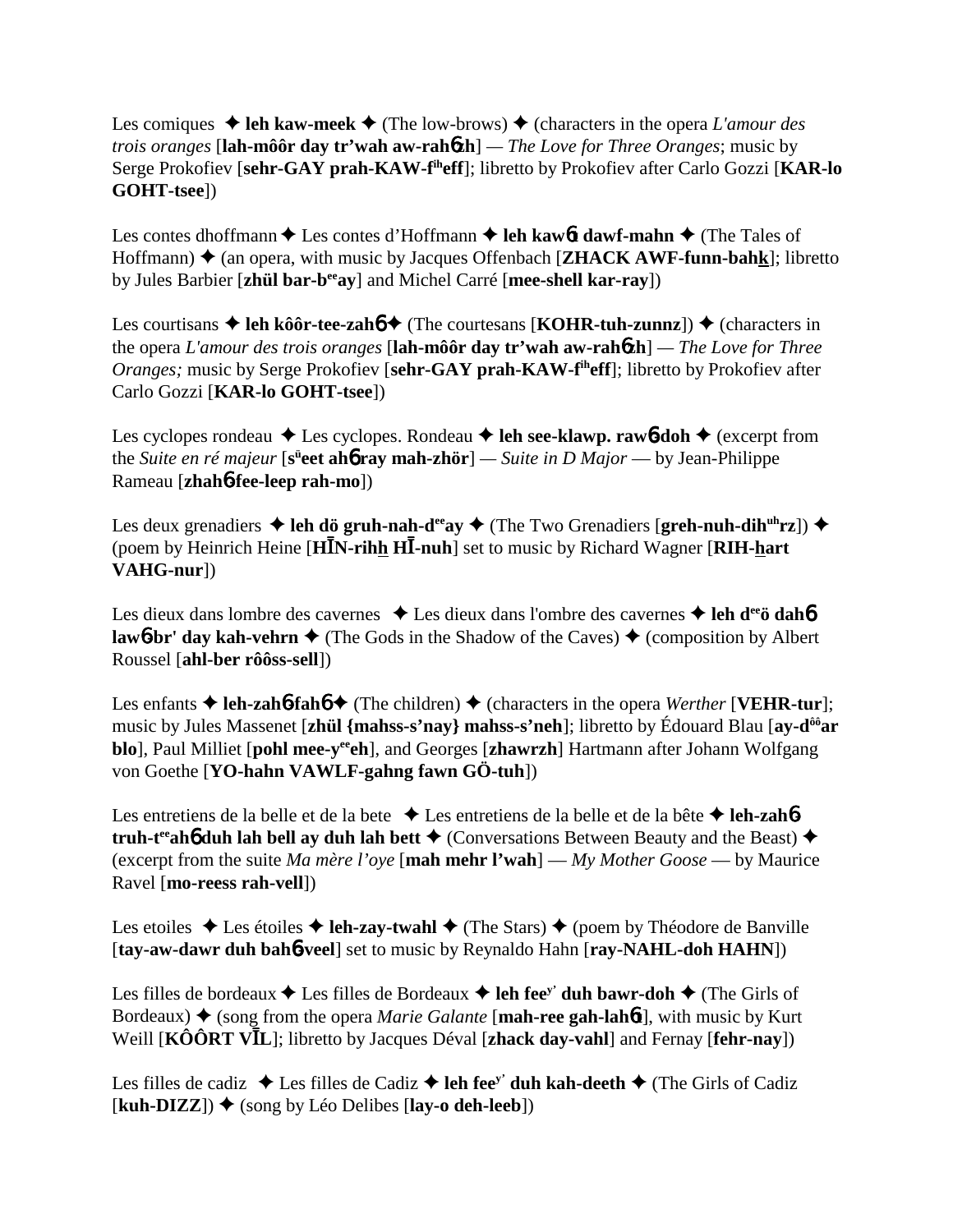Les fleurs et les arbres  $\triangleleft$  leh flör ay leh-zar-br'  $\triangleleft$  (The Flowers and Trees)  $\triangleq$  (song by Camille Saint-Saëns [**{kah-meel seh**6**-sah**6**ss} kah-meey' seh**6**-sah**6**ss**])

Les fontaines  $\triangle$  Les fontaines  $\triangle$  leh faw**6**-tenn  $\triangle$  (The Fountains)  $\triangle$  (poem by Henri de Régnier [ah**6-ree duh ray-n<sup>ee</sup>ay**] set to music by Reynaldo Hahn [ray-NAHL-doh HAHN])

Les gars qui vont a la fete  $\triangle$  Les gars qui vont à la fête  $\triangle$  leh gar kee vaw6 ah lah fett  $\triangle$ (composition by Francis Poulenc [**frah**6**-seess pôô-lah**6**k**])

Les girls  $\triangleq$  leh görl  $\triangleq$  (The Girls)  $\triangleq$  (excerpt from the *Music Hall Suite* by Joseph Horovitz [**JO-zuff HAW-ruh-vittz**)

Les huguenots  $\triangle$  Les Huguenots  $\triangle$  {(The) h'YOO-guh-nahtss} lay-zü-guh-no  $\triangle$  (an opera, with music by Giacomo Meyerbeer [JAH-ko-mo MI-ur-bayr]; libretto by Eugène Scribe [ö**zhenn skreeb**] and Émile Deschamps [**ay-meel day-shah**6])

Les illuminations  $\triangleq$  lay-zeel-lü-mee-nah-s<sup>ee</sup>aw<sub>0</sub>  $\triangleq$  (song cycle by Benjamin Britten [BENN**juh-munn BRITT-tunn**])

Les indes galantes  $\triangle$  Les Indes galantes  $\triangle$  **leh-zeh<sup>6</sup>d gah-lah<sup>6t</sup>**  $\triangle$  (The Amorous Indies)  $\triangle$  (an opera-ballet [**BAL-lay**], with music by Jean-Philippe Rameau [**zhah**6**-fee-leep rah-mo**] and libretto by Louis Fuzelier [**l ôôee fü-z'leeay**])

Les italiens a paris ◆ Les Italiens a Paris ◆ leh-zee-tah-l<sup>ee</sup>ah**6** ah pah-ree ◆ (The Italians in Paris)

Les lyriques  $\triangleleft$  leh lee-reek (The romantics)  $\triangleleft$  (characters in the opera *L'amour des trois oranges* [**lah-môôr day tr'wah aw-rah**6**zh**] *— The Love for Three Oranges*; music by Serge Prokofiev [**sehr-GAY prah-KAW-fiheff**]; libretto by Prokofiev after Carlo Gozzi [**KAR-lo GOHT-tsee**])

Les medecins  $\triangle$  Les médecins  $\triangle$  **leh may-d'seh** $6 \triangle$  (The doctors)  $\triangle$  (characters in the opera *L'amour des trois oranges* [**lah-môôr day tr'wah aw-rah**6**zh**] *— The Love for Three Oranges*; music by Serge Prokofiev [**sehr-GAY prah-KAW-fiheff**]; libretto by Prokofiev after Carlo Gozzi [**KAR-lo GOHT-tsee**])

Les musiciens du louvre **→ leh mü-zee-s<sup>ee</sup>ah6 dü lôô-vr'** 

Les niais de sologne et two doubles  $\triangle$  Les niais de Sologne et 2 doubles  $\triangle$  leh n<sup>ee</sup> ch duh saw**lawn<sup>y</sup>' ay 2 dôô-bl' ♦** (excerpt from the *Suite en ré majeur* [**s<sup>ü</sup>eet ah6 ray mah-zhör**] — *Suite in D Major* — by Jean-Philippe Rameau [**zhah**6**-fee-leep rah-mo**])

Les nuits dete ◆ Les nuits d'été ◆ leh n<sup>ü</sup>ee day-tay ◆ (Summer Nights) ◆ (six poems by Théophile Gautier [tay-aw-feel go-t<sup>ee</sup>ay] set to music by Hector Berlioz [eck-tawr behr-l<sup>ee</sup>awz])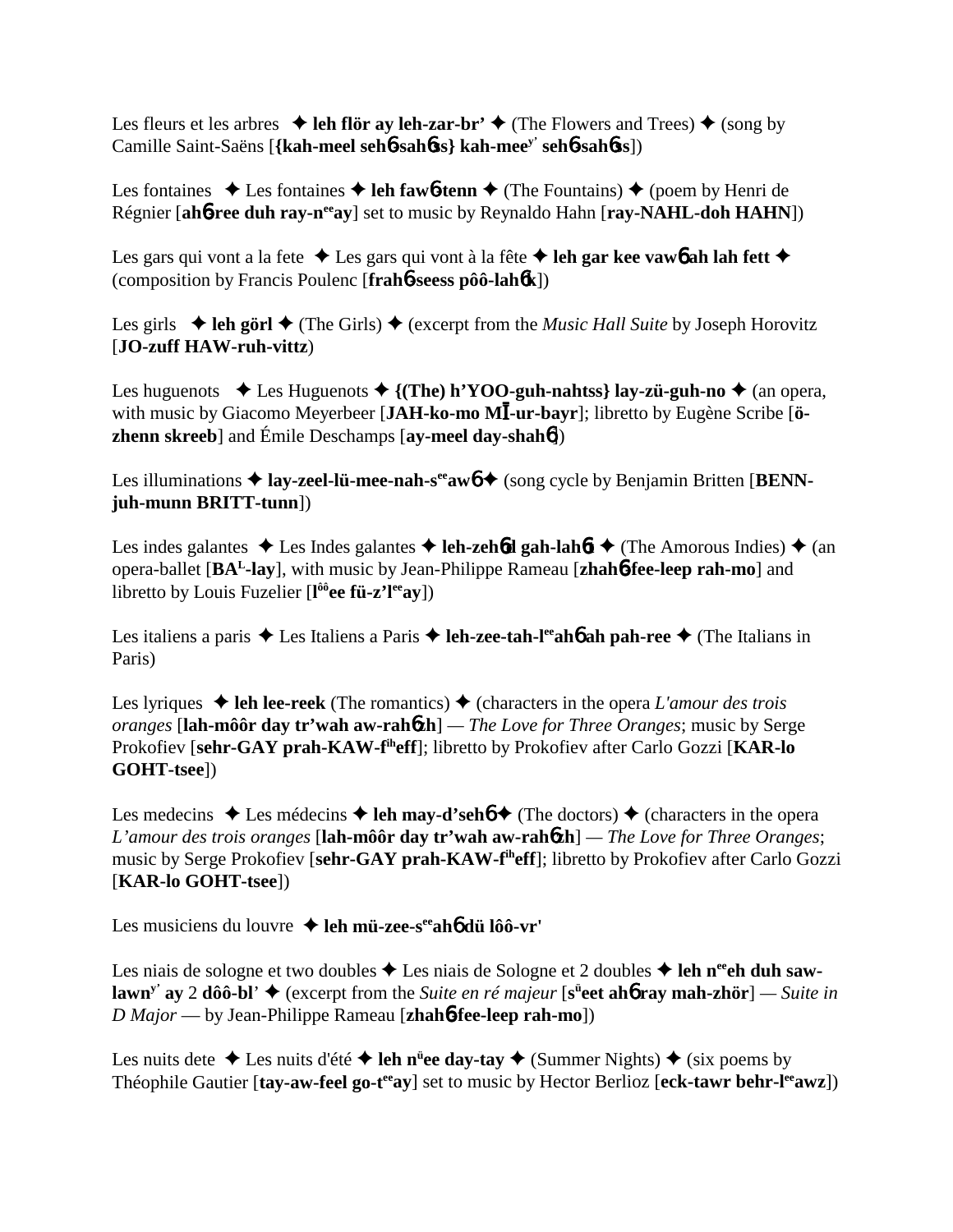Les pecheurs de perles  $\triangle$  Les pêcheurs de perles  $\triangle$  leh peh-shör duh pehrl  $\triangle$  (The Pearl Fishers)  $\triangle$  (an opera, with music by Georges Bizet [**zhawrzh bee-zay**]; libretto by Eugène Cormon [**ö-zhenn kawr-maw**6] and Michel Carré [**mee-shell kar-ray**])

Les petits diables  $\triangleq$  leh puh-tee d<sup>ee</sup>ah-bl'  $\triangleq$  (The little devils)  $\triangleq$  (characters in the opera *L'amour des trois oranges* [**lah-môôr day tr'wah aw-rah**6**zh**] *— The Love for Three Oranges*; music by Serge Prokofiev [**sehr-GAY prah-KAW-fiheff**]; libretto by Prokofiev after Carlo Gozzi [**KAR-lo GOHT-tsee**])

Les presents  $\triangle$  Les présents  $\triangle$  **leh pray-zahó**  $\triangle$  (The Presents)  $\triangle$  (poem by Villiers de l'Isle-Adam [vee-l<sup>ee</sup>ay duh leel-ah-dah**6**] set to music by Gabriel Fauré [gah-br<sup>ee</sup>ell fo-ray])

Les quatre coins  $\triangleleft$  leh kah-tr' k<sup>aw</sup>eh**<sup>6</sup>**  $\triangleleft$  (excerpt from the suite *Jeux d'enfants* [**zhö dah<sup>6</sup>fah**6] — *Children's Games* — by Georges Bizet [**zhawrzh bee-zay**])

Les ridicules  $\triangle$  leh ree-dee-kül  $\triangle$  (The eccentrics)  $\triangle$  (characters in the opera *L'amour des trois oranges* [**lah-môôr day tr'wah aw-rah**6**zh**] *— The Love for Three Oranges;* music by Serge Prokofiev [**sehr-GAY prah-KAW-fiheff**]; libretto by Prokofiev after Carlo Gozzi [**KAR-lo GOHT-tsee**])

Les roses dispahan  $\triangle$  Les roses d'Ispahan  $\triangle$  (leh rawz dee-spah-hahn  $\triangle$  (The Roses of Ispahan  $[ISS-path-hahn]$   $\blacklozenge$  (poem by Leconte de Lisle [luh-kaw6**t duh leel**] set to music by Gabriel Fauré [**gah-breeell fo-ray**])

Les saltimbanques  $\triangle$  Les saltimbanques  $\triangle$  leh sahl-teh**6**-bah**6** $k \triangle$  (an operetta, with music by Louis Ganne [**l ôôee gahn**] and lyrics by Ordonneau [**awr-dawn-no**]

Les soirees de nazelles **→** Les soirées de Nazelles **→ leh swah-ray duh nah-zell** ◆ (Evenings at Nazelles [**nah-zell**]) ♦ (compositions by Francis Poulenc [**frah**6**-seess pôô-lah**6**k**])

Les soirees de pausilippe  $\triangle$  Les soirées de Pausilippe  $\triangle$  leh swah-ray duh po-zee-leep  $\triangle$ (Evenings at Posilippo  $[\textbf{po-zee-LEEP-po}]$ )  $\blacklozenge$  (known also by the title 24 *Pensées musicales* [24] **pah<sup>6</sup>-say mü-zee-kahl**] — 24 *Musical Thoughts*  $\blacklozenge$  (compositions by Sigismund Thalberg [**ZEEghiss-môônt TAHL-pehrk**])

Les soldats  $\triangle$  leh sawl-dah  $\triangle$  (excerpt from the suite *Trois variations* [tr'wah vah-r<sup>ee</sup>ah**seeaw**6] — *Three Variations* — by Federico Mompou [**feh-theh-REE-ko mawm-POOO**])

Les soupirs tendrement  $\triangle$  Les soupirs. Tendrement  $\triangle$  leh sôô-peer. tah**6**-dr'-mah**6**  $\triangle$  (Sighs. Tenderly) ◆ (excerpt from the *Suite en ré majeur* [s<sup>ü</sup>eet ah**ó ray mah-zhör**] — Suite in D Major — by Jean-Philippe Rameau [**zhah**6**-fee-leep rah-mo**])

Les tendres plaintes rondeau ◆ Les tendres plaintes. Rondeau ◆ leh tah**6**-dr' pleh**6t. raw6**-doh ◆ (Tender Complaints. Rondo [RAHN-doh]) ◆ (excerpt from the *Suite en ré majeur* [s<sup>ü</sup>eet ah**6 ray mah-zhör**] *— Suite in D Major* — by Jean-Philippe Rameau [**zhah**6**-fee-leep rah-mo**])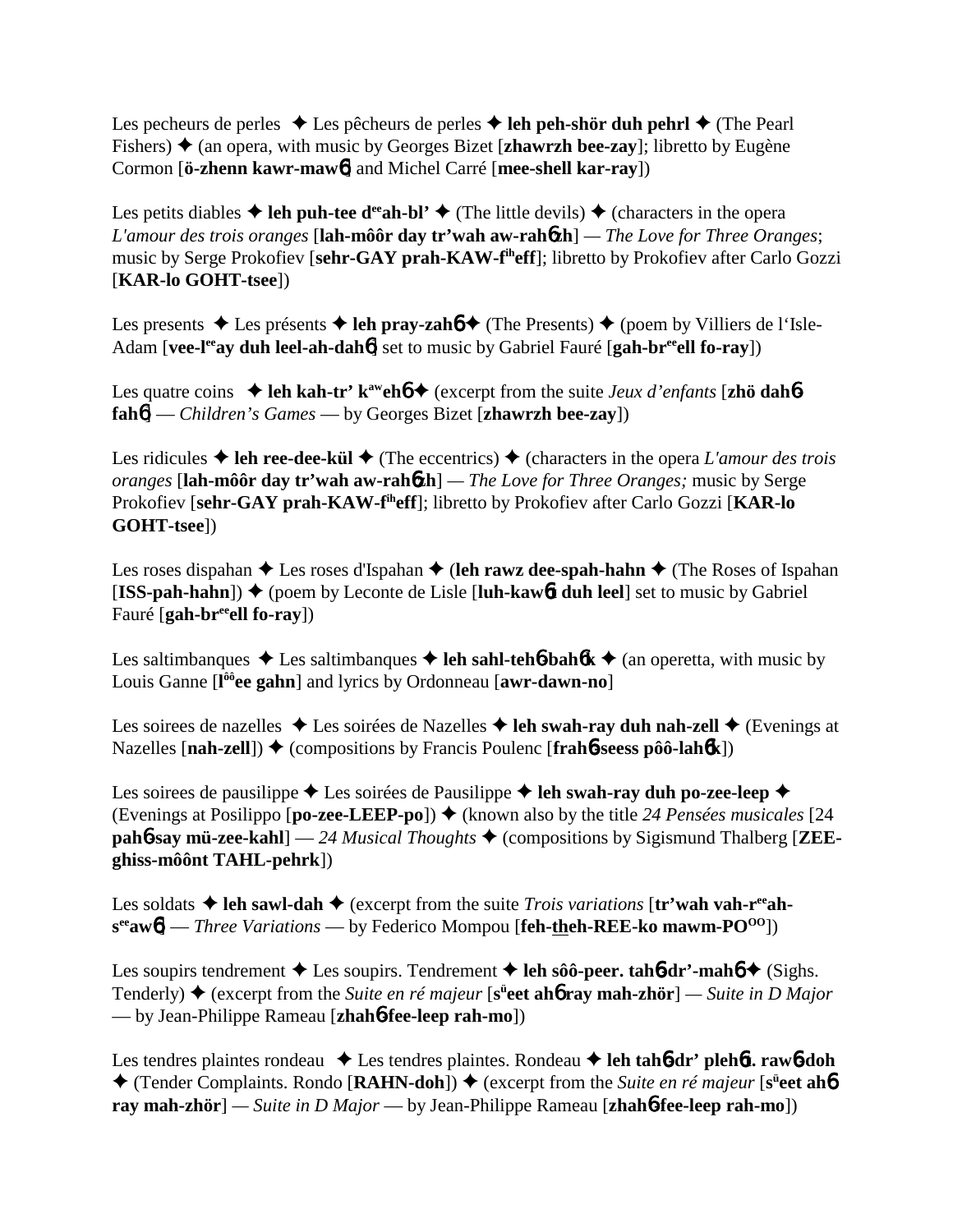Les tetes vides  $\triangle$  Les têtes vides  $\triangle$  leh tett veed  $\triangle$  (The empty heads)  $\triangle$  (characters in the opera *L'amour des trois oranges* [**lah-môôr day tr'wah aw-rah**6**zh**] *— The Love for Three Oranges*; music by Serge Prokofiev [sehr-GAY prah-KAW-f<sup>ih</sup>eff]; libretto by Prokofiev after Carlo Gozzi [**KAR-lo GOHT-tsee**])

Les tisserands  $\triangle$  leh teess-s'rah**b**  $\triangle$  (The Weavers Are Worse Than Bishops)  $\triangle$  (song from *Chansons françaises* [**shah**6**-saw**6 **frah**6**-sezz**] by Francis Poulenc [**frah**6**-seess pôô-lah**6**k**])

Les tourbillons rondeau  $\triangle$  Les tourbillons. Rondeau  $\triangle$  leh tôôr-bee-yaw**6**. rawb-doh  $\triangle$  (The Whirlwinds. Rondo [RAHN-doh])  $\blacklozenge$  (excerpt from the *Suite en ré majeur* [s<sup>ü</sup>eet ah**6** ray mah**zhör**] *— Suite in D Major* — by Jean-Philippe Rameau [**zhah**6**-fee-leep rah-mo**])

Les tragiques  $\triangle$  Les tragiques  $\triangle$  leh trah-zheek  $\triangle$  (The high-brows)  $\triangle$  (characters in the opera *L'amour des trois oranges* [**lah-môôr day tr'wah aw-rah**6**zh**] *— The Love for Three Oranges; music* by Serge Prokofiev [sehr-GAY prah-KAW-f<sup>th</sup>eff]; libretto by Prokofiev after Carlo Gozzi [**KAR-lo GOHT-tsee**])

Les trois soeurs aveugles  $\triangle$  Les trois sœurs aveugles  $\triangle$  leh tr'wah sör ah-vö-gl'  $\triangle$  (The Three Blind Sisters)  $\blacklozenge$  (poem by Maurice Maeterlinck [**mo-reess MAH<sup>AH</sup>-tur-lihngk**] set to music by Jean Sibelius [**zhah**6 **sih-BAY-lihôôss**])

Les trompes de france  $\rightarrow$  Les trompes de France  $\rightarrow$  leh trawb duh frahbes

Les vepres siciliennes  $\triangle$  Les vêpres siciliennes  $\triangle$  leh veh-pr' see-see-l<sup>ee</sup>enn  $\triangle$  (The Sicilian Vespers)  $\triangle$  (an opera, with music by Giuseppe Verdi [**joo-ZAYP-pay VAYR-dee**]; libretto by Eugène Scribe [**ö-zhenn skreeb**] and Charles Duveyrier [**sharl dü-vay-r<sup>ee</sup>ay**])  $\blacklozenge$  (the Italian version of the opera is known as *I vespri siciliani* [ee VAY-spree see-chee-l<sup>ee</sup>AH-nee])

Les violons du roy  $\triangle$  Les violons du Roy  $\triangle$  leh v<sup>ee</sup>aw-law<sub>6</sub> dü r'wah  $\triangle$  (The King's Violins)

Les voici  $\triangle$  Les voici!  $\triangle$  leh vwah-see!  $\triangle$  (choral excerpt from the opera *Carmen* [**KAR-m'n**]; music by Georges Bizet [**zhawrzh bee-zay**]; libretto by Henri Meilhac [**ah**6**-ree meh-yack**] and Ludovic Halévy [**lü-daw-veek ah-lay-vee**])

Lescarpolette  $\triangle$  L'escarpolette  $\triangle$  less-kar-paw-lett  $\triangle$  (The Swing)  $\triangle$  (excerpt from the suite *Jeux d'enfants* [**zhö dah**6**-fah**6] — *Children's Games* — by Georges Bizet [**zhawrzh bee-zay**])

Leschetizky ◆ Theodor Leschetizky ◆ TEH-aw-dawr leh-sheh-TEEZ-kih ◆ (known also as Teodor [**TEH-aw-dawr**] Leschetizky)

Leskaya Anna Leskaya **AHN-nuh LESS-kuh-yuh**

Lesne ◆ Gérard Lesne **◆ zhay-rar lenn** 

Lessel Franz Lessel **FRAHNZ LESS-sell**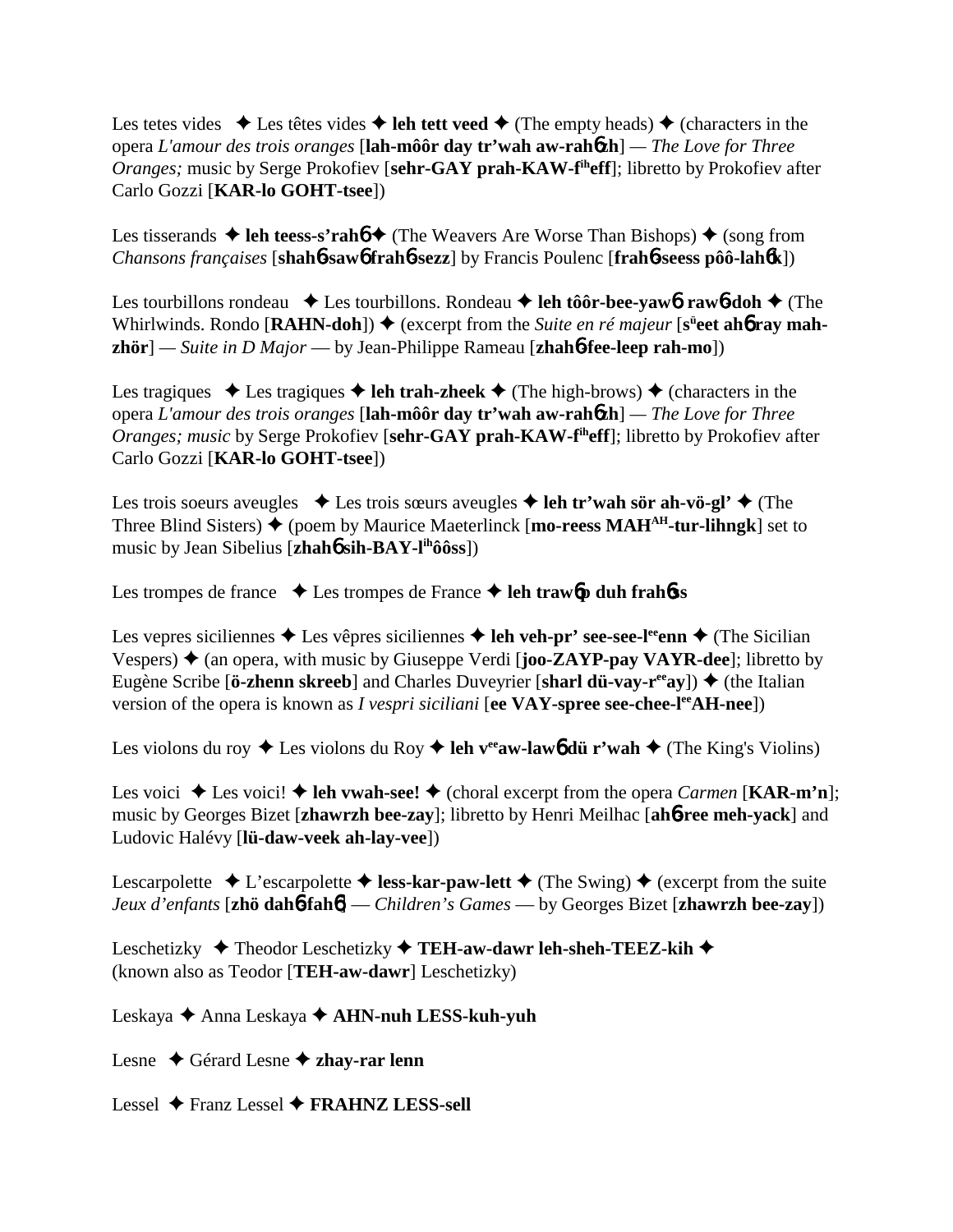Lesson i for maundy thursday Lesson I for Maundy Thursday **(Lesson** I **for) MAWN-dee (Thursday) ♦ (sacred composition by Giovanni Pierluigi da Palestrina [<b>jo-VAHN-NEE p<sup>ee</sup>ayrl ooEE-jee dah pah-lay-STREE-nah**])

Lestate  $\triangle$  L'estate  $\triangle$  lay-STAH-tay  $\triangle$  (Summer)  $\triangle$  (from *Le quattro stagioni* [lay k<sup>oo</sup>AHTtro stah-JO-nee] — *The Four Seasons* — by Antonio Vivaldi [ahn-TAW-n<sup>ee</sup>o vee-VAHL**dee**])

Lestringant **→** Étienne Lestringant **→ av-t<sup>ee</sup>enn luh-streh<sup>6</sup>-gah<sup>6</sup>** 

Lestro armonico  $\triangle$  L'estro armonico  $\triangle$  LAY-stro ar-MAW-nee-ko  $\triangle$  (compositions by Antonio Vivaldi [ahn-TAW-neeo vee-VAHL-dee])

Lesueur ◆ Jean François Lesueur ◆ zhah**6** frah**6-swah luh-züör** ◆ (known also as Jean François Le Sueur)

Lesule  $\blacklozenge$  L'esule  $\blacklozenge$  **lay-ZOO-lay**  $\blacklozenge$  (The Exile)  $\blacklozenge$  (poem by Temistocle Solera [tay-MEE**stoh-klay so-LAY-rah**] set to music by Giuseppe Verdi [**joo-ZAYP-pay VAYR-dee**])

Lesur ◆ Daniel Lesur ◆ dah-n<sup>ee</sup>ell luh-zür ◆ (known also as Daniel Jean Yves [zhah6-neev] Lesur)

Lesur Daniel-Jean-Yves Lesur **dah-neeell-zhah**6**-neev leh-zür**

Lesure François Lesure **frah**6**-swah luh-zür** (known also as François-Marie Lesure [**frah**6**-swah-mah-ree luh-zür**])

Let the bright seraphim  $\triangle$  (Let the bright) SEH-ruh-fimm  $\triangle$  (excerpt from the oratorio *Samson* by George Frideric Handel [**JAW-urj FRIH-duh-rick HANN-d'l**]; libretto adapted from N. Hamilton [**N. HA-m'l-tunn**] and in turn from Milton [**MILL-tunn**])

Letania ad deferemdem difunctos in ecclesia **→ lay-TAH-n<sup>ih</sup>uh udd day-FAY-remm-demm dih-FOONK-tawss inn ayk-KLAY-z<sup>ih</sup>uh**  $\triangleq$  (chant from the *Cancionero de Segovia* [**kahntheeo-NAY-ro day say-GO-veeah**] — *Songbook of Segovia* — containing liturgical music from Spain at the time of Christopher Columbus)

Letelier  $\triangle$  Alfonso Letelier  $\triangle$  ahl-FAWN-so leh-tuh-l<sup>ee</sup>ay  $\triangle$  (known also as Alfonso Letelier-Llonas [ahl-FAWN-so leh-tuh-l<sup>ee</sup>ay-l'YO-nahss])

Lethe  $\triangle$  LEE-thuh  $\triangle$  (poem by Edna St. Vincent Millay [EDD-nuh SAYNT VINNT-sunnt **mill-LAY**] set to music by Rebecca Clark [**rih-BECK-kuh KLARK**])

Letorey  $\triangle$  Omer Letorey  $\triangle$  aw-may leh-taw-ray

Lettinga **→** Bouke Lettinga ◆ BAH<sup>00</sup>-kuh LETT-tihng-ah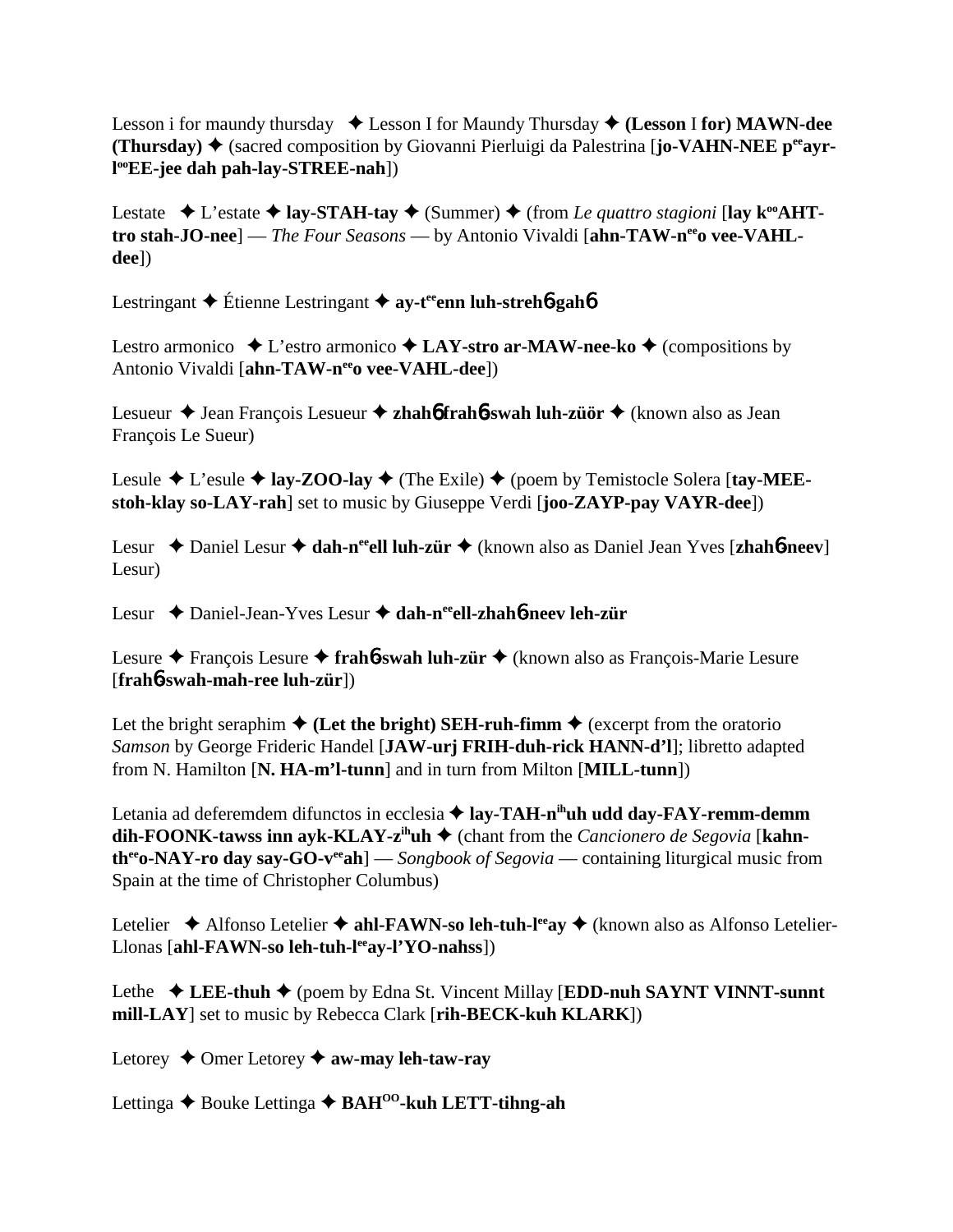Lettvin **→** Theodore Lettvin → THEE-uh-doh<sup>uh</sup>r LETT-vunn

Letz **← Hans Letz ← HAHNSS LETTSS** 

Letzte blatter  $\triangle$  Letzte Blätter  $\triangle$  LETTS-tuh BLETT-tur  $\triangle$  (Last Leaves)  $\triangle$  (poems by Hermann von Gilm [**HEHR-mahn fawn GHILLM**]

Letzte elegie  $\triangle$  Die letzte Elegie  $\triangle$  dee LETTSS-tuh ay-lay-GHEE  $\triangle$  (The Last Elegy)  $\triangle$ (song by Hanns Eisler [**HAHNSS SS-lur**])

Letzte hoffnung ◆ Letzte Hoffnung ◆ LETTSS-tuh HAWF-nôông ◆ (Last Hope) ◆ (poem by Wilhelm Müller [**VILL-hellm MÜL-lur**] set to music by Franz Schubert [**FRAHNTSS SHOO-bert**] in the song cycle *Winterreise* [**VINN-tur-rī-zuh**] — *The Winter's Journey*)

Letzte rose  $\triangle$  Die letzte Rose  $\triangle$  dee LETTSS-tuh RO-zuh  $\triangle$  (The Last Rose)  $\triangle$  (Etude VI by Heinrich Wilhelm Ernst [**HN-rihh VILL-hellm EHRNST**])

Letztes gluck  $\triangle$  Letztes Glück  $\triangle$  LETTSS-tuss GLÜK  $\triangle$  (Last Happiness)  $\triangle$  (poem by Max Kalbeck [**MAHKSS KAHL-peck**] set to music by Johannes Brahms [**yo-HAHN-nuss {BRAHMZ} BRAHAHMSS**])

Leuckart F. Ernst Christoph Leuckart **(**F.**) EHRNST KRIH-stawf LOY-kart**

Leutgeb  $\triangle$  Joseph Leutgeb  $\triangle$  YOH<sup>OH</sup>-zeff LOYT-ghepp  $\triangle$  (known also as Joseph Ignaz [**IGG-nahtss**] Leutgeb)

Leva  $\triangle$  De Leva  $\triangle$  day LAY-vah

Leva **→** Enrico de Leva → **ayn-REE-ko day LAY-vah** 

Levabo oculos meos  $\triangleleft$  leh-VAH-baw AW-kôô-lawss MEH-ohss  $\triangleleft$  (Gregorian chant)

Levade Charles Levadé **sharl luh-vah-day** (known also as Charles Gaston Levadé [**sharl gahss-taw**6 **luh-vah-day**])

Levallier  $\triangle$  Adam Levallier  $\triangle$  ah-dah**6** luh-vahl-l<sup>ee</sup>ay

Levant **→** Oscar Levant **→ AWSS-kar luh-VANNT** 

Levantate y despierta **→** Levántate y despierta **→ lay-VAHN-tah-tay ee dayss-p<sup>ee</sup>EHR-tah →** (excerpt from Sonetos Sagrados [**so-NAY-tawss sah-GRAH-thawss**] by Héctor Campos Parsi [**ECK-tawr KAHM-pawss PAR-see**])

Levantisme madre  $\triangle$  Levantisme madre  $\triangle$  **lay-vahn-TEESS-may MAH-dray**  $\triangle$  (a medieval wedding song of the Jews who were expelled from Spain in 1492 and who settled in Morocco)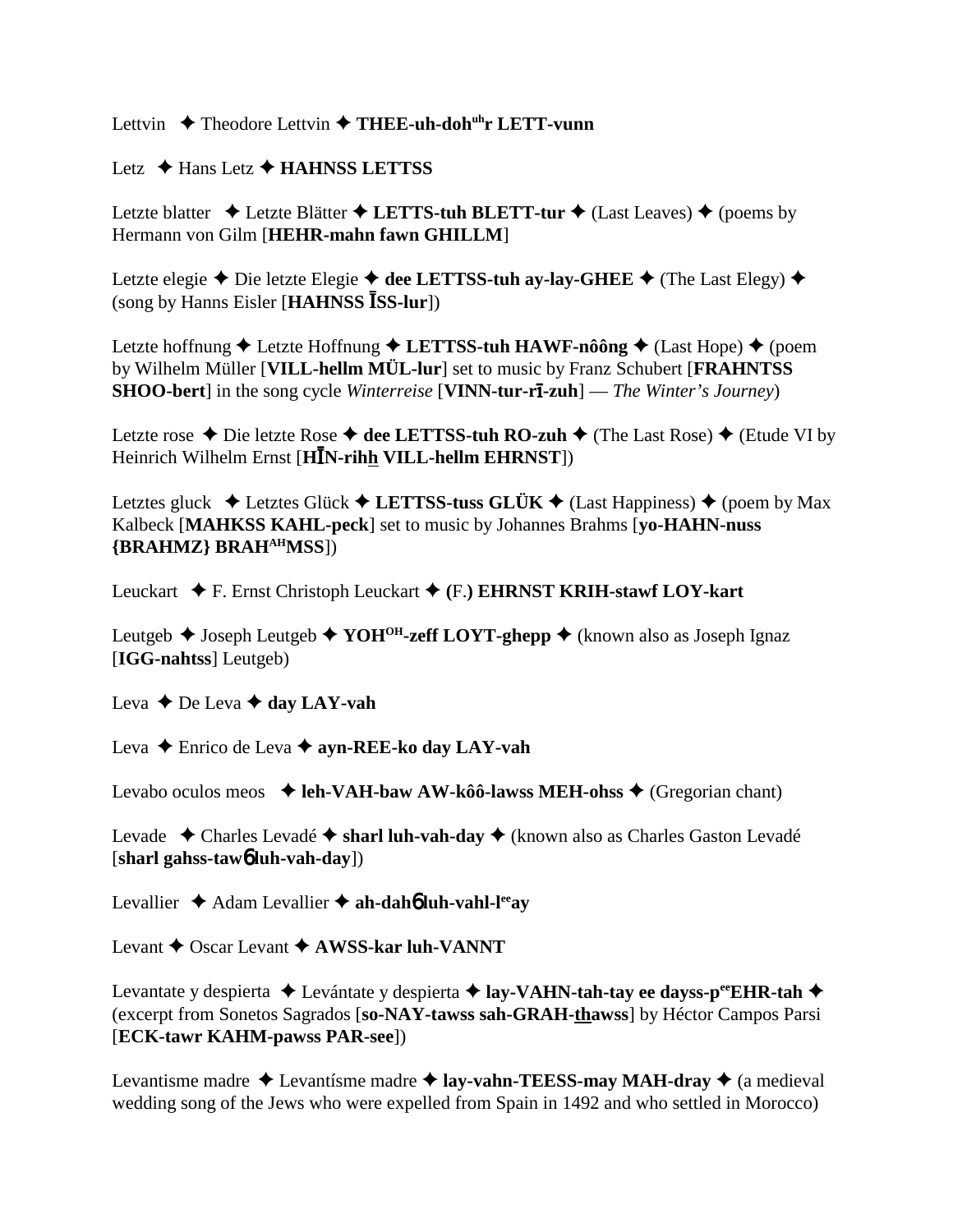Levarie Siegmund Levarie **{SEEG-munnd LEH-vuh-ree} ZEEK-môônt LAY-vah-ree**

Levasseur Jean-Henri Levasseur **zhah**6 **ah**6**-ree luh-vahss-sör**

Levasseur ◆ Nicolas Levasseur ◆ nee-kaw-lah luh-vahss-sör ◆ (known also as Nicolas-Prosper Levasseur [**nee-kaw-lah-prawss-pay luh-vahss-sör**])

- Levasseur Rosalie Levasseur **raw-zah-lee luh-vahss-sör**
- Levee Loren Levee  **LO-renn LEH-vee**
- Levens **→** Charles Levens ◆ sharl leh-vah**6**
- Levenson ◆ Boris Levenson ◆ {BAW-riss LEH-vunn-sunn} bah-REESS l<sup>y</sup>eh-v<sup>y</sup>enn-SAWN
- Leventhal  $\blacklozenge$  Sharan Leventhal  $\blacklozenge$  **SHA-runn LEH-v'n-thahl**
- Leverkusen  $\triangle$  **LAY-fur-koo-zunn**  $\triangle$  (German City)
- Levertin **←** Oscar Levertin ← AWSS-kar l<sup>ee</sup>EH-vur-teen
- Levertov **→** Denise Levertov ◆ duh-NEEZ LEH-vur-tawy
- Levi Hermann Levi **HEHR-mahn LAY-vee**
- Levi ◆ Yoel Levi ◆ {**YOHL LEE-vi**} **YAW-ell LEH-vee**
- Levidis  $\triangle$  Dimitri Levidis  $\triangle$  thee-MEE-tree leh-VEE-thiss  $\triangle$  (this Greek National is known as Dimitrios Levidiss [**thee-MEE-tree-uss leh-VEE-thiss**] in Greece)
- Levin  $\triangle$  Philip Levin  $\triangle$  **FIH-lupp LEH-vinn**
- Levina Zara Levina **ZAH-ruh LAY-vih-nuh**
- Levine  $\triangle$  Elliot Z. Levine  $\triangle$  **ELL-l<sup>ee</sup>utt Z. luh-VN**
- Levine ♦ Gilbert Levine ♦ GHILL-burt luh-V<sup>I</sup>N
- Levine **→** Gilbert Isidore Levine ◆ GHILL-burt IH-zih-dawr luh-V**I**N
- Levine  $\triangle$  James Levine  $\triangle$  **JAYMZ luh-VN**
- Levite  $\triangle$  LEE-vit
- Levitzki Mischa Levitzki **MIH-shuh luh-VITTZ-kee**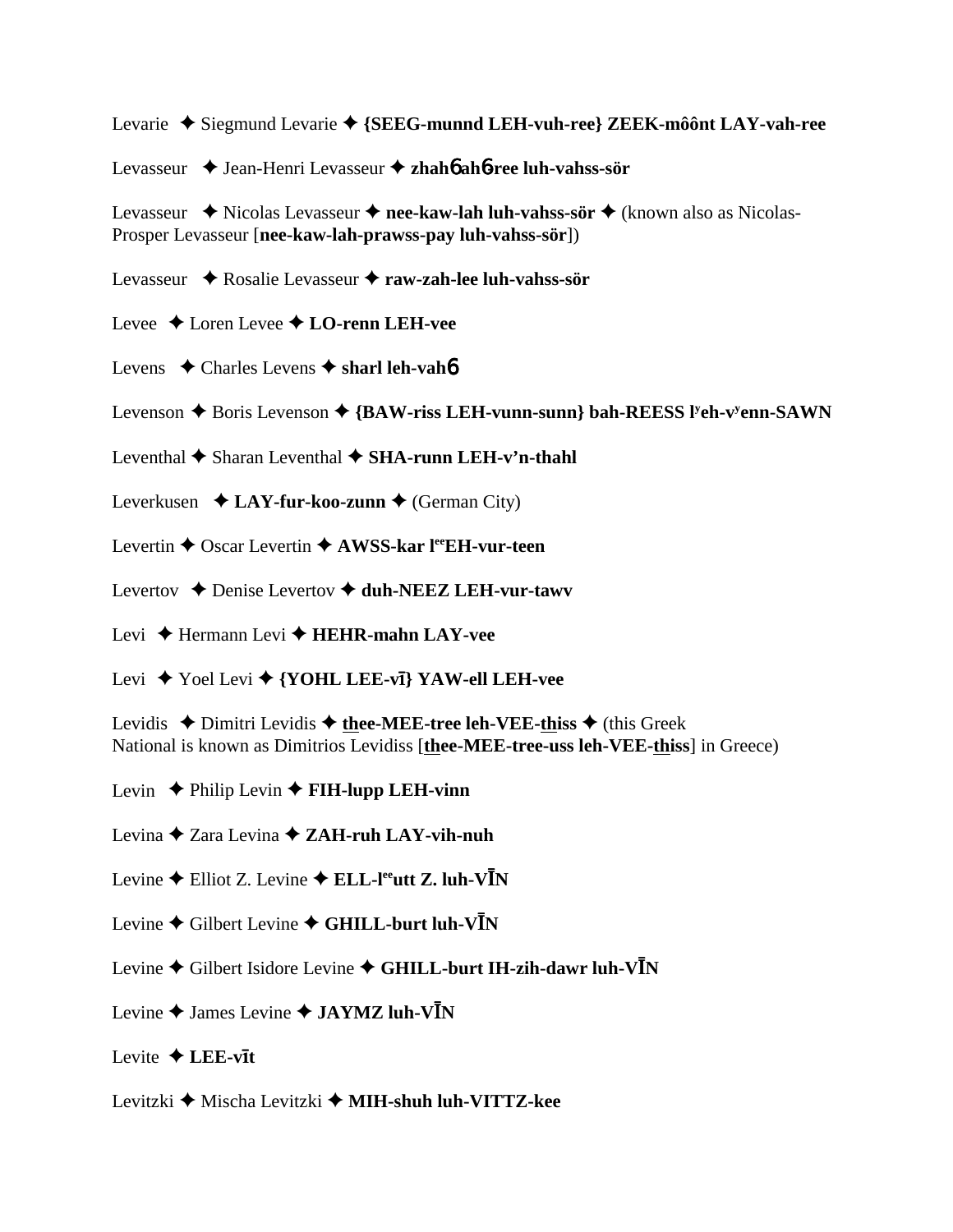Levy Alexandre Lévy **ah-leck-sah**6**-dr' lay-vee**

Levy Ernst Lévy **EHRNST lay-vee**

Levy Frank Levy **{FRANGK LEH-vee} frah**6**k leh-vee**

- Levy ◆ Heniot Lévy ◆ {HEH-n<sup>ih</sup>utt LEH-vee} HEH-n<sup>ee</sup>awt LEH-vih
- Levy Jules Levy **YOOLZ LEH-vee**
- Levy Lazare Lévy **lah-zar lay-vee**
- Levy ♦ Marvin David Levy ♦ MAR-vunn DAY-vudd LEH-vee

Levy Michel-Maurice Lévy **mee-shell-mo-reess lay-vee**

Lewandowski Louis Lewandowski **LOO-ee leh-vahn-DAHF-skee**

Lewenthal ◆ Raymond Lewenthal ◆ RAY-munnd l'YOO-wunn-thahl

Lewin ◆ David Lewin ◆ DAY-vudd l'YOO-inn ◆ (known also as David Benjamin [BENN**juh-munn**] Lewin)

Lewin  $\triangle$  Giles Lewin  $\triangle$  **JILZ LOO-inn** 

Lewinger ◆ Max Lewinger ◆ MAHKSS leh-VIHNG-er

Lewisohn ♦ Adolph Lewisohn ♦ {AY-dawlf LOO-ih-sunn} AH-dawlf LAY-vih-zohn

Lewkowitch ◆ Bernhard Lewkowitch ◆ BEHRN-hart LEVV-ko-vihch

Lextase langoureuse C'est l'extase langoureuse  **sesst leckss-tahz lah**6**-gôô-röz** (poem from *Ariettes oubliées* [**ah-reeett ôô-blee-ay**] — *Forgotten Airs* — by Paul Verlaine [**pohl vehrlenn**] set to music by Claude Debussy [**klohd deh-büss-see**])

Ley **→** Salvador Ley ◆ sahl-vah-THAWR LAY<sup>EE</sup>

Leybach  $\triangle$  Ignace Leybach  $\triangle$  eeg-nahss LAY<sup>EE</sup>-bahk  $\triangle$  (known also as Ignace Xavier Joseph [gzah-v<sup>ee</sup>ay zho-zeff] Leybach)

Leybourne George Leybourne **JAW-urj LAY-bawrn**

Leyden Norman Leyden **NAWR-munn LAY-d'n**

Leygraf **→** Hans Leygraf → **HAHNSS LAY-grahf**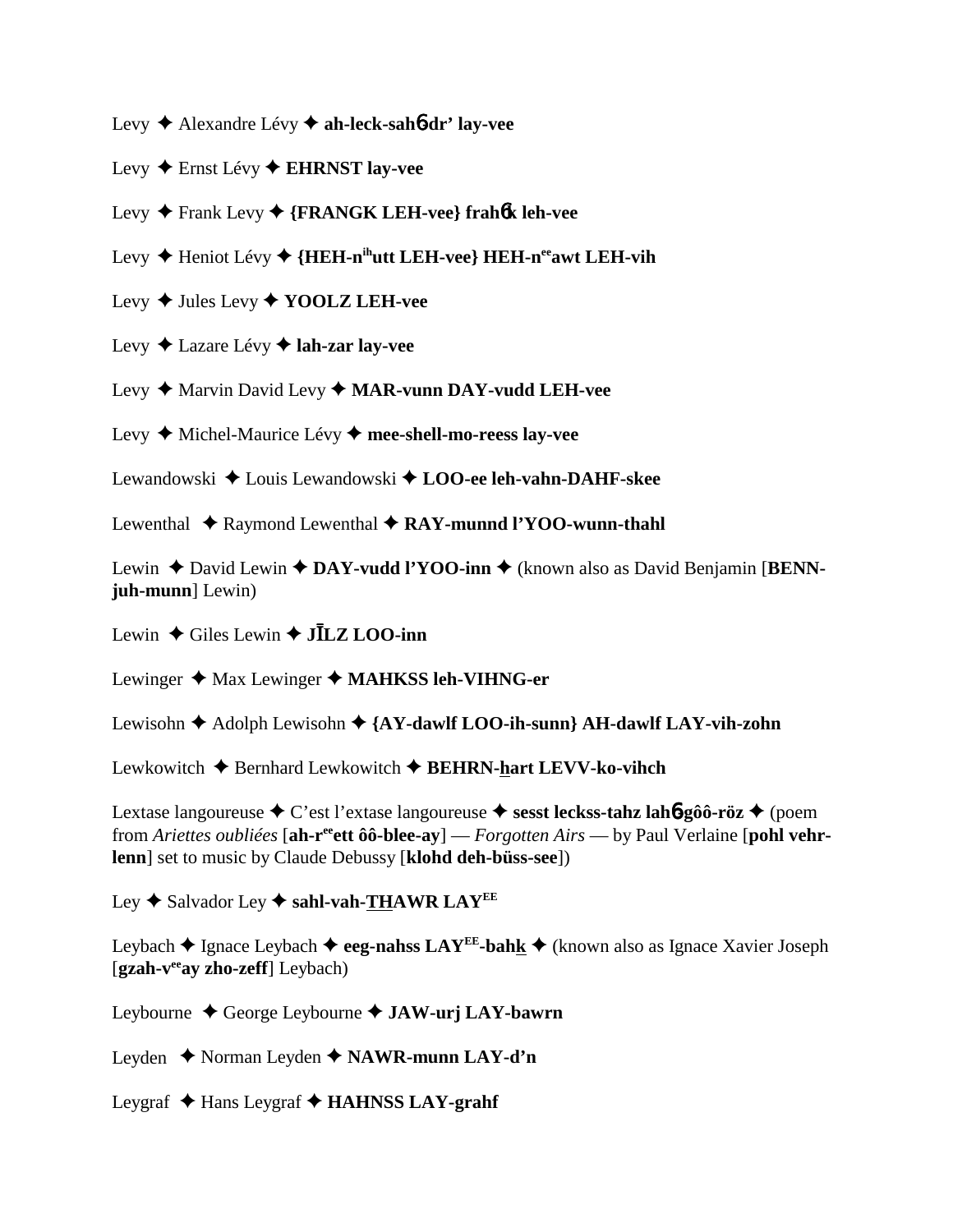Lheritier ◆ Jean Lhéritier ◆ zhah**6** lay-ree-t<sup>ee</sup>ay

Lheure exquise  $\triangle$  L'Heure Exquise  $\triangle$  lör eckss-keez  $\triangle$  (The Exquisite Hour)  $\triangle$  (poem by Paul Verlaine [**pohl vehr-lenn**] set to music by Reynaldo Hahn [**ray-NAHL-doh HAHN**])

Lheureu riera  $\triangle$  L'heureu Riera  $\triangle$  **lay-REH<sup>00</sup> ree-EH-rah**  $\triangle$  (Riera the Heir)  $\triangle$  (Catalan [**KAH-t'-lunn**] folk song arranged by Miguel Llobet [**mee-GHELL l'yo-BETT**])

Lhevinne ◆ Josef Lhévinne ◆ YAW-seff l<sup>y</sup>eh-vinn-NEH

Lhevinne ◆ Rosina Lhévinne ◆ rah-SEE-nuh l<sup>y</sup>eh-vinn-NEH

Lhiver a cesse  $\triangle$  L'hiver a cessé  $\triangle$  **lee-vehr ah sess-say**  $\triangle$  (Winter Is Over)  $\triangle$  (poem by Paul Verlaine [**pohl vehr-lenn**] set to music by Gabriel Fauré [**gah-breeell fo-ray**])

Lhome de laristto  $\bullet$  L'Home de l'Aristto  $\bullet$  **LO-may day lah-REESST-toh**  $\bullet$  (The Men of Aristto)  $\triangle$  (excerpt from the suite *Suburbis* [**soo-BÔÔR-biss**] — *Suburbs* — by Federico Mompou [**feh-theh-REE-ko mawm-PO<sup>OO</sup>]**)

Lhomme ◆ Guy Lhomme ◆ gh<sup>ü</sup>ee lawm

Lhorloge comtoise  $\triangle$  L'horloge comtoise  $\triangle$  **lawr-lawzh kaw6-twahz**  $\triangle$  (The grandfather clock) (character in the opera *L'enfant et les sortileges* [**lah**6**-fah**6 **ay leh sawr-tee-lehzh**] — *The Child and the Fantasies;* music by Maurice Ravel [**mo-reess rah-vell**] and libretto by Sidonie Gabrielle Gauthiers-Villars [see-daw-nee gah-br<sup>ee</sup>ell go-t<sup>ee</sup>ay-veel-lar])

Lhotka Fran Lhotka **FRANN LAWT-kah**

Lhotka kalinski Ivo Lhotka-Kalinski **EE-vaw LAWT-kah-kah-LEEN-skee**

Lhotsky  $\triangle$  L'Hotský  $\triangle$  **LAWT-skee**<sup>ee</sup>  $\triangle$  (character in the opera *Osud* [**AW-sôôt**] — *Destiny*; music by Leoš Janáček [LEH-awsh yah-NAH<sup>AH</sup>-check] and libretto by Fedora Bartšová [FEH**daw-ruh BART-shaw-vahah**])

Lhuissier  $\triangle$  L'Huissier  $\triangle$  l<sup>ii</sup>eess-s<sup>ee</sup>ay  $\triangle$  (The bailiff)  $\triangle$  (character in the opera *Les brigands* [**leh bree-gah**6] — *The Brigands* [**BRIH-gunndz**]; music by Jacques Offenbach [**ZHACK AWF-funn-bahk**]; libretto by Henri Meilhac [**ah**6**-ree meh-yack**] and Ludovic Halévy [**lü-dawveek ah-lay-vee**])

Li chastelain de couci ◆ Li Chastelain de Couci ◆ lee shahss-tuh-leh**6** duh kôô-see ◆ (The foregoing is the title (Chastelain = Lord); the name of the specific Chastelain was Gui IV de Couci [**gü ee IV duh kôô-see**])

Li jolitz temps destey  $\triangle$  Li jolitz temps d'estey  $\triangle$  lee zhaw-lee tah**6** day-tay  $\triangle$  (anonymous 13th-century composition)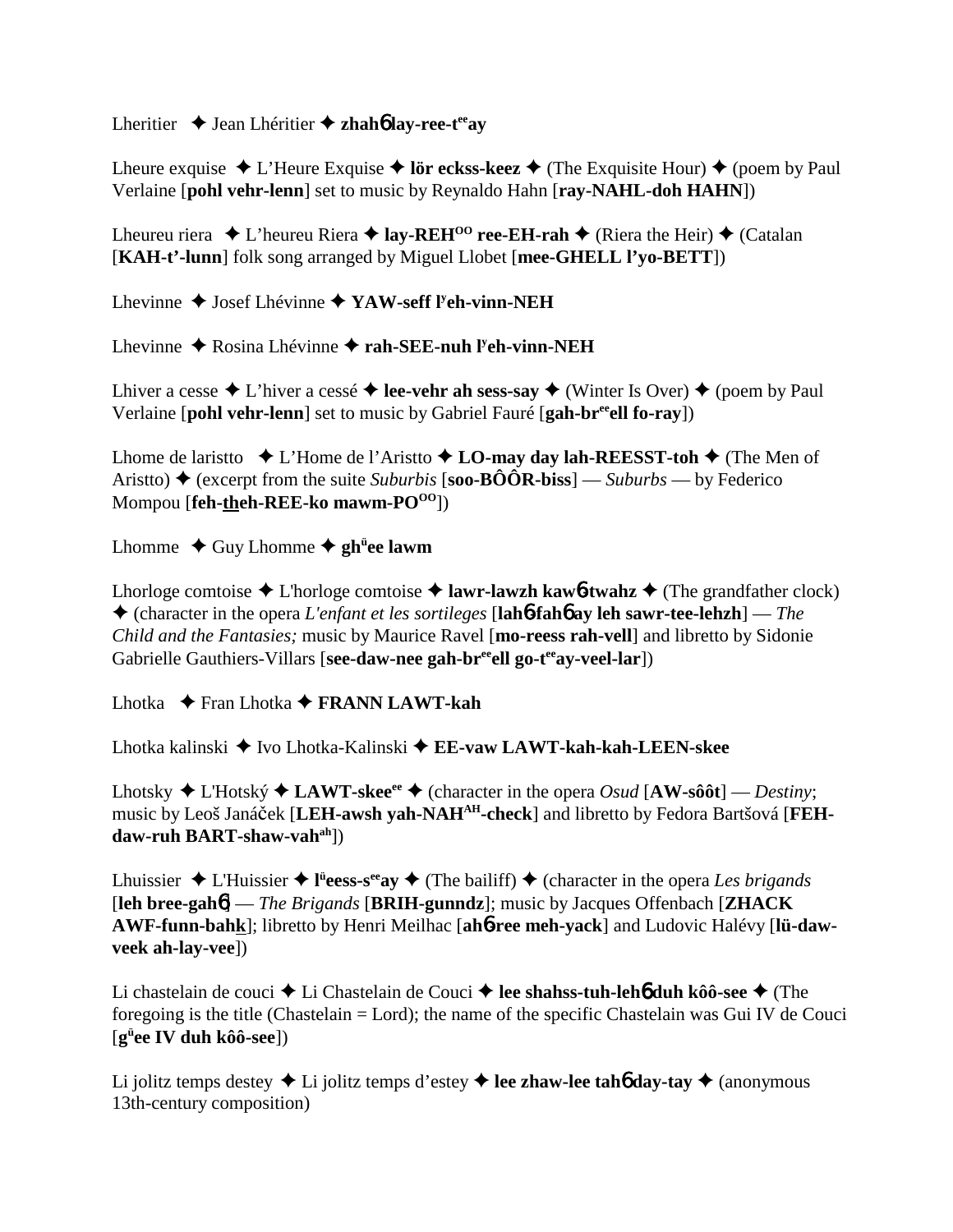Li nouviauz tanz  $\triangle$  Li nouviauz tanz  $\triangle$  lee nôô-v<sup>ee</sup> tah**onerouple** (The New Season)  $\triangle$ (composition by Li Chastelain de Couci [lee shahss-tuh-leh**6** duh kôô-see] ♦ (Li Chastelain was the title (Chastelain = Lord); the name of the individual was Gui IV de Couci [ $g^{\text{ii}}$ ee IV duh kôô**see**])

Liadov **→** Anatoli Liadov **→ ah-nah-TAW-l<sup>y</sup>ee l<sup>ih</sup>AH-duff →** (known also as Anatoli Konstantinovich [**kahn-stahn-TYEE-nuh-vihch**] Liadov)

Liadov  $\triangle$  Konstantin Liadov **→ kahn-stahn-T<sup>Y</sup>EEN l<sup>ih</sup>AH-duff** ◆ (known also as Konstantin Nikolaievich [**ny ee-kah-LAHIH-eh-vihch**] Liadov)

Liadov glazunov Liadov-Glazunov  **lihAH-duff-glah-zôô-NAWF**

Liang  $\triangle$  Lin, Cho-Liang  $\triangle$  LEE<sup>EE</sup>N, ZHOO-LEE<sup>EE</sup>AHNG  $\triangle$  (known also as Cho-Liang Lin)

Liapunov  $\triangle$  Sergei Liapunov  $\triangle$  sehr-GAY<sup>EE</sup> l<sup>ih</sup>ah-pôô-NAWF  $\triangle$  (known also as Sergei Mikhailovich [mee-KAH<sup>IH</sup>-luh-vihch] Liapunov)

Liatoshinsky **→** Boris Liatoshinsky → **bah-REESS l<sup>ih</sup>ah-tah-SHINN-skee** → (known also as Boris Nikolaievich [**ny ee-kah-LAHIH-eh-vihch**] Liatoshinsky)

Libellule  $\triangle$  La libellule  $\triangle$  lah lee-b'l-lül  $\triangle$  (The dragonfly)  $\triangle$  (character in the opera *L'enfant et les sortileges* [**lah**6**-fah**6 **ay leh sawr-tee-lehzh**] — *The Child and the Fantasies*; music by Maurice Ravel [**mo-reess rah-vell**] and libretto by Sidonie Gabrielle Gauthiers-Villars [**see-daw**nee gah-br<sup>ee</sup>ell go-t<sup>ee</sup>ay-veel-lar])

Libenskof **→** Conte di Libenskof → **KOHN-tay dee lee-BAYN-skohf** → (character in *Il viaggio a Reims* [**eel veeAHD-jo ah reh**6**ss**] — *The Journey to Rheims* [**REEMZ**] — a stage cantata [kunn-TAH-tuh] with ballet [BA<sup>L</sup>-lay]; music by Gioachino Rossini [j<sup>oh</sup>ah-KEE-no rohss-SEE**nee**] and libretto by Luigi Balocchi [**l ooEE-jee bah-LOHK-kee**])

Liber scriptus **LEE-behr SKREEP-tôôss** (section of the *Messa da Requiem* [**MAYSS-sah dah RAY-k<sup>oo</sup>ee-aym**] — *Requiem* [{**REH-k<sup>ôô</sup>ee-umm} REH-k<sup>ôô</sup>ih-emm**] *Mass* — by Giuseppe Verdi [**joo-ZAYP-pay VAYR-dee**])

Libera me **LEE-beh-ruh MAY** (section by Giuseppe Verdi [**joo-ZAYP-pay VAYR-dee**] in the *Messa per Rossini* [**MAYSS-sah payr rohss-SEE-nee**] — *Mass for Rossini* — by 13 composers)

Libera me domine  $\triangle$  Libera me, Domine  $\triangle$  LEE-beh-ruh MAY, DAW-mih-neh  $\triangle$  (motet [**mo-TETT**] by Anton Bruckner [**AHN-toh<sup>oh</sup>n BRÔÔK-nur**])

Liberace  $\triangleleft$  **lih-buh-RAH-chee**  $\triangleleft$  (known also as Walter [**WAWL-tur**] Liberace and Władziu Valentino Liberace [**VWAHD-zeeôô vah-lenn-TEE-no lee-beh-RAH-cheh**])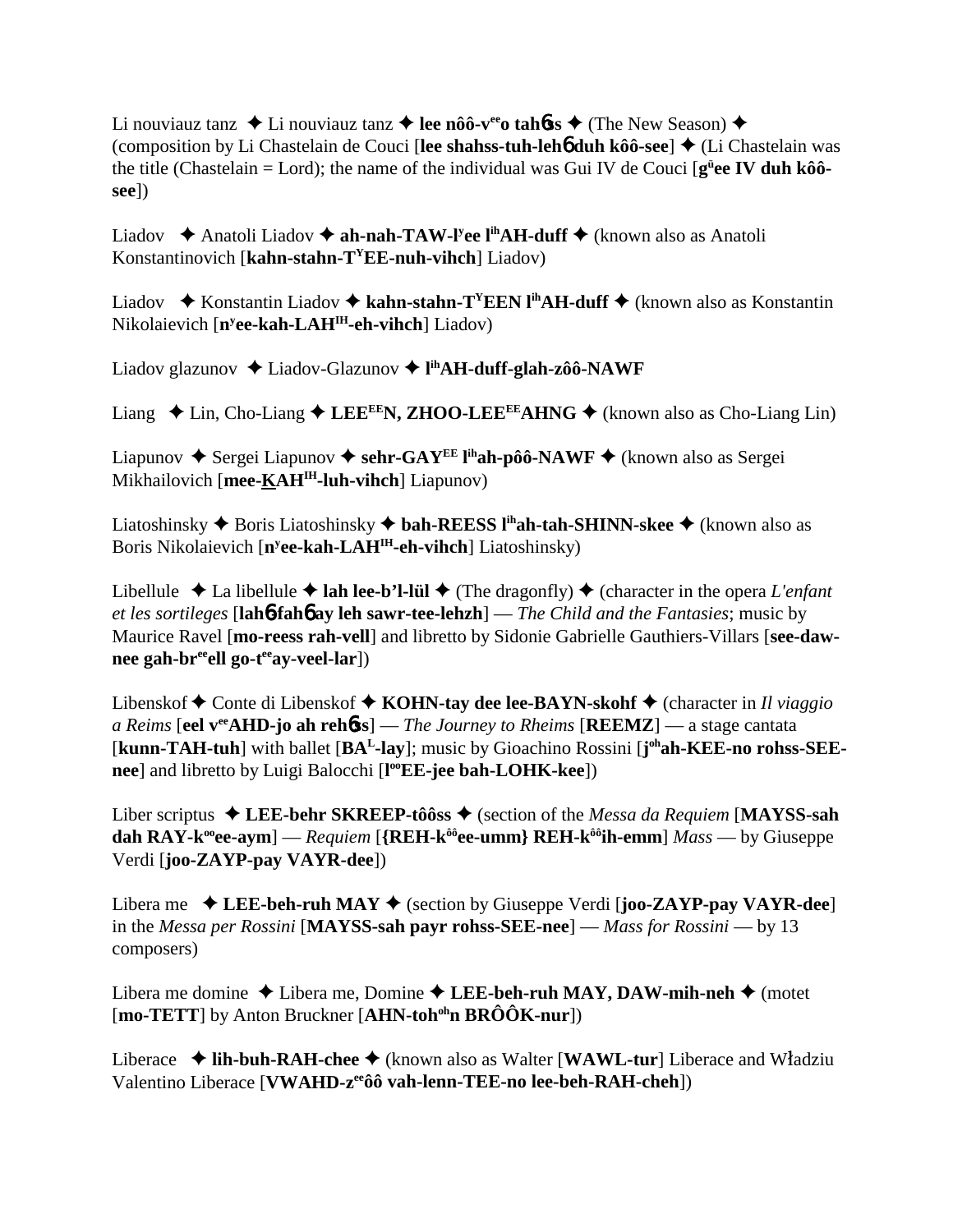Liberamente or piangi oh nel fuggente nuvolo  $\triangle$  Liberamente or piangi ... Oh! nel fuggente nuvolo ◆ lee-bay-rah-MAYN-tay ohr p<sup>ee</sup>AHN-jee ... O! nayl food-JAYN-tay NOO-vo-lo ◆ (aria from the opera *Attila* [**aht-TEE-lah**]; music by Giuseppe Verdi [**joo-ZAYP-pay VAYRdee**] and libretto by Temistocle Solera [**tay-MEE-stoh-klay so-LAY-rah**])

Liberazione di ruggiero ◆ La liberazione di Ruggiero ◆ lah lee-bay-rah-ts<sup>ee</sup>O-nay dee rood-**JAY-ro** (full title, *La liberazione di Ruggiero dall'isola d'Alcina* [**lah lee-bay-rah-tseeO-nay dee rood-JAY-ro dahl-EE-zo-lah dahl-CHEE-nah**] — *The Liberation of Ruggiero* [**rood-JAY-ro**] *From the Island of Alcina* [ahl-CHEE-nah])  $\triangleq$  (an opera, with music by Francesca Caccini [**frahn-CHAY-skah kah-CHEE-nee**] and libretto based on *Orlando Furioso* [**ohr-LAHN-doh foo-reeO-zo**] by Ludovico Ariosto [**loo-doh-VEE-ko ah-reeO-stoh**])

Liberi siete addio  $\blacklozenge$  Liberi siete. Addio!  $\blacklozenge$  **lee-BAY-ree s<sup>ee</sup>AY-tay. ahd-DEE-oh!**  $\blacklozenge$  (excerpt from Act II of the opera *Belisario* [**bay-lee-ZAH-r<sup>ee</sup>o**]; music by Gaetano Donizetti [**gah**<sup>ay</sup>-TAH**no doh-nee-TSAYT-tee**]; libretto by Salvadore Cammarano [**sahl-vah-DOH-ray kahm-mah-**RAH-no] after Luigi Marchionni [l<sup>oo</sup>EE-jee mar-kerOHN-nee] and Eduard von Schenk [AY**dooart fawn SHEHNGK**])

Libert Henri Libert **ah**6**-ree lee-behr**

Libiamo ne lieti calici ◆ Libiamo, ne' lieti calici ◆ lee-b<sup>ee</sup>AH-mo nay l<sup>ee</sup>AY-tee kah-LEE-chee (a duet, with chorus, the *Brindisi* [**BREEN-dee-zee**] or "Drinking Song" from the opera *La traviata* [**lah trah-veeAH-tah**] — *The Worldly Woman*; music by Giuseppe Verdi [**joo-ZAYP**pay VAYR-dee]; libretto by Francesco Maria Piave [frahn-CHAY-sko mah-REE-ah p<sup>ee</sup>AH**vay**] after Alexandre Dumas [**ah-leck-sah**6**-dr' dü-mah**])

Libiamo nelieti calici brindisi ◆ Libiamo, ne'lieti calici (Brindisi) ◆ lee-b<sup>ee</sup>AH-mo, nay-l<sup>ee</sup>AY**tee kah-LEE-chee (BREEN-dee-zee) ♦ (a duet with chorus, the** *Brindisi* **[BREEN-dee-zee] or** "Drinking Song" from the opera *La traviata* [**lah trah-veeAH-tah**] — *The Worldly Woman*; music by Giuseppe Verdi [**joo-ZAYP-pay VAYR-dee**]; libretto by Francesco Maria Piave [frahn-CHAY-sko mah-REE-ah peeAH-vay] after Alexandre Dumas [ah-leck-sah6-dr' dü**mah**])

Libon  $\triangle$  Philippe Libon  $\triangle$  fee-leep lee-baw6

Libretto  $\triangle$  **luh-BRETT-toh**  $\triangle$  (American pronunciation)

Licad  $\triangle$  Cecile Licad  $\triangle$  say-SEE-lay lee-KAHD

Licet eger  $\triangle$  **LIH-chett AY-gher**  $\triangle$  (Allow me)  $\triangle$  (excerpt from the 13th-century manuscript *Carmina Burana* [**kar-MEE-nah boo-RAH-nah**])

Licet eger cum egrotis **LIH-chett AY-gher koom ay-GRO-tiss** (Allow me — though as sinful as the next man)  $\triangle$  (excerpt from the 13th-century manuscript *Carmina Burana* [**kar-MEE-nah boo-RAH-nah**])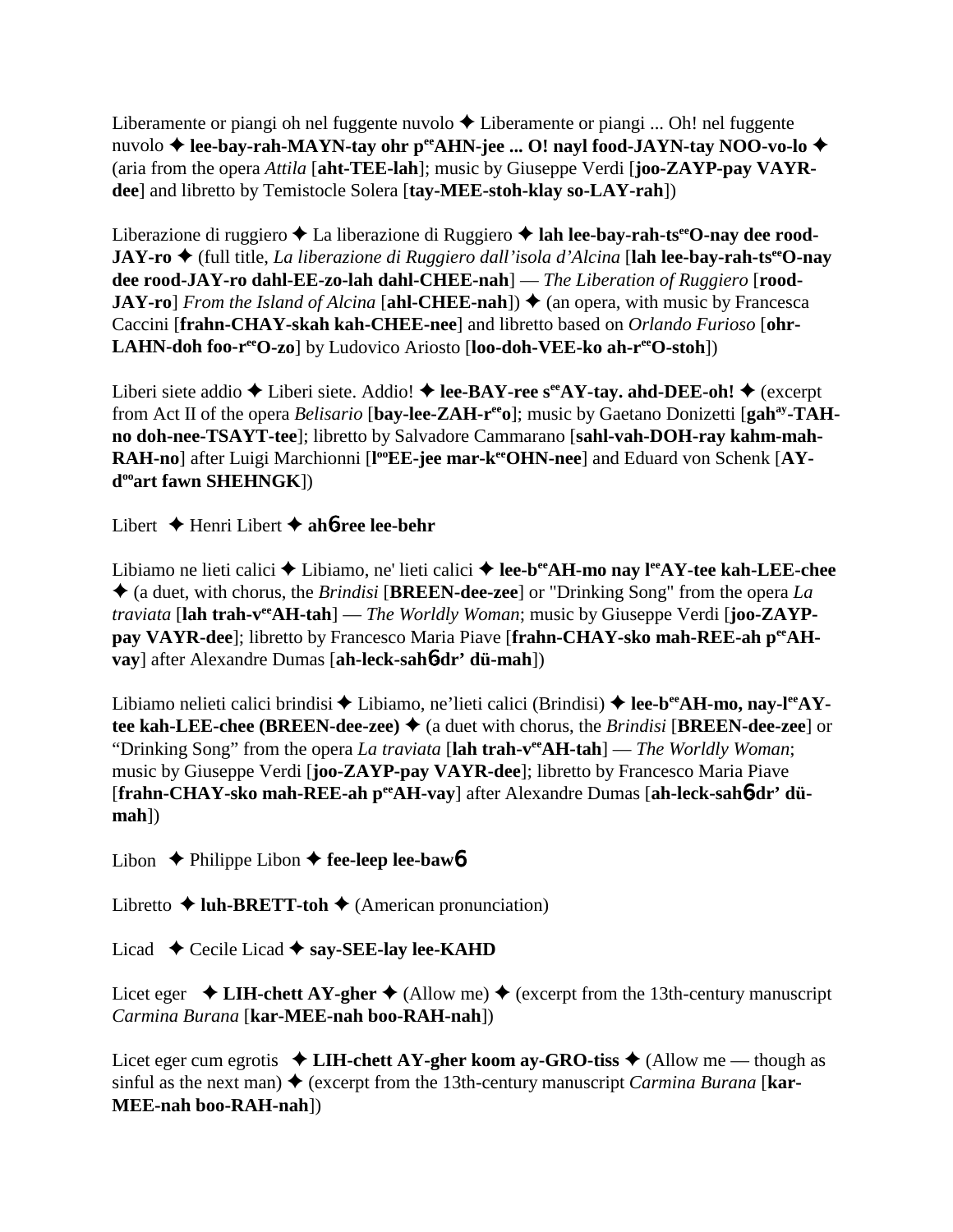#### Lichard Milan Lichard **MIH-lunn LIH-kart**

# Lichey ◆ Reinhold Lichey ◆ **RĪN-hawlt LIH-<u>h</u>ī**

Lichnowsky Prince Karl von Lichnowsky **(Prince) KARL fawn lihh-NAWV-skee**

Lichtenberg Leopold Lichtenberg **LEE-uh-pohld LICK-tunn-burg**

Lichtenberger Hannes Lichtenberger **HAHN-nuss LIHH-tunn-pehr-gur**

Lichtenberger Henri Lichtenberger **ah**6**-ree LIHH-tunn-pehr-gur**

Lichtenstein Karl August, Freiherr von Lichtenstein **KARL AHÔÔ-gôôst, FR-hehr fawn**  $LIH\underline{H}$ -tunn-sht**ī**n

Lichtenthal Peter Lichtenthal **PAY-tur LIHH-tunn-tahl**

Lichtenwanger ◆ William Lichtenwanger ◆ WILL-l<sup>ih</sup>umm LICK-tunn-wang-ur ◆ (known also as William John [**JAHN**] Lichtenwanger)

Lichti Daniel Lichti **DA-nihull LICK-tee**

Lichtveld Lou Lichtveld **LOO LIHKT-vellt**

Lichvod hachanukkah Lichvod Hachanukkah **lihh-VAWD hah-hah-nook-KAH** (*For the Festival of Lights* — a Chanukkah [**hah-nook-KAH**] song)

Lickl Johann Georg Lickl **YO-hahn GAY-awrk LIH-k'l**

Lidholm ◆ Ingvar Lidholm ◆ **IHNG-var leed-HAWLM** ◆ (known also as Ingvar Natanael [**NAH-tah-nell**] Lidholm)

Lidl Václav Lídl **VAHAHTSS-lahf LEEEE-d'l**

Lidoine  $\triangle$  Madame Lidoine  $\triangle$  **mah-dahm lee-dwahn**  $\triangle$  (New Mother Superior)  $\triangle$  (character in the opera *Dialogues des Carmélites* [**deeah-lawg day kar-may-leet**] — *Dialogues of the*  $Carnelites$  [KAR-muh-litss]; music by Francis Poulenc [frah6-seess pôô-lah6k]; libretto by Poulenc after Georges Bernanos [**zhawrzh behr-nah-nohss**])

Lidon  $\triangle$  José Lidón  $\triangle$  ho-SAY lee-THAWN

Lie Erika Lie **EH-rih-kah LEE** (known also as Erika Lie-Nissen [**LEE-NISS-s'n**])

Lie Harald Lie **HAH-rahl LEE**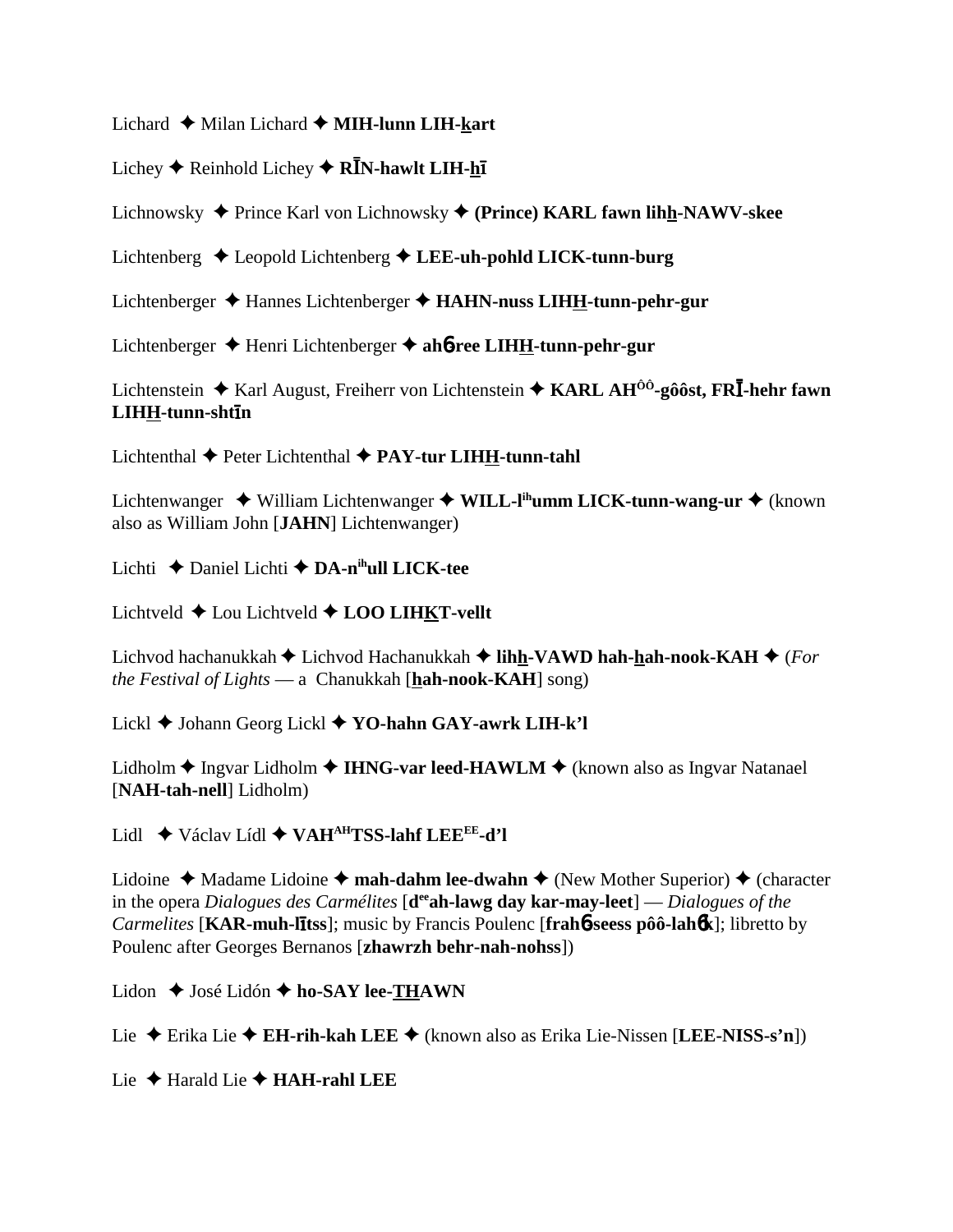#### Lie  $\triangle$  Sigurd Lie  $\triangle$  **SEE-ghewr LEE**

Lie nissen **→** Erika Lie-Nissen → E**H-rih-kah LEE-NISS-s'n** → (known also as Erika Lie)

Lieb liebchen  $\triangle$  Lieb Liebchen  $\triangle$  LEEP LEEP-hunn  $\triangle$  (Dear Love)  $\triangle$  (poem by Heinrich Heine [HIN-rihh HI-nuh] set to music by Robert Schumann [ROH<sup>OH</sup>-behrt SHOO-mahn] in the song cycle *Liederkreis* [**LEE-dur-kr**-**ss**])

Lieb so lang du lieben kannst **→** O lieb, so lang du lieben kannst **→ O LEEP, zo LAHNG doo LEE-bunn kahnst**  $\blacklozenge$  (O Love as Long as You Can)  $\blacklozenge$  (composition by Franz Liszt [**FRAHNZ LISST**])

Liebe ◆ Eduard Ludwig Liebe ◆ AY-d<sup>oo</sup>art LOOT-vihh LEE-buh

Liebe  $\triangle$  LEE-buh  $\triangle$  (Love)  $\triangle$  (song by Alban Berg [AHL-pahn BEHRK])  $\triangle$  poem by Friedrich von Schiller [**FREET-rihh fawn SHILL-lur**] set to music by Franz Schubert [**FRAHNTSS SHOO-bert**])

Liebe dir ereb ich mich  $\blacklozenge$  Liebe, dir ereb' ich mich!  $\blacklozenge$  LEE-buh, deer AY-rupp ihh mihh!  $\blacklozenge$ (choral song by Peter Cornelius [**PAY-tur kawr-NAY-lihôôss**])

Liebe farbe  $\triangle$  Die liebe Farbe  $\triangle$  dee LEE-buh FAR-puh  $\triangle$  (The Favorite Color)  $\triangle$  (poem by Wilhelm Müller [**VILL-hellm MÜL-lur**] set to music by Franz Schubert [**FRAHNTSS SHOObert**] in the song cycle *Die schöne Müllerin* [**dee SHÖ-nuh MÜL-luh-rinn**] — *The Miller's Lovely Daughter*)

Liebe hat gelogen  $\triangle$  Die Liebe hat gelogen  $\triangle$  dee LEE-buh HAHT guh-LO-gunn  $\triangle$  (Love Has Told Lies) (poem by August Graf von Platen-Hallermünde [**AHÔÔ-gôôst GRAHF fawn PLAH-tunn-HAHL-lur-mün-tuh**] set to music by Franz Schubert [**FRAHNTSS SHOO-bert**])

Liebe kam aus fernen landen Liebe kam aus fernen Landen **LEE-buh KAHM ahôôss FEHR-nunn LAHN-tunn**  $\blacklozenge$  (Love Came from Far-off Lands)  $\blacklozenge$  (poem by Johann Ludwig) Tieck [**YO-hahn LOOT-vihh TEEK**] set to music by Johannes Brahms [**yo-HAHN-nuss {BRAHMZ} BRAHAHMSS**] in the song cycle *Die schöne Magelone* [**dee SHÖ-nuh mah-guh-LO-nuh**] — *The Beautiful Magelone*)

Liebe schwarmt auf allen wegen  $\triangle$  Liebe Schwärmt auf allen Wegen  $\triangle$  LEE-buh SHVEHRMT **ah<sup>ôô</sup>f AHL-lunn VAY-gunn ♦** (poem by Johann Wolfgang von Goethe [**YO-hahn VAWLFgahng fawn GÖ-tuh**] set to music by Franz Schubert [**FRAHNTSS SHOO-bert**])

Lieber gott du weisst  $\triangle$  Lieber Gott, du weisst  $\triangle$  LEE-bur GAWT, doo V**I**ST  $\triangle$  (Dear God, You Know)  $\blacklozenge$  (Hungarian poem translated to German by Hugo Conrat [**HOO-go KAWN-raht**] and set to music by Johannes Brahms [**yo-HAHN-nuss {BRAHMZ} BRAHAHMSS**])

Liebermann ◆ Rolf Liebermann ◆ RAWLF LEE-bur-mahn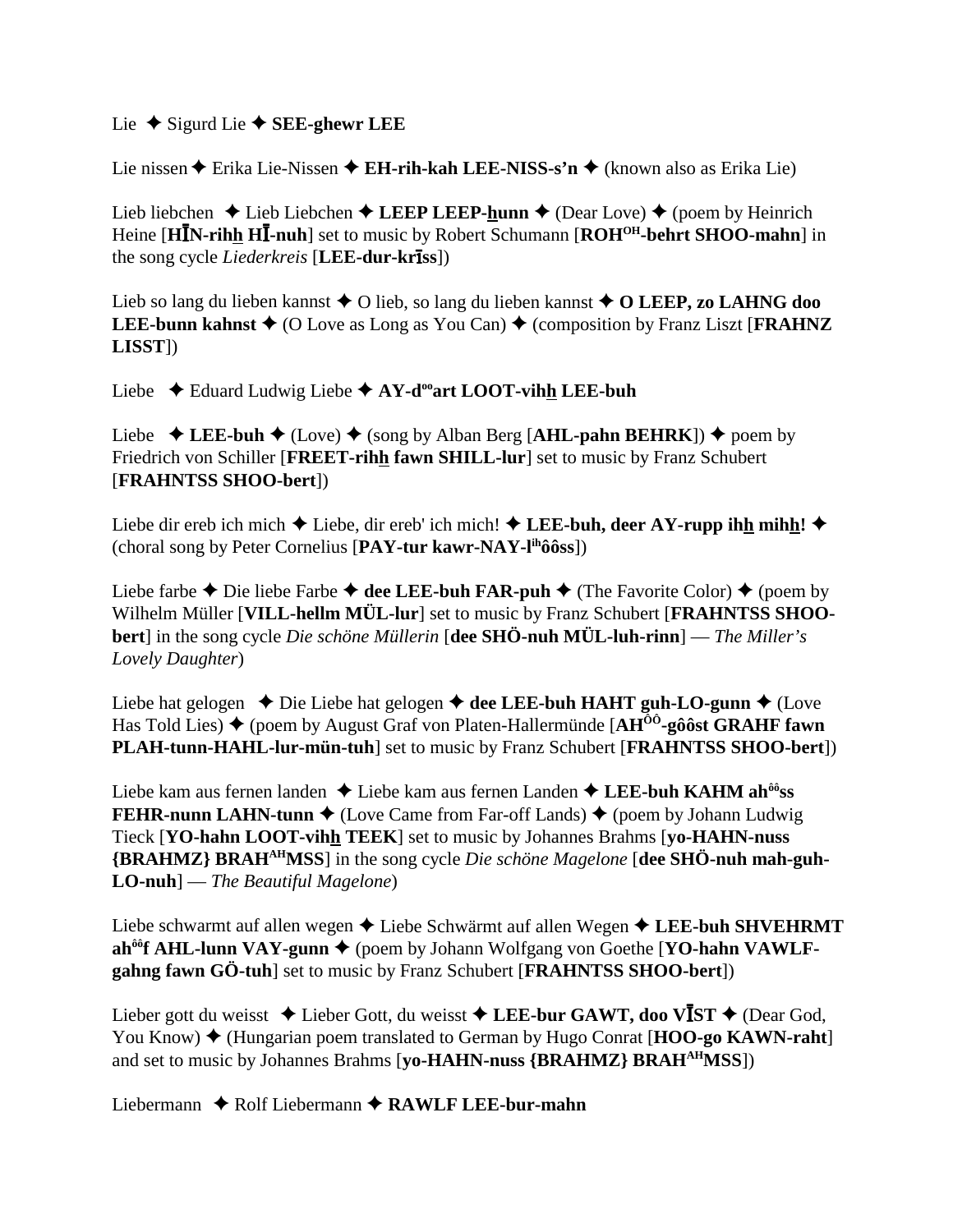Lieberson Goddard Lieberson **GAHD-durd LEE-bur-sunn**

Lieberson Peter Lieberson **PEE-tur LEE-bur-sunn**

Liebesbotschaft  $\triangle$  LEE-buss-pawt-shahft  $\triangle$  (Message of Love)  $\triangle$  (poem by Ludwig Rellstab [**LOOT-vihh RELL-shtahp**] set to music by Franz Schubert [**FRAHNTSS SHOO-bert**] in his *Schwanengesang* [**SHVAH-nunn-guh-zahng**] — *Swan Song*)

Liebesbriefchen **← LEE-buss-breef-hunn ←** (poem by Elisabeth Honold [**ay-LEE-zah-bett HO-nawlt**] set to music by Erich Wolfgang Korngold [**{EH-rick WÔÔLF-gang KAWRNgohld} AY-rihh VAWLF-gahng KAWRN-gawlt**])

Liebesfreud  $\triangleleft$  LEE-buss-froyt  $\triangleleft$  (Love's Joy)  $\triangleleft$  (song by Fritz Kreisler [**FRITTSS KRISSlur**])

Liebesgarten  $\triangle$  LEE-buss-gar-tunn  $\triangle$  (Love Garden)  $\triangle$  (poem by Robert Reinick [ROH<sup>OH</sup>**bert RI**-nick] set to music by Robert Schumann [ROH<sup>OH</sup>-bert SHOO-mahn])

Liebesgram  $\triangle$  LEE-buss-grahm  $\triangle$  (Love's Affliction)  $\triangle$  (composition by Robert Schumann [**ROHOH-bert SHOO-mahn**])

Liebesgruss  $\triangle$  Liebesgrüss  $\triangle$  LEE-buss-grüss  $\triangle$  (Love's Greeting)  $\triangle$  (composition by Edward Elgar [**EDD-wurd ELL-gar**])

Liebeshymnus  $\triangle$  LEE-buss-hüm-nôôss  $\triangle$  (Hymn of love)  $\triangle$  (composition by Richard Strauss [**RIH-hart SHTRAHÔÔSS**])

Liebeskind Joseph Liebeskind **YOHOH-zeff LEE-buss-kinnt**

Liebesklage des madchens **→** Liebesklage des Mädchens ◆ LEE-buss-klah-guh dess METT**hunnss ♦** (The Maiden's Love Lament) ♦ (poem from *Des Knaben Wunderhorn* [**dess k'NAHAH-bunn VÔÔN-tur-hawrn**] — *The Youth's Magic Horn* — set to music by Johannes Brahms [**yo-HAHN-nuss {BRAHMZ} BRAHAHMSS**])

Liebesleid **↓ LEE-buss-līt ◆** (Love's Sorrow) ◆ (composition by Fritz Kreisler [FRITTSS **KRSS-lur**])

Liebeslied  $\triangle$  LEE-buss-leet  $\triangle$  (Love Song)  $\triangle$  (poem by Johann Wolfgang von Goethe [YOhahn VAWLF-gahng fawn GÖ-tuh] set to music by Robert Schumann [ROH<sup>OH</sup>-bert SHOO**mahn**])

Liebeslieder ◆ LEE-buss-lee-dur ◆ (Love Songs) ◆ (compositions by Johann Strauss [YO**hahn SHTRAHÔÔSS**])

Liebeslieder walzer Liebeslieder-Walzer **LEE-buss-lee-dur VAHL-tsur** (Love songs in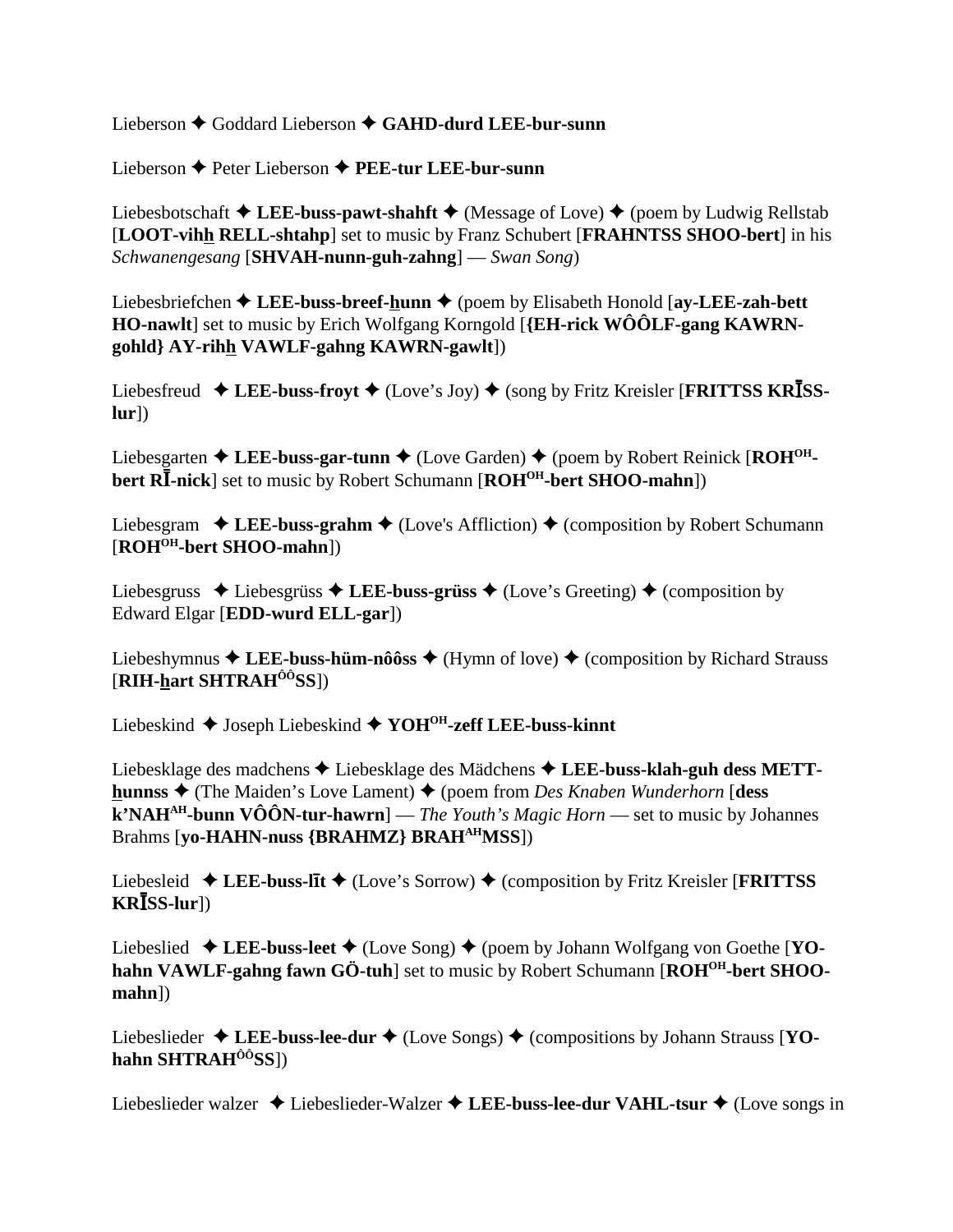waltz form)  $\blacklozenge$  (verses from *Polydora* [**paw-lü-DOH-ruh**] set to music by Johanness Brahms [**yo-HAHN-nuss {BRAHMZ} BRAHAHMSS**])

Liebesode  $\triangle$  LEE-buh-zo-duh  $\triangle$  (Ode to Love)  $\triangle$  (poem by Otto Erich Hartleben [AWT-toh **AY-rihh HART-lay-bunn**] set to music by Alban Berg [**AHL-pahn BEHRK**] in *Sieben frühe Lieder* [**ZEE-bunn FRÜ-uh LEE-dur**] — *Seven Early Songs*)

Liebestreu **→ LEE-buss-troy →** (True Love) ◆ (poem by Robert Reinick [ROH<sup>OH</sup>-bert RI**nick**] set to music by Johannes Brahms [**yo-HAHN-nuss {BRAHMZ} BRAHAHMSS**])

Liebhaber in allen gestalten Liebhaber in allen Gestalten **LEEP-hah-bur inn AHL-lunn guh-SHTAHL-tunn ♦** (song by Franz Schubert [**FRAHNTSS SHOO-bert**])

Liebhabers standchen Liebhabers Ständchen **LEEP-hah-burss SHTENNT-hunn** (Lover's Serenade)  $\triangle$  (poem by Robert Burns set to music by Robert Schumann [ $\text{ROH}^{\text{OH}}$ -bert **SHOO-mahn**])

Liebich  $\triangle$  Ernst Liebich  $\triangle$  **EHRNST LEE-bihh**  $\triangle$  (known also as Ernst Johann Gottlob Liebich [**EHRNST YO-hahn GAWT-lawp LEE-bihh**])

Liebig **→** Karl Liebig ◆ **KARL LEE-bihh** 

Liebling Emil Liebling **{AY-mull LEEB-lihng} AY-meel LEEP-lihng**

Liebling Estelle Liebling **ess-TELL LEEB-lihng**

Liebling Georg Liebling **{JAW-urj LEEB-lihng} GAY-awrk LEEP-lihng**

Liebling Leonard Liebling **LEH-nurd LEEB-lihng**

Liebling mein herz lasst dich grussen  $\triangle$  Liebling, mein Herz lässt dich grüssen  $\triangle$  LEEP-lihng, **mIn HEHRTSS lesst dihh GRÜSS-sunn ♦** (excerpt by Werner Richard Heymann [**VEHR-nur RIH-hart H-mahn**] and Robert Gilbert [**ro-behr zheel-behr**] from the film *Die drei von der Tankstelle* [**dee DR fawn dayr TAHNK-shtell-luh**])

Liebst du um schonheit ◆ Liebst du um Schönheit ◆ **LEEPST doo oom SHÖN-hīt** ◆ (If It's for Beauty That You Love)  $\blacklozenge$  (poem by Friedrich Rückert [**FREET-rihh RÜ-kert**] set to music by Gustav Mahler [**GÔÔ-stahf MAHAH-lur**])

Liebsten schwur ◆ Des Liebsten Schwur ◆ dess LEEP-shtunn SHVOOR ◆ (The Lover's Vow) ♦ (Bohemian poem translated to German by Josef Wenzig [**YOH<sup>OH</sup>-zeff VENN-tsihh**] and set to music by Johanness Brahms [**yo-HAHN-nuss {BRAHMZ} BRAHAHMSS**])

Liebster gott wenn werd ich sterben Liebster Gott, wenn werd ich sterben **LEEP-shtur GAWT, venn VEHRT ihh SHTEHR-punn**  $\triangle$  (cantata [**kunn-TAH-tuh**] by Johann Sebastian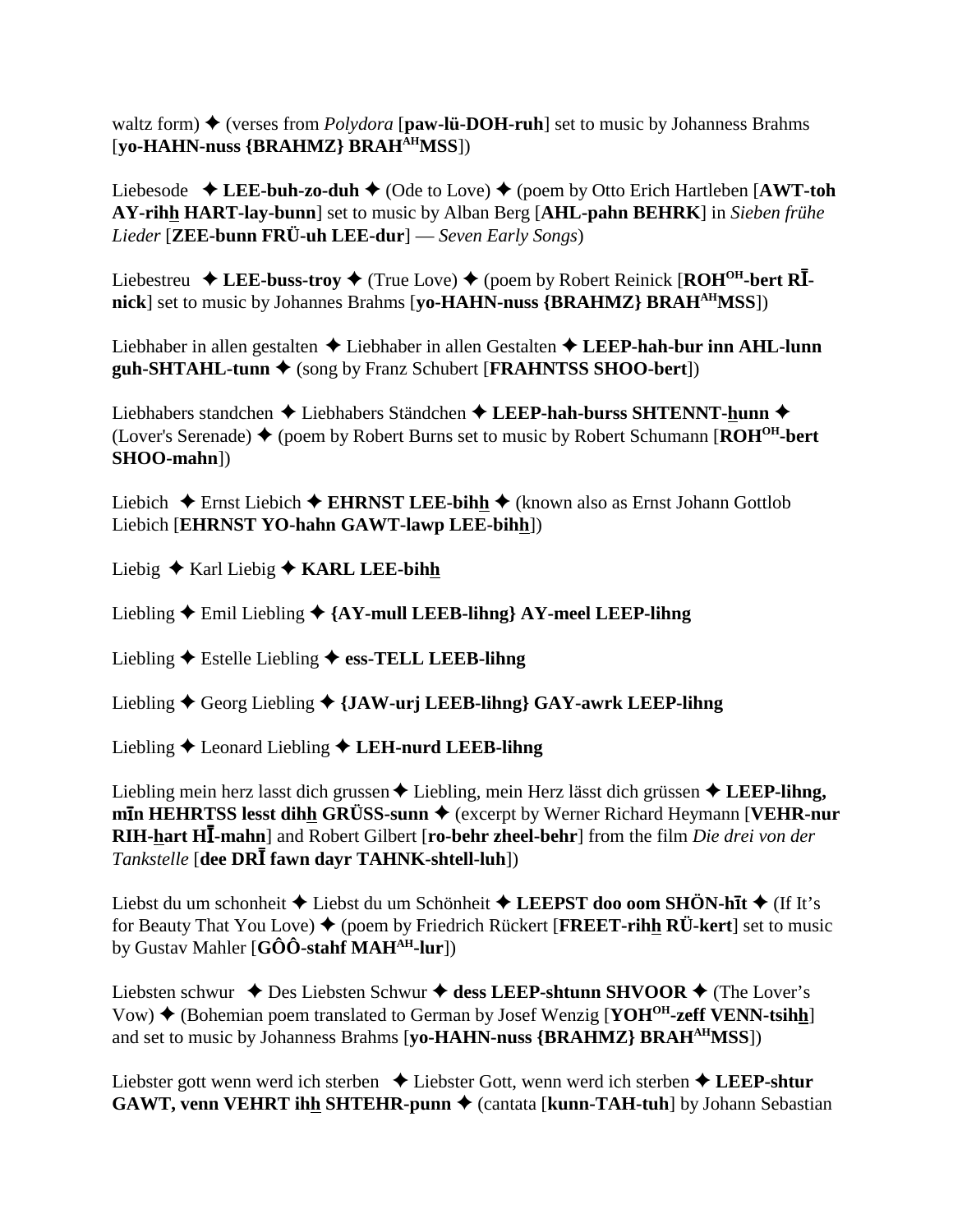### Bach [**YO-hahn** {suh-BASS-t<sup>ih</sup>unn BAHK} zay-BAH-st<sup>ih</sup>ahn BAHK])

Lied  $\triangle$  LEET  $\triangle$  (Song)  $\triangle$  (composition from *Spanische Liebes-Lieder* [SHPAH<sup>AH</sup>-nih-shuh LEE-buss-LEE-dur] — *Spanish Love Songs* — by Robert Schumann [ROH<sup>OH</sup>-bert SHOO $mahn$ ])  $\blacklozenge$  (poem attributed to Friedrich von Schiller [**FREET-rihh fawn SHILL-lur**] set to music by Franz Schubert [**FRAHNTSS SHOO-bert**])

Lied beim rundetanz  $\blacklozenge$  Lied beim Rundetanz  $\blacklozenge$  **leet bīm RÔÔN-tuh-tahntss**  $\blacklozenge$  (Song for a Round Dance) (poem by Johann Gaudenz von Salis [**YO-hahn GAHÔÔ-dunntss fawn ZAHliss**] set to music by Ludwig Spohr [**LOOT-vihh SHPOHR**] — also known as Louis Spohr [**l ôôee spawr**])

Lied der mignon iii  $\blacklozenge$  Lied der Mignon III  $\blacklozenge$  LEET dayr mee-n'yaw**6** III  $\blacklozenge$  (Song of Mignon [**mee-n'yaw**<sup>6</sup>] III) ◆ (poem by Johann Wolfgang von Goethe [**YO-hahn VAWLF-gahng fawn GÖ-tuh**] set to music by Franz Schubert [**FRAHNTSS SHOO-bert**])

Lied der mignon iv  $\blacklozenge$  Lied der Mignon IV  $\blacklozenge$  LEET dayr mee-n'yaw**6** IV  $\blacklozenge$  (Song of Mignon [**mee-n'yaw**6] IV) ♦ (poem by Johann Wolfgang von Goethe [**YO-hahn VAWLF-gahng fawn GÖ-tuh**] set to music by Franz Schubert [**FRAHNTSS SHOO-bert**])

Lied des lotterieagenten **→** Lied des Lotterieagenten → LEET dess LAWT-tuh-ree-ah-gunn**tunn ♦** (Song of the Lottery Agent) ♦ (excerpt from the opera *Der Silbersee* [dayr ZILL-pur**zay**] — *The Silver Lake*; music by Kurt Weill [**KÔÔRT VL**] and libretto by Georg Kaiser [**GAY-awrk KAHIH-zur**])

Lied des mephistopheles **→** Lied des Mephistopheles **→ LEET dess meh-fih-STAW-fuh-luss →** (Song of Mephistopheles [**meh-fuh-STAH-fuh-leez**])  $\blacklozenge$  (poem by Johann Wolfgang von Goethe (**YO-hahn VAWLF-gahng fawn GÖ-tuh**] set to music by Ferruccio Busoni [**fayr-ROO-cho boo-ZO-nee**]) ♦ (poem by Johann Wolfgang von Goethe [YO-hahn VAWLF-gahng fawn **GÖ-tuh**] set to music by Richard Wagner [**RIH-hart VAHG-nur**])

Lied des unmuts  $\triangle$  Lied des Unmuts  $\triangle$  LEET dess  $\hat{O}\hat{O}N$ -môôtss  $\triangle$  (poem from *Westöstlicher* Divan [veh-STÖST-lih-hur DEE-fahn] by Johann Wolfgang von Goethe [YO-hahn VAWLF**gahng fawn GÖ-tuh**] set to music by Ferruccio Busoni [**fayr-ROO-cho boo-ZO-nee**])

Lied des verfolgten im turm **←** Lied des Verfolgten im Turm ← LEET dess fehr-FAWLK-tunn **imm TÔÔRM**  $\triangle$  (Song of the Prisoner in the Tower)  $\triangle$  (poem from *Des Knaben Wunderhorn* [**dess k'NAHAH-bunn VÔÔN-tur-hawrn**] — *The Youth's Magic Horn* — set to music by Gustav Mahler [**GÔÔ-stahf MAHAH-lur**])

Lied ihr unsre neuen leiter  $\triangle$  Lied: "Ihr unsre neuen Leiter"  $\triangle$  **LEET: eer ÔÔN-sruh NOYunn L-tur** (song by Wolfgang Amadeus Mozart [**VAWLF-gahng ah-mah-DAY-ôôss MOtsart**])

Lied im grunen ◆ Das Lied im Grünen ◆ dahss LEET imm GRÜ-nunn ◆ (The Song of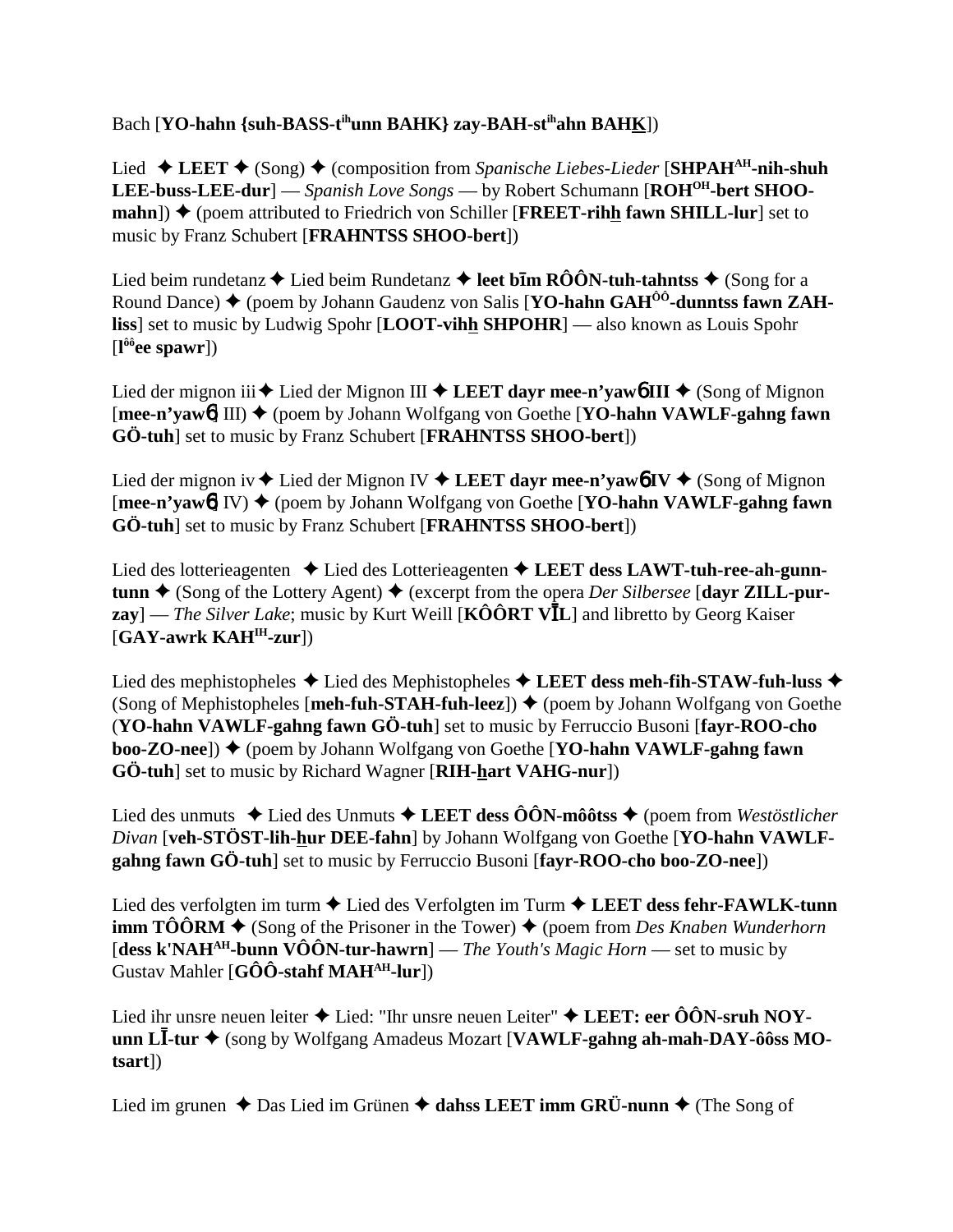Greenery)  $\triangle$  (poem by Friedrich Reil [**FREET-rihh RI**L] set to music by Franz Schubert [**FRAHNTSS SHOO-bert**])

Lied vom branntweinhandler Das Lied vom Branntweinhändler **dahss leet fawm BRAHNT-vIn-hennt-lur**  $\triangleq$  (song from the musical production *Happy End*, with music by Kurt Weill [**KÔÔRT VL**]; text by Dorothy Lane [**DAW-ruh-thee LAYN**] (Elisabeth Hauptmann [**ay-LEE-zah-bett HAHÔÔPT-mahn**) and Bertolt Brecht [**BEHR-tawlt BREHHT**])

Lied vom surabaya johnny  $\triangle$  Das Lied vom Surabaya-Johnny  $\triangle$  dahss LEET fawm SOO-rah**bah-yah-YOHN-nee**  $\blacklozenge$  (song, with music by Kurt Weill [**KOORT VI**L] and words by Bertolt Brecht [**BEHR-tawlt BREHHT**])

Lied zerfliesset heut geliebte bruder Lied: "Zerfliesset heut, geliebte Brüder" **LEET:** "tsehr-FLEESS-sutt HOYT, guh-LEEP-tuh BRÜ-dur" ◆ (song by Wolfgang Amadeus Mozart [**VAWLF-gahng ah-mah-DAY-ôôss MO-tsart**])

Lied zur gesellenreise ◆ Lied zur Gesellenreise ◆ LEET tsoor guh-ZELL-lunn-rī-zuh ◆ (Song for a Journeyman)  $\blacklozenge$  (poem by Joseph Franz von Ratschky [**YOH<sup>OH</sup>-zeff FRAHNTSS fawn RAHTSH-kee**] set to music by Wolfgang Amadeus Mozart [**VAWLF-gahng ah-mah-DAY-ôôss MO-tsart**])

Lieder  $\triangle$  **LEE-dur**  $\triangle$  (Songs)

Lieder der maria stuart ◆ Lieder der Maria Stuart ◆ LEE-dur dayr mah-REE-ah SHTOO**art ♦** (Songs of Mary Stuart [MEH<sup>UH</sup>-ree st'YOO-urt) ♦ (songs by Robert Schumann [**ROHOH-bert SHOO-mahn**])

Lieder der mignon  $\triangle$  Lieder der Mignon  $\triangle$  LEE-dur dayr meen-yaw<sup>6</sup>  $\triangle$  (Songs of Mignon) (songs by Robert Schumann [**ROHOH-bert SHOO-mahn**])

Lieder nach justinus kerner Lieder nach Justinus Kerner **LEE-dur nahk YÔÔ-stih-nôôss KEHR-nur**  $\triangle$  (poems by Justinus Kerner [**YÔÔ-stih-nôôss KEHR-nur**] set to music by Robert Schumann [**ROHOH-bert SHOO-mahn**])

Liederkreis ◆ LEE-dur-kriss ◆ (song cycle)

Liederzyklus **LEE-dur-tsü-klôôss** (Song cycle)

Lieg auch du dunkler wurm  $\triangleq$  Da lieg' auch du, dunkler Wurm  $\triangleq$  dah leek ah<sup>ôô</sup>h doo, **DÔÔNGK-lur VÔÔRM**  $\blacklozenge$  (duet from Act II of the opera *Siegfried* [**ZEEK-freet**], music and libretto by Richard Wagner [**RIH-hart VAHG-nur**])

Liege ◆ Aribon de Liège ◆ **ah-ree-baw6** deh l<sup>ee</sup>ayzh] ◆ (known also as Aribon, Aribo Scholasticus [**ah-REE-bo sko-LAHSS-tih-küss**], Aribon de Freising [**freh-sihng**], and Aribon d'Orléans [**dawr-lay-ah**6])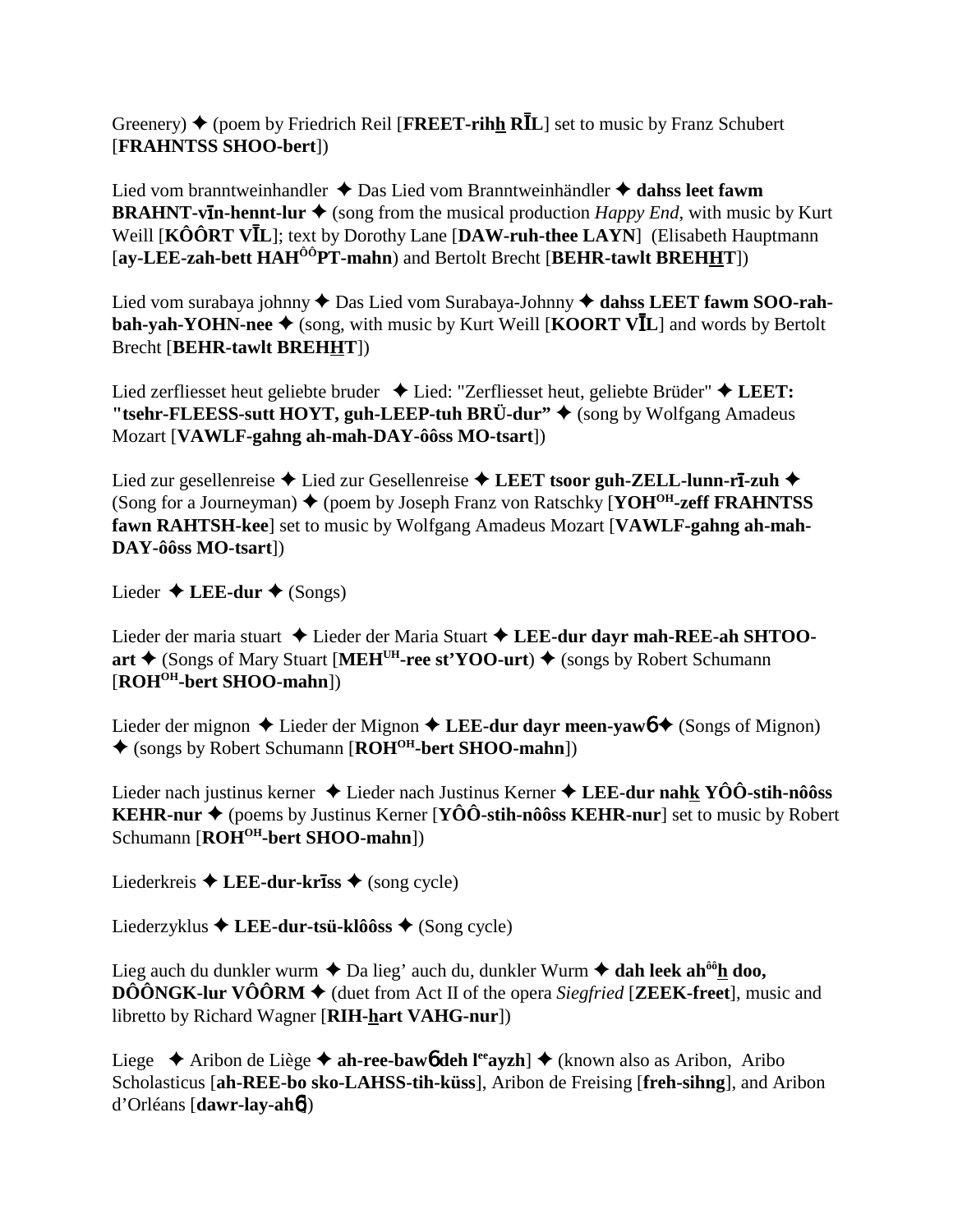Liege ◆ Jacques de Liège ◆ zhack deh l<sup>ee</sup>ayzh ◆ (known also as Iacobus Leodiensis [<sup>ee</sup>ah-**KO-bôôss leh-o-dihAYN-siss**]

Lienau **←** Emil Robert Lienau ← AY-meel ROH<sup>OH</sup>-bert LEE-nah<sup>ôô</sup>

Liepe  $\triangle$  Emil Liepe  $\triangle$  AY-meel LEE-puh

Lier **→** Bertus van Lier **→ BEHR-tüss funn LEER** 

Lier ◆ Jacques van Lier ◆ ZHACK funn LEER

Lierhammer ◆ Theodor Lierhammer ◆ TAY-o-doh<sup>oh</sup>r LEER-hahm-mur

Lieta vita  $\triangle$  A lieta vita  $\triangle$  ah lee-AY-tah VEE-tah  $\triangle$  (To Life, Happy and Sweet)  $\triangle$  (song by Giovanni Gastoldi [**jo-VAHN-nee gah-STOHL-dee**])

Lieurance **→** Thurlow Lieurance → THUR-low LOO-rahnss → (known also as Thurlow Weed [**WEED**] Lieurance)

Lieutenant kije  $\triangle$  Lieutenant Kijé  $\triangle$  (Lieutenant) KEE-zhay  $\triangle$  (film based on a story by Yuri Tynyanov [**YÔÔ-ree TEEN-yuh-nuff**], with music by Sergey Prokofiev [**sehr-GAY prah-KAW-f<sup>th</sup>eff**]; also a symphonic suite arranged by Prokofiev from the film music)

Lifchitz **→** Max Lifchitz **→ MACKSS LIFF-chittz** 

Ligendza Catarina Ligendza **kah-tah-REE-nah lee-GHENND-sah**

Ligeti György Ligeti **JÖRJ LIH-gheh-tee** (known also as György Sándor [**SHAHAHNdawr**] Ligeti)

Liivlaste parandus Liivlaste Pärandus **LEEEEV-lahss-teh PEH-rahn-tôôss** (*Livonian* [**lih-VO-nihunn**] *Heritage*, a cycle of Balto-Finnic folk songs arranged by Veljo Tormis [**VELLyo TOHR-miss**])

Like to the damask rose  $\blacklozenge$  (Like to the) DA-musk (rose)  $\blacklozenge$  (poem by Simon Wastell [S**Imunn WAH-st'l**] set to music by Edward Elgar [**ELL-gar**])

Lile heureuse  $\triangle$  L'île heureuse  $\triangle$  **leel ö-röz**  $\triangle$  (The Isle of Happiness)  $\triangle$  (song by Emmanuel Chabrier [**emm-mah-n<sup>ü</sup>ell shah-br<sup>ee</sup>ay**])

Lile inconnue  $\triangle$  L'île inconnue  $\triangle$  **leel eh6-kaw-nü**  $\triangle$  (The Unknown Island)  $\triangle$  (poem by Théophile Gautier [tay-aw-feel go-t<sup>ee</sup>ay] set to music in *Les nuits d'été* [leh n<sup>ü</sup>ee day-tay] — *Summer Nights* — by Hector Berlioz [eck-tawr behr-l<sup>ee</sup>awz])

Liliencron ◆ Rochus, Freiherr von Liliencron ◆ RAW-kôôss, FR**I**-hehr fawn LEE-l<sup>ih</sup>unn-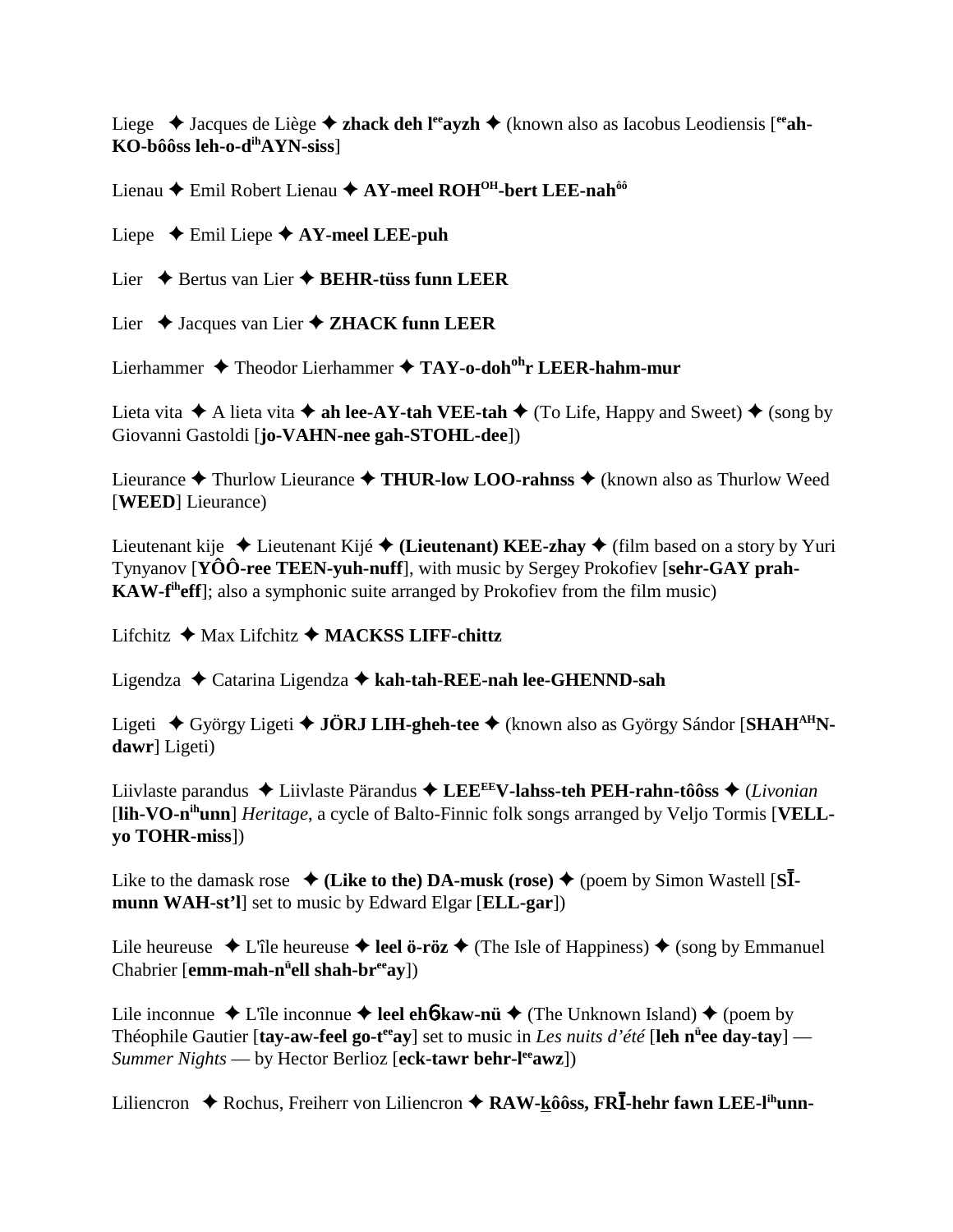**krawn ♦** (known also as Rochus Traugott Ferdinand [**TRAH<sup>ôô</sup>-gawt FEHR-tee-nahnt**], Freiherr von Liliencron)

Lilienthal  $\triangle$  Abraham W. Lilienthal  $\triangle$  AY-bruh-hamm W. LIH-l<sup>ih</sup>unn-thahl

Liliuokalani Lili'uokalani **lih-lih-ooo-kah-LAH-nee**

Liljeblad **→** Ingeborg Liljeblad → **INN-gheh-bawrg LILL-yeh-blahd** 

Liljefors ◆ Ingemar Liljefors ◆ IHNG-uh-mar LEEL-yuh-fawss ◆ (known also as Ingemar Kristian [**KRISS-tihahn**] Liljefors)

Liljefors  $\triangle$  Ruben Liljefors  $\triangle$  RÜ-benn LEEL-yuh-fawss  $\triangle$  (known also as Ruben Mattias Liljefors [**RÜ-benn maht-TEE-ahss LEEL-yuh-fawss**])

Lille muko ◆ The University Choir `Lille Muko' ◆ (The University Choir) LILL-luh MOO**ko**

Lillo Giuseppe Lillo **joo-ZAYP-pay LEEL-lo**

Lillrank Anja Lillrank **AHN-yah LILL-rahnk**

Lily pons  $\blacklozenge$  For Lily Pons  $\blacklozenge$  (**For**) LIH-lee PAWNSS  $\blacklozenge$  (song by George Gershwin [JAW-urj **GURSH-wunn**])

Lima Carlos Barbosa-Lima **KAH-lôôsh bar-BO-zuh-LEE-muh**

Lima siqueira ◆ José de Lima Siqueira ◆ zhôô-ZAY jee LEE-muh see-KAY-ruh

Lima viana ◆ Frutuoso de Lima Viana ◆ froo-too-O-zôô jee LEE-muh vee-A-nuh ◆ (known also as Fructuoso Vianna [**vee-ANN-nuh**])

Limantour José Yves Limantour **zhaw-zay eev lee-mah**6**-tôôr**

Limnander de nieuwenhove **→** Armand Marie Ghislain Limnander de Nieuwenhove → **ar-mah6 mah-ree ghee-leh**6 **leem-nah**6**-dehr deh neeôô-weh**6**-ho-vuh**

Limprovviso ◆ L'improvviso ◆ **leem-prohv-VEE-zo** ◆ (aria from the opera *Andrea Chénier* [ahn-dray-ah shay-n<sup>ee</sup>ay]; music by Umberto Giordano [oom-BAYR-toh jor-DAH-no] and libretto by Luigi Illica [**l ooEE-jee eel-LEE-kah**])

Lin ◆ Lin, Cho-Liang ◆ {LINN, CHO-LANG} LEE<sup>EE</sup>N, ZHOO-LEE<sup>EE</sup>AHNG ◆ (known also as Cho-Liang Lin)

Linay  $\rightarrow$  Samuel Linay  $\rightarrow$  SA-m'yuh-wull lih-NAY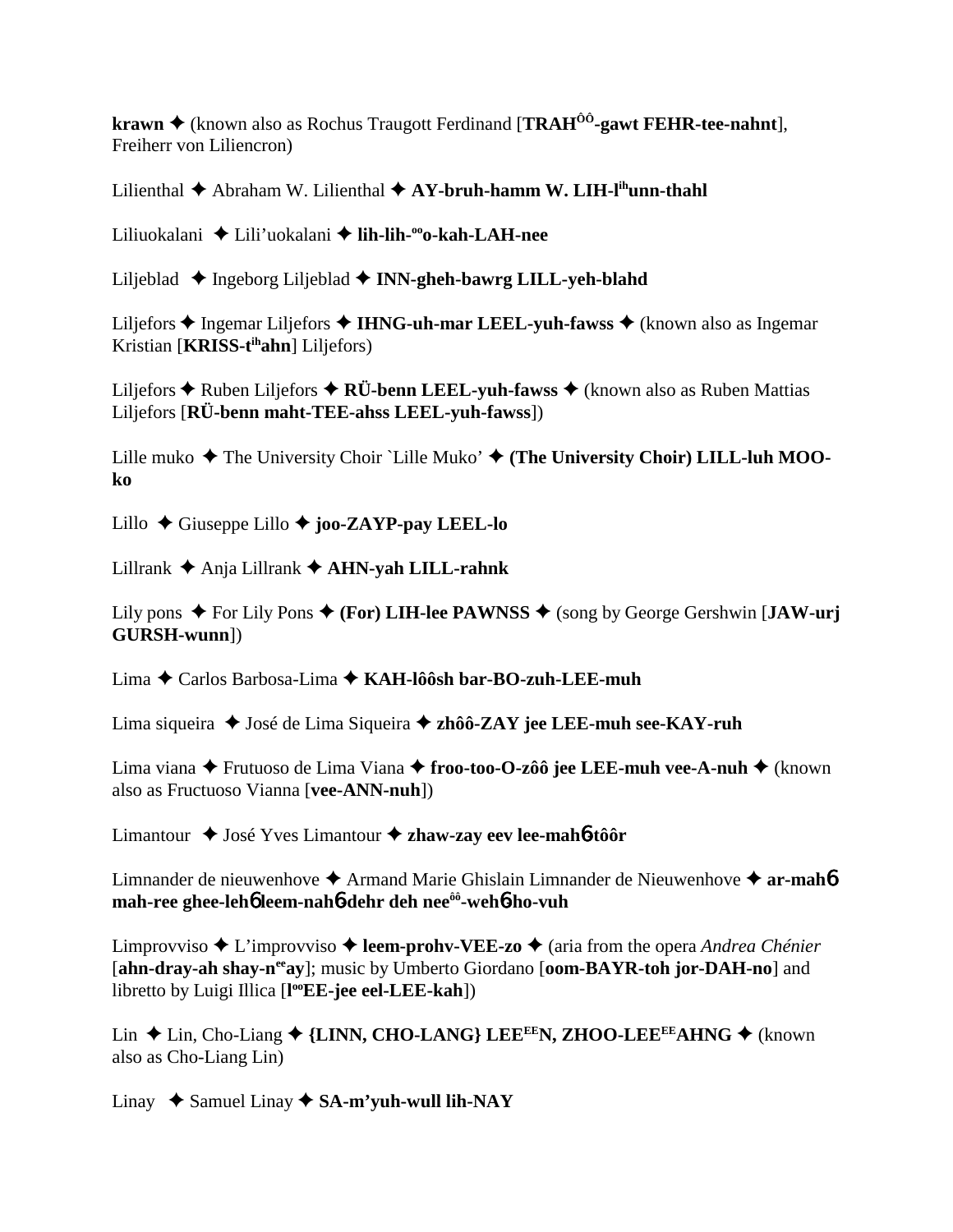## Lincke Joseph Lincke **YOHOH-zeff LIHNG-kuh**

Lincke Paul Lincke **PAHÔÔL LIHNG-kuh** (known also as Carl Emil [**KARL AY-meel**] Paul Lincke)

#### Lincolnshire **LIHNG-kunn-shur**

Lincolnshire poacher **→** The Lincolnshire Poacher → (The) LIHNG-kunn-shur (Poacher) → (traditional English song)

Lincredule  $\triangle$  L'incrédule  $\triangle$  **leh<sup>6</sup>-kray-dül**  $\triangle$  (The Skeptic)  $\triangle$  (poem by Paul Verlaine [**pohl vehr-lenn**] set to music by Reynaldo Hahn [**ray-NAHL-doh HAHN**])

Lind  $\triangle$  Eva Lind  $\triangle$  AY-fah LINNT

Lind Jenny Lind **{JENN-nee LINND} YENN-nee LEEND**

Linda di chamonix  $\triangle$  Linda di Chamonix  $\triangle$  **leen-dah dee shah-mo-nee**  $\triangle$  (an opera, with music by Gaetano Donizetti [gah<sup>ay</sup>-TAH-no doh-nee-TSAYT-tee]; libretto by Gaetano Rossi [gah<sup>ay</sup>-**TAH-no ROHSS-see**] after A. D'Ennery [**(**A.**) denn-n'ree**] and Lemoine [**leh-m'wahn**])

Lindau **LINN-tahôô**

Lindberg **←** Christian Lindberg ← **KRISS-t<sup>ih</sup>ahn LEEND-bar**y'

Lindberg Jakob Lindberg **YAH-kawb LEEND-bary'**

Lindberg Magnus Lindberg **MAHG-nooss LINND-bayrg**

Lindberg ◆ Oskar Lindberg ◆ AWSS-kar LEEND-bar<sup>y'</sup> ◆ (known also as Oskar Fredrik [**FRAYUHD-rick**] Lindberg)

Lindblad Adolf Fredrik Lindblad **AH-dawlf FRAYUHD-rick LEEND-blaht**

Lindblad ◆ Otto Lindblad ◆ OHT-toh LEEND-blaht ◆ (known also as Otto Jonas [YOO**nahss**] Lindblad)

Linde Bo Linde **BO LEEN-duh** (known also as Anders Bo Leif Linde [**AHN-derss BO LAYF LEEN-duh**])

Linde Hans-Martin Linde **HAHNSS-MAR-teen LINN-duh**

Lindegren **→** Johan Lindegren **→ YOO-hahn LEEN-duh-grenn** 

Lindeman Fredrik Christian Lindeman **FREDD-rick KRISS-tihahn LINN-deh-mahn**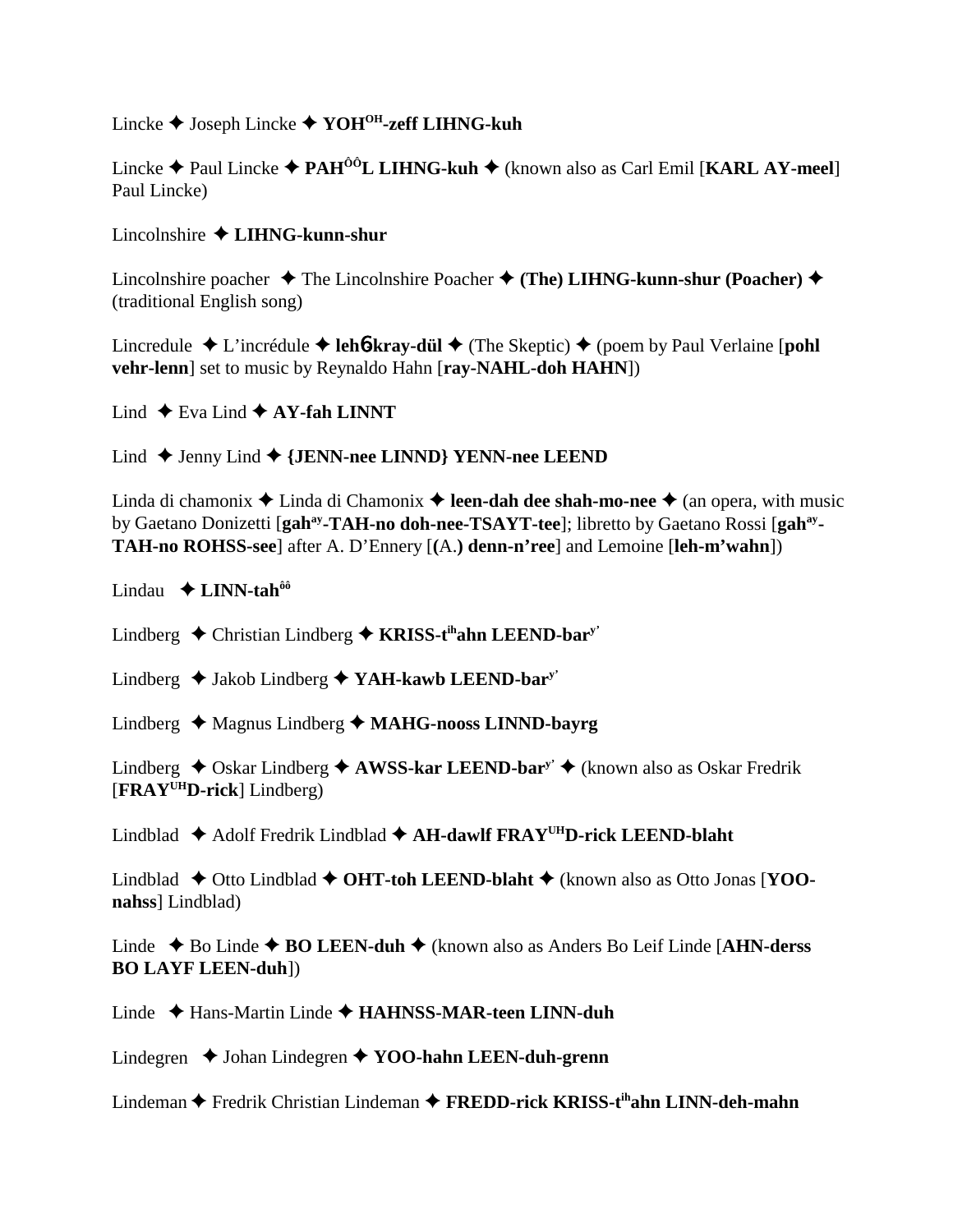Lindeman **→** Just Riddervold Lindeman → **YEWST RIDD-dur-vawl LINN-deh-mahn** 

Lindeman **→** Kristian Lindeman → **KRISS-t<sup>ih</sup>ahn LINN-deh-mahn** → (known also as Kristian Theodor Madsen [**TEH-o-dohr MAHT-s'n**] Lindeman)

Lindeman ♦ Ludvig Mathias Lindeman ♦ LEWD-vigg mah-TEE-ahss LINN-deh-mahn

Lindeman **←** Ole Andreas Lindeman ← OO-luh AHN-dreh<sup>eh</sup>-ahss LINN-deh-mahn

Lindeman ◆ Osmo Lindeman ◆ AWSS-maw LINN-day-mahn ◆ (known also as Osmo Uolevi [ **OOAW-lay-vih**] Lindeman)

Lindeman **←** Peter Lindeman ← PEH<sup>EH</sup>-tur LINN-deh-mahn ← (known also as Peter Brynie [**BRÜ-niheh**] Lindeman)

Linden Cornelis Van der Linden **kawr-NAY-liss funn der LINN-dunn**

Linden **→** Jaap ter Linden ◆ YAH<sup>AH</sup>P ter LINN-dunn

Lindenbaum  $\triangle$  Der Lindenbaum  $\triangle$  dayr LINN-tunn-pah<sup>ôô</sup>m  $\triangle$  (The Linden Tree)  $\triangle$  (poem by Wilhelm Müller [**VILL-hellm MÜL-lur**] set to music by Franz Schubert [**FRAHNTSS SHOObert**] in the song cycle *Winterreise* [**VINN-tur-rī-zuh**] — *The Winter's Journey*)

Lindholm  $\triangle$  Berit Lindholm  $\triangle$  BAY<sup>UH</sup>-ritt LEEND-hawlm

Lindifferent  $\triangle$  L'Indifférent  $\triangle$  **leh<sup>6</sup>-deef-fay-rah<sup>6</sup>**  $\triangle$  (excerpt from the orchestral song cycle *Shéhérazade* [**shay-hay-rah-zahd**] by Maurice Ravel [**mo-reess rah-vell**])

Lindner August Lindner **AHÔÔ-gôôst LINNT-nur**

Lindner Ernst Otto Timotheus Lindner **EHRNST AWT-toh tee-MO-tay-ôôss LINNTnur**

Lindpaintner  $\triangle$  Peter Joseph von Lindpaintner  $\triangle$  PAY-tur YOH<sup>OH</sup>-zeff fawn LINNT-pah<sup>ih</sup>nt**nur**

Lindroos Peter Lindroos **PAY-ter LINNT-rohohss**

Lindsley Celina Lindsley **tsay-LEE-nah LINNDZ-lee**

Linette  $\triangle$  **lee-nett**  $\triangle$  (character in the opera *L'amour des trois oranges* [lah-môôr day tr'wah aw-rahbzh] — The Love for Three Oranges; music by Serge Prokofiev [sehr-GAY prah-KAW**f iheff**]; libretto by Prokofiev after Carlo Gozzi [**KAR-lo GOHT-tsee**])

Lineva Evgenia Lineva  **yevv-GAY-nihah ly ih-n'YAW-vuh**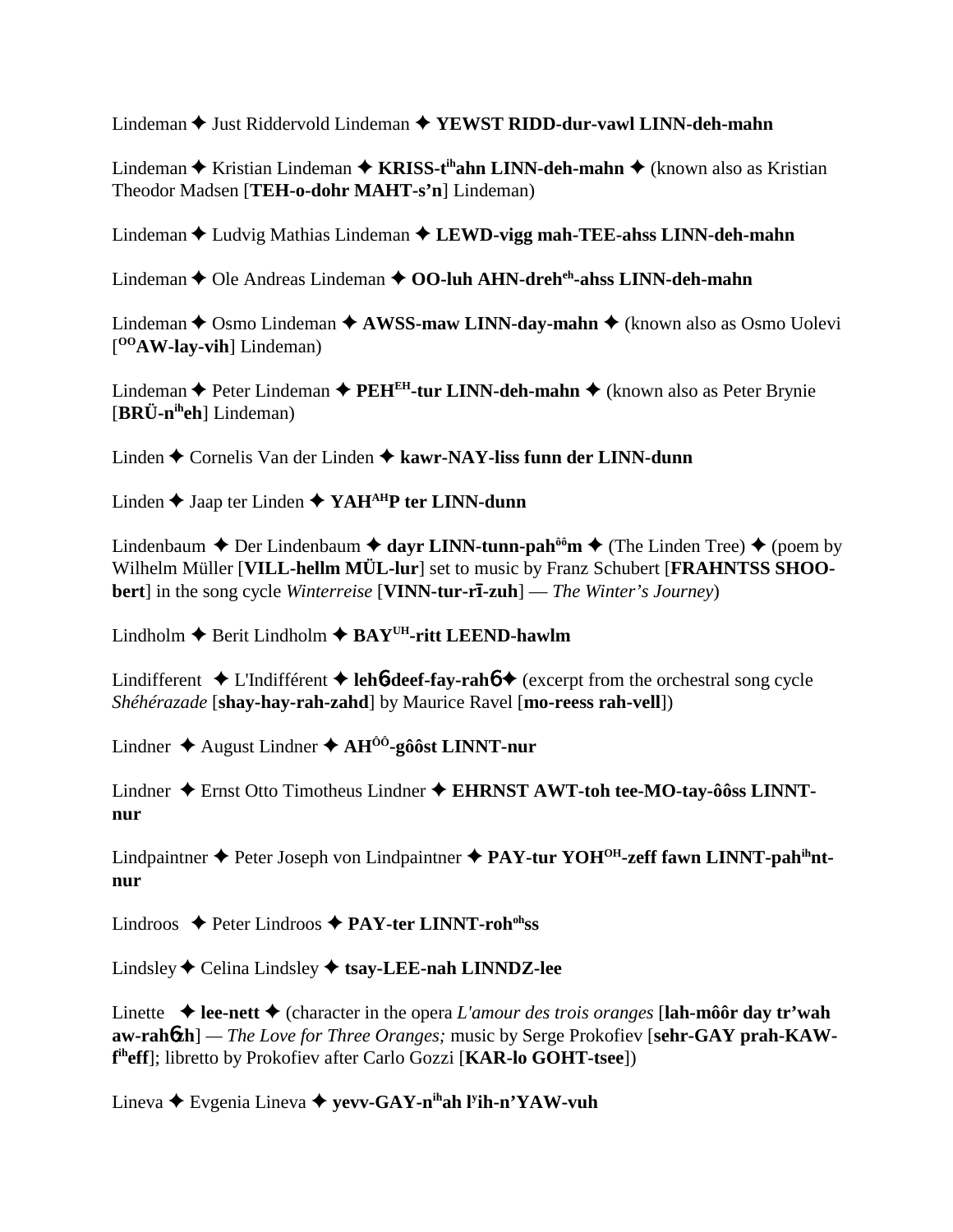Linfinito  $\triangle$  L'Infinito  $\triangle$  **leen-FEE-nee-toh**  $\triangle$  (composition with music by Tristan Keuris [**TRISS-tahn KÖ-riss**] and text by Giacomo Leopardi [**JAH-ko-mo lay-o-PAR-dee**]

Lingg **→** Hermann Lingg → **HEHR-mahn LIHNG** 

Linjama ◆ Jouko Linjama ◆ YAW<sup>ôô</sup>-kaw LINN-yah-mah ◆ (known also as Jouko Sakari [**SAH-kah-rih**] Linjama)

Linko Ernst Linko **EHRNST LINN-kaw**

Linn  $\triangle$  Lucia Lin  $\triangle$  **LOO-shuh LINN** 

Linnala ◆ Eino Linnala ◆ EH<sup>IH</sup>-naw LINN-nah-lah ◆ (known also as Eino Mauno Aleksanteri [**MAHÔÔ-naw AH-leck-sahn-teh-rih**] Linnala)

Lins ♦ Heinz Maria Lins ♦ **HINTSS mah-REE-ah LINNSS** 

Lins  $\triangle$  Martina Lins  $\triangle$  mar-TEE-nah LINNSS

Lintermans François-Joseph Lintermans **frah**6**-swah-zho-zeff lih**6**-ter-mah**6**ss**

Linvall  $\blacklozenge$  Monique Linvall  $\blacklozenge$  maw-neek leh**6**-vahl

Linverno  $\triangle$  L'inverno  $\triangle$  **leen-VAYR-no**  $\triangle$  (Winter)  $\triangle$  (from *Le quattro stagioni* [**lay** k<sup>oo</sup>AHT-tro stah-JO-nee] — *The Four Seasons* — by Antonio Vivaldi [ahn-TAW-n<sup>ee</sup>o vee-**VAHL-dee**])

Linvitation au voyage  $\triangle$  L'invitation au voyage  $\triangle$  leh**6**-vee-tah-s<sup>ee</sup>aw6 o vwah-yahzh  $\triangle$ (Invitation to a Journey)  $\triangle$  (poem by Charles Baudelaire [**sharl bo-duh-lehr**] set to music by Henri Duparc [**ah**6**-ree dü-park**])

Linvito  $\triangle$  L'invito  $\triangle$  leen-VEE-toh  $\triangle$  (The Invitation)  $\triangle$  (song by Gioachino Rossini [**j**<sup>oh</sup>ah-**KEE-no rohss-SEE-nee**])

Lioncourt ◆ Guy de Lioncourt ◆ gh<sup>ü</sup>ee duh l<sup>ee</sup>aw6-kôôr

Lionel  $\triangle$  LEE-o-nell  $\triangle$  (character in the opera *Martha* [**{MAR-thuh} MAR-tah**]; music by Friedrich von Flotow [**FREET-rihh fawn FLO-tawv**] and libretto by Friedrich Wilhelm Riese [**FREET-rihh VILL-hellm REE-zuh**])

Lipa **→ L<sup>Y</sup>EE-puh →** (The Lime Tree) ◆ (song by Pavel Kulikov [PAH-vell kôô-l<sup>y</sup>ih-KAWF])

Lipatti Dinu Lipatti **DEE-noo lee-PAHT-tee**

Lipavsky Josef Lipavský **YO-seff LIH-pahv-skeeee** (known also as Joseph Lipawsky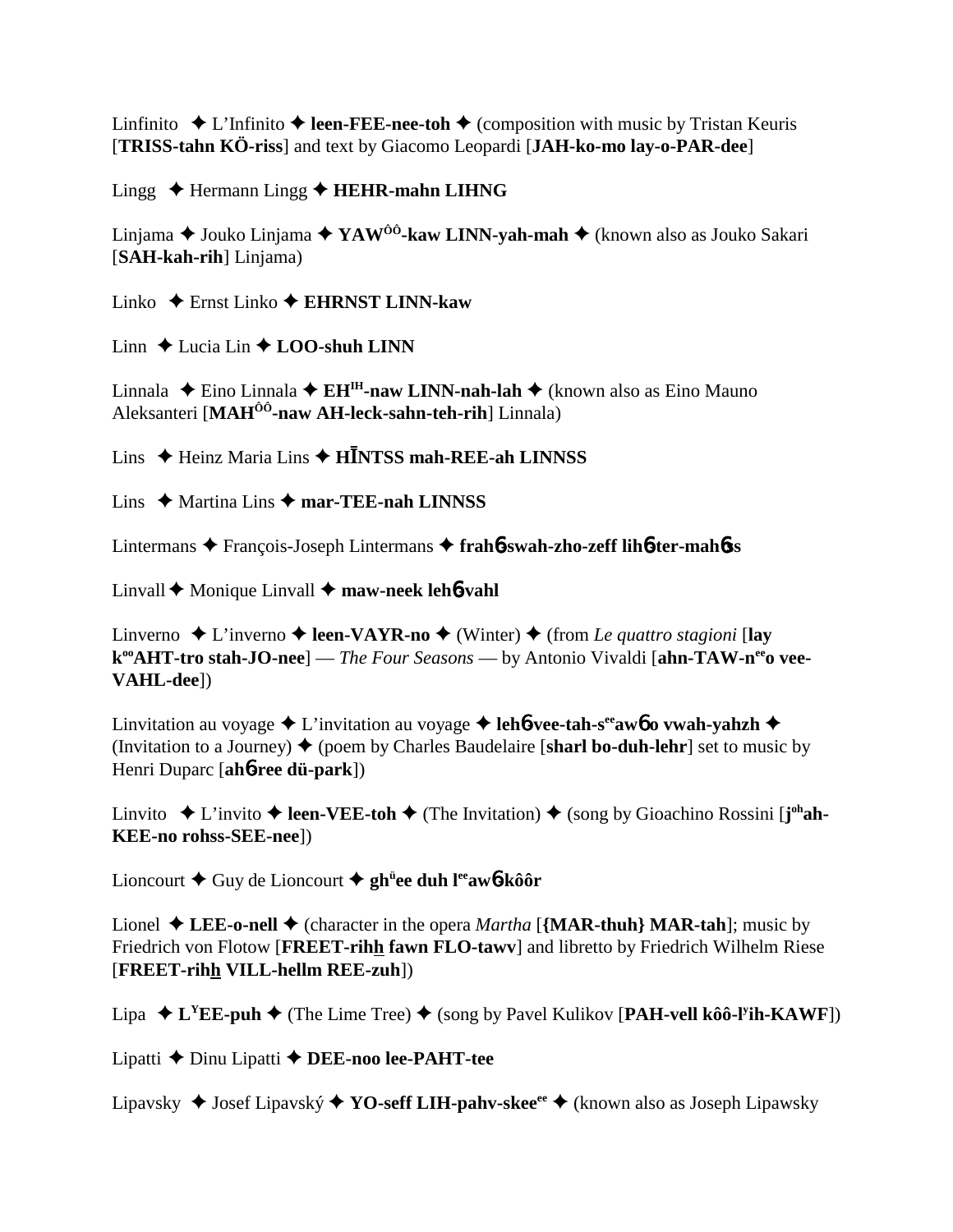### [**YOHOH-zeff LIH-pawv-skee**])

Lipawsky Joseph Lipawsky **YOHOH-zeff lih-PAWV-skee** (Germanized version of the Bohemian name Josef Lipavský [**YO-seff LIH-pahv-skeeee**])

Lipinsky ◆ Karol Józef Lipińsky ◆ KAH-rawl YÔÔ-zeff lee-PEE6-skih ◆ (known also as the Germanized Carl Lipinsky [**KARL lee-PINN-skee**])

Lipkis  $\triangle$  Larry Lipkis  $\triangle$  **LA<sup>R</sup>-ree LIPP-kuss** 

Lipkovska Lydia Lipkovska **LEE-dihuh ly ipp-KAWF-skuh** (known also as Lydia Yakovlevna [**YAH-kuff-ly eff-nuh**] Lipkovska)

Lipovsek Marjana Lipovšek **mar-YAH-nuh lih-PAWV-sheck**

Lipowsky Felix Joseph Lipowsky **FAY-lickss YOHOH-zeff lih-PAWV-skee**

Lipowsky Thaddäus Ferdinand Lipowsky **tahd-DAY-ôôss FEHR-tee-nahnt lih-PAWVskee**

Lipp  $\blacklozenge$  Wilma Lipp  $\blacklozenge$  VILL-mah LIPP

Lippe  $\blacklozenge$  Édouard Lippé  $\blacklozenge$  ay-d<sup>ôô</sup>ar leep-pay

Lippen schweigen  $\triangle$  LIPP-punn SHV**I**-gunn  $\triangle$  (Love Unspoken)  $\triangle$  (duet from the operetta *Die lustige Witwe* [**dee LÔÔ-stih-guh VITT-vuh**] — *The Merry Widow*; music by Franz Lehár [**FRAHNZ leh-HAHAHR**]; libretto by Victor Léon [**veek-tawr lay-aw**6] and Leo Stein [**LAY-o SHTN**] after Henri Meilhac [**ah**6**-ree meh-yack**])

Lipphardt Walther Lipphardt **VAHL-tur LIPP-hart**

Lippitz  $\triangle$  Isabel Lippitz  $\triangle$  **EE-zah-bell LIPP-pittss** 

Lipps Theodor Lipps **TAY-o-dohohr LIPPSS**

Lipsius Marie Lipsius **mah-REE-uh LIPP-sihôôss**

Lirone  $\triangle$  **lee-RO-nay**  $\triangle$  (member of the Italian Renaissance family of bowed viols)

Lirou ◆ Jean François Espic, Chevalier de Lirou ◆ zhah**6** frah**6**-swah ess-peek, shuh-vah**l eeay duh lee-rôô**

Lisa  $\triangle$  LEE-zah  $\triangle$  (character in the operetta *Das Land des Lächelns* [dahss LAHNT dess **LEH-hullnss**] — *The Land of Smiles*; music by Franz Lehár [**FRAHNZ leh-HAH<sup>AH</sup>R**]; lyrics by Victor Léon [**veek-tawr lay-aw**6], Ludwig Herzer [**LOOT-vihh HEHR-tsur**], and Fritz Löhner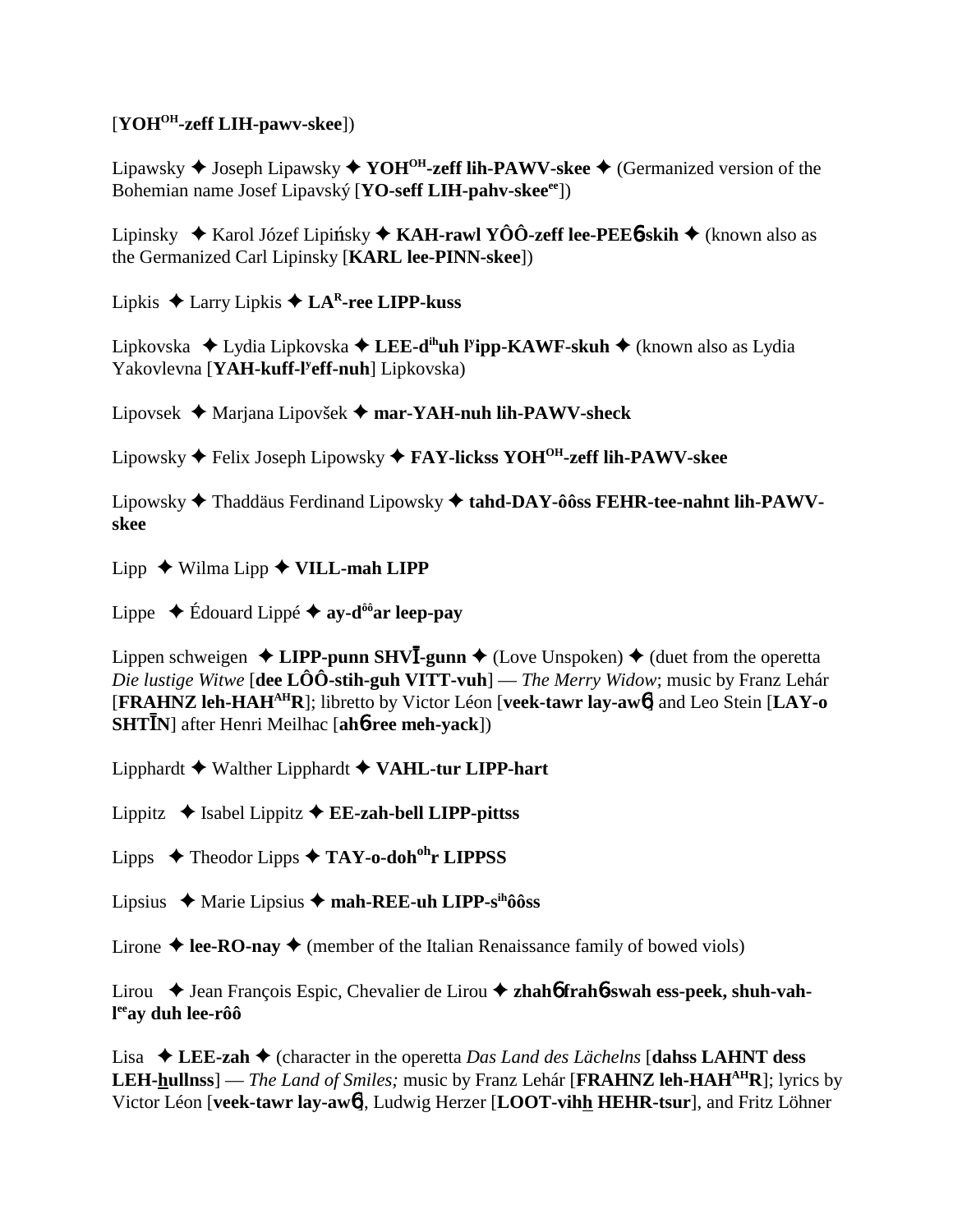### [**FRITTSS LÖ-nur**])

#### Lischke André Lischke **ahn-dray LIHSH-kuh**

Lisette  $\triangle$  **lee-ZETT**  $\triangle$  (character in the opera *La rondine* [lah ROHN-dee-nay] — *The Swallow*; music by Giacomo Puccini [**JAH-ko-mo poo-CHEE-nee**]; libretto by Giuseppe Adami [**joo-ZAYP-pay ah-DAH-mee**] after Dr. A. M. Willner [**VILL-nur**] and Heinz Reichert [**HNTSS R-hert**])

Lisette  $\triangle$  Ma Lisette  $\triangle$  **mah lee-zett**  $\triangle$  (traditional song)

Lishin  $\triangle$  Grigori Lishin  $\triangle$  gree-GAW-ree L<sup>Y</sup>EE-shinn

Lisinski Vatroslav Lisinski **VAH-traw-slahf lih-SINN-skee**

Lisitsyan ◆ Pavel Lisitsyan ◆ PAH-vell l<sup>y</sup>ih-sittss-YAHN ◆ (known also as Pavel Gerasimovich [**gheh-RAH-sih-muh-vihch**] Lisitsyan)

Liska Roman Liška **RAW-munn LIHSH-kah**

Liska Zden k Liška **ZDEH-ny eck LIHSH-kah**

Lisle Claude-Joseph Rouget de l'Isle **klohd-zho-zeff rôô-zheh duh leel** (l'Isle is also spelled Lisle [**leel**])

Lisle Leconte de Lisle **luh-kaw**6**t duh leel**

Lisle adam ◆ Villiers de l'Isle-Adam ◆ vee-l<sup>ee</sup>ay duh leel-ah-dah**6** 

Lisle joyeuse  $\triangle$  L'isle joyeuse  $\triangle$  **leel zh'wah-yöz**  $\triangle$  (The Happy Isle)  $\triangle$  (composition by Claude Debussy [**klohd deh-büss-see**])

Lissa Zofia Lissa **ZAW-feeah LEESS-sah**

Lissauer Péter Lissauer **PAY-ter LIHSH-shahôô-ehr**

Lissenko ◆ Nikolai Lissenko ◆ n<sup>y</sup>ee-kah-LAH<sup>IH</sup> l<sup>y</sup>iss-SENN-kuh ◆ (known also as Nikolai Vitalievich [**vee-TAH-liheh-vihch**] Lissenko)

List  $\triangle$  Emanuel List  $\triangle$  {i**h-MANN-yuh-wull LISST}** av-MAH<sup>AH</sup>-n<sup>oo</sup>ayl LISST

List **→** Kurt List **→ KÔÔRT LISST** 

Listemann ♦ Bernhard Listemann ♦ {BURN-hard LISS-tuh-munn} BEHRN-hart LISS**tuh-mahn**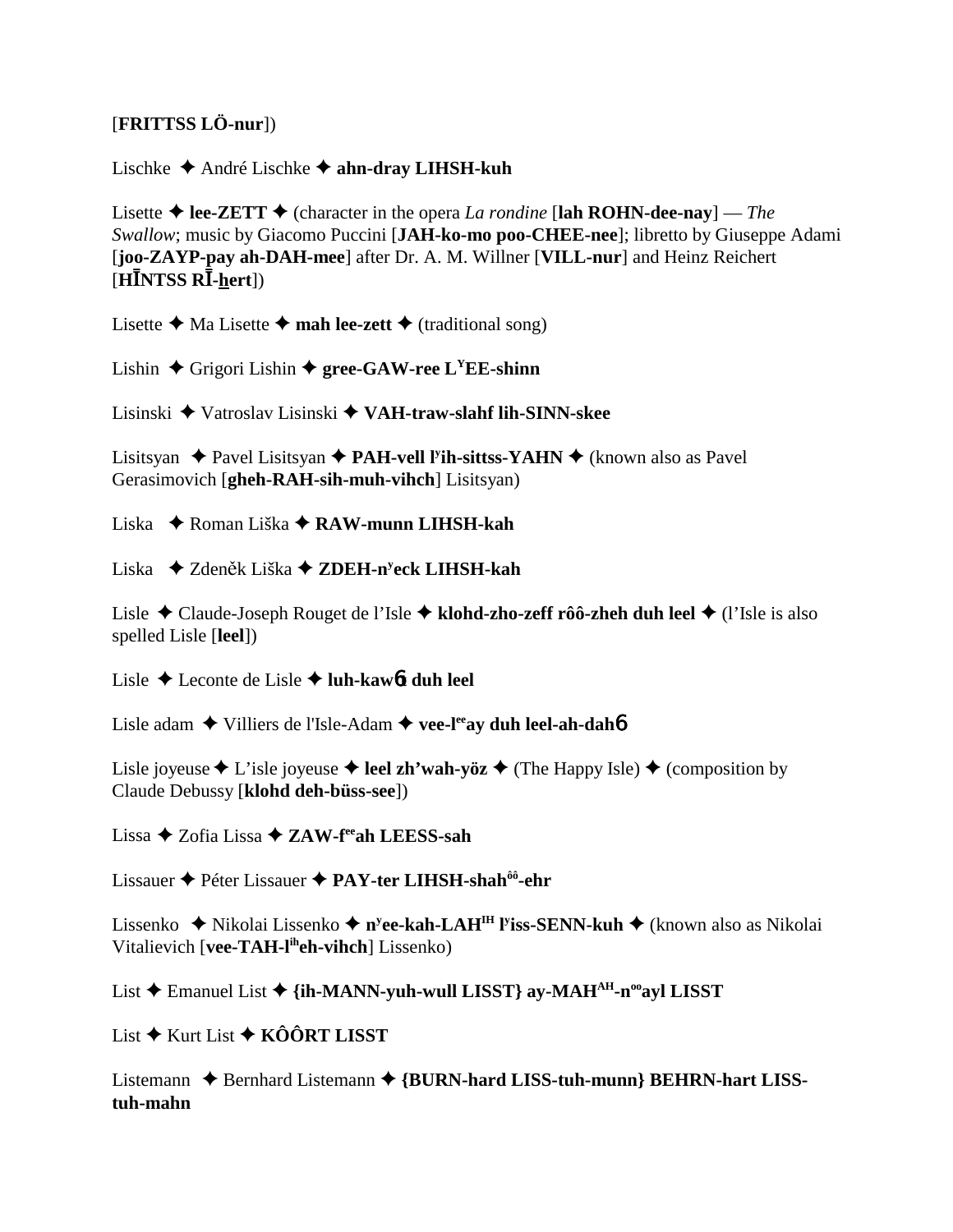Listemann Franz Listemann **FRAHNZ LISS-tuh-munn**

Listemann **←** Fritz Listemann ← **FRITTSS LISS-tuh-mahn** 

Listemann **→** Paul Listemann → PAWL LISS-tuh-munn

Listesso tempo L'istesso tempo **lee-STAYSS-so taym-po**

Listov ◆ Konstantin Listov ◆ kahn-stahn-T<sup>Y</sup>EEN l<sup>y</sup>iss-TAWF

Liszt **→** Ferenc Liszt **→ FEH-renntss LISST** → (Franz Liszt)

Liszt **→** Franz Liszt **→ FRAHNZ LISST** 

Liszt ferenc chamber orchestra Liszt Ferenc Chamber Orchestra **LISST FEH-renntss (Chamber Orchestra)** (Franz Liszt [**FRAHNZ LISST**] Chamber Orchestra)

Lita karin  $\triangle$  LEE-tah KAH-rinn  $\triangle$  (*Little Karin*, a medieval Norwegian song based upon the legend of St. Katharina of Alexandria)

Litaize  $\triangle$  Gaston Litaize  $\triangle$  gahss-taw**6** lih-tezz  $\triangle$  (known also as Gaston Gilbert [zheel-behr] Litaize)

Litaliana in algeri  $\triangle$  L'italiana in Algeri  $\triangle$  lee-tah-l<sup>ee</sup>AH-nah een ahl-JAY-ree  $\triangle$  (The Italian Girl in Algiers)  $\triangle$  (an opera, with music by Gioachino Rossini [**j**<sup>oh</sup>**ah-KEE-no rohss-SEE-nee**] and libretto by Angelo Anelli [**ahn-JAY-lo ah-NAYL-lee**])

Litanei auf das fest allerseelen ♦ Litanei auf das Fest Allerseelen ♦ L**EE-tah-nī ah<sup>ôô</sup>f dahss FESST AHL-lur-zay-lunn**  $\blacklozenge$  **(text by Johann Georg Jacobi [YO-hahn GAY-awrk YAH-kobee**] set to music by Franz Schubert [**FRAHNTSS SHOO-bert**])

Litaniae ◆ lih-tah-n<sup>ee</sup>ay ◆ (Litany) ◆ (composition by Nakamura Hiroshi [nah-kah-moo-lah **hee-lawsh**])

Litaniae omnium sanctorum **←** Litaniae Omnium Sanctorum ← lih-TAH-n<sup>ih</sup>ay OHM-nih-ôôm **SAHNK-taw-rôôm**  $\triangle$  (composition by Jan Dismas Zelenka [**YAHN D<sup>Y</sup>ISS-mahss ZEH-lennkah**])

Litanies a la vierge noire ◆ Litanies à la vierge noire ◆ lee-tah-nee ah lah v<sup>ee</sup>ehrzh n'war ◆ (Litanies to the Black Madonna) (composition by Francis Poulenc [**frah**6**-seess pôô-lah**6**k**])

Literes carrion 
← Antonio Literes Carrión ← ahn-TOH-n<sup>ee</sup>o lee-TAY-rayss kahr-r<sup>ee</sup>AWN

Litinsky Genrik Litinsky **GHENN-rick ly ih-TYINN-skee**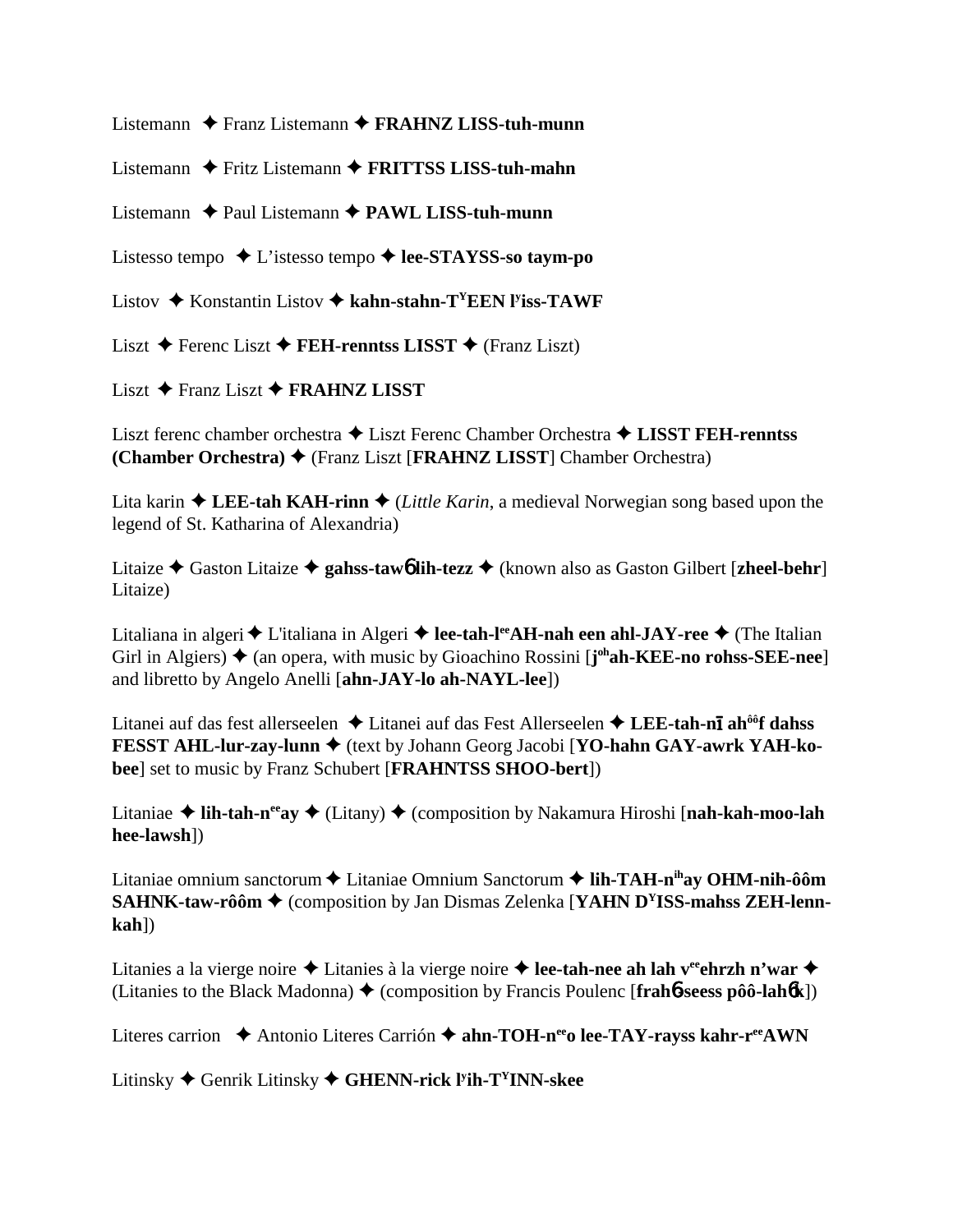Litolff Henry Litolff **ah**6**-ree lih-tawlf** (known also as Henry Charles [**sharl**] Litolff

Litta Giulio Litta **JOO-leeo LEET-tah**

Littel **←** Manuel Massotti Littel ← mah-n<sup>oo</sup>ELL mahss-SAWT-tee litt-TELL

Litvinne ◆ Félia Litvinne **◆ FAY-l<sup>ih</sup>uh l<sup>y</sup>itt-VINN-nuh** 

Litz Gisela Litz **GHEE-zuh-lah LITTSS**

Litzau Johannes Barend Litzau **yo-HAHN-nuss BAH-rennt LITT-zo**

Litzmann **→** Berthold Litzmann → **BEHR-tawlt LITTSS-mahn** 

Liuzzi Fernando Liuzzi **fayr-NAHN-doh leeOOT-tsee**

Liverati Giovanni Liverati **jo-VAHN-nee lee-vay-RAH-tee**

Liviabella Lino Liviabella **LEE-no lee-veeah-BAYL-lah**

Livret  $\triangleq$  **lee-vreh**  $\triangleq$  (book, libretto)

Livret de thomas corneille Livret de Thomas Corneille **lee-vreh duh taw-mah kawr-nehy'** (Libretto by Thomas Corneille [**taw-mah kawr-nehy'**])

Ljungberg Göta Ljungberg **YÖ-tah l'YÜNG-bary'** (known also as Göta Albertina [**ahlber-TEE-nah**] Ljungberg)

Ljwof  $\blacklozenge$  A. Ljwof  $\blacklozenge$  (A.) I<sup>y</sup>VAWF  $\blacklozenge$  (probably the same person as Alexei Feodorovich Lvov -- *see* Lvov)

Llanos Santiago Velasco-Llanos **sahn-teeAH-go vay-LAHSS-ko-l'YAH-nawss**

Llanto por el chacho **→** Llanto por El Chacho → l'YA**HN-toh pawr ell CHAH-cho** → (Lamentation for General Chacho) ♦ (poem by León Banaros [**lay-OHN bah-NAH-rawss**] music from Daniel Alomias Robles [**dah-neeELL ah-lo-MEE-ahss RO-vlayss**] arranged by Eduardo Falú [ay-th<sup>oo</sup>AR-doh fah-LOO])

Llanto por el chacho vidala chayera Llanto por El Chacho (Vidala Chayera) **l'YAHN-toh pawr ell CHAH-cho (vee-THAH-lah chah-YAY-rah) ♦ (Lamentation for General Chacho** (Carnival Prelude))  $\blacklozenge$  (poem by León Banaros [lay-OHN bah-NAH-rawss]; music from Daniel Alomias Robles [dah-n<sup>ee</sup>ELL ah-lo-MEE-ahss RO-vlayss] arranged by Eduardo Falú [ayth<sup>oo</sup>AR-doh fah-LOO])

Llewellyn  $\triangle$  Edward Llewellyn  $\triangle$  **EDD-wurd hluh-WEH-linn**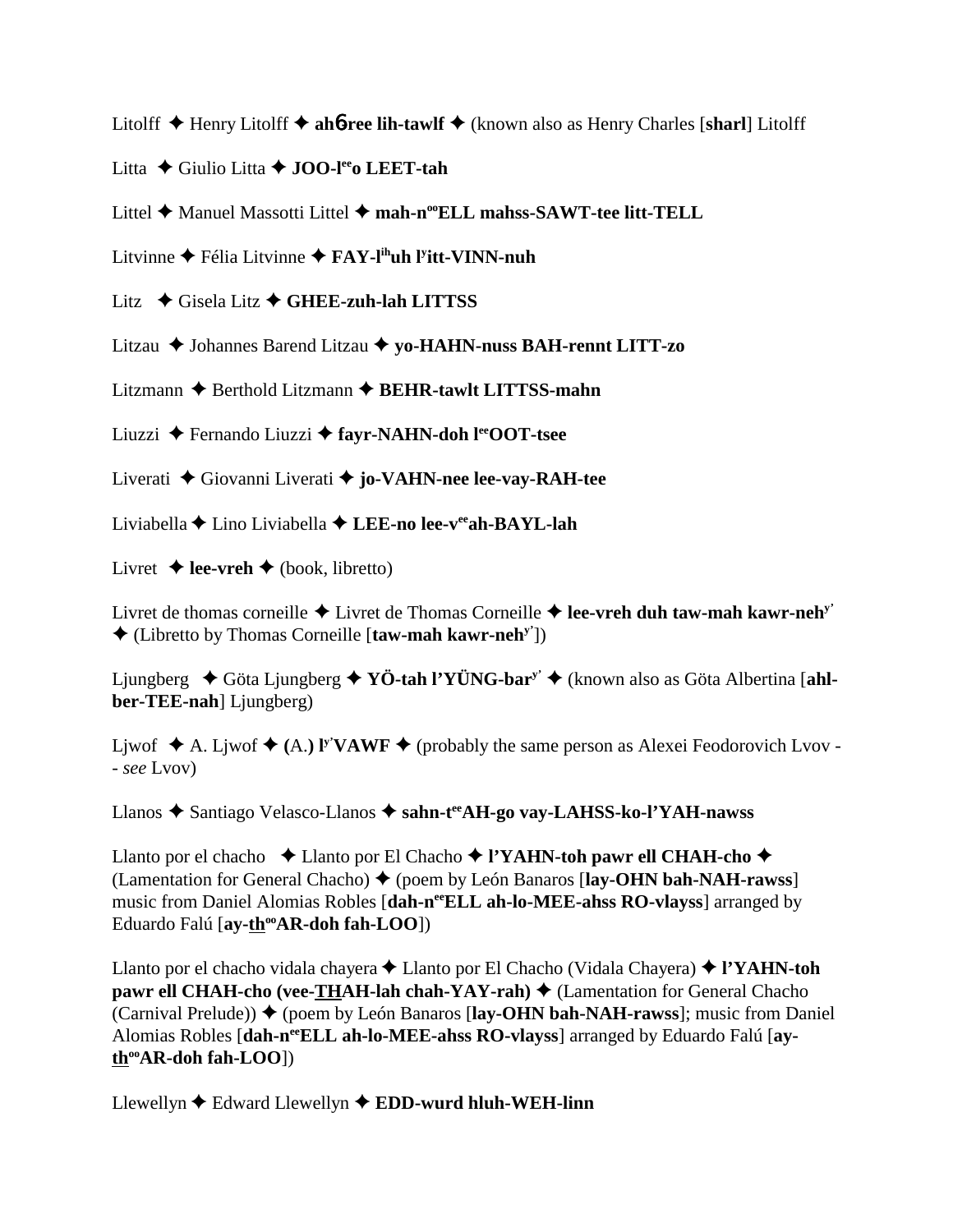Llibre vermell of montserrat  $\blacklozenge$  Llibre vermell of Montserrat  $\blacklozenge$  l'YEE-vray vehr-MELL (of) **mawnt-sehr-RAHT**  $\blacklozenge$  (pilgrim songs and dances associated with the Shrine to the Virgin at Montserrat [**mahnt-sehr-RAHT**])  $\blacklozenge$  (literally the orange-red book of Montserrat, but here, in addition to the color, a gilded and jewel-encrusted book)

Llobet Miguel Llobet **mee-GHELL l'yo-BETT**

Llongueras y badia ◆ Juan Llongueras y Badía ◆ h<sup>oo</sup>AHN l'yawn-GAY-rahss ee bah-THEE**ah**

Lo bchayil  $\triangle$  Lo B'chayil  $\triangle$  LO b'**HAH-eel**  $\triangle$  (*Without Weapons* — song by Elliot Z. Levine  $[ELL-l<sup>ih</sup>utt Z. luh-V<sup>th</sup>N]$ 

Lo calhe **→** Lo calhé **→ lo kah-lay** → (The Quail) → (excerpt from *Chants d'Auvergne* [shah**6**] **doh-vehrny'**] — *Songs of the Auvergne* [**o-vehrny** '], French folk songs collected by Joseph Canteloube [**zho-zeff kah**6**-t'lôôb**])

Lo fiolaire  $\triangle$  lo f<sup>ee</sup>aw-lehr  $\triangle$  (The Spinning Girl)  $\triangle$  (composition from *Chants d'Auvergne* [**shah**6 **doh-vehrny'**] — *Songs of the Auvergne* [**o-vehrny** '], French folk songs collected by Joseph Canteloube [**zho-zeff kah**6**-t'lôôb**])

Lo presti ◆ Ronald Lo Presti ◆ **RAH-nulld lo PRESS-tee** 

Lo rossinyol ◆ lo rooss-seen-YAHL ◆ (The Nightingale) ◆ (Catalan [KAH-t'-lunn] folk song arranged by Miguel Llobet [**mee-GHELL l'yo-BETT**])

Lo schiavo  $\triangleq$  lo sk<sup>ee</sup>AH-vo  $\triangleq$  (The Slave)  $\triangleq$  (an opera, with music by Antônio Carlos Gomes [**ah**6**-TOH-nihôô KAH-lôôss GO-meess**]; libretto by R. Paravicini [**pah-rah-vee-CHEE-nee**] after De Taunay  $\text{[duh toh-nay]}$   $\blacklozenge$  (*Lo schiavo* is the Italian version of the opera, which was based upon a Brazilian subject. The Portuguese title of the opera is *O escravo* [**o ehsh-KRAHvôô**])

Lob der tranen  $\triangle$  Lob der Tränen  $\triangle$  LOHP dayr TRAY-nunn  $\triangle$  (In Praise of Tears)  $\triangle$ (composition by Franz Schubert [**FRAHNTSS SHOO-bert**])

Lob des hohen verstandes Lob des hohen Verstandes **LOHP dess HO-enn fehr-SHTAHN-tuss ♦** (Praise From a Lofty Intellect) ♦ (poem from *Des Knaben Wunderhorn* [**dess k'NAHAH-bunn VÔÔN-tur-hawrn**] — *The Youth's Magic Horn* — set to music by Gustav Mahler [**GÔÔ-stahf MAH<sup>AH</sup>-lur**])

Lob des leidens  $\triangle$  Lob des Leidens  $\triangle$  LOHP dess L**I**-dunnss  $\triangle$  (In Praise of Sorrow)  $\triangle$  (song by Richard Strauss [**RIH-hart SHTRAHÔÔSS**])

Lob und preis mit ehren  $\triangle$  Sei Lob und Preis mit Ehren  $\triangle$  **ZI** LOHP ôônt PR**I**S mitt AY-runn (Praise, Glory and Honor Be) (excerpt from Cantata [**kunn-TAH-tuh**] No. 51, *Jauchzet*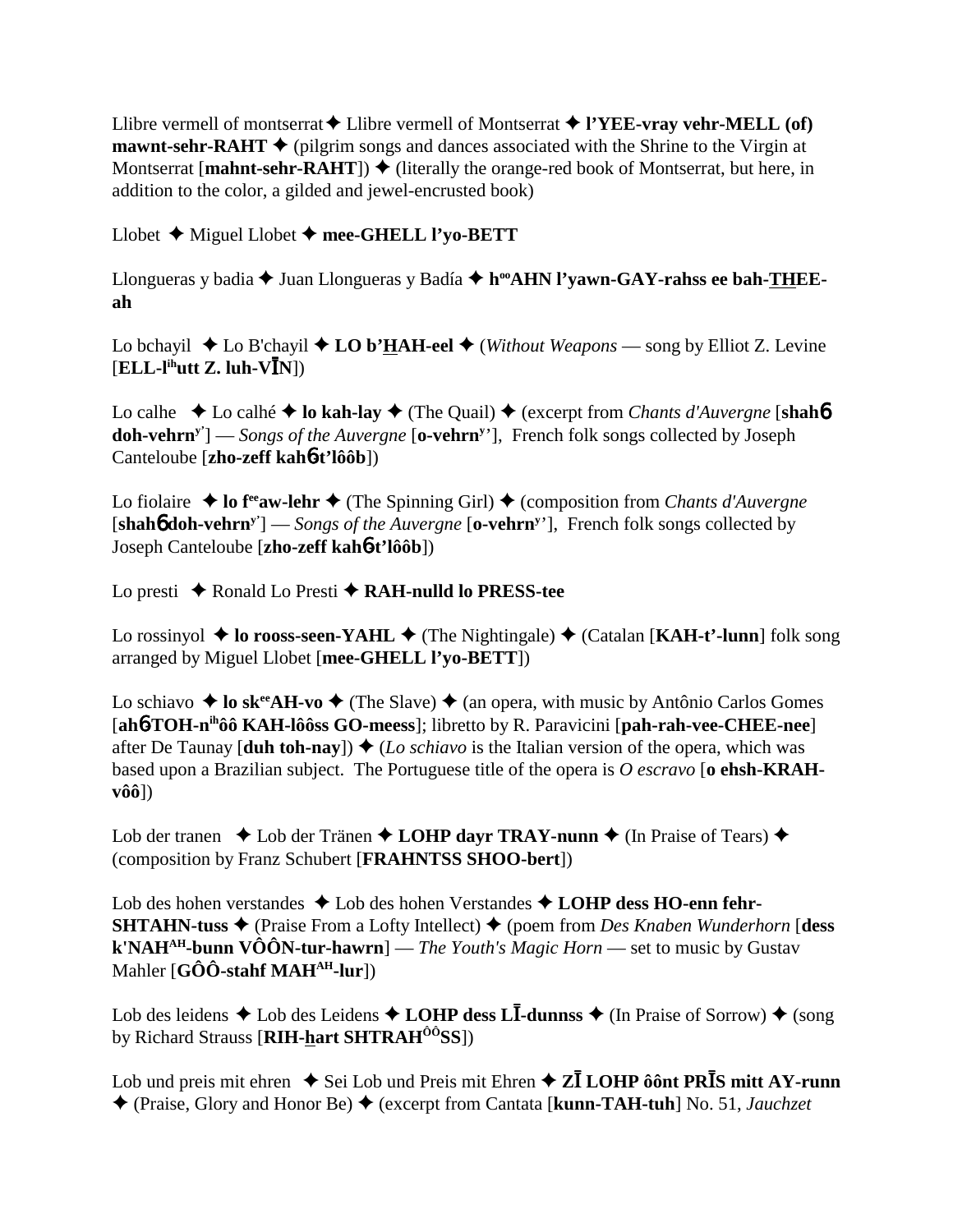### *Gott in allen Landen* [**YAHÔÔK-tsutt GAWT inn AHL-lunn LAHN-tunn**] — *Sing God's Praise in Every Land, by Johann Sebastian Bach* [YO-hahn {suh-BASS-t<sup>ih</sup>unn BAHK} zay-**BAH-stihahn BAHK**])

Lobaczewska ◆ Stefania Lobaczewska ◆ steh-FAH-n<sup>ee</sup>ah lo-bah-CHEFF-skah ◆ (known also as Stefania Lobaczewska Gérard de Festenburg [**zhay-rar deh FESS-tunn-pôôrk**])

Lobe Johann Christian Lobe **YO-hahn KRIH-stihahn LO-buh**

Lobe den herren den machtigen konig der ehren ◆ Lobe den Herren, den mächtigen König der Ehren **LO-buh dayn HEHR-runn, dayn MEHH-tih-gunn KÖ-nihh dayr AY-runn** (cantata [**kunn-TAH-tuh**] by Johann Sebastian Bach [**YO-hahn {suh-BASS-tihunn BAHK} zay-BAH-stihahn BAHK**])

Lobet den herrn alle heiden  $\triangle$  Lobet den Herrn, alle Heiden  $\triangle$  **LO-butt dayn HEHRN, AHLluh H<sup>I</sup>-dunn ♦** (motet [**mo-TETT**] by Johann Sebastian Bach [**YO-hahn** {suh-BASS-t<sup>ih</sup>unn **BAHK} zay-BAH-stihahn BAHK**])

Lobkowitz **→** Ferdinand Joseph Johann Lobkowitz → FEHR-tee-nahnt YOH<sup>OH</sup>-zeff YO-hahn **LAWP-kaw-vittss ♦ (Germanized version of the Bohemian name Ferdinand Josef Jan** Lobkowitz [FEHR-d<sup>y</sup>ih-nahnt YO-seff YAHN LAWB-kaw-vittss])

Lobkowitz Ferdinand Philipp Joseph Lobkowitz **FEHR-tee-nahnt FEE-lipp YOHOH-zeff LAWP-kaw-vittss ♦ (Germanized version of the Bohemian name Ferdinand Filipp Josef** Lobkowitz [FEHR-d<sup>y</sup>ih-nahnt FIH-lipp YO-seff LAWB-kaw-vittss])

Lobkowitz ◆ Joseph Franz Maximilian Lobkowitz ◆ YOH<sup>OH</sup>-zeff FRAHNTSS mahk-see-**MEE-l<sup>ih</sup>ahn LAWP-kaw-vittss ♦ (Germanized version of the Bohemian name Josef František** Maximilián Lobkowitz [**YO-seff FRAHN-ty ih-sheck MAHK-sih-mih-lihahahn LAWB-kawvittss**])

Lobkowitz  $\blacklozenge$  Philipp Hyacinth Lobkowitz  $\blacklozenge$  **FEE-lipp HÜ-ah-tsinnt LAWP-kaw-vittss**  $\blacklozenge$ (Germanized version of the Bohemian name Filipp Hyacint Lobkowitz [**FIH-lipp HIH-uh-tsinnt LAWB-kaw-vittss**])

Lobo Alonso Lobo **ah-LAWN-so LO-vo**

Lobo  $\triangle$  Duarte Lobo  $\triangle$  d<sup>ôô</sup>ART LO-bôô  $\triangle$  (known also in Latinized form as Eduardus Lupus [**ay-dôôAR-dôôss LOO-pôôss**])

Lobos Heitor Villa-Lobos **ay-TAWR VEEL-luh-LO-bôôsh**

Locas por amor  $\triangle$  Las locas por amor  $\triangle$  lahss LO-kahss pawr ah-MAWR  $\triangle$  (poem by R. De Campoamor [**(**R.**) day kahm-po-ah-MAWR**] set to music by Joaquín Turina [**ho-ah-KEEN too-REE-nah**]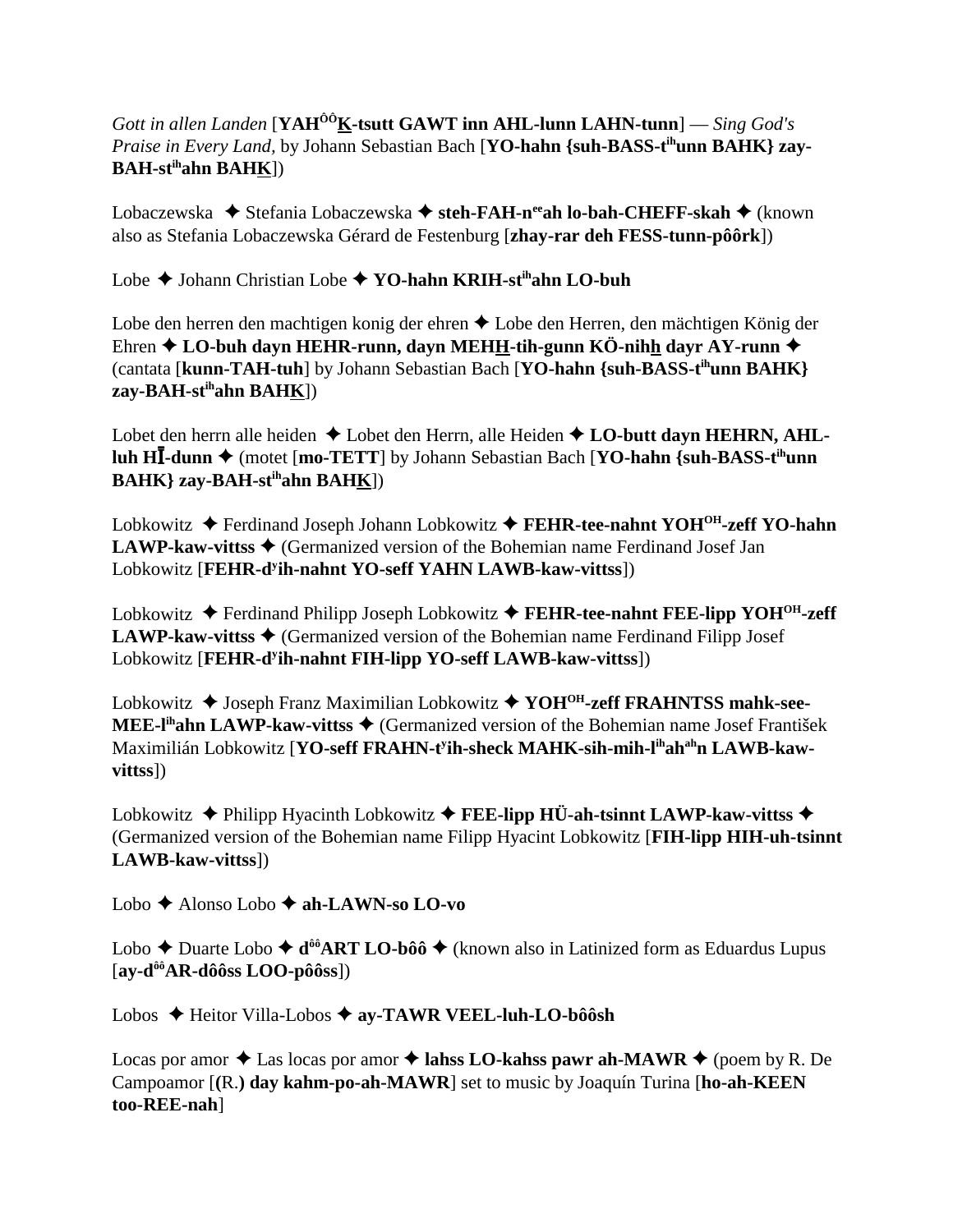Locatelli **→** Pietro Antonio Locatelli → p<sup>ee</sup>AY-tro ahn-TAW-n<sup>ee</sup>o lo-kah-TAYL-lee

Loccasione fa il ladro  $\triangle$  L'occasione fa il ladro  $\triangle$  lohk-kah-z<sup>ee</sup>O-nay fah eel LAH-dro  $\triangle$ (Opportunity Makes the Thief) ♦ (an opera, with music by Gioachino Rossini [j<sup>oh</sup>ah-KEE-no **rohss-SEE-nee**] and libretto by Luigi Prividali [**l ooEE-jee pree-vee-DAH-lee**])

Loch lomond  $\triangle$  Loch Lomond  $\triangle$  **LAHK LO-munnd**  $\triangle$  (traditional Scottish song)

Locke ◆ Matthew Locke ◆ MATH-yoo LAHK

Lockspeiser ◆ Edward Lockspeiser ◆ EDD-wurd LAHK-sp**ī-zur** 

Lockung  $\triangleleft$  **LAH-kôông**  $\triangleleft$  (composition by Miriam Gideon [MIH-r<sup>ih</sup>ahm GHEE-dawn])

Lockwood Annea Lockwood **AHN-nehuh LAHK-wôôd**

Locle ◆ Camille du Locle ◆ {kah-meel dü law-kl'} kah-mee<sup>y'</sup> dü law-kl' ◆ (known also as Camille Théophile Germain du Commun du Locle [**{kah-meel tay-aw-feel zher-meh**6 **dü kawmmü**6 **dü law-kl'} kah-meey' tay-aw-feel zher-meh**6 **dü kawm-mü**6 **dü law-kl'**])

Locus iste **→ LAW-kôôss EE-steh →** (motet [**mo-TETT**] by Anton Bruckner [**AHN-toh<sup>oh</sup>n**</sup> **BRÔÔK-nur**])

Lodovico  $\triangle$  **lo-doh-VEE-ko**  $\triangle$  (character in the opera *Otello* [**o-TAYL-lo**]; music by Giuseppe Verdi [**joo-ZAYP-pay VAYR-dee**]; libretto by Arrigo Boito [**ar-REE-go bo-EE-toh**] after William Shakespeare [**WILL-l<sup>ih</sup>umm SHAYK-spih<sup>uh</sup>r**])

Loeb John Jacob Loeb **JAHN JAY-kubb LOHB**

Loeffler ◆ Charles Martin Loeffler ◆ CHAH-rullz MAR-t'n LEFF-lur ◆ (known also as Charles Martin Tornow [**TAWR-no**] Loeffler)

Loeillet ◆ Jacques Loeillet ◆ zhack leh-yeh ◆ (known also as Jacques Jacob [zhack zha**kawp**] Loellet)

Loeillet **→** Jean Baptiste Loeillet **→ zhah6 bah-tee-steh leh-yeh →** (known also as John Loeillet of London [**JAHN leh-yeh (of London)**])

Loeschhorn  $\triangle$  Albert Loeschhorn  $\triangle$  AHL-pert LÖSH-hawrn  $\triangle$  (known also as Albert Löschhorn and Carl [**KARL**] Albert Löschhorn)

Loesser **→** Arthur Loesser ◆ AR-thur LESS-sur

Loesser ◆ Frank Loesser ◆ FRANGK LESS-sur ◆ (known also as Frank Henry [**HENN-ree**] Loesser)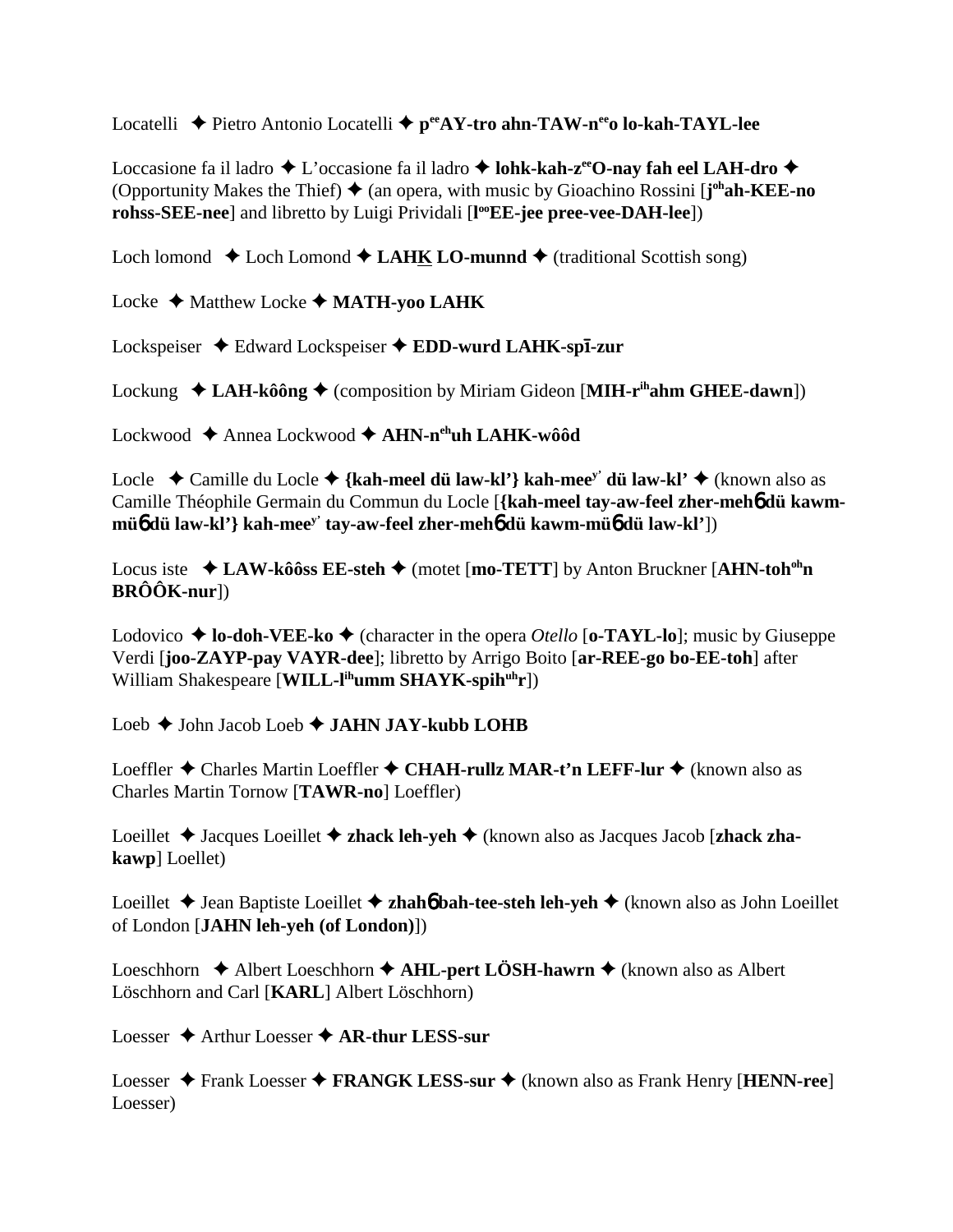Loevendie Theo Loevendie **TAY-o LOO-vunn-dee**

Loevensohn Marix Loevensohn **MAH-rickss LOO-vunn-zohn**

Loewe  $\triangle$  Carl Loewe  $\triangle$  **KARL LÖ-vuh**  $\triangle$  (known also as Johann Carl Gottfried Loewe [**YOhahn KARL GAWT-freet LÖ-vuh**])  $\blacklozenge$  (the last name is also spelled Löwe [LÖ-vuh])

Loewe  $\triangle$  Ferdinand Loewe  $\triangle$  **FEHR-tee-nahnt LÖ-vuh**  $\triangle$  (known also as Ferdinand Löwe [**LÖ-vuh**])

Loewe Frederick Loewe **{FREH-duh-rick LO} FRAY-duh-rick LÖ-vuh**

Loewe ◆ Sophie Loewe ◆ zo-FEE-uh LÖ-vuh ◆ (known also as Sophie Johanna Loewe [zo-**FEE-uh yo-HAHN-nah LÖ-vuh**])

Loewenberg  $\triangle$  Alfred Loewenberg  $\triangle$  {A<sup>L</sup>-frudd LO-wunn-burg} AHL-frayt LÖ-vunn**pehrk**

Loewengard ◆ Max Julius Loewengard ◆ MAHKSS YOO-l<sup>ih</sup>ôôss LÖ-vunn-gart

Lofficier  $\triangle$  L'officier  $\triangle$  **lawf-fee-s<sup>ee</sup>ay**  $\triangle$  (The officer)  $\triangle$  (character in the opera *Dialogues des Carmélites* [d<sup>ee</sup>ah-lawg day kar-may-leet] — *Dialogues of the Carmelites* [KAR-muh-litss]; music by Francis Poulenc [**frah**6**-seess pôô-lah**6**k**]; libretto by Poulenc after Georges Bernanos [**zhawrzh behr-nah-nawss**])

Logar Mihovil Logar **MEE-haw-vill LAW-gar**

Loge  $\triangle$  **LO-guh**  $\triangle$  (character in the opera *Das Rheingold* [dahss **RI**N-gawlt], music and libretto by Richard Wagner [**RIH-hart VAHG-nur**])

Logemann  $\triangle$  Sally Logemann  $\triangle$  SA<sup>L</sup>-lee LO-guh-munn

Loges ♦ Karl Heinz Loges ♦ KARL H**INTSS LO-guss** 

Logge Thomas Logge **TAHM-muss LAWG**

Logier **→** Johann Bernhard Logier → **YO-hahn BEHRN-hart LO-gh<sup>ee</sup>ehr** 

Logothetis  $\triangle$  Anestis Logothetis  $\triangle$  ah-NESS-tiss lo-go-THEH-tiss

Logroscino Nicola Bonifacio Logroscino **nee-KO-lah bo-nee-FAH-cho lo-gro-SHEE-no**

Logue ◆ Joan Logue ◆ JO<sup>UH</sup>N LOHG

Lohengrin  $\triangle$  **LOH<sup>OH</sup>-unn-grinn**  $\triangle$  (an opera, with music and libretto by Richard Wagner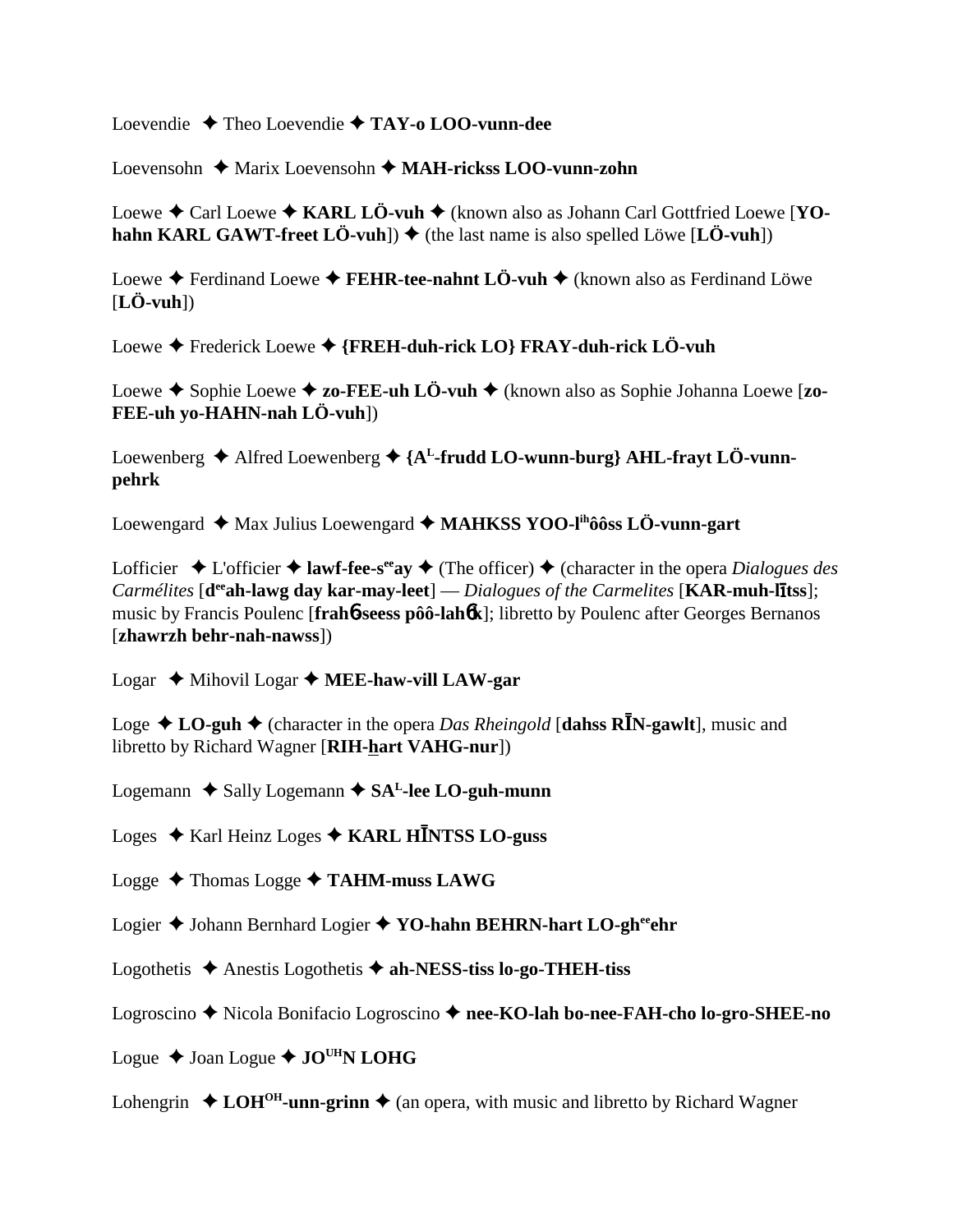#### [**RIH-hart VAHG-nur**])

Lohlein ♦ Georg Simon Löhlein ♦ GAY-awrk SEE-mawn LÖ-lin

Lohmann **←** Peter Lohmann ← **PAY-tur LO-mahn** 

Lohner Fritz Löhner **FRITTSS LÖ-nur**

Lohse  $\rightarrow$  Otto Löhse  $\rightarrow$  AWT-toh LÖ-zuh

Loibner Wilfriede Loibner **vill-FREE-duh LOYP-nur**

Lojarro Daniela Lojarro **dah-neeAY-lah lo-YAR-ro**

Lokshin ◆ Alexander Lokshin ◆ uh-l<sup>y</sup>ick-SAHN-d'r lahk-SHINN

Lola  $\triangle$  O Lola  $\triangle$  o **LO-lah**  $\triangle$  (excerpt from the opera *Cavalleria rusticana* [**kah-vahl-lay-REE-ah roo-stee-KAH-nah**] — *Rustic Chivalry*; music by Pietro Mascagni [ $p^{ee}AY$ -tro mah-**SKAH-n'yee**]; libretto by Guido Menasci [**g**<sup>oo</sup>**EE-doh may-NAH-shee**] and Giovanni Targioni-Tozzetti [**jo-VAHN-nee tar-JO-nee-toht-TSAYT-tee**] after Giovanni Verga [**jo-VAHN-nee VAYR-gah**])

Lola chai di latti  $\triangle$  O Lola, ch'ai di latti  $\triangle$  **o LO-lah, KAH<sup>EE</sup> dee LAHT-tee**  $\triangle$  (excerpt from the opera *Cavalleria rusticana* [**kah-vahl-lay-REE-ah roo-stee-KAH-nah**] — *Rustic Chivalry*; music by Pietro Mascagni [ $p^{ee}AY$ -tro mah-SKAH-n'yee]; libretto by Guido Menasci [ $g^{oe}EE$ **doh may-NAH-shee**] and Giovanni Targioni-Tozzetti [**jo-VAHN-nee tar-JO-nee-toht-TSAYT-tee**] after Giovanni Verga [**jo-VAHN-nee VAYR-gah**])

Lola chai di latti la cammisa ♦ O Lola, c'hai di latti la cammisa ♦ o LO-lah, KAH<sup>EE</sup> dee **LAHT-tee lah kahm-MEE-zah ♦** (excerpt from the opera *Cavalleria rusticana* [kah-vahl-lay-**REE-ah roo-stee-KAH-nah**] — *Rustic Chivalry*; music by Pietro Mascagni [ $p^{ee}AY$ -tro mah-**SKAH-n'yee**]; libretto by Guido Menasci [**g**<sup>oo</sup>**EE-doh may-NAH-shee**] and Giovanni Targioni-Tozzetti [**jo-VAH-nee tar-JO-nee-toht-TSAYT-tee**] after Giovanni Verga [**jo-VAHN-nee VAYR-gah**]

Lola chhai di latti  $\triangle$  O Lola ch'hai di latti  $\triangle$  o LO-lah KAH<sup>EE</sup> dee LAHT-tee  $\triangle$  (excerpt from the opera *Cavalleria rusticana* [**kah-vahl-lay-REE-ah roo-stee-KAH-nah** — *Rustic Chivalry*; music by Pietro Mascagni [ $p^{ee}AY$ -tro mah-SKAH-n'yee]; libretto by Guido Menasci [ $g^{oe}EE$ **doh may-NAH-shee**] and Giovanni Targioni-Tozzetti [**jo-VAHN-nee tar-JO-nee-toht-TSAYT-tee**] after Giovanni Verga [**jo-VAHN-nee VAYR-gah**])

Lolita  $\blacklozenge$  **lo-LEE-tah**  $\blacklozenge$  (composition by Buzzi [**BOOT-tsee**] and Peccia [**PAY-chah**])

Loliya  $\triangle$  lo-LEE-yah  $\triangle$  (character in the opera *El gato montés* [ell GAH-toh mawn-TAYSS] — *The Wildcat*; music and libretto by Manuel Penella [**mah-n<sup>oo</sup>ELL pay-NAY-l'yah**])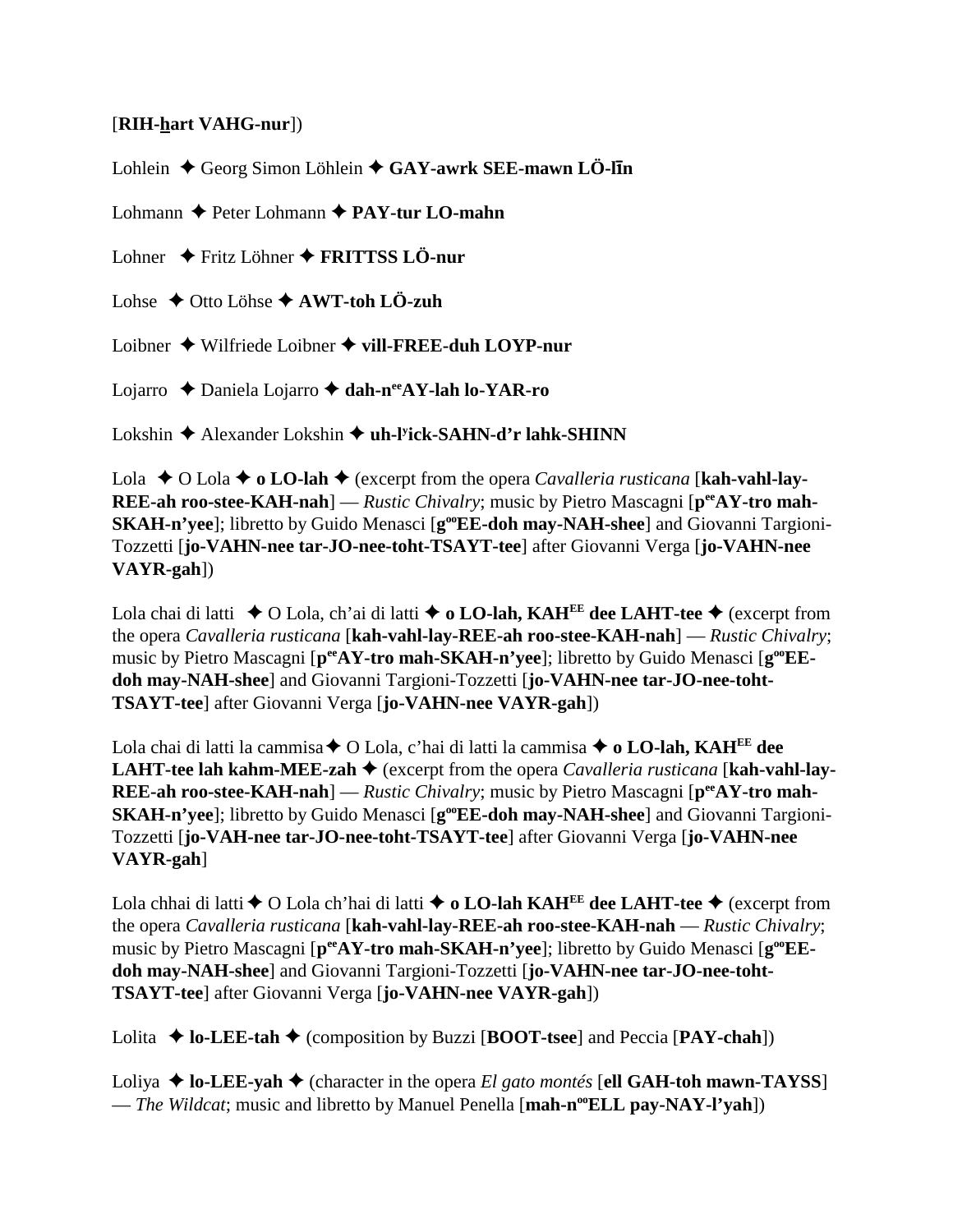Lolli ◆ Antonio Lolli ◆ ahn-TAW-n<sup>ee</sup>o LOHL-lee

Lollini Gianna Lollini **JAHN-nah lohl-LEE-nee**

Lomakin ♦ Gavriil Yakimovich Lomakin ♦ gah-VREE-eel YAH-kih-muh-vihch lah-MAH**kinn**

Lomax Alan Lomax **A-lunn LO-mackss**

Lomax ♦ John Avery Lomax ♦ **JAHN AY-vuh-ree LO-mackss** 

Lombana ◆ Sergio Lombana ◆ **SEHR-joh lohm-BAH-nah** 

Lombard Alain Lombard **ah-leh**6 **law**6**-bar**

Lombardi Giannina Arangi-Lombardi **jahn-NEE-nah ah-RAHN-jee-lohm-BAR-dee**

Lombardi Luca Lombardi **LOO-kah lohm-BAR-dee**

Lombardi alla prima crociata ◆ I Lombardi alla prima crociata ◆ ee lohm-BAR-dee AHL-lah **PREE-mah kro-CHAH-tah**  $\blacklozenge$  (The Lombards on the First Crusade)  $\blacklozenge$  (an opera, with music by Giuseppe Verdi [**joo-ZAYP-pay VAYR-dee**]; libretto by Temistocle Solera [**tay-MEE-stohklay so-LAY-rah**] after Tommaso Grossi [**tohm-MAH-zo GROHSS-see**])

Lombardini sirmen ◆ Maddalena Laura Lombardini-Sirmen ◆ mahd-dah-LAY-nah LAH<sup>00</sup>**rah lohm-bar-DEE-nee-SEER-mayn**

Lombardo Carmen Lombardo **KAR-m'n lahm-BAR-doh**

Lombardo ◆ Guy Lombardo ◆ GH**I** lahm-BAR-doh

Lombre des arbres  $\triangle$  L'ombre des arbres [lawb-br' day-zar-br']  $\triangle$  (The shade of the trees)  $\triangle$ (poem from *Ariettes oubliées* [**ah-reeett ôô-blee-ay**] — *Forgotten Airs* — by Paul Verlaine [**pohl vehr-lenn**] set to music by Claude Debussy [**klohd deh-büss-see**])

Lombre dun buissonet ◆ En l'ombre d'un buissonet ◆ ah**6** law**6-br' d'ü6** b<sup>ü</sup>eess-saw-neh ◆ (In the Shade of a Little Bush)  $\blacklozenge$  (three-voice song from Medieval France by Josquin Despréz [**zhawss-keh**6 **day-pray**])

Lombre dung buissonet A l'ombre d'ung buissonet **ah law**6**-br' d'ü**6 **bü eess-saw-neh** (In the Shade of a Little Bush)  $\triangle$  (three-voice song from Medieval France by Josquin Despréz [**zhawss-keh**6 **day-pray**])

Lomon  $\triangle$  Ruth Lomon  $\triangle$  **ROOTH lo-MOHN**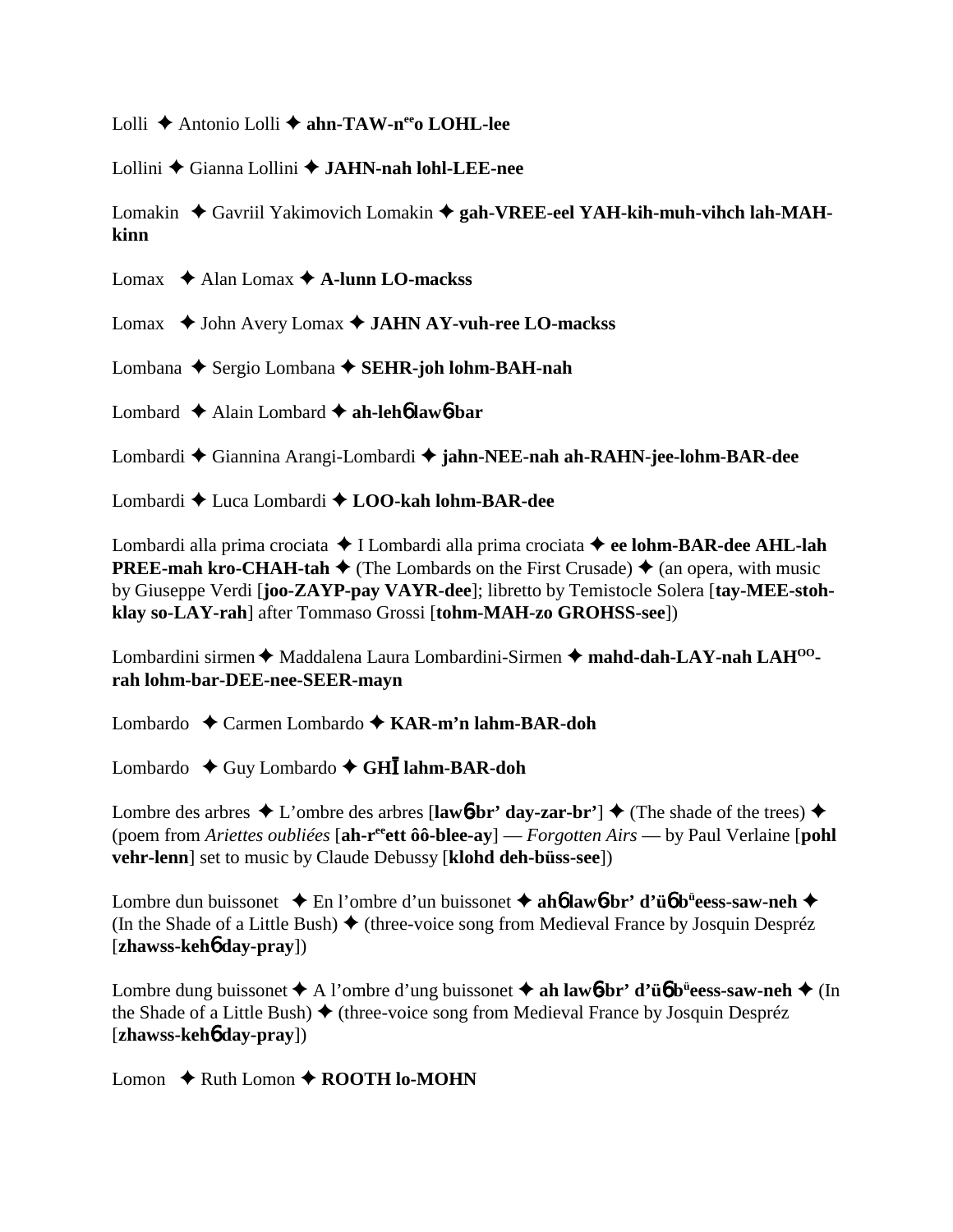Lonati Carlo Ambrogio Lonati **KAR-lo ahm-BRO-jo lo-NAH-tee**

London sinfonietta London Sinfonietta **(London) sinn-fuh-nihETT-tuh**

Long ◆ Karen Jean Griebling-Long ◆ KA-runn JEEN GREEB-lihng-LAWNG

Long ◆ Marguerite Long ◆ **mar-gö-reet lohó** ◆ (known also as Marguerite Marie Charlotte Long [**mar-gö-reet mah-ree shar-lawt loh**6])

Longas Federico Longas **fay-thay-REE-ko LAWN-gahss**

Longo Achille Longo **ah-KEEL-lay LOHN-go**

Longo Alessandro Longo **ah-layss-SAHN-dro LOHN-go**

Longy ◆ Georges Longy ◆ **zhawrzh law<sub>0</sub>-zhee** ◆ (known also as Gustave-Georges-Léopold Longy [**güss-tahv-zhawrzh-lay-aw-pawl law**6**-zhee**])

Lonque Georges Lonque **zhawrzh law**6**k**

Loonen **→** Bernard Loonen **→ behr-NART LOH<sup>OH</sup>-nunn** 

Loose Emmy Loose **EMM-mee LOHOH-zuh**

Looser ◆ Rolf Looser ◆ RAWLF LOH<sup>OH</sup>-zur

Loosin yelav **LAW-sinn yeh-LAHF** (song of Armenia by Luciano Berio [**loo-CHAH-no BAY-reeo**])

Lopardo Frank Lopardo **FRANGK lo-PAR-doh**

Lopatkowany tanecz  $\bullet$  **LO-paht-ko-vah-nee TAH-nettss**  $\bullet$  (dance from *Alia chorea No 8* [**AH-lihah kaw-RAY-uh** (No. 8)] — (anonymous 17th-century Hungarian dances)

Lopatnikoff Nicolai Lopatnikoff  **nih-kuh-LAHIH lah-PAHT-nih-kawf** (known also as Nikolai Lvovich Lopatnikoff [**ny ee-kah-LAHIH l'VAW-vihch lah-PAHT-ny ih-kuff**])

Lopes graca Fernando Lopes-Graça **fer-NA**6**-dôô LAWPSS-GRA-suh**

Lopes leca ◆ Armando Lopes Leça ◆ a<sup>r</sup>-MA**6-dôô LAWPSS LEH-suh** 

Lopez **←** Cecilia López ← say-SEE-l<sup>ee</sup>ah LO-pess

Lopez Felipe López **fay-LEE-pay LO-pehth**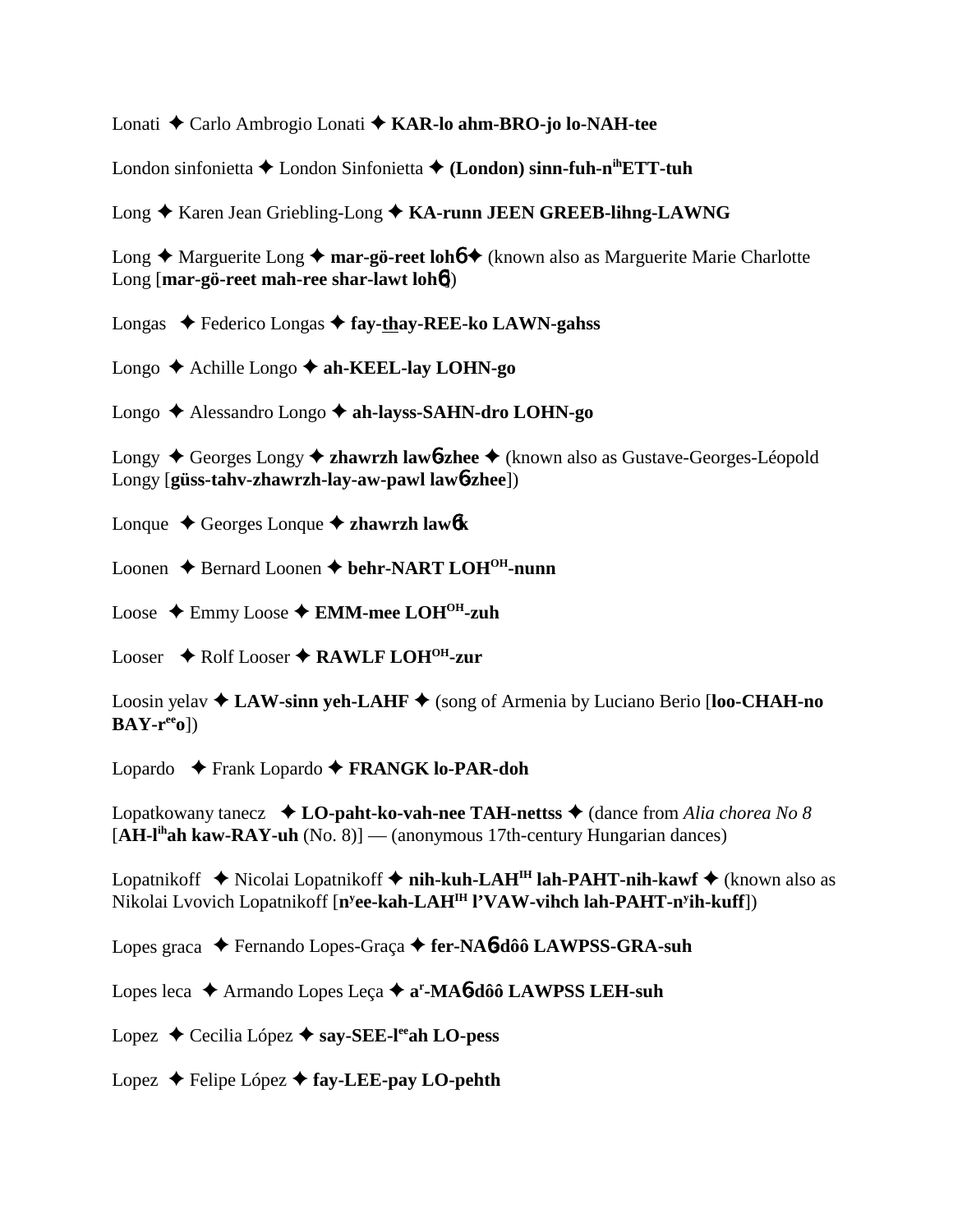Lopez Rhazés Hernández-López **rah-SAYSS ehr-NAHN-dess-LO-pess**

Lopez **→** Vincent Lopez **→ VINNT-sunnt LO-pezz →** (known also as Vincent Joseph [**JOzuff**] Lopez)

Lopez buchardo ◆ Carlos López-Buchardo ◆ KAR-lawss LO-pess-boo-CHAR-doh

Lopez calo José López-Calo **ho-SAY LO-pehth-KAH-lo**

Lopez cobos ◆ Jesús López Cobos ◆ hay-SOOSS LO-pehth KO-vawss

Lopez galindo ◆ Miguel López Galindo ◆ mee-GHELL LO-pehth gah-LEEN-doh

Loquebantur variis linguis  $\triangleq$  law-k<sup> $\delta \delta$ </sup>ay-BAHN-tôôr VUH-r<sup>ih</sup>iss LEEN-g<sup> $\delta \delta$ </sup>iss  $\triangleq$  (composition by Thomas Tallis [**TAH-muss TAL-liss**])

Lora fatal sappressa giusto ciel in tal periglio  $\triangle$  L'ora fatal s'appressa; Giusto ciel! In tal periglio ◆ LO-rah fah-TAHL sahp-PRAYSS-sah; JOO-sto CHAYL! een tahl pay-REE-l<sup>ee</sup>o ◆ (excerpt from the opera *L'assedio di Corinto* [**lahss-SAY-deeo dee ko-REEN-toh**] — *The Siege of Corinth*; music by Gioachino Rossini [**j ohah-KEE-no rohss-SEE-nee**]; libretto by Luigi Balocchi [l<sup>oo</sup>EE-jee bah-LOHK-kee] and A. Soumet [(A.) sôô-meh])

Lorca Federico García Lorca **fay-thay-REE-ko gar-THEE-ah LAWR-kah**

Lorca ◆ Heredos de Federico García Lorca ◆ ay-RAY-thawss day fay-thay- REE-ko gar-**THEE-ah LAWR-kah**

Lorchestre de la suisse romande **→** L'Orchestre de la Suisse Romande **→ lawr-kess-tr' duh lah sü eess raw-mah**6**d**

Lord krishna ◆ Lord Krishna ◆ (**Lord) KRIHSH-nah** ◆ (character in the opera Satyagraha [**sah-t'yee-AH-grah-hah**]; music by Philip Glass [**FIH-lupp GLASS**] and libretto by Constance DeJong [**KAHNT-stunntss duh-ZHAWNG**])

Lord rochefort  $\triangle$  Lord Rochefort  $\triangle$  (**Lord**) **rawsh-fawr**  $\triangle$  (character in the opera *Anna Bolena* [**AHN-nah bo-LAY-nah**] *— Anne Bolyn* [**bo-LINN**]; music by Gaetano Donizetti [gah<sup>ay</sup>-TAH-no doh-nee-TSAYT-tee] and libretto by Felice Romani [fay-LEE-chay ro-MAH**nee**])

Lore am tore  $\rightarrow$  Die Lore am Tore  $\rightarrow$  dee LO-ruh ahm TOH-ruh  $\rightarrow$  (German student song)

Loreau **→** Jacques Loreau **→ zhack law-ro** 

Lorelei **→** The Lorelei → (The) **LO-ruh-li**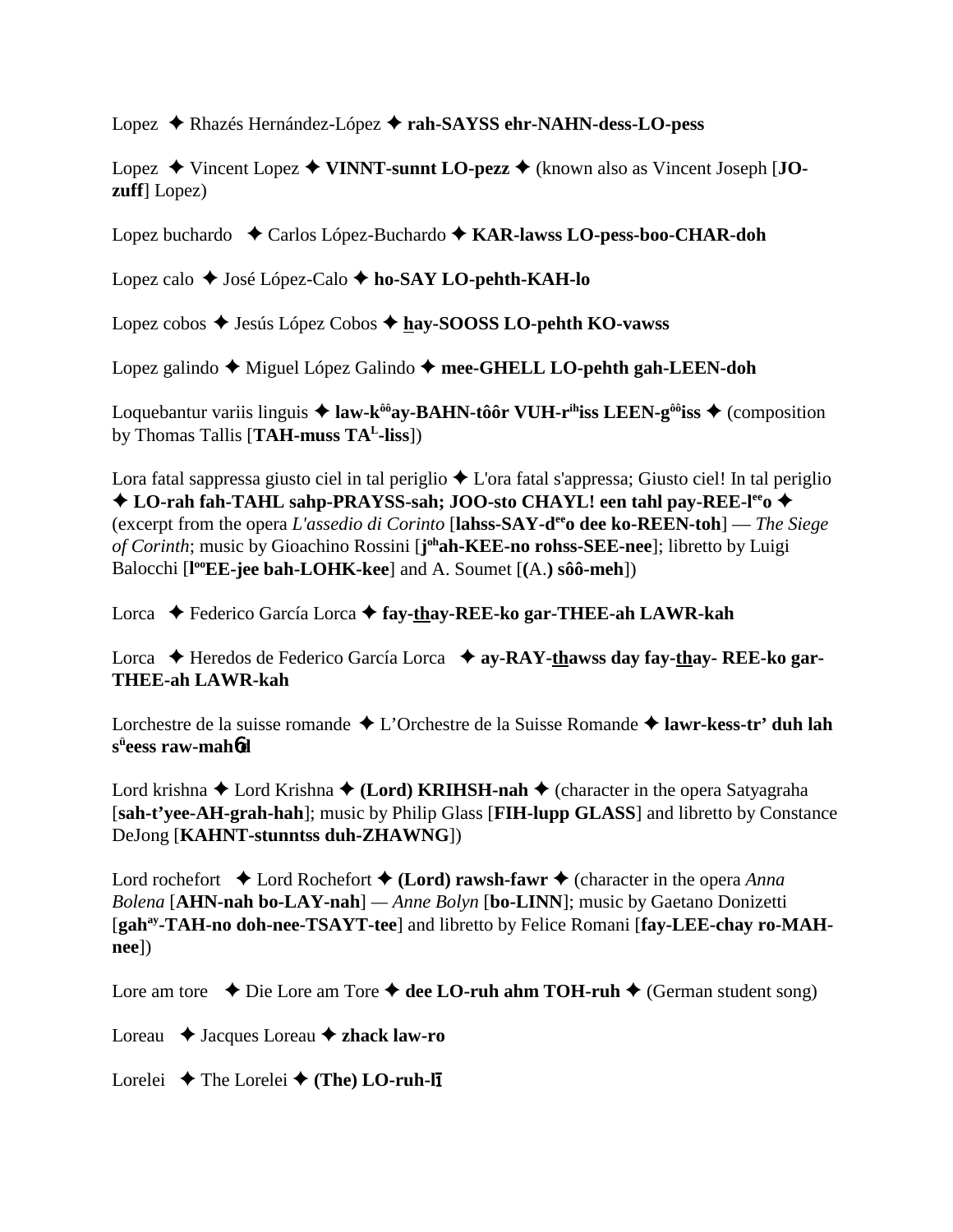Loreley ◆ Die Loreley ◆ dee LO-ruh-li ◆ (The Lorelei) ◆ (composition by Franz Liszt [**FRAHNZ LISST**])

Loreley ◆ LO-ruh-lī ◆ (an opera, with music by Alfredo Catalani [ahl-FRAY-doh kah-tah-**LAH-nee**]; libretto by Angelo Zanardini [**ahn-JAY-lo dzah-nar-DEE-nee**] and others after Carlo D'Ormeville [**kar-lo dawrm-veel**])

Lorena  $\blacklozenge$  **lo-REE-nah**  $\blacklozenge$  (song by H. D. L. Webster [**H. D. L. WEBB-stur**] and J. P. Webster [**J. P. WEBB-stur**])

Lorengar  $\rightarrow$  Pilar Lorengar  $\rightarrow$  pee-LAR lo-rayn-GAR

Lorente ◆ Ruperto Chapí y Lorente ◆ **roo-PEHR-toh chah-PEE ee lo-RAYN-tay** ◆ (known also as Ruperto Chapí)

Lorentz Alfred Lorentz **AHL-frayt LO-renntss**

Lorentzen **→** Bent Lorentzen **→ BENNT lo-RENNT-sunn** 

Lorenz ◆ Alfred Lorenz ◆ **AHL-frayt LO-renntss** ◆ (known also as Alfred Ottokar [**AWTtoh-kar**] Lorenz)

Lorenz Franz Lorenz **FRAHNTSS LO-renntss**

Lorenz ◆ Julius Lorenz ◆ **YOO-l<sup>ih</sup>ôôss LO-renntss** 

Lorenz ◆ Karl Adolf Lorenz ◆ KARL AH<sup>AH</sup>-dawlf LO-renntss

Lorenz **→** Max Lorenz → **MAHKSS LO-renntss** 

Lorenzani Paolo Lorenzani **PAHO-lo lo-rayn-TSAH-nee**

Lorenzi fabris **→** Ausonio de Lorenzi-Fabris → ah<sup>oo</sup>-ZAW-n<sup>ee</sup>o day lo-RAYN-tsee-FAH-breess

Lorenziti J. A. Lorenziti  **(**J. A.**) lo-renn-TSEE-tee**

Lorenzo Leonardo de Lorenzo **{leh-NAR-doh day lo-RENN-zo} lay-o-NAR-doh day lo-RAYN-tso**

Lorigin de la harpe  $\triangle$  L'origine de la harpe  $\triangle$  **law-ree-zheen duh lah arp**  $\triangle$  (The Origin of the Harp)  $\blacklozenge$  (a song from the song cycle *Irlande* [eer-lah6d], with music by Hector Berlioz [eck**tawr behr-l<sup>ee</sup>awz**]; text by Thomas Gounet [taw-mah gôô-neh] after Thomas Moore [TAH**muss MÔÔUHR**])

Loriod Yvonne Loriod **ee-vawn law-reeo**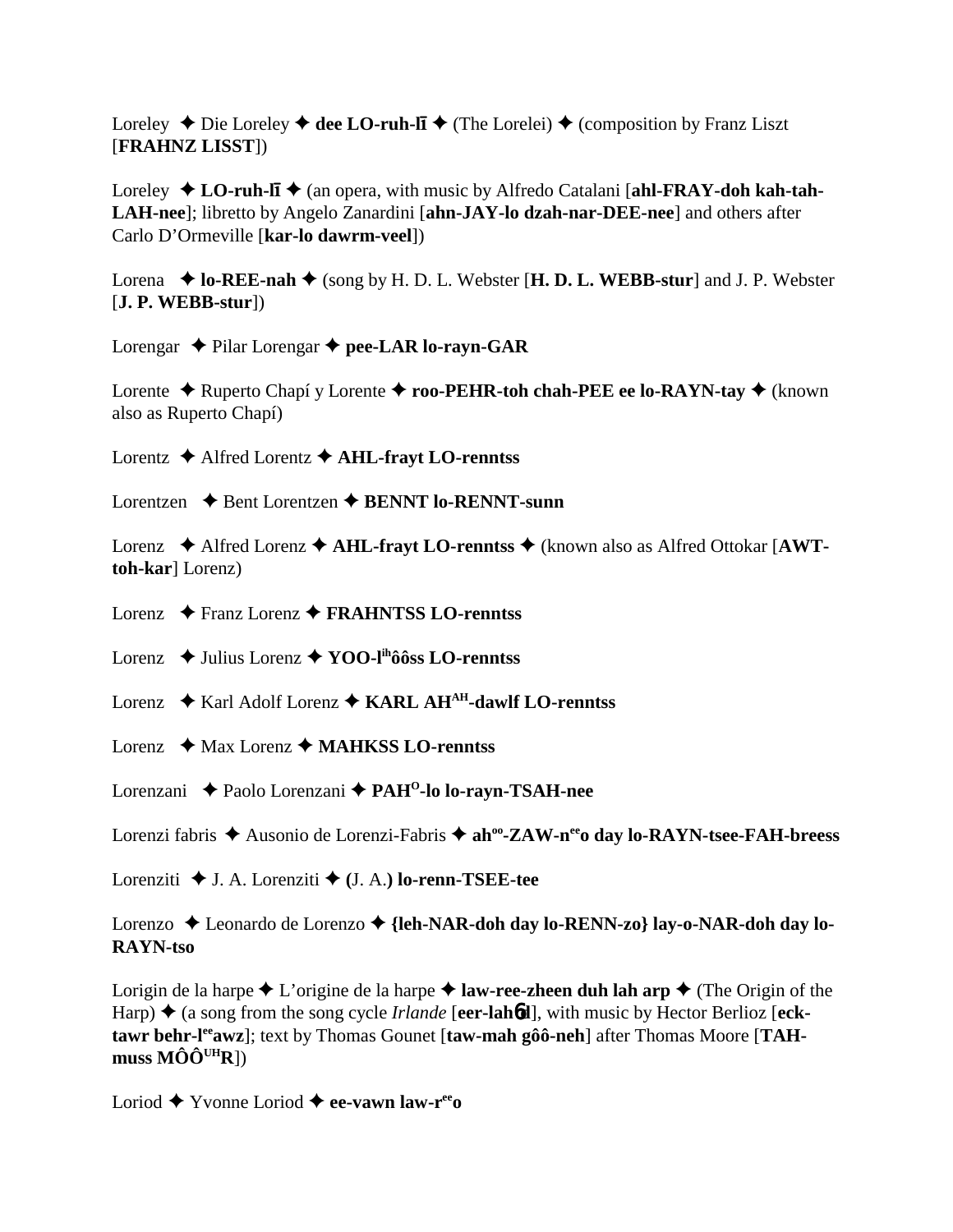Lorphelin  $\triangle$  L'orphelin  $\triangle$  lawr-fuh-leh $\phi$  (The Orphan)  $\triangle$  (poem by Maurice Carême [**moreess kah-remm**] set to music by Jacques Chailley [**zhack shahee-yee**])

Lorpheline du tyrol  $\triangle$  L'orpheline du Tyrol  $\triangle$  **lawr-fuh-leen dü tee-rawl**  $\triangle$  (The Tyrolean Orphan Girl) ♦ (poem by Emilien Pacini [**eh-mee-l<sup>ee</sup>ah6 pah-CHEE-nee**] set to music by Gioachino Rossini [**j**<sup>oh</sup>**ah-KEE-no rohss-SEE-nee**])

Lorsque vous naurez rien a faire **→** Lorsque vous n'aurez rien à faire → lawrsk vôô no-ray **r<sup>ee</sup>ah6 ah fehr ♦** (excerpt from the opera *Cherubin* [**sheh-rü-beh6**]; music by Jules Massenet [**zhül {mahss-s'nay} mahss-s'neh**]; libretto by Henri Cain [**ah**6**-ree keh**6] and Francis de Croisset [**frah**6**-seess duh kr'wahss-seh**] after the latter)

Lortzing  $\triangle$  Albert Lortzing  $\triangle$  AHL-pert LAWRT-tsihng  $\triangle$  (known also as Gustav Albert Lortzing [**GÔÔ-stahf AHL-pert LAWRT-tsihng**])

Los angeles  $\blacklozenge$  Victoria de Los Angeles  $\blacklozenge$  veek-TOH-r<sup>ee</sup>ah day lawss ahn-HAY-layss

Los bilbilicos  $\triangleq$  lawss beel-bee-LEE-kawss  $\triangleq$  (The Nightingales)  $\triangleq$  (traditional song of the Spanish Jews)

Los dos miedos  $\triangleq$  lawss dawss m<sup>ee</sup>AY-thawss  $\triangleq$  (The Two Fears)  $\triangleq$  (poem by R. De Campoamor [**(**R.**) day kahm-po-ah-MAWR**] set to music by Joaquín Turina [**ho-ah-KEEN too-REE-nah**]

Los gayos empesan a cantar ◆ lawss GAH-yawss aym-PAY-sahn ah kahn-TAR ◆ (The Roosters Begin to Sing)  $\blacklozenge$  (traditional song of the Spanish Jews)

Los set goyts **→ lawss SETT GOYTSS →** (excerpt from the *Llibre vermell of Montserrat* [**l'YEE-vray vehr-MELL (of) mawnt-sehr-RAHT**] — pilgrim songs and dances associated with the Shrine to the Virgin at Montserrat [**mahnt-sehr-RAHT**])  $\blacklozenge$  (literally the orange-red book of Montserrat, but here, in addition to the color, a gilded and jewel-encrusted book)

Los siete hijos de hanna ◆ Los siete hijos de Hanna ◆ **lawss-see-AY-tay EE-hawss day HAHN-nah** (Hanna's Seven Sons) (Sephardic [**suh-FAR-dick**] song)

Los vareadores  $\triangleq$  **lawss vah-ray-ah-THO-rayss**  $\triangleq$  (The Beaters)  $\triangleq$  (excerpt from *Luisa Fernanda* [loo-**EE-sah fehr-NAHN-dah**], a Zarzuela [thar-th<sup>oo</sup>AY-lah] by Federico Moreno Torroba [**fay-thay-REE-ko mo-RAY-no tawr-RO-vah**])

Losada ◆ Diego Losada ◆ dee-AY-go lo-SAH-thah

Losada ◆ José Losada ◆ ho-SAY lo-SAH-thah

Losada Tito Losada **TEE-toh lo-SAH-thah**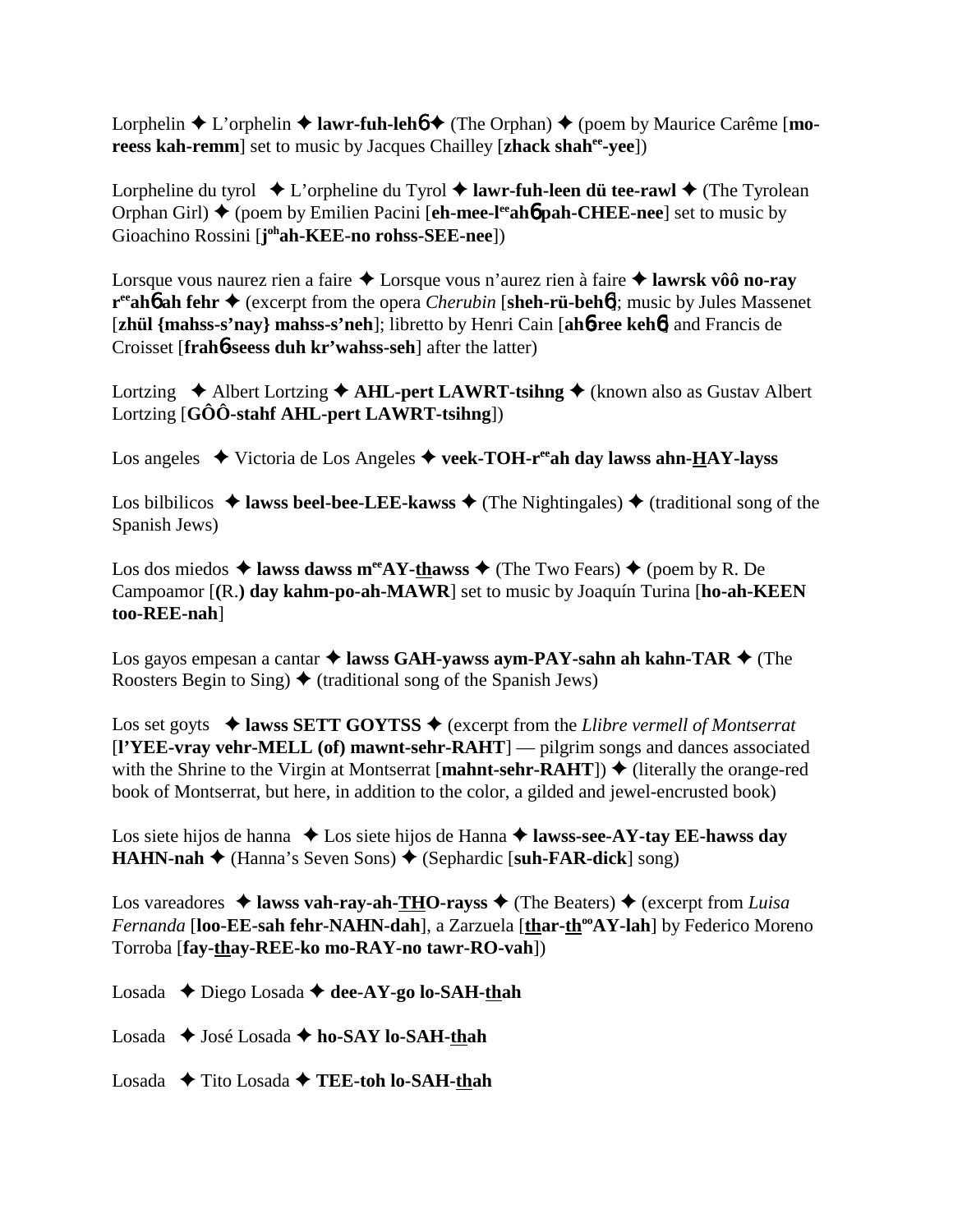Losantos Anna Losantos **AHN-nah lo-SAHN-tawss**

Loschhorn **→** Albert Löschhorn ◆ AHL-pert LÖSH-hawrn ◆ (known also as Carl [KARL] Albert Löschhorn)  $\triangleq$  (the last name is also spelled Loeschhorn [**LÖSH-hawrn**])

Lotti **←** Antonio Lotti ← ahn-TAW-n<sup>ee</sup>o LOHT-tee

Lotze Rudolf Hermann Lotze **ROO-dawlf HEHR-mahn LAWT-tsuh**

Lou boussu ◆ Lou boussu ◆ lôô bôôss-sü ◆ (The Hunchback) ◆ (excerpt from *Chants d'Auvergne* [**shah**6 **doh-vehrny'**] — *Songs of the Auvergne* [**o-vehrny** '], French folk songs collected by Joseph Canteloube [**zho-zeff kah**6**-t'lôôb**])

Lou coucut **→** Lou coucut → **lôô kôô-kü →** (The Cuckoo) → (excerpt from *Chants d'Auvergne* [**shah**6 **doh-vehrny'**] — *Songs of the Auvergne* [**o-vehrny** '], French folk songs collected by Joseph Canteloube [**zho-zeff kah**6**-t'lôôb**])

Lou salome  $\triangle$  Lou Salomé  $\triangle$  LO<sup>00</sup> sah-lo-MAY  $\triangle$  (an opera, with music by Giuseppe Sinopoli [**joo-ZAYP-pay see-NAW-po-lee**] and libretto by Karl Dietrich Gräwe [**KARL DEEtrihh GRAY-vuh**])

Loucheur Raymond Loucheur **reh-maw**6 **lôô-shör**

Loudova ◆ Ivana Loudová ◆ **IH-vuh-nuh LOH<sup>ôô</sup>-daw-vah** 

Louel ◆ Jean Louël ◆ **zhah<sup>6</sup> l<sup>oh</sup>ell ◆** (known also as Jean Hippolyte Oscar [eep-paw-litt] **awss-kar**] Louël)

Loughran ◆ James Loughran ◆ **JAYMZ LAHK-runn** 

Loughton  $\triangle$  LAH<sup> $\hat{0}$ °-tunn  $\triangle$  (Loughton High School for Girls)</sup>

Louiguy ◆ l<sup>ôô</sup>ee-ghee

Louis Rudolf Louis **ROO-dawlf LOO-ee**

Louis ferdinand  $\triangle$  Louis Ferdinand  $\triangle$  LOO-ee FEHR-tee-nahnt

Louis xiii Louis XIII **l ôôee** (XIII)

Loulie  $\triangle$  Étienne Loulie  $\triangle$  ay-t<sup>ee</sup> enn lôô-l<sup>ee</sup> ay

Loup François Loup **frah**6**-swah lôô**

Loure  $\triangle$  lôôr  $\triangle$  (excerpt from the *Partita* [par-TEE-tah] *Suite in E Major* by Johann Sebastian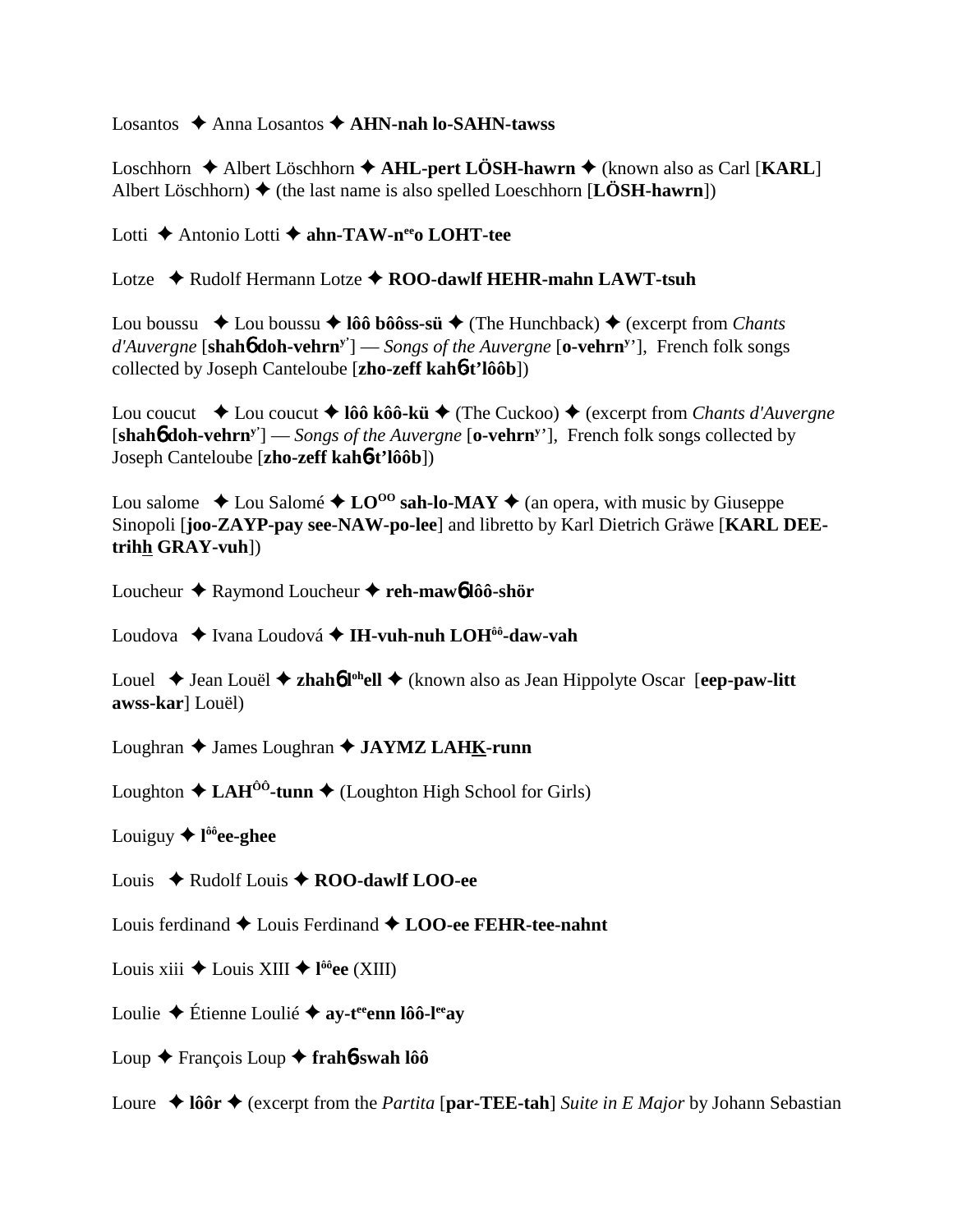## Bach [YO-hahn {suh-BASS-t<sup>ih</sup>unn BAHK} zav-BAH-st<sup>ih</sup>ahn BAHK])

Loure en rondeau  $\triangle$  Loure en rondeau  $\triangle$  lôôr aho raw 6-doh  $\triangle$  (excerpt from the orchestral suite from the opera-ballet  $[\mathbf{BA}^L$ -lay] Les Indes galantes [leh-zeho gah-lahot] — The Amorous *Indies*; music by Jean-Philippe Rameau [zhahb-fee-leep rah-mo] and libretto by Louis Fuzelier  $[1^{\hat{o}\hat{o}}$ ee fü-z'l<sup>ee</sup>ay])

Lourie  $\triangle$  Arthur Lourie  $\triangle$  AR-thur LOO-ree-ay  $\triangle$  (known also as Arthur Vincent [VINNTsunnt] Lourié)

Lovano  $\triangle$  Lucien Lovano  $\triangle$  lii-s<sup>ee</sup> aho lo-VAH-no

Lovatt  $\blacklozenge$  S. E. Lovatt  $\blacklozenge$  (S. E.) LUH-vutt

Lovberg  $\triangle$  Aase Løvberg  $\triangle$  AW-suh LÖ<sup>ö</sup>V-ba<sup>r</sup>g  $\triangle$  (known also as Aase Nordmo [NOORmo] Løvberg)

Loveberg  $\triangle$  Aase Løveberg  $\triangle$  (Løveberg is an incorrect spelling of Løvberg; the name with the correct spelling is pronounced **AW-suh LÖ<sup>ö</sup>V-ba<sup>r</sup>g**)  $\blacklozenge$  (known also as Aase Nordmo Løveberg, which should be Aase Nordmo [NOOR-mo] Løvberg)

Lovenskjold  $\triangle$  Herman Severin Løvenskjold  $\triangle$  HEHR-mahn SEH-veh-reen LÖ-vunn-shawl

Lovett  $\triangle$  Martin Lovett  $\triangle$  MAR-t'n LUH-vutt

Lovy  $\triangle$  Heinrich Rietsch Lövy  $\triangle$  HIN-rihh REETSH LÖ-vee  $\triangle$  (known also as Heinrich Rietsch)

Low  $\triangle$  Joseph Löw  $\triangle$  YO-seff LÖV

Lowe  $\div$  Carl Gottfried Löwe  $\div$  KARL GAWT-freet LÖ-vuh  $\div$  (known also as Johann [YO**hahn** Carl Gottfried Löwe)  $\blacklozenge$  (the last name is also spelled Loewe [LÖ-vuh])

Lowe  $\blacklozenge$  Ferdinand Löwe  $\blacklozenge$  FEHR-tee-nahnt LÖ-vuh

Lowens  $\triangle$  Irving Lowens  $\triangle$  UR-vihng LO-wunnz

Lowenthal  $\triangle$  Jerome Lowenthal  $\triangle$  juh-ROHM LO-wunn-thahl  $\triangle$  (known also as Jerome Nathaniel [nuh-THA-nihull] Lowenthal)

Lowinsky  $\blacklozenge$  Edward E. Lowinsky  $\blacklozenge$  {EDD-wurd E. lo-WINN-skee} ETT-vart (E.) lo-VINNskee ♦ (known also as Edward Elias Lowinsky [ETT-vart ay-LEE-ahss lo-VINN-kee])

Lowtzky  $\triangle$  Hermann Lowtzky  $\triangle$  GHEHR-munn LAWVT-skee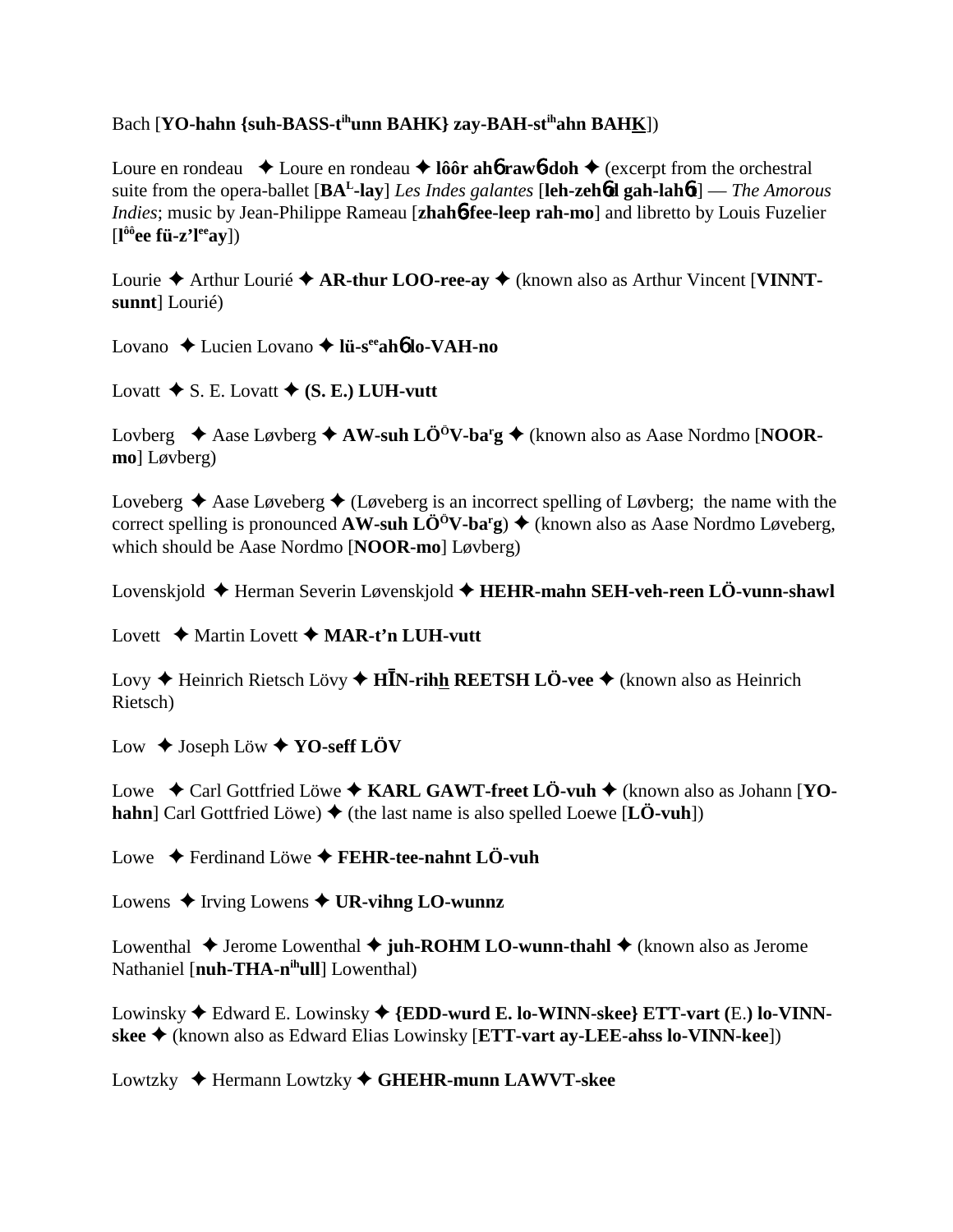## Loy ◆ Max Loy ◆ **MAHKSS LOY**

Lshanah habaa  $\triangle$  L'shanah Habaa  $\triangle$  **luh-shah-NAH hah-bah-AH**  $\triangle$  (*For the New Year* — Jewish song)

Lualdi Adriano Lualdi **ah-dree-AH-no loo-AHL-dee**

Lubaszenko Edward Lubaszenko **EDD-vurt lôô-bahss-ZENN-kuh**

- Lubat  $\triangle$  Bernard Lubat  $\triangle$  behr-nar lü-bah
- Lubeck Ernst Lübeck **EHRNST LÜ-beck**
- Lubeck Johann Heinrich Lübeck **YO-hahn HN-rihh LÜ-beck**
- Lubeck  $\triangle$  Louis Lübeck  $\triangle$  **LOO LÜ-beck**
- Lubeck Schmidt von Lübeck **SHMITT fawn LÜ-beck**

Lubeck Vincent Lübeck **FINN-tsennt LÜ-beck** (known also as Vincenz [**FINNtsentss**] Lübeck)

Lubin Germaine Lubin **zhehr-menn lü-beh**6 (known also as Germaine Léontine Angélique [**lay-aw**6**-teen ah**6**-zhay-leek**] Lubin)

Lubin Léon de Saint-Lubin **lay-aw**6 **duh seh**6**-lü-beh**6

- Lubin  $\triangle$  Steven Lubin  $\triangle$  **STEE-vunn LOO-b'n**
- Luboff ◆ Norman Luboff ◆ NAWR-munn LOO-bawf

Luboshutz Léa Luboshutz **LEE-uh lôô-bah-SHOOTZ**

Luboshutz Pierre Luboshutz **peeEHR lôô-bah-SHOOTZ**

Lubotsky ◆ Mark Lubotsky ◆ MARK lôô-BAWT-skee ◆ (known also as Mark Davidovich [**dah-VIH-duh-vihch**] Lubotsky)

Lubrich Fritz Lubrich **FRITTSS LÔÔ-brihh**

Luca **→** Giuseppe de Luca → **joo-ZAYP-pay day LOO-kah** 

Luca Sergiu Luca **SEHR-joo LOO-kah**

Lucantoni Giovanni Lucantoni **jo-VAHN-nee loo-kahn-TOH-nee**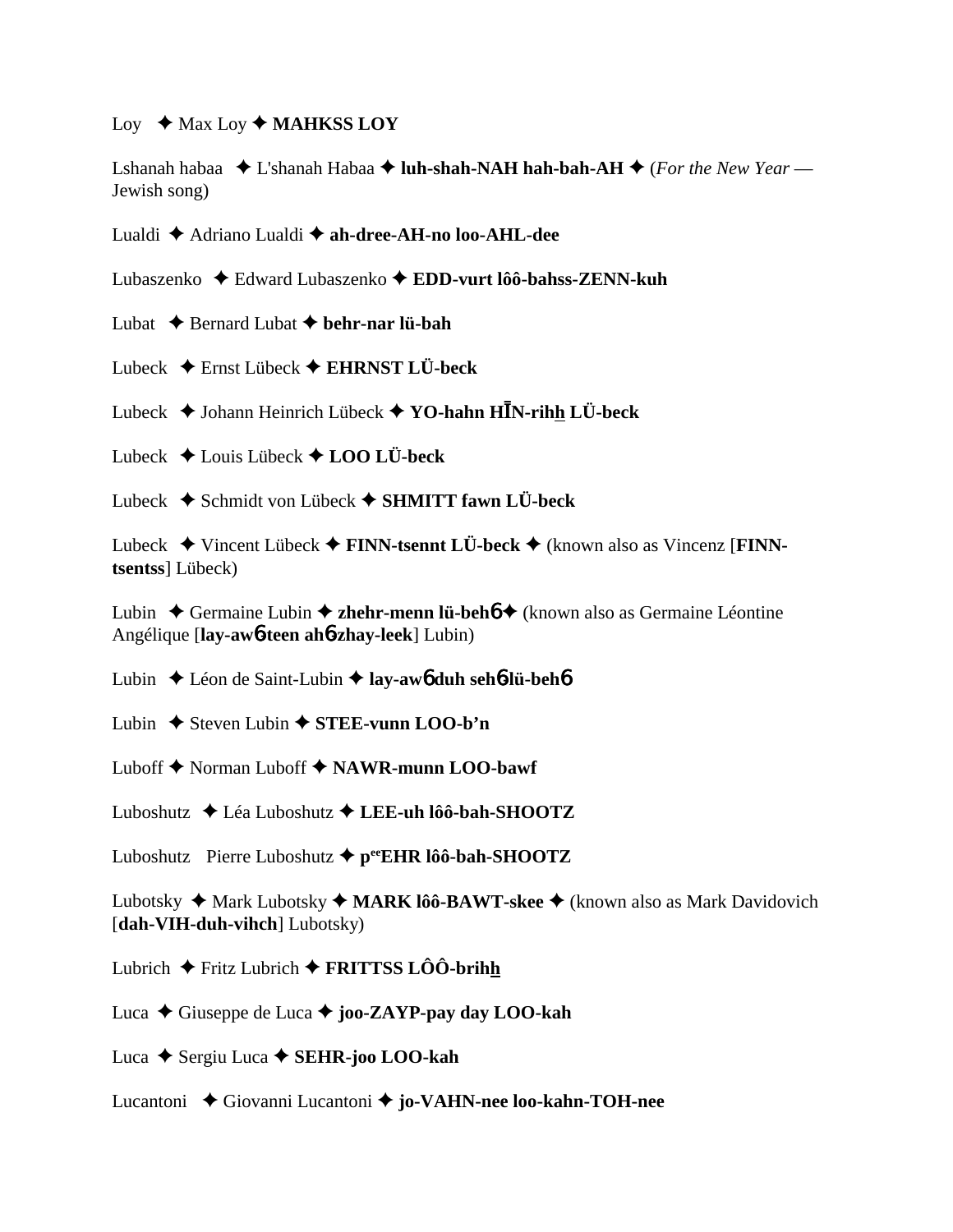Lucas ◆ Leighton Lucas ◆ LAY-tunn LOO-kuss

Lucca Pauline Lucca **pahôô-LEE-nuh LÔÔK-kah**

Luccellino  $\blacklozenge$  E l'uccellino  $\blacklozenge$  ay loo-chayl-LEE-no  $\blacklozenge$  (Little Bird)  $\blacklozenge$  (song by Giacomo Puccini [**JAH-ko-mo poo-CHEE-nee**])

Lucchesi Andrea Lucchesi **ahn-DRAY-ah look-KAY-zee**

Lucchesini Andrea Lucchesini **ahn-DRAY-ah look-kay-ZEE-nee**

Luce di quest anima  $\triangle$  O luce di quest' anima  $\triangle$  O LOO-chay dee k<sup>oo</sup>AYST AH-nee-mah  $\triangle$ (passage featuring Linda [**LEEN-dah**] in the opera *Linda di Chamounix* [**LEEN-dah dee shahmôô-nee**] — *Linda of Chamonix* [**shah-maw-nee**]; music by Gaetano Donizetti [**gah<sup>ay</sup>-TAH-no doh-nee-TSAYT-tee**]; libretto by Gaetano Rossi [**gahay-TAH-no ROHSS-see**] after Adolphe-Philippe d'Ennery [**ah-dawlf-fee-leep denn-n'ree**] and Gustave Lemoine [**güss-tahv luhmwahn**])

Luce langue  $\triangle$  La luce langue  $\triangle$  lah LOO-chay LAHN-g<sup>oo</sup>ay  $\triangle$  (excerpt from the opera *Macbeth* [**muck-BEHTH**]*;* music by Giuseppe Verdi [**joo-ZAYP-pay VAYR-dee**]; libretto by Francesco Maria Piave [**frahn-CHAY-sko mah-REE-ah peeAH-vay**] after William Shakespeare [**WILL-lihumm SHAYK-spihuhr**])

Lucevan le stelle  $\triangle$  E lucevan le stelle  $\triangle$  ay loo-CHAY-vahn lay STAYL-lay  $\triangle$  (And the stars were shining)  $\blacklozenge$  (aria from the opera *Tosca* [**TOH-skah**]; music by Giacomo Puccini [JAH-ko**mo poo-CHEE-nee**]; libretto by Luigi Illica [l<sup>oo</sup>EE-jee eel-LEE-kah] and Giuseppe Giacosa [**joo-ZAYP-pay jah-KO-zah**] after Henri Murger [**ah**6**-ree mür-zhay**])

Luci care  $\triangle$  Luci Care  $\triangle$  **LOO-chee KAH-ray**  $\triangle$  (song by Wolfgang Amadeus Mozart [**VAWLF-gahng ah-mah-DAY-ôôss MO-tsart**])

Luci care luci belle  $\blacklozenge$  Luci care, luci belle  $\blacklozenge$  **LOO-chee KAH-ray, LOO-chee BAYL-lay**  $\blacklozenge$ (nocturne by Wolfgang Amadeus Mozart [**VAWLF-gahng ah-mah-DAY-ôôss MO-tsart**])

Luci serene e chiare **LOO-chee say-RAY-nay ay kee-AH-ray**  (madrigal [**MADD-rihgull**] by Carlo Gesualdo [**KAR-lo jay-z<sup>oo</sup>AHL-doh**])

Lucia Fernando de Lucia **fayr-NAHN-doh day loo-CHEE-ah**

Lucia  $\triangle$  loo-CHEE-ah  $\triangle$  (character in the opera *La gazza ladra* [lah GAHD-tsah LAHD**rah**] — *The Thieving Magpie* — by Gioachino Rossini [**j**<sup>oh</sup>**ah-KEE-no rohss-SEE-nee**] and libretto by Giovanni Gherardini [**jo-VAHN-nee gay-rar-DEE-nee**])

Lucia ◆ loo-CHEE-ah ◆ character in the opera *Cavalleria rusticana* [kah-vahl-lay-REE-ah **roo-stee-KAH-nah**] — *Rustic Chivalry*; music by Pietro Mascagni [ $p^{ee}AY$ -tro mah-SKAH-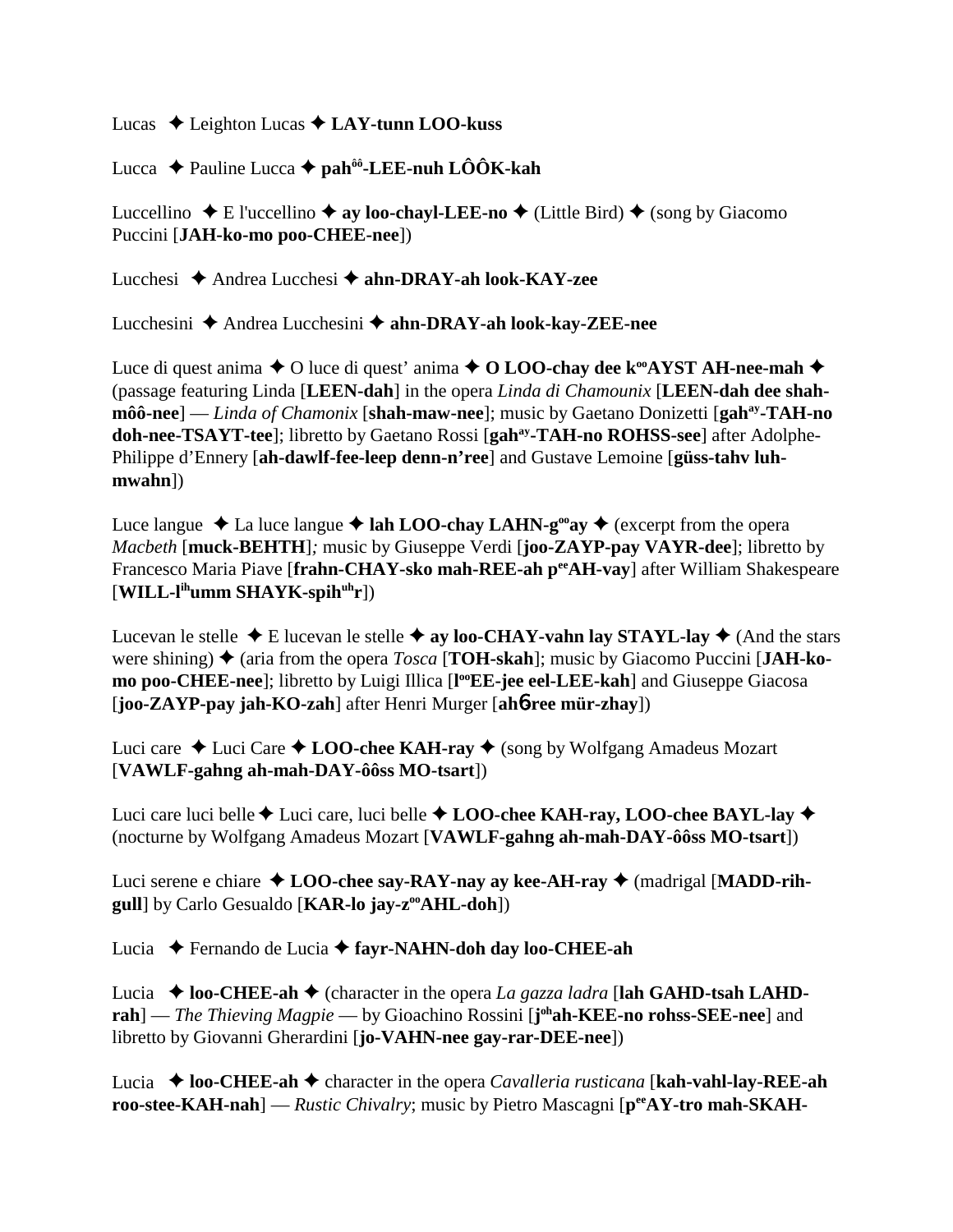n'yee]; libretto by Guido Menasci [g<sup>oo</sup>EE-doh may-NAH-shee] and Giovanni Targioni-Tozzetti [**jo-VAHN-nee tar-JO-nee-toht-TSAYT-tee**] after Giovanni Verga [**jo-VAHN-nee VAYRgah**])

Lucia di lammermoor ◆ Lucia di Lammermoor ◆ loo-CHEE-ah dee LAHM-mer-môô<sup>uh</sup>r ◆ (*Lucy of Lammermoor* [**LOO-see of LAMM-mur-môô**<sup>uh</sup>**r**])  $\triangle$  (an opera, with music by Gaetano Donizetti [gah<sup>ay</sup>-TAH-no doh-nee-TSAYT-tee]; libretto by Salvadore Cammarano [sahl-vah-**DOH-ray kah-mah-RAH-no**] based on the novel *The Bride of Lammermoor* by Sir Walter Scott [**WAWL-tur SKAHT**])

Lucia perdona  $\triangle$  Lucia, perdona  $\triangle$  **loo-CHEE-ah, payr-DOH-nah**  $\triangle$  (excerpt from the opera *Lucia di Lammermoor* [**loo-CHEE-ah dee LAHM-mer-môôuhr**] — *Lucy of Lammermoor* [LOO-see of LAMM-mur-môô<sup>uh</sup>r]; music by Gaetano Donizetti [gah<sup>ay</sup>-TAH-no doh-nee-**TSAYT-tee**]; libretto by Salvadore Cammarano [**sahl-vah-DOH-ray kahm-mah-RAH-no**] based on the novel *The Bride of Lammermoor* by Sir Walter Scott [**WAWL-tur SKAHT**])

Lucia perdona sulla tomba ah verranno a te → Lucia, perdona ... Sulla tomba ... Ah! Verranno a te  **loo-CHEE-ah, payr-DOH-nah ... SOOL-lah TOHM-bah ... AH! vayr-RAHN-no ah tay**  $\triangle$  (excerpt from the opera *Lucia di Lammermoor* [loo-CHEE-ah dee LAHM-mer-môô<sup>uh</sup>r] — *Lucy of Lammermoor* [**LOO-see of LAMM-mur-môôuhr**]; music by Gaetano Donizetti [**gahay-TAH-no doh-nee-TSAYT-tee**]; libretto by Salvadore Cammarano [**sahl-vah-DOH-ray kahm-mah-RAH-no**] based on the novel *The Bride of Lammermoor* by Sir Walter Scott [**WAWL-tur SKAHT**])

Luciani ◆ Sebastiano Arturo Luciani ◆ say-bahss-t<sup>ee</sup>AH-no ar-TOO-ro loo-CHAH-nee

Lucier  $\triangle$  Alvin Lucier  $\triangle$  A<sup>L</sup>-vunn LOO-shur  $\triangle$  (known also as Alvin Augustus [aw-GUSS**tuss**] Lucier, Jr.)

Lucilla  $\triangle$  **loo-CHEEL-lah**  $\triangle$  (character in the opera *La fiamma* [lah  $f^{\text{ee}}$ AHM-mah] — *The Flame*; music by Ottorino Respighi [**oht-toh-REE-no ray-SPEE-ghee**] and libretto by Claudio Guastalla [**KLAH<sup>OO</sup>-d<sup>ee</sup>o g<sup>oo</sup>ah-STAHL-lah**])

Luciuk  $\blacklozenge$  Juliusz Luciuk  $\blacklozenge$  **YÔÔ-l<sup>ee</sup>ôôsh LÔÔ-tseek**  $\blacklozenge$  (known also as Juliusz Mieczysław [**meeeh-CHISS-wahf**] Luciuk)

Lucky ◆ Štěpán Lucký **◆ sht<sup>Y</sup>EH-pah<sup>ah</sup>n LÔÔTSS-kee<sup>ee</sup>** 

Lucrezia **→** La Lucrezia → lah loo-KRAY-ts<sup>ee</sup>ah → (cantata [kunn-TAH-tuh] by George Frideric Handel [**JAW-urj FRIH-duh-rick HANN-d'l**])

Lucrezia borgia  $\triangle$  Lucrezia Borgia  $\triangle$  **loo-KRAY-ts<sup>ee</sup>ah BOHR-jah**  $\triangle$  (an opera, with music by Gaetano Donizetti [**gahay-TAH-no doh-nee-TSAYT-tee**]; libretto by Felice Romani [**fay-LEEchay ro-MAH-nee**] after Victor Hugo [**{VICK-tur h'YOO-go} veek-tawr ü-go**])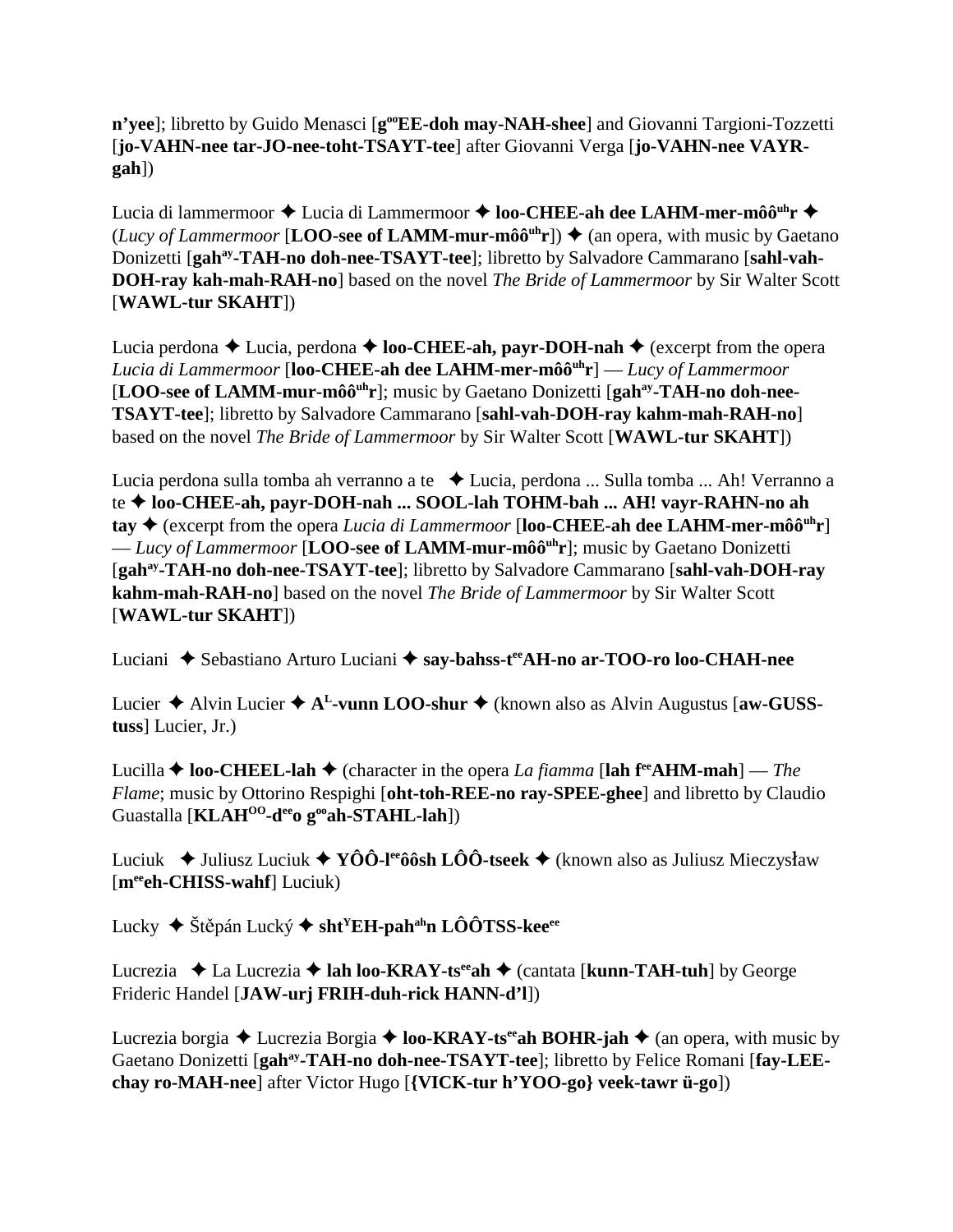Ludgin  $\triangle$  Chester Ludgin  $\triangle$  CHESS-tur LUH-j'n  $\triangle$  (known alo as Chester Hall [HAWL] Ludgin)

Ludikar  $\triangleq$  Pavel Ludikar  $\triangleq$  PAH-vell LÔÔ-d<sup>y</sup>ih-kar

Ludions  $\triangleq$  lü-d<sup>ee</sup> aw  $\triangleq$  (songs by Erik Satie [ay-reek sah-tee])

Ludkewycz  $\bullet$  (see Ludkiewicz)

Ludkiewicz  $\bullet$  Stanisław Ludkiewicz  $\bullet$  stah-N<sup>Y</sup>EESS-wahf lôôt-k<sup>ee</sup>AY-veech  $\bullet$  (the name is also Germanized to Stanislaus Ludkewycz [ $STAH\text{-}niss\text{-}lah\textsuperscript{o}$  ss  $L\hat{O}\hat{O}T\text{-}kuh\text{-}vihch$ ])

Ludmila  $\triangle$  LOOD-mih-luh  $\triangle$  (character in the opera *Prodaná nevěsta* [PRAW-dah-nah<sup>ah</sup> NEH-v<sup>y</sup>ess-tah] — the Bartered Bride; music by Bedřich Smetana [BEDD-'shihk SMEH-tuhnuh] and libretto by Karel Sabina [KAH-rell SAH-bih-nah])

Ludwig  $\triangle$  August Ludwig  $\triangle$  AH<sup> $\hat{0}$ o<sup>2</sup>-gôost LOOT-vihh</sup>

Ludwig  $\triangle$  Christa Ludwig  $\triangle$  KRIH-stah LOOT-vihh

- Ludwig  $\triangle$  Franz Ludwig  $\triangle$  FRAHNTSS LOOT-vihh
- Ludwig  $\triangle$  Friedrich Ludwig  $\triangle$  FREET-rihh LOOT-vihh
- Ludwig  $\triangle$  Hanna Ludwig  $\triangle$  HAHN-nuh LOOT-vihh
- Ludwig  $\triangle$  Leopold Ludwig  $\triangle$  LAY-o-pawlt LOOT-vihh
- Ludwig  $\triangle$  Walther Ludwig  $\triangle$  VAHL-tur LOOT-vihh
- Ludwig ii  $\triangle$  Ludwig II  $\triangle$  LOOT-vihh II

Luedeke  $\triangle$  Raymond Luedeke  $\triangle$  RAY-munnd LOO-duh-kee

Luening  $\triangle$  Otto Luening  $\triangle$  AHT-toh LOO-nihng  $\triangle$  (known also as Otto Clarence [KLArunntss Luening)

Lugaz  $\triangle$  Colette Alliot-Lugaz  $\triangle$  kaw-lett ahl-l<sup>ee</sup>aw-lü-gah

Lugert  $\triangle$  Josef Lugert  $\triangle$  YO-seff LOO-ghehrt

Lugete o veneres  $\triangle$  LOO-gheh-teh o VEH-neh-ress  $\triangle$  (excerpt from *Catulli Carmina* [kah-**TOOL-lee kar-MEE-nah**] by Carl Orff [KARL AWRF])

Lui desso linfante  $\bullet$  E lui! Desso! L'Infante!  $\bullet$  ay l<sup>oo</sup>EE! DAYSS-so! leen-FAHN-tay!  $\bullet$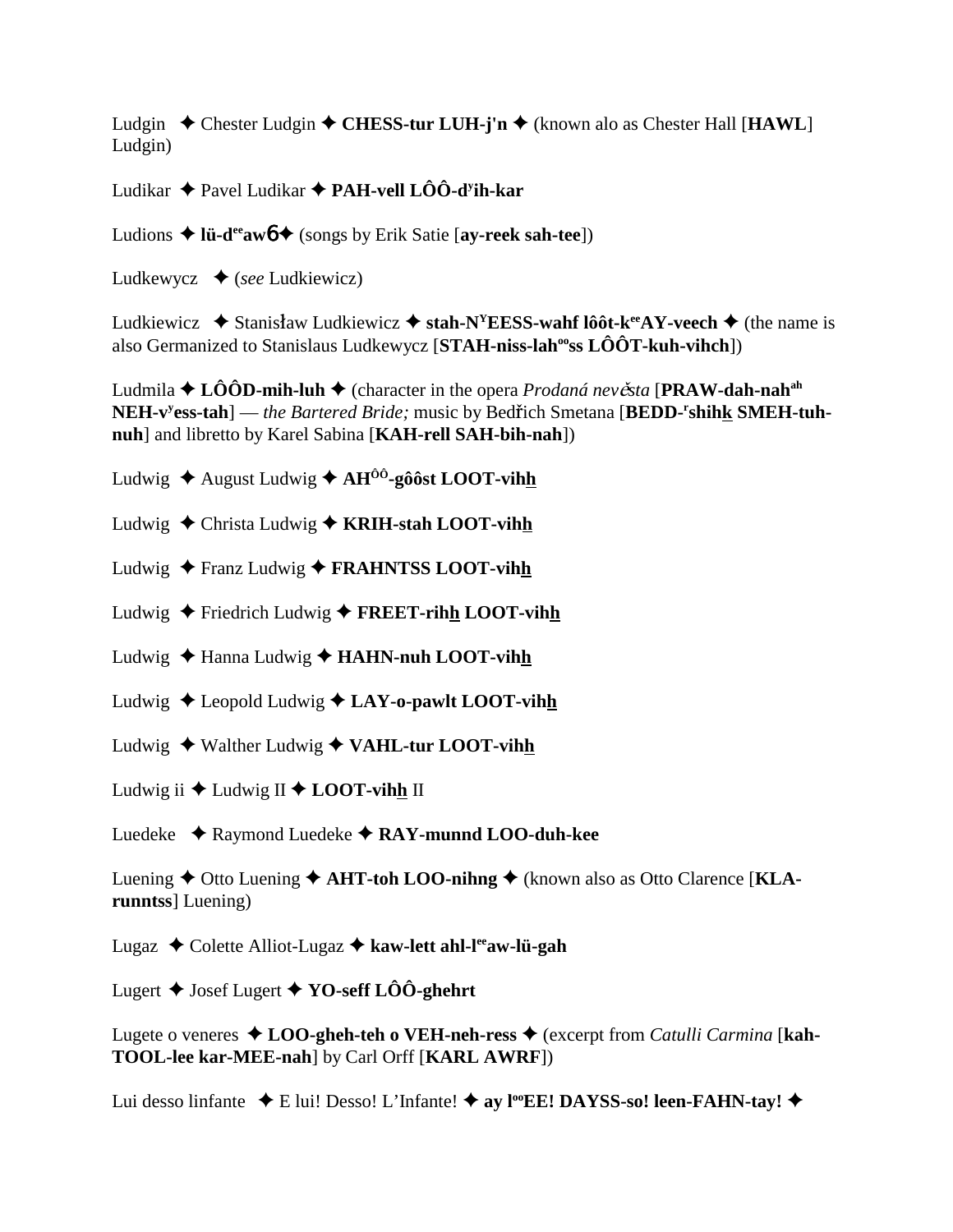(excerpt from the opera *Don Carlos* [**dohn KAR-lohss**]; music by Giuseppe Verdi [**joo-ZAYPpay VAYR-dee**]; libretto by François Méry [**frah**6**-swah may-ree**] and Camille Du Locle [**{kahmeel dü law-kl'} kah-meey' dü law-kl'**] after Friedrich von Schiller [**FREET-rihh fawn SHILL-lur**])

Luigi luigi  $\blacklozenge$  O Luigi! Luigi!  $\blacklozenge$  o l<sup>oo</sup>EE-jee! l<sup>oo</sup>EE-jee!  $\blacklozenge$  (trio from the opera *Il tabarro* [eel **tah-BAR-ro**] — *The Cloak*; music by Giacomo Puccini [**JAH-ko-mo poo-CHEE-nee**]; libretto by Giuseppe Adami [**joo-ZAYP-pay ah-DAH-mee**] after Didier Gold [**dee-deeay gawld**])

Luigini ◆ Alexandre Luigini ◆ ah-leck-sah**6-dr' l<sup>oo</sup>ee-zhee-nee ◆** (known also as Alexandre-Clément-Léon-Joseph Luigini [ah-leck-sah**6-dr'-klay-mah6-lay-aw6-zho-zeff l<sup>oo</sup>ee-zhee-nee**])

Luigino ◆ Don Luigino ◆ **dohn l<sup>oo</sup>ee-JEE-no ◆** (character in *Il viaggio a Reims* [**eel v<sup>ee</sup>AHDjo ah reh**6**ss**] — *The Journey to Rheims* [**REEMZ**] — a stage cantata [**kunn-TAH-tuh**] with ballet [**BAL-lay**]; music by Gioachino Rossini [**j ohah-KEE-no rohss-SEE-nee**] and libretto by Luigi Balocchi [**l ooEE-jee bah-LOHK-kee**])

Luisa miller  $\triangle$  Luisa Miller  $\triangle$  **loo-EE-zah MILL-lur**  $\triangle$  (an opera, with music by Giuseppe Verdi [**joo-ZAYP-pay VAYR-dee**]; libretto by Salvatore Cammarano [**sahl-vah-TOH-ray kahm-mah-RAH-no**] after Friedrich von Schiller [**FREET-rihh fawn SHILL-lur**])

Luise die briefe ihres ungetreuen liebhabers verbrannte  $\triangle$  Als Luise die Briefe ihres ungetreuen Liebhabers verbrannte  $\triangle$  ahls loo-EE-zuh dee BREE-fuh EE-russ ôôn-guh-TROY-unn **LEEP-hah-burss fehr-BRAHN-tuh**  $\blacklozenge$  (Luise Burning Her Faithless Lover's Letters)  $\blacklozenge$  (lyric by Gabriele von Baumberg [**gahp-reeAY-luh fawn BAHÔÔM-pehrk**] set to music by Wolfgang Amadeus Mozart [**VAWLF-gahng ah-mah-DAY-ôôss MO-tsart**])

Lukacic ◆ Ivan Lukačić ◆ **EE-vunn LOO-kaw-chihch** ◆ (known also as Marko [**MAR-kaw**] Ivan Lukačić)

- Lukacs Ervin Lukacs **EHR-vinn LÔÔ-kahch**
- Lukacs ◆ Miklós Lukács ◆ MICK-loh<sup>oh</sup>sh LÔÔ-kah<sup>ah</sup>sh
- Lukas ◆ Zdeněk Lukáš **◆ ZDEH-n<sup>y</sup>eck lôô-KAH<sup>AH</sup>SH**

Lulajze  $\triangle$  Jezuniu Lulajże  $\triangle$  yeh-ZÔÔ-n<sup>ee</sup>ôô lôô-LAY-zhay  $\triangle$  (the words as given here are in reverse order)

Lulajze jezuniu ◆ Lulajże, Jezuniu ◆ lôô-LAY-zhay, yeh-ZÔÔ-n<sup>ee</sup>ôô ◆ (*Sleep, Little Jesus* a Polish Christmas carol and lullaby)

Lulle lullay  $\blacklozenge$  Lulle, Lullay  $\blacklozenge$  **lool-LEE, lool-LAY**  $\blacklozenge$  (ballad [**BA<sup>L</sup>-ludd**] from a collection of *Ten Christmas Carols From the Southern Appalachian Mountains* by John Jacob Niles [**JAHN JAY-kubb NLZ**])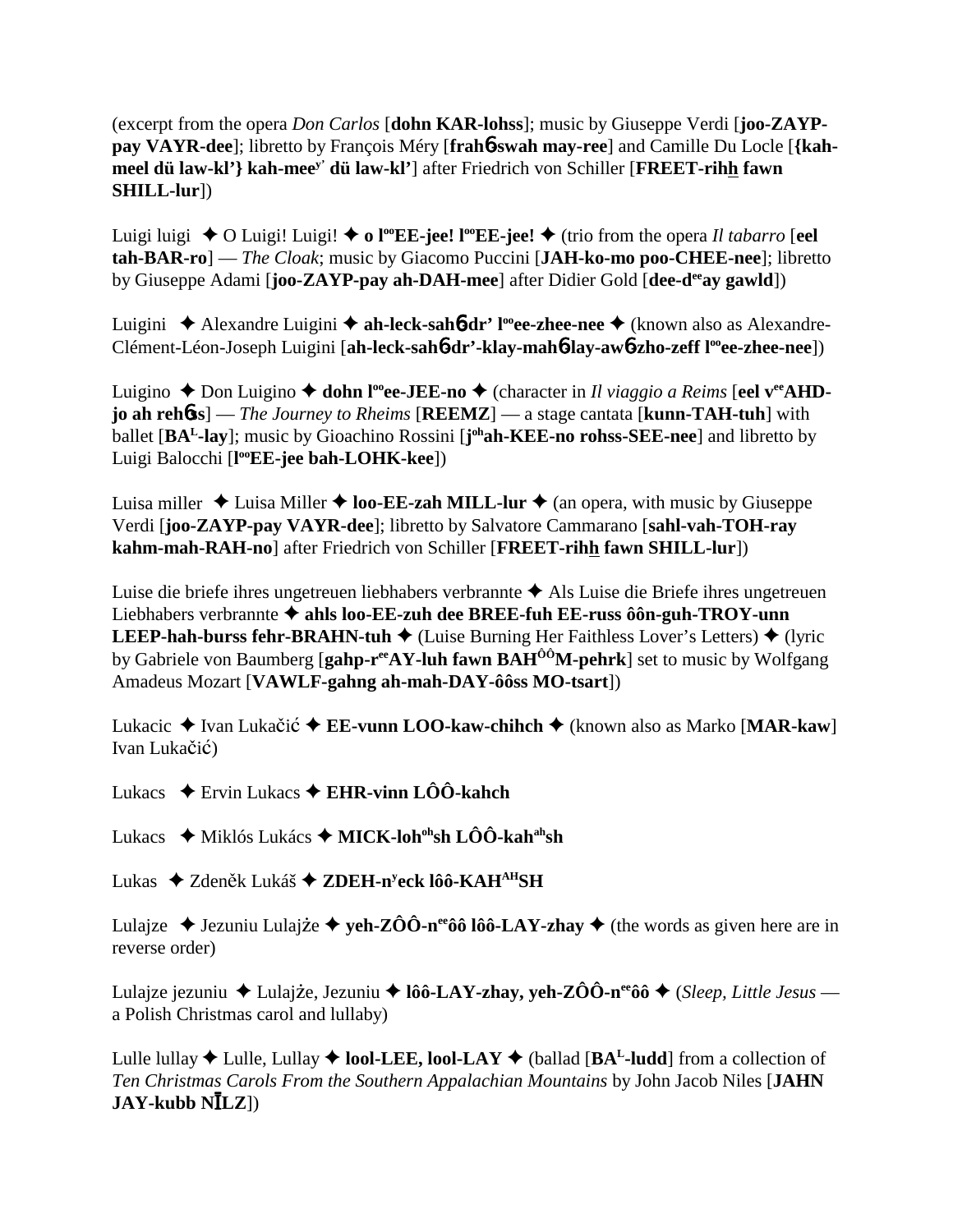Lully Jean-Baptiste Lully **zhah**6**-bah-teest lül-lee**

Lultima canzone  $\triangle$  L'ultima canzone  $\triangle$  **LOOL-tee-mah kahn-TSO-nay**  $\triangle$  (The Last Song) (song by Francesco Paolo Tosti [**frahn-CHAY-sko PAHO-lo TOH-stee**])

Lultimo bacio  $\triangle$  L'ultimo bacio  $\triangle$  **LOOL-tee-mo BAH-cho**  $\triangle$  the Last Kiss)  $\triangle$  (song by Francesco Paolo Tosti [**frahn-CHAY-sko PAHO-lo TOH-stee**])

Lultimo ricordo  $\bullet$  L'ultimo ricordo  $\bullet$  **LOOL-tee-mo ree-KOHR-doh**  $\bullet$  (The Last Remembrance) ◆ (song by Gioachino Rossini [**j**<sup>oh</sup>**ah-KEE-no rohss-SEE-nee**])

Lumbye Hans Christian Lumbye **HAHNSS KRISS-tihunn LUMM-bü**

Lummis  $\triangle$  Charles F. Lummis  $\triangle$  CHAH-rullz F. LUMM-miss  $\triangle$  (known also as Charles Fletcher [**FLETT-chur**] Lummis)

Lumsdaine ◆ David Lumsdaine ◆ DAY-vudd LUMMZ-dayn ◆ (known also as David Newton [**n'YOO-tunn**] Lumsdaine)

Lumsden **→** Sir David Lumsden ◆ (Sir) DAY-vudd LUMMZ-dunn ◆ (known also as Sir David James [**JAYMZ**] Lumsden)

Luna  $\triangle$  **LOO-nah**  $\triangle$  (moon, Italian)

Luna destate  $\triangle$  Luna d'estate  $\triangle$  **LOO-nah day-STAH-tay**  $\triangle$  (Summer Moon)  $\triangle$  (song by Francesco Paolo Tosti [**frahn-CHAY-sko PAH<sup>O</sup>-lo TOH-stee**])

Luna marinara **↑ LOO-nah mah-ree-NAH-rah** ◆ (song by Simonini [see-mo-NEE-nee] and Bonagura [**bo-nah-GOO-rah**])

Lunaire  $\triangle$  Pierrot Lunaire  $\triangle$  p<sup>ee</sup>ghr-ro lü-nehr  $\triangle$  (composition by Arnold Schönberg [AR**nawlt SHÖN-pehrk**])

Lund  $\blacklozenge$  Signe Lund  $\blacklozenge$  **SEENG-nuh LEWN** 

Lundahl **→** Steven Lundahl ◆ STEE-vunn LUNN-dahl

Lundin Kerstin Lundin **SHUSS-tinn LÜN-deen**

Lundquist  $\blacklozenge$  Torbjörn Lundquist  $\blacklozenge$  TÔÔR-b'yörn LÜND-kvisst  $\blacklozenge$  (known also as Torbjörn Iwan [**EE-vahn**] Lundquist)

Lundsten Ralph Lundsten **RAHLF LÜND-stenn**

Lune  $\triangle$  lün  $\triangle$  (moon, French)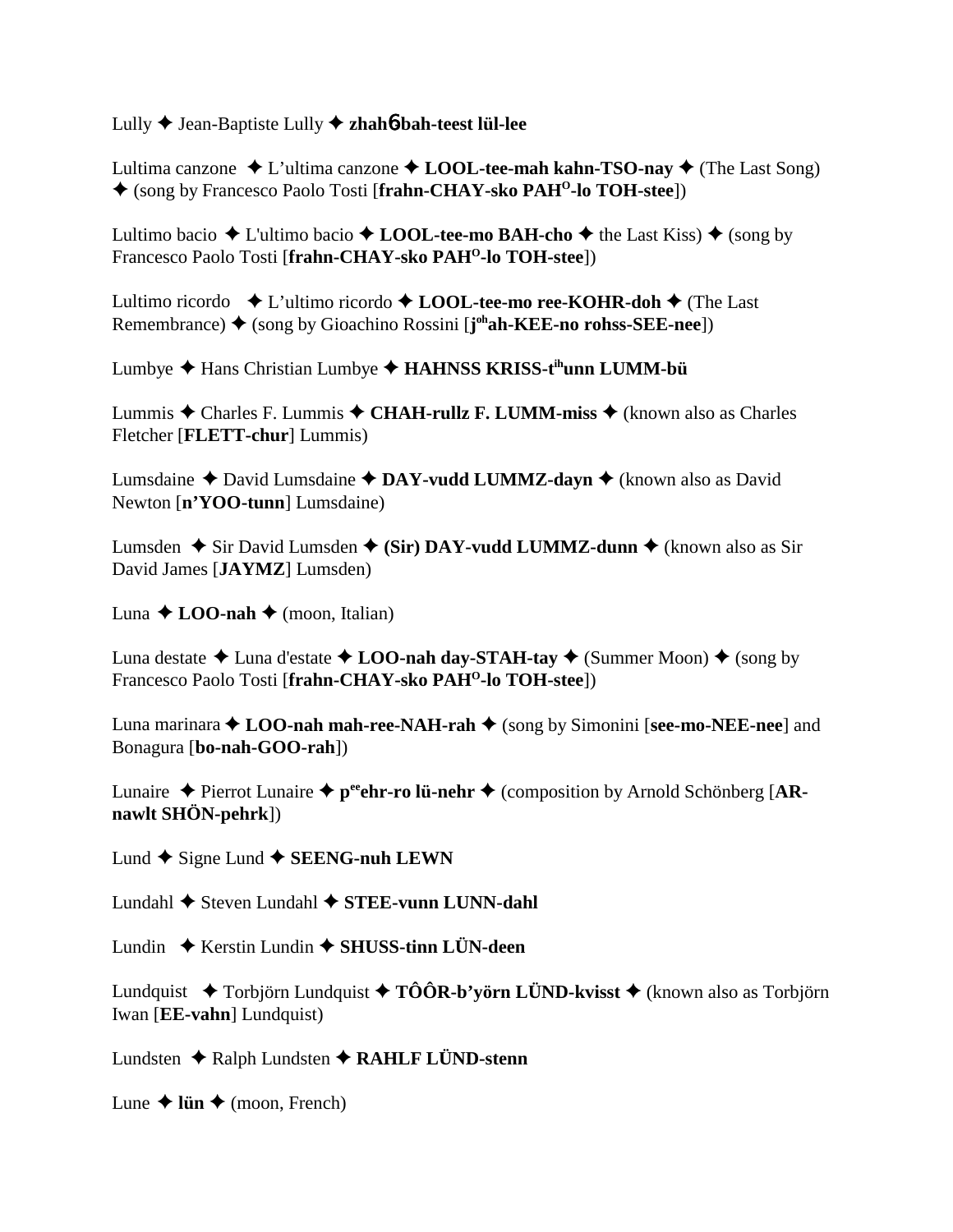Lune blanche  $\triangle$  La lune blanche  $\triangle$  lah lün blahosh  $\triangle$  (The White Moon)  $\triangle$  (poem by Paul Verlaine [**pohl vehr-lenn**] set to music by Gabriel Fauré [**gah-breeell fo-ray**])

Lune descend sur le temple qui fut  $\triangle$  Et la lune descend sur le temple qui fut  $\triangle$  ay lah lün duhsah**6** sür luh tah**6**-pl' kee fü ♦ (composition by Claude Debussy [klohd deh-büss-see] published in Book 2 of his *Images* [**ee-mahzh**])

Lunge da lei ◆ **LOON-jay dah LAY-ee** ◆ (aria featuring Alfredo [**ahl-FRAY-doh**] in the opera *La traviata* [**lah trah-veeAH-tah**] — *The Worldly Woman*; music by Giuseppe Verdi [**joo-ZAYP-pay VAYR-dee**]; libretto by Francesco Maria Piave [**frahn-CHAY-sko mah-REE-ah peeAH-vay**] after Alexandre Dumas [**ah-leck-sah**6**-dr' dü-mah**])

Lunge da lei de miei bollenti spiriti Lunge da lei ... De' miei bollenti spiriti **LOON-jay dah LAY-ee ... day m<sup>ee</sup>AY<sup>EE</sup> bohl-LAYN-tee SPEE-ree-tee ♦** (passage featuring Alfredo [ahl-**FRAY-doh**] in the opera *La traviata* [lah trah-v<sup>ee</sup>AH-tah] — *The Worldly Woman*; music by Giuseppe Verdi [**joo-ZAYP-pay VAYR-dee**]; libretto by Francesco Maria Piave [**frahn-CHAYsko mah-REE-ah peeAH-vay**] after Alexandre Dumas [**ah-leck-sah**6**-dr' dü-mah**])

Lungi da te  $\triangle$  **LOON-jee dah TAY**  $\triangle$  (aria from the opera *Mitridate, rè di Ponto* [mee-tree-**DAH-tay, RAY dee POHN-toh**] — *Mithridates, King of Pontus* [**mith-rih-DAH-tuss, (King of) PAWN-tuss**]); music by Wolfgang Amadeus Mozart [**VAWLF-gahng ah-mah-DAY-ôôss** MO-tsart]; libretto by Vittorio Amedeo Cigna-Santi [veet-TOH-r<sup>ee</sup>o ah-may-DAY-o CHEE**n'yah-SAHN-tee**] after Giuseppe Parini [**joo-ZAYP-pay pah-REE-nee**] and Jean Racine [**zhah**6 **rah-seen**])

Lungi omai ◆ LOON-jee o-MAH<sup>EE</sup> ◆ (vocal duet by Giacomo Carissimi [JAH-ko-mo kah-**REESS-see-mee**])

Lunn ◆ Louise Kirkby-Lunn ◆ lôô-EEZ KURK-bee-LUNN

Lunssens Martin Lunssens **mar-teh**6 **LÜN-sunnss**

Luonnotar kalevala  **↓** Luonnotar (Kalevala) **↓ LÔÔ-awn-naw-tar (KAH-leh-vah-lah) ◆** (song by Jean Sibelius [**zhah**6 **sih-BAY-lihôôss**])

Lupi Johannes Lupi **yo-HAHN-nuss LÜ-pee**

Lupi Roberto Lupi **ro-BAYR-toh LOO-pee**

Luporini Gaetano Luporini **gahay-TAH-no loo-po-REE-nee**

Lupu Radu Lupu **RAH-doo LOO-poo**

Lupus  $\blacklozenge$  Eduardus Lupus  $\blacklozenge$  ay-d<sup>ôô</sup>AR-dôôss LÔÔ-pôôss  $\blacklozenge$  (Latinized version of the Portuguese name Duarte Lobo [**dôôARCH LO-bo**])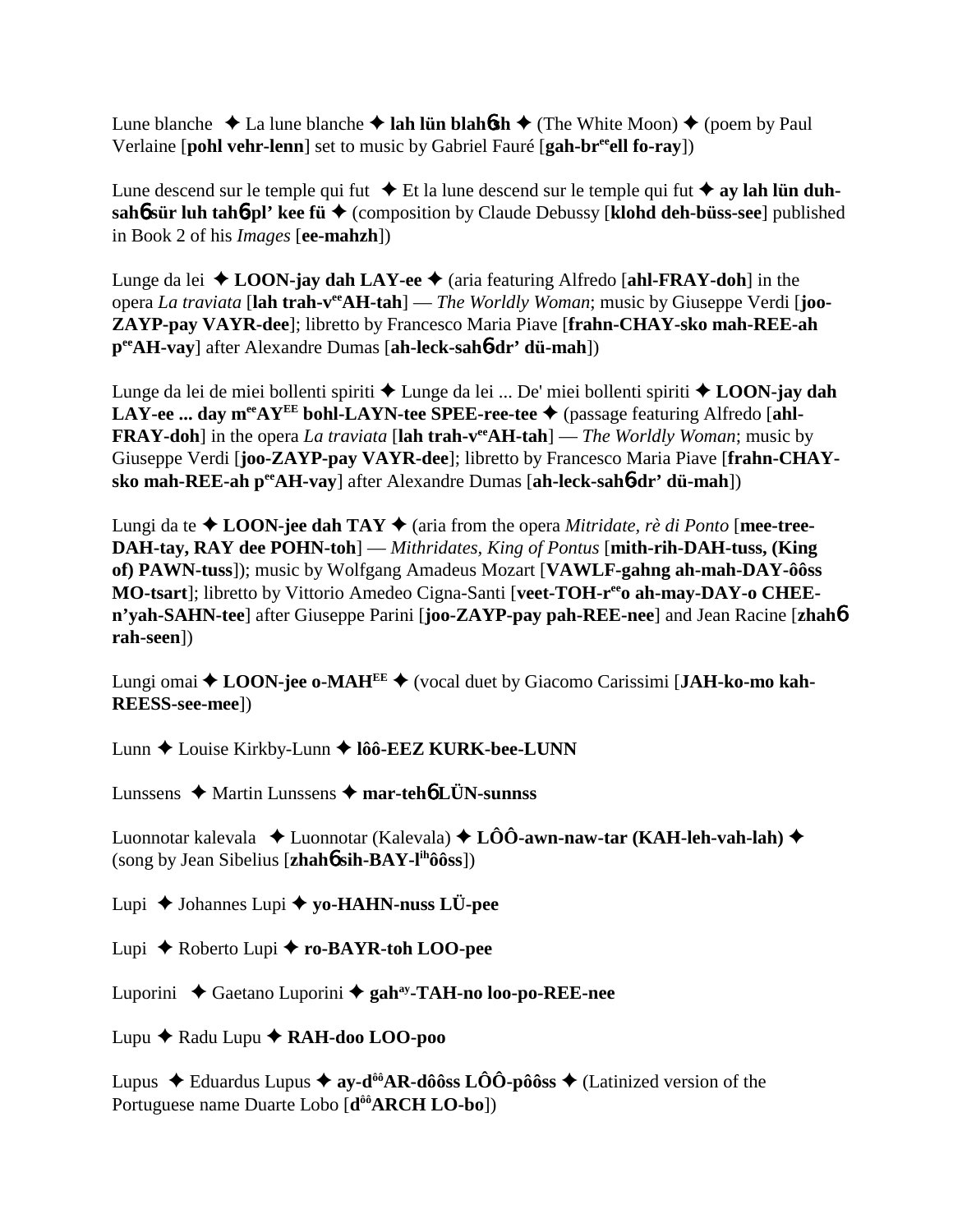Lusato messo ruiz invia perigliarti ancor**→** L'usato messo Ruiz invia! ... Perigliarti ancor ◆ **loo-ZAH-toh MAYSS-so ROO-eetss EEN-v<sup>ee</sup>ah! ... pay-ree-l<sup>ee</sup>AR-tee AHN-kohr**  $\blacklozenge$  **(duet from** the opera *Il trovatore* [**eel tro-vah-TOH-ray**] — *The Troubadour*; music by Giuseppe Verdi [**joo-ZAYP-pay VAYR-dee**]; libretto by Salvadore Cammarano [**sahl-vah-DOH-ray kahm**mah-RAH-no] and Leone Emanuele Bardare [lay-O-nay ay-mah-n<sup>oo</sup>AY-lay bar-DAH-ray] after Antonio García Gutiérrez [**ahn-TOH-n<sup>ee</sup>o gar-THEE-ah goo-t<sup>ee</sup>AYR-rehth**])

Lussan **→ Zélie de Lussan → ZAY-lee duh looss-SAHN** 

Lussy Mathis Lussy **MAH-tiss LÔÔSS-see**

Lustige witwe  $\triangle$  Die lustige Witwe  $\triangle$  dee LÔÔ-stih-guh VITT-vuh  $\triangle$  (The Merry Widow) (an operetta, with music by Franz Lehár [**FRAHNZ leh-HAHAHR**]; libretto by Victor Léon [**veek-tawr lay-aw**6] and Leo Stein [**LAY-o SHTN**] after Henri Meilhac [**ah**6**-ree meh-yack**])

Lustigen weiber von windsor  $\triangle$  Die lustigen Weiber von Windsor  $\triangle$  dee LÔÔ-stih-gunn VI **bur fawn VINNT-zur**  $\triangleq$  (The Merry Wives of Windsor)  $\triangleq$  (an opera, with music by Otto Nicolai [**AWT-toh NEE-ko-lahee**]; libretto by Salomon Hermann Mosenthal [**ZAHAH-lo-mawn HEHR-mahn MO-zunn-tahl**] after William Shakespeare [WILL-l<sup>ih</sup>umm SHAYK-spih<sup>uh</sup>r])

Lutgendorff Willibald Leo Lütgendorff **VILL-lee-bahlt LAY-o LÜT-gunn-tawrf**

Luth  $\triangle$  lüt  $\triangle$  (lute)

Luther  $\triangle$  **lü-tur**  $\triangle$  (character in the opera *Les contes d'Hoffmann* [**leh kaw6t dawf-mahn**] — *The Tales of Hoffmann*; music by Jacques Offenbach [**ZHACK AWF-funn-bahk**]; libretto by Jules Barbier [**zhül bar-beeay**] and Michel Carré [**mee-shell kar-ray**])

Lutkin Peter Christian Lutkin **PEE-tur KRISS-tihunn LUTT-k'n**

Luto carens et latere  $\triangleleft$  **LÔÔ-toh KUH-rennss ett luh-TEH-reh**  $\triangleleft$  (Free of Clay and Brick) (composition by Philippe le Chancelier [**fee-leep luh shah**6**-s'leeay**])

Lutoslawski ◆ Witold Lutosławski ◆ VEE-tawlt lôô-tah-SWAHF-skee

Lutschg  $\triangle$  Karl Lütschg  $\triangle$  KARL LÜTSHK

Lutyens  $\triangle$  Elisabeth Lutyens  $\triangle$  **ih-LIH-zuh-buhth LUTT-yunnz**  $\triangle$  (known also as Agnes [**AGG-nuss**] Elisabeth Lutyens)

Lutz **→** Meyer Lutz ◆ {M**I**-ur LOOTZ} M**I**-ur LÔÔTSS ◆ (known also as Wilhelm [VILL**hellm**] Meyer Lutz)

Lutzke Myron Lutzke **M-runn LUTTSS-kee**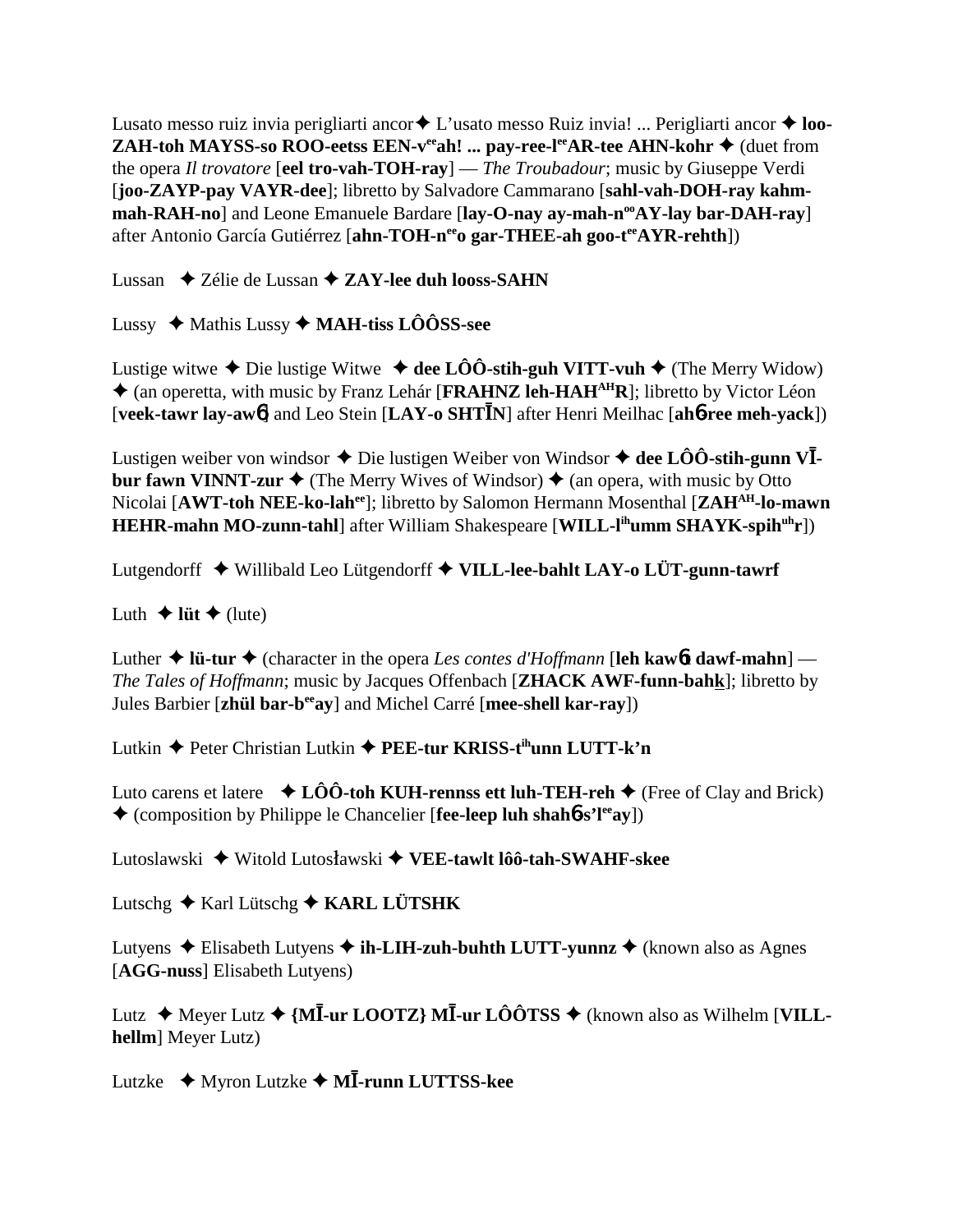Lutzow  $\triangle$  Anja Lützow  $\triangle$  AHN-vah LÜT-tsawy

Luvisi  $\triangle$  Lee Luvisi  $\triangle$  LEE loo-VEE-zee

Lux  $\blacklozenge$  Friedrich Lux  $\blacklozenge$  FREET-rihh LOOKSS

Lux aeterna  $\triangle$  LOOKSS ay-TAYR-nah  $\triangle$  (section of the Latin requiem [{REH-k<sup> $\delta \hat{\theta}$ </sup>ee-umm} **REH-k<sup>** $\hat{\theta}$ **</sup>ih-emm** set to music by various composers)

Lux beata trinitas  $\triangle$  O lux beata trinitas  $\triangle$  o lookss beh-AH-tah TREE-nih-tahss  $\triangle$  (chant from the *Cancionero de Segovia* [kahn-th<sup>ee</sup>o-NAY-ro day say-GO-v<sup>ee</sup>ah] — *Songbook of* Segovia — containing liturgical music from Spain at the time of Christopher Columbus)

Lux et gloria  $\triangle$  LOOKSS ett GLO-r<sup>ih</sup>uh  $\triangle$  (motet [mo-TETT] by an anonymous composer from the 13th or 14th century)

Lux polis refulgens  $\triangle$  LOOKSS PAW-liss reh-FOOL-jennz  $\triangle$  (motet [mo-TETT] by an anonymous composer from the 13th or 14th century)

Lux polis refulgens lux et gloria  $\triangle$  Lux polis refulgens/Lux et gloria  $\triangle$  LOOKSS PAW-liss reh-FOOL-jennz/LOOKSS ett GLO-r<sup>ih</sup>uh  $\blacklozenge$  (motet [mo-TETT) by an anonymous composer from the 13th or 14th century)

Luxon  $\triangle$  Benjamin Luxon  $\triangle$  BENN-juh-munn LUCK-s'n

Luython  $\triangle$  Charles Luython  $\triangle$  shar-luh lü<sup>e</sup>-tawb

Luzzaschi ◆ Luzzasco Luzzaschi ◆ loot-TSAH-sko loot-TSAH-skee

Luzzi ← Luigi Luzzi ← l<sup>oo</sup>EE-jee LOOT-tsee

Lvov  $\triangleq$  Alexei Feodorovich Lvov  $\triangleq$  ah-Fick-SAY<sup>EE</sup> f<sup>eh</sup>AW-duh-ruh-vihch F<sup>'</sup>VAWF  $\triangleq$  (other transliterations give the first name as Alexey [ah-l<sup>y</sup>ick-SAY], the second as Fyodorovich  $[\mathbf{f}^{\mathbf{v}} \mathbf{Y} \mathbf{A} \mathbf{W}$ -duh-ruh-vihch], and the last as L'vov  $[\mathbf{F}^{\mathbf{v}} \mathbf{V} \mathbf{A} \mathbf{W} \mathbf{F}]$  and probably Liwof  $[\mathbf{F}^{\mathbf{v}} \mathbf{V} \mathbf{A} \mathbf{W} \mathbf{F}]$ 

Lybbert  $\triangle$  Donald Lybbert  $\triangle$  DAH-nulld LIBB-burt

Lyford  $\blacklozenge$  Ralph Lyford  $\blacklozenge$  RA<sup>L</sup>F L**I**-furd

Lygia  $\triangle$  LEE-j<sup>ih</sup>ah  $\triangle$  (song from *Quo Vadis* [k<sup>oo</sup>o VAH-diss] by Rózsa-Webster [RO-zhah-WEBB-sturl)

Lyk as the dum solsequium  $\triangleleft$  LIK (as the) DUMM sawl-SEH-k<sup>oo</sup>ee-umm  $\triangleleft$  (Like the Mute Sunflower)  $\triangle$  (anonymous early Scottish tune)